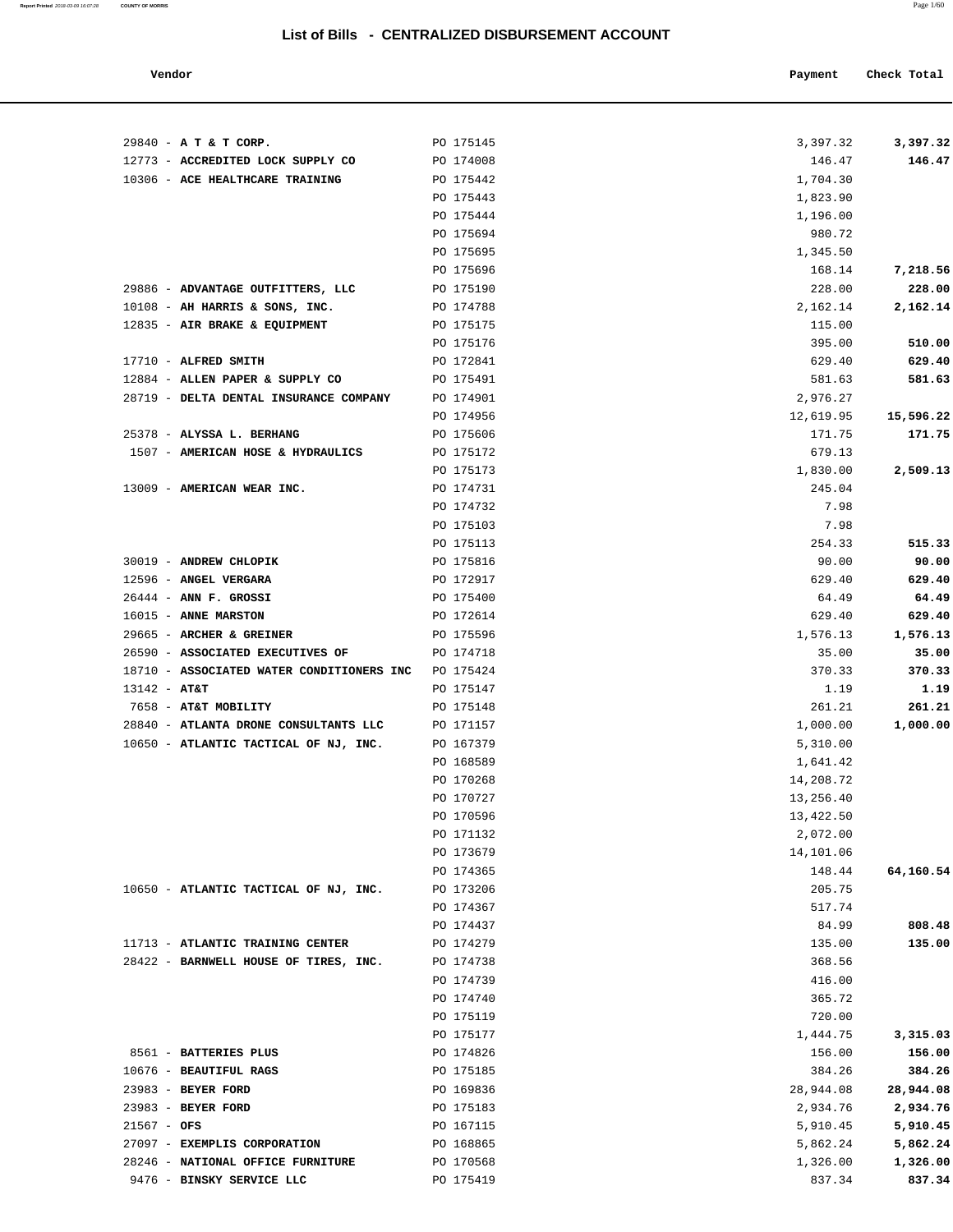**Report Printed** 2018-03-09 16:07:28 **COUNTY OF MORRIS** 

| a. | M.<br>٧<br>٠ |
|----|--------------|
|    |              |

| Vendor | Payment | Check Total |
|--------|---------|-------------|
|        |         |             |

| 6725 - BIO-REFERENCE LABORATORIES, INC.            | PO 174364              | 1,506.58            | 1,506.58            |
|----------------------------------------------------|------------------------|---------------------|---------------------|
| 13239 - BOB BARKER COMPANY, INC.                   | PO 175300              | 182.04              | 182.04              |
| 27011 - BOBBY R BEAVERS                            | PO 171860              | 629.40              | 629.40              |
| 13413 - BOONTON AUTO PARTS                         | PO 175184              | 260.52              | 260.52              |
| 7124 - BORGATA HOTEL CASINO & SPA                  | PO 175426              | 258.00              | 258.00              |
| 2485 - BOROUGH OF BUTLER                           | PO 175068              | 438.24              | 438.24              |
| 13560 - BOROUGH OF BUTLER                          | PO 175855              | 221.94              | 221.94              |
| 28453 - BROWN TRUCK GROUP                          | PO 174734              | 144.77              |                     |
|                                                    | PO 174735              | 669.14              |                     |
|                                                    | PO 175179              | 3,186.77            | 4,000.68            |
| 24321 - BROWN'S HUNTERDON                          | PO 174736              | 437.35              | 437.35              |
| 24321 - BROWN'S HUNTERDON                          | PO 174737              | 104.77              | 104.77              |
| 24321 - BROWN'S HUNTERDON                          | PO 175182              | 5.86                | 5.86                |
| $29308 - C-Y MUSIC$                                | PO 174509              | 600.00              | 600.00              |
| 20526 - CABLEVISION                                | PO 175318              | 552.00              | 552.00              |
| 13856 - CABLEVISION                                | PO 175327              | 475.08              | 475.08              |
| 8196 - CAROLYN JENNINGS                            | PO 172155              | 629.40              | 629.40              |
| 10475 - CARROT-TOP INDUSTRIES INC                  | PO 166188              | 942.25              | 942.25              |
| 4598 - CDW GOVERNMENT                              | PO 153323              | 829.97              |                     |
|                                                    | PO 172509              | 220.00              |                     |
|                                                    | PO 173329              | 1,229.15            | 2,279.12            |
| 18831 - CENTRAL JERSEY TITLE CO. INC.              | PO 175192              | 2,001.00            | 2,001.00            |
| 20487 - CENTURYLINK                                | PO 174692              | 1,255.98            | 1,255.98            |
| 24625 - CFCS - HOPE HOUSE                          | PO 175803              | 1,178.00            | 1,178.00            |
| 29904 - CHARM-TEX, INC.                            | PO 174842              | 22.40               | 22.40               |
| 13777 - CHATHAM TOWNSHIP                           | PO 175407              | 3,773.32            |                     |
|                                                    | PO 175438              | 2,946.18            | 6,719.50            |
| 13788 - CHERRY WEBER & ASSOC. PC                   | PO 168286              | 6,674.00            |                     |
|                                                    | PO 175508              | 1,414.55            |                     |
|                                                    | PO 175586              | 6,448.60            |                     |
|                                                    | PO 175510              | 7,776.00            |                     |
|                                                    | PO 175512              | 4,685.60            |                     |
|                                                    | PO 175620              | 2,283.20            |                     |
|                                                    | PO 175660              | 589.20              | 29,871.15           |
| 89 - CINTAS CORPORATION                            | PO 173799              | 370.38              | 370.38              |
| 308 - CIVIC RESEARCH INSTITUTE INC                 | PO 174848              | 179.95              | 179.95              |
| 2882 - CLARITA HARRISON                            | PO 172117              | 1,258.80            | 1,258.80            |
| 28398 - CLEANWAY PROFESSIONALS                     | PO 173975              | 575.00              | 575.00              |
| 25571 - CLEARY GIACOBBE ALFIERI &                  | PO 174847              | 7,659.50            | 7,659.50            |
| 25571 - CLEARY GIACOBBE ALFIERI &                  | PO 175610              | 252.00              | 252.00              |
| 13857 - CLIFFSIDE BODY CORP                        | PO 167336              | 31,792.00           |                     |
|                                                    | PO 170641              | 800.00              |                     |
|                                                    | PO 175187              | 128.42              | 32,720.42           |
| 8454 - CLIFTON ELEVATOR SERVICE CO INC             | PO 175325              | 11,628.00           |                     |
|                                                    | PO 175322              | 5,814.00            | 17,442.00           |
| 13895 - COLONNELLI BROTHERS INC<br>29353 - CEUNION | PO 175665<br>PO 175997 | 111,266.63<br>95.00 | 111,266.63<br>95.00 |
| 8043 - CONTRACT PHARMACY SERVICES INC              |                        |                     |                     |
| 26101 - COOPER ELECTRIC SUPPLY CO.                 | PO 174855              | 20,040.89           | 20,040.89<br>200.76 |
| 26101 - COOPER ELECTRIC SUPPLY CO.                 | PO 171695<br>PO 174161 | 200.76<br>2,105.40  | 2,105.40            |
| 26101 - COOPER ELECTRIC SUPPLY CO.                 | PO 174780              | 855.62              | 855.62              |
| 26101 - COOPER ELECTRIC SUPPLY CO.                 | PO 175159              | 4,426.94            | 4,426.94            |
| 14027 - COUNTY COLLEGE OF MORRIS                   | PO 175824              | 30,980.00           | 30,980.00           |
| 14029 - COUNTY COLLEGE OF MORRIS                   | PO 175945              | 16,839.92           | 16,839.92           |
| 14022 - COUNTY COLLEGE OF MORRIS                   | PO 175946              | 584,687.30          | 584,687.30          |
| 13 - COUNTY OF MORRIS                              | PO 175820              | 158,859.63          | 158,859.63          |
| 13 - COUNTY OF MORRIS                              | PO 175825              | 25, 288.78          | 25,288.78           |
| 13 - COUNTY OF MORRIS                              | PO 175826              | 124,485.53          | 124,485.53          |
| 13 - COUNTY OF MORRIS                              | PO 175981              | 7,268.60            | 7,268.60            |
|                                                    |                        |                     |                     |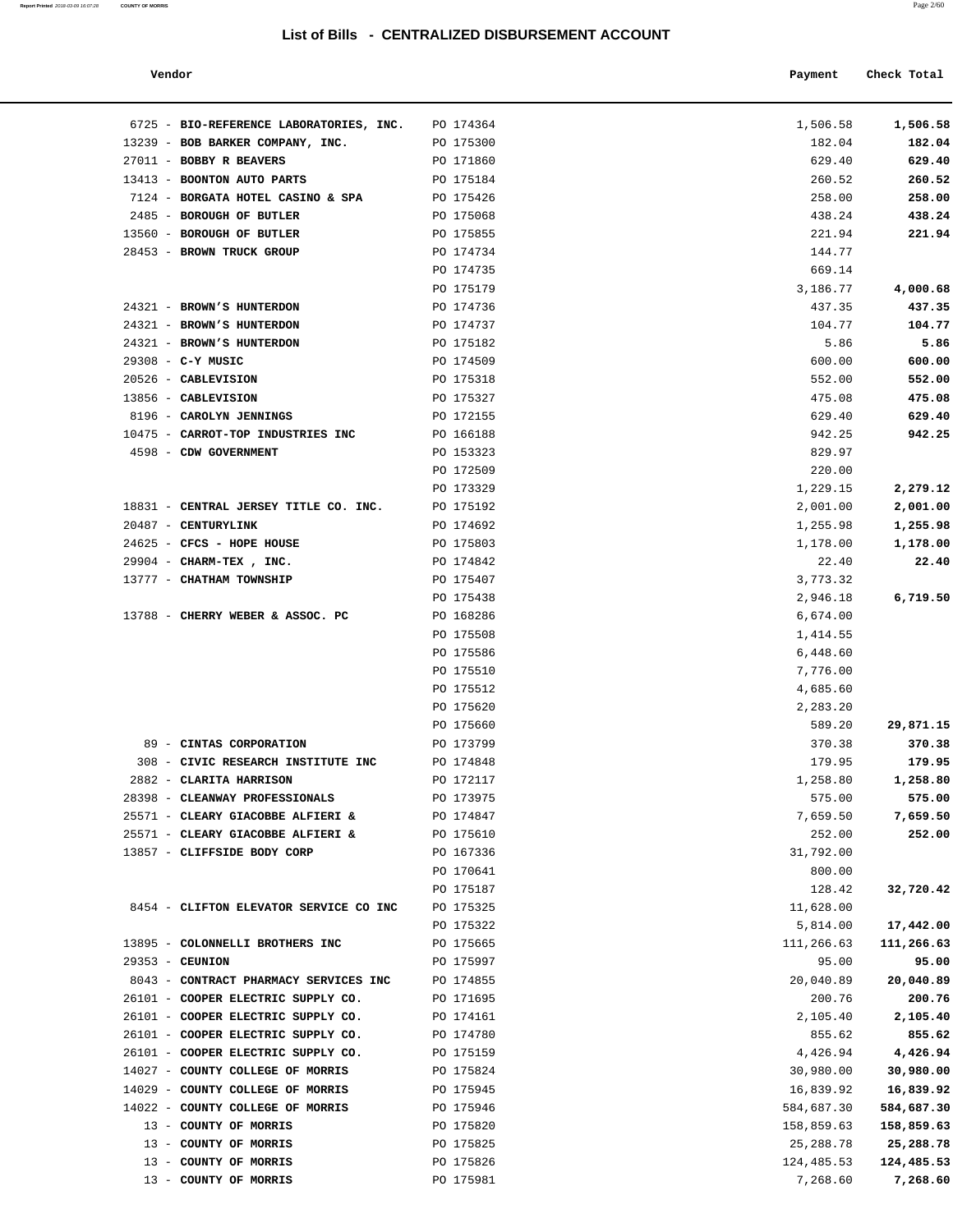**Report Printed** 2018-03-09 16:07:28 **COUNTY OF MORRIS** Page 3/60

| Vendor                      |           | Payment  | Check Total |
|-----------------------------|-----------|----------|-------------|
| 13 - COUNTY OF MORRIS       | PO 175982 | 191.83   | 191.83      |
| 33 - CRANE ASSOCIATES, P.C. | PO 174783 | 7,680.00 |             |
|                             | PO 174786 | 760.00   |             |
|                             | PO 174787 | 3,040.00 | 11,480.00   |
| $39 - CWDA$                 | PO 174878 | 160.00   | 160.00      |
| 76 - CYNTHIA MILLER         | PO 172655 | 629.40   | 629.40      |
| 41 - D & M AUTO BODY        | PO 175200 | 941.30   |             |
|                             | PO 175201 | 3,588.10 | 4,529.40    |
| 23 - D&B AUTO SUPPLY        | PO 173061 | 482.31   |             |
|                             | PO 175194 | 380.60   |             |

| 29633 - CRANE ASSOCIATES, P.C.           | PO 174783 | 7,680.00  |           |
|------------------------------------------|-----------|-----------|-----------|
|                                          | PO 174786 | 760.00    |           |
|                                          | PO 174787 | 3,040.00  | 11,480.00 |
| 5239 - CWDA                              | PO 174878 | 160.00    | 160.00    |
| 11976 - CYNTHIA MILLER                   | PO 172655 | 629.40    | 629.40    |
| 27941 - D & M AUTO BODY                  | PO 175200 | 941.30    |           |
|                                          | PO 175201 | 3,588.10  | 4,529.40  |
| 12523 - D&B AUTO SUPPLY                  | PO 173061 | 482.31    |           |
|                                          | PO 175194 | 380.60    |           |
|                                          | PO 175198 | 1,139.81  |           |
|                                          | PO 175199 | 1,024.88  |           |
|                                          | PO 175360 | 756.55    |           |
|                                          | PO 175361 | 53.14     | 3,837.29  |
| 14123 - DAILY RECORD                     | PO 175499 | 64.24     | 64.24     |
| 5334 - DALA EKENEZAR                     | PO 175621 | 72.00     | 72.00     |
| 11434 - DAWN CENTER FOR INDEPENDENT      | PO 175465 | 657.00    |           |
|                                          | PO 175466 | 2,949.00  |           |
|                                          | PO 175467 | 2,464.00  | 6,070.00  |
| 28509 - DEANNA GARDNER                   | PO 175587 | 80.98     | 80.98     |
| 11569 - DEBORAH J MERZ                   | PO 175306 | 55.09     | 55.09     |
| 14228 - DELL MARKETING L.P.              | PO 174193 | 16,221.50 | 16,221.50 |
| 28637 - DELTA DENTAL OF NEW JERSEY, INC. | PO 174954 | 14,762.88 | 14,762.88 |
| 14249 - DELUXE INTERNATIONAL             | PO 175189 | 338.25    | 338.25    |
| 13038 - DEMCO                            | PO 174504 | 245.45    | 245.45    |
| 14265 - DENTRUST DENTAL INC.             | PO 174370 | 4,671.00  | 4,671.00  |
| 10267 - DEWBERRY ENGINEERS, INC          | PO 175725 | 15,950.00 | 15,950.00 |
| 27806 - DIAMOND DRINKING WATER, INC.     | PO 174843 | 2,940.00  | 2,940.00  |
| 29927 - DIANE SWANSON                    | PO 172876 | 536.00    | 536.00    |
| 24349 - DIRECT ENERGY BUSINESS MARKETING | PO 175415 | 1,103.66  | 1,103.66  |
| 24349 - DIRECT ENERGY BUSINESS MARKETING | PO 175589 | 63,316.02 | 63,316.02 |
| 24335 - DISCOVERY BENEFITS INC.          | PO 170408 | 743.00    | 743.00    |
| 24335 - DISCOVERY BENEFITS INC.          | PO 171346 | 743.00    | 743.00    |
| 4806 - DIVISION OF CRIMINAL JUSTICE      | PO 173308 | 2,000.00  | 2,000.00  |
| 29063 - DM MEDICAL BILLINGS, LLC         | PO 175258 | 1,062.21  | 1,062.21  |
| 26446 - DONALD C. SMITH JR               | PO 175105 | 420.00    | 420.00    |
| 17687 - DOROTHY SMARG                    | PO 172839 | 629.40    | 629.40    |
| 3441 - DOVER AREA HISTORICAL SOCIETY     | PO 171267 | 800.00    | 800.00    |
| 14379 - DOVER BRAKE & CLUTCH CO INC      | PO 175188 | 21.55     |           |
|                                          | PO 175362 | 81.97     | 103.52    |
| 14393 - DOVER WATER COMMISSIONERS        | PO 175847 | 39.01     |           |
|                                          | PO 175848 | 17.69     | 56.70     |
| 10726 - DR. NATHAN SABIN                 | PO 174846 | 150.00    | 150.00    |
| 28752 - CRYSTAL SPRINGS                  | PO 173216 | 25.99     |           |
|                                          | PO 174540 | 282.40    |           |
|                                          | PO 174637 | 45.99     |           |
|                                          | PO 174621 | 30.99     |           |
|                                          | PO 174663 | 45.99     |           |
|                                          | PO 174863 | 13.49     | 444.85    |
| $26361$ - DTN, LLC                       | PO 174648 | 4,344.00  | 4,344.00  |
| 14438 - E.A. MORSE & CO. INC.            | PO 173712 | 1,713.24  | 1,713.24  |
| 8142 - EATON CORPORATION                 | PO 174628 | 30,380.40 | 30,380.40 |
| 11345 - EMBROIDME                        | PO 174660 | 1,514.00  | 1,514.00  |
| 26988 - ERIC HANNA                       | PO 175381 | 9,206.09  | 9,206.09  |
| 9723 - ERICA JOHNSON                     | PO 175705 | 47.25     | 47.25     |
| 9928 - ESMERALDA GONZALES                | PO 175663 | 71.24     | 71.24     |
| 1927 - ESTATE OF LORETTA HENDRICKSON     | PO 172128 | 629.40    | 629.40    |
| 14604 - EXTEL COMMUNICATIONS             | PO 171692 | 13,725.00 | 13,725.00 |
| 3549 - EZ WHEELS DRIVING SCHOOL          | PO 175451 | 1,013.08  |           |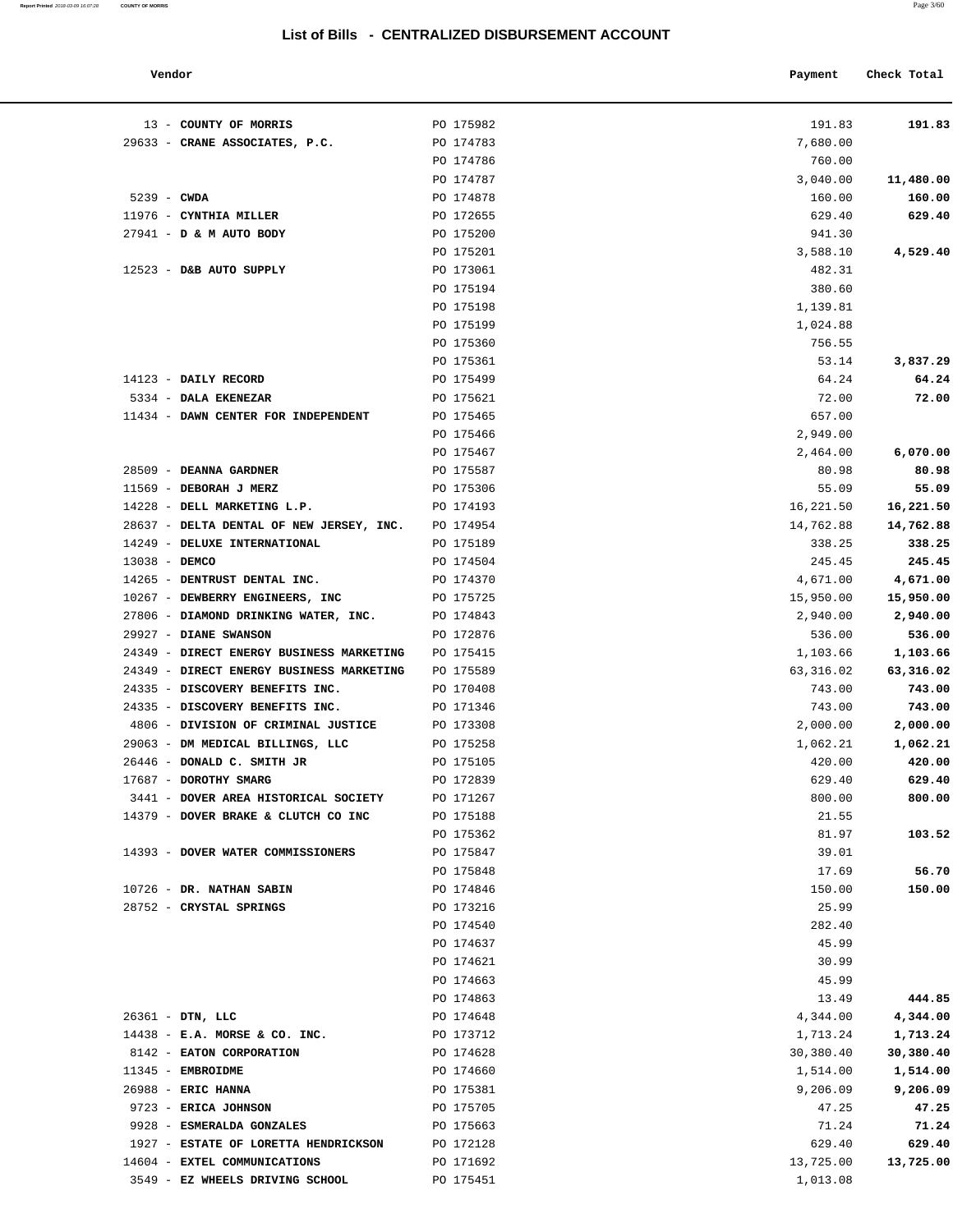|        | ----------- |         |             |
|--------|-------------|---------|-------------|
| Vendor |             | Payment | Check Total |

|                                                            | PO 175452              | 1,013.08             |                      |
|------------------------------------------------------------|------------------------|----------------------|----------------------|
|                                                            | PO 175683              | 291.50               |                      |
|                                                            | PO 175684              | 1,069.32             |                      |
|                                                            | PO 175685              | 1,066.40             |                      |
|                                                            | PO 175686              | 1,125.81             | 5,579.19             |
| 12079 - FAIRMOUNT FIRE CO. NO. 1                           | PO 172959              | 100.00               | 100.00               |
| 12515 - FASTENAL COMPANY                                   | PO 174541              | 297.81               |                      |
|                                                            | PO 174578              | 97.12                |                      |
|                                                            | PO 174781              | 2,460.68             |                      |
|                                                            | PO 175137<br>PO 175265 | 2,295.00             |                      |
|                                                            | PO 175210              | 66.79<br>11,039.22   | 16,256.62            |
| 12515 - FASTENAL COMPANY                                   | PO 175326              | 8,655.74             | 8,655.74             |
| $5088 - FBI/LEEDA$                                         | PO 175164              | 100.00               | 100.00               |
| $14668$ - FEDEX                                            | PO 174468              | 35.66                |                      |
|                                                            | PO 175490              | 39.10                | 74.76                |
| 29631 - POLLARDWATER                                       | PO 171167              | 761.97               | 761.97               |
| 9388 - FF1 PROFESSIONAL SAFETY SERVICES                    | PO 170265              | 247.46               | 247.46               |
| 9388 - FF1 PROFESSIONAL SAFETY SERVICES                    | PO 173404              | 656.13               | 656.13               |
| 25548 - FIRST PRIORITY EMERGENCY                           | PO 173214              | 2,138.08             | 2,138.08             |
| 25548 - FIRST PRIORITY EMERGENCY                           | PO 175098              | 917.00               | 917.00               |
| 3051 - LAZ PARKING                                         | PO 175787              | 6,865.65             | 6,865.65             |
| 28666 - FLAGSHIP HEALTH SYSTEMS, INC.                      | PO 174957              | 2,961.28             | 2,961.28             |
| 27167 - FLEMINGTON CHRYSLER                                | PO 174211              | 77.33                |                      |
|                                                            | PO 174743              | 163.74               |                      |
|                                                            | PO 174744              | 77.04                |                      |
|                                                            | PO 174745              | 62.70                |                      |
|                                                            | PO 175204              | 111.72               | 492.53               |
| 2147 - FLEMINGTON DEPT STORE INC<br>9393 - FRANK DEL NEGRO | PO 171247<br>PO 171981 | 1,443.52             | 1,443.52<br>1,258.80 |
| 28260 - FRANKLIN-GRIFFITH LLC                              | PO 174359              | 1,258.80<br>1,238.79 |                      |
|                                                            | PO 174803              | 253.01               |                      |
|                                                            | PO 175404              | 560.00               | 2,051.80             |
| 14786 - FRED PRYOR SEMINARS                                | PO 174450              | 179.00               | 179.00               |
| 27628 - FRENKEL BENEFITS, LLC                              | PO 175497              | 20,833.34            | 20,833.34            |
| 27628 - FRENKEL BENEFITS, LLC                              | PO 175502              | 20,833.30            | 20,833.30            |
| 14841 - GALETON GLOVES                                     | PO 174785              | 426.77               | 426.77               |
| 14857 - GARDEN STATE HIGHWAY                               | PO 174281              | 299.16               | 299.16               |
| 25482 - GARDEN STATE VETERINARY                            | PO 174051              | 726.63               | 726.63               |
| 6564 - GERHARD VIENNA                                      | PO 172919              | 1,258.80             | 1,258.80             |
| $1023 - GFOA$                                              | PO 175280              | 160.00               | 160.00               |
| $6316$ - GILBY'S                                           | PO 174849              | 1,786.00             | 1,786.00             |
| 14916 - GILL ID SYSTEMS                                    | PO 174072              | 3,045.00             | 3,045.00             |
| 29268 - GL GROUP, INC.                                     | PO 175248              | 15,096.00            | 15,096.00            |
| 16566 - GLORIA NIEC                                        | PO 172680              | 629.40               | 629.40               |
| 14886 - GM FENCE CO.                                       | PO 175006              | 85.84                | 85.84                |
| $14983$ - GRAINGER                                         | PO 174356              | 10.20                |                      |
|                                                            | PO 174501              | 291.79               |                      |
| $14984$ - GRAINGER                                         | PO 174125<br>PO 174487 | 23.26<br>329.80      | 325.25               |
|                                                            | PO 174746              | 30.72                |                      |
|                                                            | PO 174782              | 3,609.94             |                      |
|                                                            | PO 175142              | 3,239.38             | 7,209.84             |
| 14993 - GRAY SUPPLY CORP                                   | PO 174747              | 26.16                | 26.16                |
| 480 - GRAYBAR ELECTRIC COMPANY                             | PO 174640              | 334.70               | 334.70               |
| 2086 - GREAT-WEST                                          | PO 174822              | 104,481.16           | 104,481.16           |
| 15007 - GREENMAN PEDERSEN INC                              | PO 175563              | 29,191.59            |                      |
|                                                            | PO 175561              | 15,587.33            | 44,778.92            |
| 3475 - GREG FERRARA                                        | PO 172028              | 1,116.32             | 1,116.32             |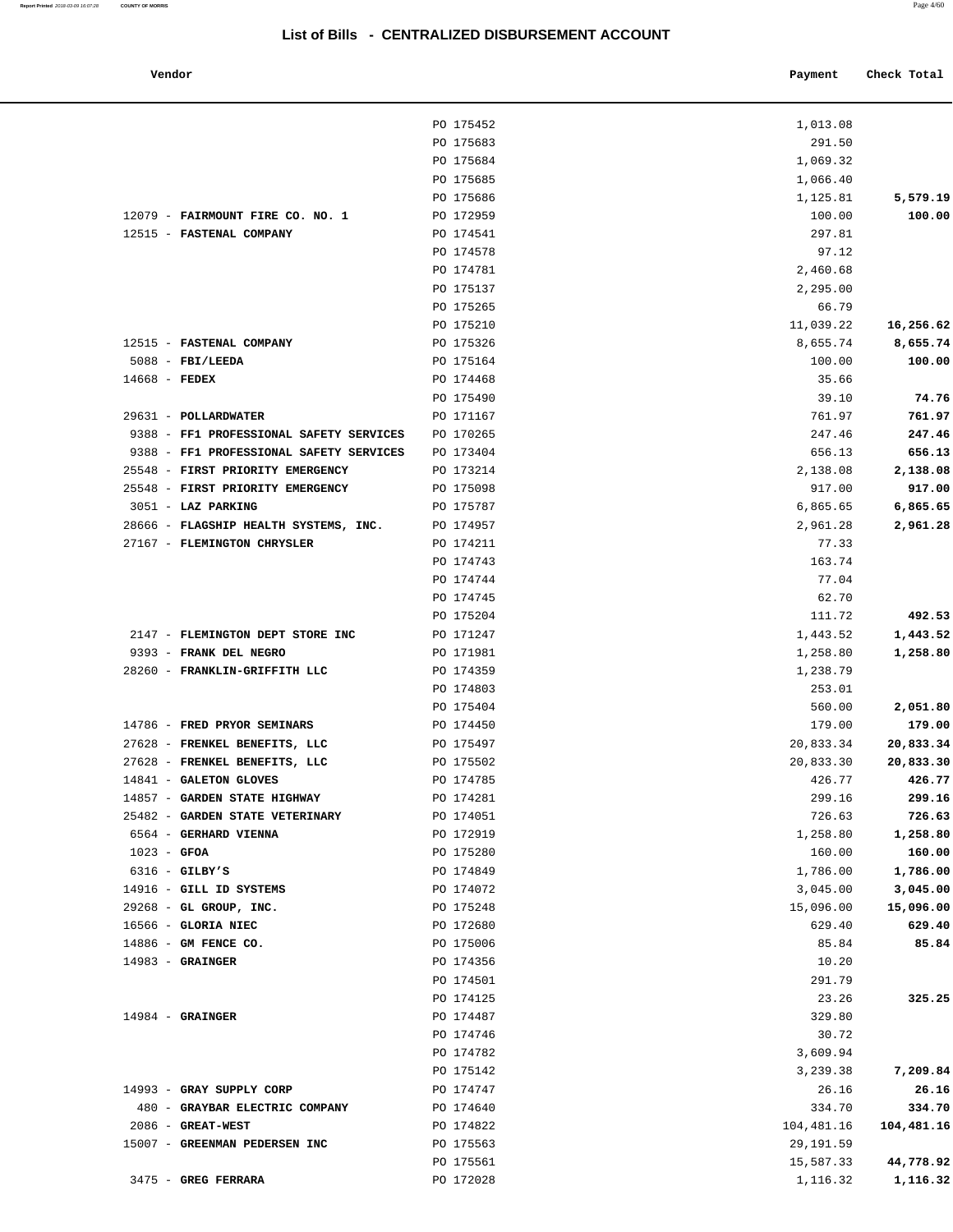**Report Printed** 2018-03-09 16:07:28 **COUNTY OF MORRIS** Page 5/60

| 225.00    | 225.00                |
|-----------|-----------------------|
|           | 143.49                |
| 188.01    | 44.52                 |
| 5,850.00  | 5,850.00              |
| 182.76    | 182.76                |
| 50.00     | 50.00                 |
| 20,647.00 | 20,647.00             |
|           | 896.95                |
|           | 879.72                |
|           | 2,290.14              |
| 4,736.56  | 669.75                |
| 293.00    | 293.00                |
| 941.82    |                       |
| 72.00     | 941.82<br>72.00       |
| 750.00    | 750.00                |
| 5,265.00  |                       |
|           | 5,265.00<br>24,817.85 |
| 24,817.85 |                       |
|           | 344.91                |
|           | 688.23                |
| 1,708.14  | 675.00                |
|           | 1,308.56              |
|           | 600.00                |
|           | 576.00                |
|           | 576.00                |
|           | 588.00                |
|           | 600.00                |
|           | 552.00                |
| 5,352.56  | 552.00                |
|           | 600.00                |
| 1,176.00  | 576.00                |
| 629.40    | 629.40                |
| 54.00     | 54.00                 |
| 1,312.50  | 1,312.50              |
| 486.30    | 486.30                |
| 13,466.80 | 13,466.80             |
| 327.77    | 327.77                |
| 709.33    | 709.33                |
| 6.26      | 6.26                  |
| 4.27      | 4.27                  |
| 191.59    | 191.59                |
| 1,558.40  | 1,558.40              |
| 35.24     | 35.24                 |
| 22.79     | 22.79                 |
| 641.82    | 641.82                |
| 22.66     | 22.66                 |
| 343.33    | 343.33                |
| 13,143.93 | 13, 143. 93           |
| 43.88     | 43.88                 |
| 34,991.53 | 34,991.53             |
| 55,957.00 | 55,957.00             |
| 4,335.65  | 4,335.65              |
| 12,524.65 | 12,524.65             |
| 19,962.50 | 19,962.50             |
| 629.40    | 629.40                |
| 70.00     | 70.00                 |
| 626.59    | 626.59                |
| 10,560.00 | 10,560.00             |
|           |                       |

| Vendor                                          |                        | Payment            | Check Total        |
|-------------------------------------------------|------------------------|--------------------|--------------------|
|                                                 |                        |                    |                    |
| 15010 - GREY HOUSE PUBLISHING                   | PO 174502              | 225.00             | 225.00             |
| 20005 - GROFF TRACTOR NJ, LLC                   | PO 173724              | 143.49             |                    |
|                                                 | PO 174965              | 44.52              | 188.01             |
| $21138$ - GYM SOURCE                            | PO 173672              | 5,850.00           | 5,850.00           |
| 15159 - HELRICK'S INC                           | PO 175055              | 182.76             | 182.76             |
| 7953 - HILDALE PARK PRESBYTERIAN CHRC           | PO 169874              | 50.00              | 50.00              |
| 928 - HINDSIGHT, INC                            | PO 173777              | 20,647.00          | 20,647.00          |
| 28404 - HOME DEPOT U.S.A., INC.                 | PO 174486<br>PO 175411 | 896.95             |                    |
|                                                 | PO 175501              | 879.72<br>2,290.14 |                    |
|                                                 | PO 175623              | 669.75             | 4,736.56           |
| 16302 - HOMELESS SOLUTIONS, INC.                | PO 175560              | 293.00             | 293.00             |
| 20737 - HOOVER TRUCK CENTERS INC                | PO 174886              | 941.82             | 941.82             |
| 1079 - HUONG LU                                 | PO 175617              | 72.00              | 72.00              |
| $19223 - IACP$                                  | PO 174063              | 750.00             | 750.00             |
| 29847 - IBIS TEK, INC.                          | PO 170597              | 5,265.00           | 5,265.00           |
| 29669 - ICOR TECHNOLOGY IN.                     | PO 170598              | 24,817.85          | 24,817.85          |
| 29846 - IMPERIAL BAG & PAPER CO. LLC            | PO 174875              | 344.91             |                    |
|                                                 | PO 174892              | 688.23             |                    |
|                                                 | PO 175117              | 675.00             | 1,708.14           |
| 4592 - INFORMATION & TECHNOLOGY                 | PO 175450              | 1,308.56           |                    |
|                                                 | PO 175687              | 600.00             |                    |
|                                                 | PO 175688              | 576.00             |                    |
|                                                 | PO 175689              | 576.00             |                    |
|                                                 | PO 175690              | 588.00             |                    |
|                                                 | PO 175668              | 600.00             |                    |
|                                                 | PO 175669              | 552.00             |                    |
|                                                 | PO 175691              | 552.00             | 5,352.56           |
| 4592 - INFORMATION & TECHNOLOGY                 | PO 175692              | 600.00             |                    |
|                                                 | PO 175693              | 576.00             | 1,176.00           |
| $17228$ - JANE RAE                              | PO 172741              | 629.40             | 629.40             |
| 14340 - JANET DONALDSON<br>29979 - JERRY JENSEN | PO 175807              | 54.00              | 54.00              |
| 960 - JERSEY CENTRAL POWER & LIGHT              | PO 174416<br>PO 174126 | 1,312.50<br>486.30 | 1,312.50<br>486.30 |
| 960 - JERSEY CENTRAL POWER & LIGHT              | PO 174128              | 13,466.80          | 13,466.80          |
| 960 - JERSEY CENTRAL POWER & LIGHT              | PO 175044              | 327.77             | 327.77             |
| 960 - JERSEY CENTRAL POWER & LIGHT              | PO 175045              | 709.33             | 709.33             |
| 960 - JERSEY CENTRAL POWER & LIGHT              | PO 175320              | 6.26               | 6.26               |
| 960 - JERSEY CENTRAL POWER & LIGHT              | PO 175321              | 4.27               | 4.27               |
| 960 - JERSEY CENTRAL POWER & LIGHT              | PO 175413              | 191.59             | 191.59             |
| 960 - JERSEY CENTRAL POWER & LIGHT              | PO 175463              | 1,558.40           | 1,558.40           |
| 960 - JERSEY CENTRAL POWER & LIGHT              | PO 175473              | 35.24              | 35.24              |
| 960 - JERSEY CENTRAL POWER & LIGHT              | PO 175477              | 22.79              | 22.79              |
| 960 - JERSEY CENTRAL POWER & LIGHT              | PO 175478              | 641.82             | 641.82             |
| 960 - JERSEY CENTRAL POWER & LIGHT              | PO 175480              | 22.66              | 22.66              |
| 960 - JERSEY CENTRAL POWER & LIGHT              | PO 175481              | 343.33             | 343.33             |
| 960 - JERSEY CENTRAL POWER & LIGHT              | PO 175590              | 13, 143. 93        | 13,143.93          |
| 960 - JERSEY CENTRAL POWER & LIGHT              | PO 175750              | 43.88              | 43.88              |
| 960 - JERSEY CENTRAL POWER & LIGHT              | PO 175841              | 34,991.53          | 34,991.53          |
| 960 - JERSEY CENTRAL POWER & LIGHT              | PO 175842              | 55,957.00          | 55,957.00          |
| 960 - JERSEY CENTRAL POWER & LIGHT              | PO 175843              | 4,335.65           | 4,335.65           |
| 960 - JERSEY CENTRAL POWER & LIGHT              | PO 175844              | 12,524.65          | 12,524.65          |
| 26156 - JJS SERVICES, INC.                      | PO 175421              | 19,962.50          | 19,962.50          |
| $16017$ - JOAN MARTIN                           | PO 172615              | 629.40             | 629.40             |
| 26133 - JOHN TUGMAN                             | PO 174828              | 70.00              | 70.00              |
| 21614 - JOHNSON MIRMIRAN &                      | PO 155500              | 626.59             | 626.59             |
| 21614 - JOHNSON MIRMIRAN &                      | PO 164419              | 10,560.00          | 10,560.00          |
| 2695 - JOHNSTONE SUPPLY                         | PO 175839              | 230.49             | 230.49             |
| 2884 - JOYCE MOONEY                             | PO 172666              | 629.40             | 629.40             |
|                                                 |                        |                    |                    |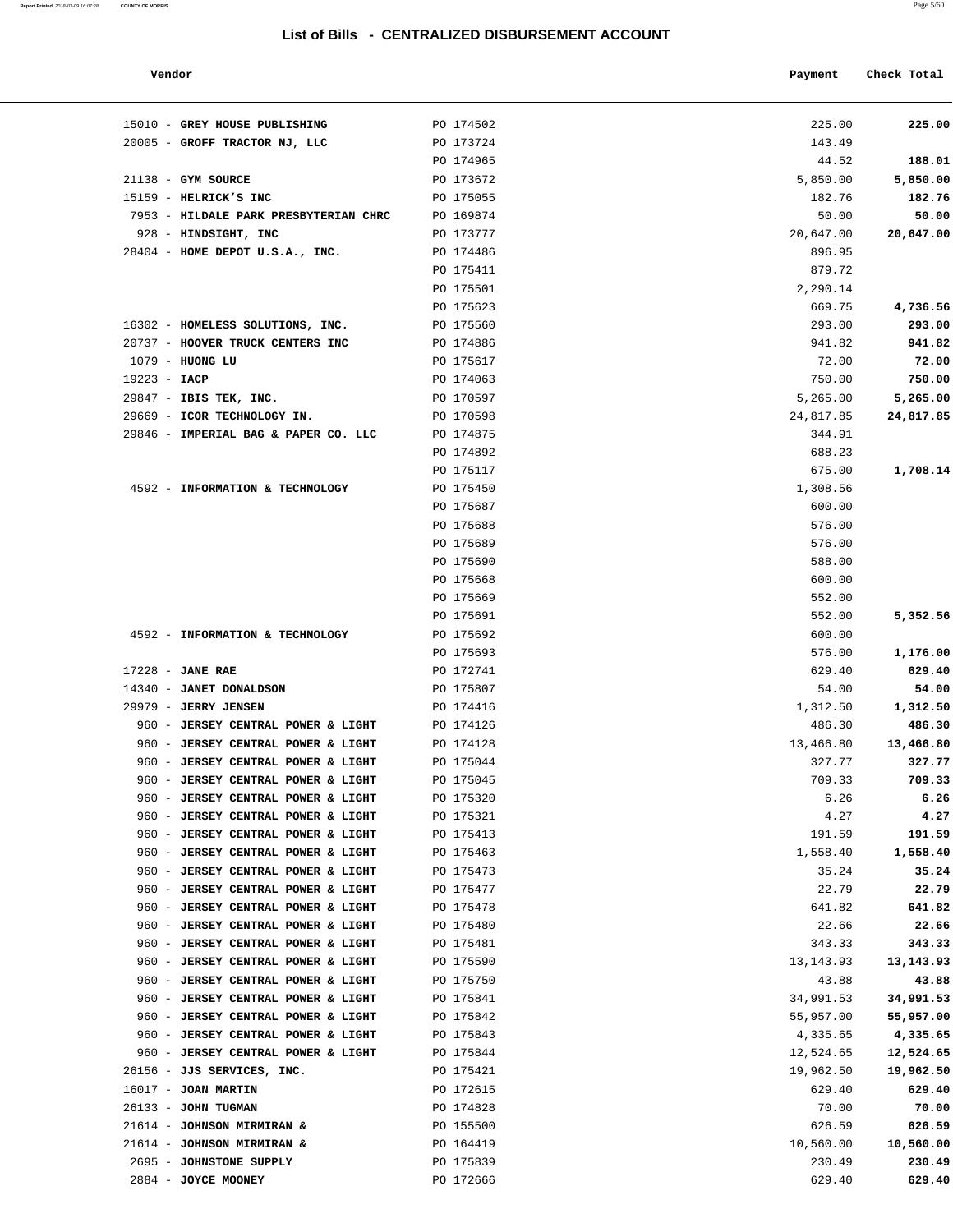| Report Printed 2018-03-09 16:07:28 | <b>COUNTY OF MORRIS</b> | Page $6/60$ |
|------------------------------------|-------------------------|-------------|
|                                    |                         |             |

| Vendor             |           | Payment | Check Total |
|--------------------|-----------|---------|-------------|
| 80 - JULIE KUPILIK | PO 175947 | 18.34   | 18.34       |
| 26 - JUNE TAYLOR   | PO 172879 | 629.40  | 629.40      |
| $32 - JIMER WITHY$ | PO 175095 | 249.60  | 249.60      |

| $29480$ - JULIE KUPILIK                                         | PO 175947              | 18.34                | 18.34             |
|-----------------------------------------------------------------|------------------------|----------------------|-------------------|
| 7026 - JUNE TAYLOR                                              | PO 172879              | 629.40               | 629.40            |
| 7432 - JUNE WITTY                                               | PO 175095              | 249.60               | 249.60            |
| 25418 - KATHLEEN FIUMARA                                        | PO 172037              | 629.40               | 629.40            |
| 29621 - KEANE CONSTRUCTION                                      | PO 175211              | 8,320.00             | 8,320.00          |
| 29621 - KEANE CONSTRUCTION                                      | PO 175741              | 12,160.00            | 12,160.00         |
| 29621 - KEANE CONSTRUCTION                                      | PO 175828              | 6,880.00             | 6,880.00          |
| 15565 - KELLER & KIRKPATRICK                                    | PO 161853              | 728.13               |                   |
|                                                                 | PO 161853<br>PO 175562 | 475.00<br>2,715.20   |                   |
|                                                                 | PO 175726              | 4,173.55             | 8,091.88          |
| 29842 - KENVIL DELI MARKKET                                     | PO 175153              | 529.00               | 529.00            |
| $11118$ - KEVIN BEAGLE                                          | PO 175733              | 90.00                | 90.00             |
| 24924 - KEY-TECH                                                | PO 175509              | 1,240.00             | 1,240.00          |
| 20143 - LASCOMP INSTITUTE                                       | PO 175446              | 4,000.00             | 4,000.00          |
| 25383 - LAW OFFICE OF ROBERT J. GREENBAUM                       | PO 175869              | 1,876.00             | 1,876.00          |
| 21265 - LEDGEWOOD POWER SPORTS INC                              | PO 174891              | 63.99                | 63.99             |
| 5068 - LEXIS NEXIS/ MATTHEW BENDER                              | PO 173421              | 1,428.57             | 1,428.57          |
| 15775 - LIFESAVERS INC                                          | PO 174412              | 275.00               |                   |
|                                                                 | PO 174866              | 275.00               | 550.00            |
| 27610 - LISA M CURRAN                                           | PO 175702              | 1,800.00             | 1,800.00          |
| 15816 - LONGFELLOWS SANDWICH DELI                               | PO 175583              | 119.88               | 119.88            |
| 15816 - LONGFELLOWS SANDWICH DELI                               | PO 175625              | 162.99               | 162.99            |
| 53 - LOVEYS PIZZA & GRILL                                       | PO 174792              | 226.77               |                   |
|                                                                 | PO 174999              | 161.00               |                   |
|                                                                 | PO 175000              | 299.00               | 686.77            |
| 29100 - LTC SCRIPTS INC.                                        | PO 174872              | 82.00                |                   |
|                                                                 | PO 175302              | 15.61                | 97.61             |
| 1928 - LUCILLE BROWN                                            | PO 173182              | 629.40               | 629.40            |
| 6050 - LUIS HENAO                                               | PO 172127              | 629.40               | 629.40            |
| 15926 - M.C. SCHOOL OF TECHNOLOGY                               | PO 175454<br>PO 175455 | 1,349.46             |                   |
|                                                                 | PO 175456              | 1,642.57<br>1,689.03 |                   |
|                                                                 | PO 175697              | 1,185.48             |                   |
|                                                                 | PO 175698              | 1,221.38             |                   |
|                                                                 | PO 175699              | 750.87               |                   |
|                                                                 | PO 175700              | 1,121.40             | 8,960.19          |
| 28089 - MAARV WATERPROOFING, INC.                               | PO 175659              | 29,480.22            | 29,480.22         |
| 28265 - MALACHY MECHANICAL                                      | PO 173706              | 1,910.81             |                   |
|                                                                 | PO 174852              | 216.00               | 2,126.81          |
| 20717 - MARGARET FAUST                                          | PO 172025              | 1,067.40             | 1,067.40          |
| 27024 - MARGARET K RAVO                                         | PO 172748              | 629.40               | 629.40            |
| 12021 - MARGARET VIOLA                                          | PO 172920              | 629.40               | 629.40            |
| 443 - MARIA FONSECA                                             | PO 172041              | 629.40               | 629.40            |
| 27866 - MARK CARTER                                             | PO 175654              | 360.00               | 360.00            |
| 10801 - MARY WILLIAMS                                           | PO 173158              | 804.00               | 804.00            |
| 28885 - MATTHEW KANE                                            | PO 175783              | 140.00               | 140.00            |
| 16095 - MCMASTER-CARR SUPPLY CO                                 | PO 174966              | 296.79               | 296.79            |
| 30021 - MEGHAN PACCIONE                                         | PO 175827              | 34.01                | 34.01             |
| 29910 - MELVA MULLINGS                                          | PO 172672              | 402.00               | 402.00            |
| 27110 - MICHAEL MCGUIRE                                         | PO 175492              | 79.00                | 79.00             |
| 295 - MID-ATLANTIC TRUCK CENTRE INC<br>11453 - MIDWEST TAPE LLC | PO 174830<br>PO 174339 | 2,400.00             | 2,400.00          |
| 28304 - MILDRED LORENZO                                         | PO 175614              | 2,594.02<br>72.00    | 2,594.02<br>72.00 |
| 6408 - MIRION TECHNOLOGIES (GDS) INC                            | PO 175388              | 593.80               | 593.80            |
| 10330 - MODERN HANDLING EQUIPMENT                               | PO 174753              | 234.29               | 234.29            |
| 20546 - MONMOUTH STREET FUNERAL                                 | PO 170412              | 2,400.00             | 2,400.00          |
| $4033 - MOPEC$                                                  | PO 167016              | 21,690.00            | 21,690.00         |
| 16283 - MORRIS BRICK AND STONE CO.                              | PO 175420              | 311.79               | 311.79            |
|                                                                 |                        |                      |                   |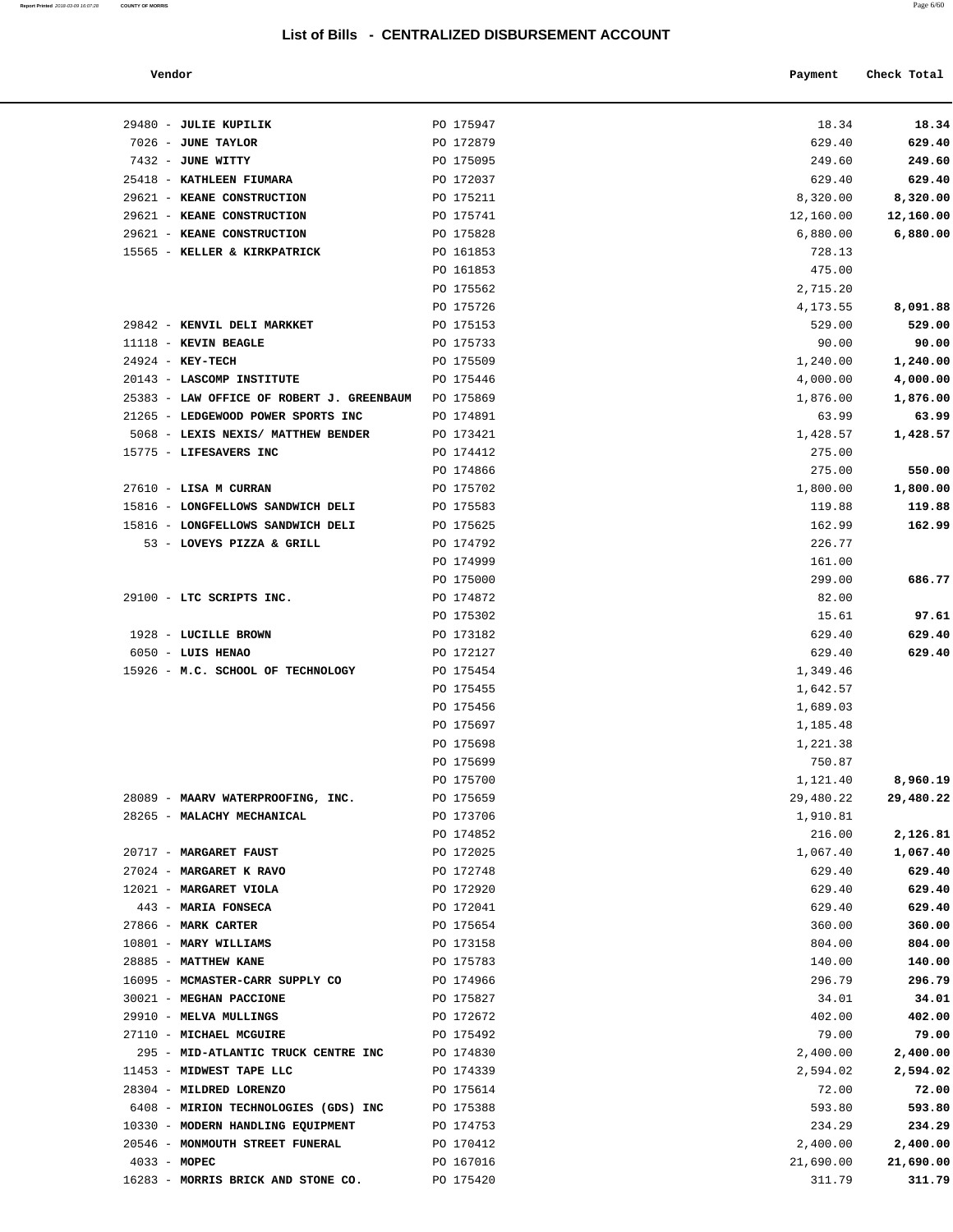5526 - **MORRIS COUNTY HEALTH OFFICER ASSO.** PO 173518 24551 - **MORRIS COUNTY LEAGUE OF** PO 174056 19482 - **MORRIS COUNTY MARINE INC.** PO 175208 16293 - **MORRIS IMAGING ASSOC II PA** PO 174388

**Report Printed** 2018-03-09 16:07:28 **COUNTY OF MORRIS** Page 7/60

| List of Bills - CENTRALIZED DISBURSEMENT ACCOUNT  |           |           |             |  |  |
|---------------------------------------------------|-----------|-----------|-------------|--|--|
| Vendor                                            |           | Payment   | Check Total |  |  |
| 26 - MORRIS COUNTY HEALTH OFFICER ASSO. PO 173518 |           | 50.00     | 50.00       |  |  |
| 51 - MORRIS COUNTY LEAGUE OF                      | PO 174056 | 50.00     | 50.00       |  |  |
| 82 - MORRIS COUNTY MARINE INC.                    | PO 175208 | 426.00    | 426.00      |  |  |
| 93 - MORRIS IMAGING ASSOC II PA                   | PO 174388 | 1,514.00  | 1,514.00    |  |  |
| 88 - MORRISTOWN CAR WASH                          | PO 175482 | 1,000.00  | 1,000.00    |  |  |
| 21 - MORRISTOWN LUMBER &                          | PO 175249 | 27.00     |             |  |  |
|                                                   | PO 175215 | 225.02    |             |  |  |
|                                                   | PO 175366 | 35.42     | 287.44      |  |  |
| 73 - ATLANTIC CORPORATE                           | PO 174619 | 8,567.10  | 8,567.10    |  |  |
| 73 - ATLANTIC CORPORATE                           | PO 174793 | 200.00    | 200.00      |  |  |
| 73 - ATLANTIC CORPORATE                           | PO 174871 | 5,952.00  | 5,952.00    |  |  |
| 23 - MORRISTOWN MEDICAL CENTER                    | PO 175948 | 22,646.49 | 22,646.49   |  |  |
| 51 - MORRISTOWN NAPA, LLC                         | PO 174751 | 975.72    |             |  |  |
|                                                   | PO 175342 | 969.18    |             |  |  |
|                                                   | PO 175343 | 284.84    |             |  |  |
|                                                   | PO 175365 | 40.69     | 2,270.43    |  |  |
| 95 - MORTON SALT, INC.                            | PO 173261 | 83,807.70 |             |  |  |
|                                                   | PO 174312 | 12,525.97 |             |  |  |
|                                                   | PO 174642 | 28,400.10 | 124,733.77  |  |  |
| 91 - MOTOROLA SOLUTIONS INC                       | PO 168797 | 18,842.04 | 18,842.04   |  |  |
| 91 - MOTOROLA SOLUTIONS INC                       | PO 174021 | 25.56     | 25.56       |  |  |
| 91 - MOTOROLA SOLUTIONS INC                       | PO 174721 | 3,810.00  | 3,810.00    |  |  |
| 91 - MOTOROLA SOLUTIONS INC                       | PO 174723 | 446.88    | 446.88      |  |  |
| 52 - MOTT MACDONALD LLC                           | PO 175729 | 7,241.40  | 7,241.40    |  |  |
| 01 - MSC INDUSTRIAL SUPPLY CO.                    | PO 175034 | 519.47    |             |  |  |
|                                                   | PO 175035 | 144.24    |             |  |  |
|                                                   | PO 175036 | 571.28    |             |  |  |
|                                                   | PO 175037 | 83.99     |             |  |  |
|                                                   | PO 175038 | 752.34    |             |  |  |
|                                                   | PO 175046 | 430.54    | 2,501.86    |  |  |
| 08 - MT OLIVE POLICE DEPT.                        | PO 175085 | 660.00    | 660.00      |  |  |
| 09 - MTB ELECTRIC                                 | PO 174853 | 1,846.00  | 1,846.00    |  |  |
| 51 - MUNICIPAL CLERKS ASSO. OF MC                 | PO 175218 | 50.00     | 50.00       |  |  |
| 63 - MUNICIPAL SOFTWARE INC                       | PO 174772 | 8,504.25  | 8,504.25    |  |  |
| 23 - N.J. NATURAL GAS COMPANY                     | PO 175414 | 1,287.09  | 1,287.09    |  |  |
| 10 - NANCY WALTER                                 | PO 173140 | 1,433.40  | 1,433.40    |  |  |
|                                                   |           |           |             |  |  |

| 26488 - MORRISTOWN CAR WASH     |                                        | PO 175482 | 1,000.00  | 1,000.00   |
|---------------------------------|----------------------------------------|-----------|-----------|------------|
| 16321 - MORRISTOWN LUMBER &     |                                        | PO 175249 | 27.00     |            |
|                                 |                                        | PO 175215 | 225.02    |            |
|                                 |                                        | PO 175366 | 35.42     | 287.44     |
| 21573 - ATLANTIC CORPORATE      |                                        | PO 174619 | 8,567.10  | 8,567.10   |
| 21573 - ATLANTIC CORPORATE      |                                        | PO 174793 | 200.00    | 200.00     |
| 21573 - ATLANTIC CORPORATE      |                                        | PO 174871 | 5,952.00  | 5,952.00   |
|                                 | 16323 - MORRISTOWN MEDICAL CENTER      | PO 175948 | 22,646.49 | 22,646.49  |
| 28951 - MORRISTOWN NAPA, LLC    |                                        | PO 174751 | 975.72    |            |
|                                 |                                        | PO 175342 | 969.18    |            |
|                                 |                                        | PO 175343 | 284.84    |            |
|                                 |                                        | PO 175365 | 40.69     | 2,270.43   |
| 27295 - MORTON SALT, INC.       |                                        | PO 173261 | 83,807.70 |            |
|                                 |                                        | PO 174312 | 12,525.97 |            |
|                                 |                                        | PO 174642 | 28,400.10 | 124,733.77 |
| 21791 - MOTOROLA SOLUTIONS INC  |                                        | PO 168797 | 18,842.04 | 18,842.04  |
| 21791 - MOTOROLA SOLUTIONS INC  |                                        | PO 174021 | 25.56     | 25.56      |
| 21791 - MOTOROLA SOLUTIONS INC  |                                        | PO 174721 | 3,810.00  | 3,810.00   |
| 21791 - MOTOROLA SOLUTIONS INC  |                                        | PO 174723 | 446.88    | 446.88     |
| 10752 - MOTT MACDONALD LLC      |                                        | PO 175729 | 7,241.40  | 7,241.40   |
|                                 | 19501 - MSC INDUSTRIAL SUPPLY CO.      | PO 175034 | 519.47    |            |
|                                 |                                        | PO 175035 | 144.24    |            |
|                                 |                                        | PO 175036 | 571.28    |            |
|                                 |                                        | PO 175037 | 83.99     |            |
|                                 |                                        | PO 175038 | 752.34    |            |
|                                 |                                        | PO 175046 | 430.54    | 2,501.86   |
| 8608 - MT OLIVE POLICE DEPT.    |                                        | PO 175085 | 660.00    | 660.00     |
| 28209 - MTB ELECTRIC            |                                        | PO 174853 | 1,846.00  | 1,846.00   |
|                                 | 27651 - MUNICIPAL CLERKS ASSO. OF MC   | PO 175218 | 50.00     | 50.00      |
| 20763 - MUNICIPAL SOFTWARE INC  |                                        | PO 174772 | 8,504.25  | 8,504.25   |
|                                 | 19523 - N.J. NATURAL GAS COMPANY       | PO 175414 | 1,287.09  | 1,287.09   |
| 410 - NANCY WALTER              |                                        | PO 173140 | 1,433.40  | 1,433.40   |
| $4678 - NECI$                   |                                        | PO 174295 | 1,894.95  | 1,894.95   |
|                                 | 16533 - NEW HOPE FOUNDATION INC.       | PO 174924 | 1,000.00  | 1,000.00   |
| 16635 - ALM MEDIA LLC           |                                        | PO 173972 | 455.00    | 455.00     |
|                                 | 28348 - NEW JERSEY OVERHEAD DOOR LLC   | PO 173983 | 4,290.00  |            |
|                                 |                                        | PO 173976 | 960.00    | 5,250.00   |
| 23981 - NIELSEN DODGE - C-J-R   |                                        | PO 174754 | 62.22     | 62.22      |
| 23981 - NIELSEN DODGE - C-J-R   |                                        | PO 174755 | 213.70    | 213.70     |
| 23981 - NIELSEN DODGE - C-J-R   |                                        | PO 174756 | 55.32     | 55.32      |
| 23981 - NIELSEN DODGE - C-J-R   |                                        | PO 175344 | 11.50     | 11.50      |
| 23981 - NIELSEN DODGE - C-J-R   |                                        | PO 175345 | 336.95    | 336.95     |
|                                 | 27581 - NJ MOSQUITO CONTROL ASSO.      | PO 174582 | 1,750.00  | 1,750.00   |
| 2290 - NJ SECTION AWRA          |                                        | PO 173499 | 30.00     | 30.00      |
| 16661 - NJ STATE ASSOCIATION OF |                                        | PO 176001 | 40.00     | 40.00      |
|                                 | 26724 - NJ TRANSACTION CONFERENCE      | PO 173278 | 355.00    |            |
|                                 |                                        | PO 174561 | 355.00    | 710.00     |
| $6458 - NJABO$                  |                                        | PO 173862 | 1,000.00  |            |
|                                 |                                        | PO 173344 | 1,125.00  |            |
|                                 |                                        | PO 173876 | 150.00    |            |
|                                 |                                        | PO 175401 | 550.00    | 2,825.00   |
| 26554 - NJMCA, INC.             |                                        | PO 174043 | 1,200.00  | 1,200.00   |
| $8349$ - NMS LABS               |                                        | PO 175152 | 5,895.00  | 5,895.00   |
| 26803 - NORTH JERSEY HEALTH     |                                        | PO 173505 | 1,000.00  | 1,000.00   |
|                                 | 26357 - NORTHEAST COMMUNICATIONS, INC. | PO 170087 | 3, 444.25 | 3,444.25   |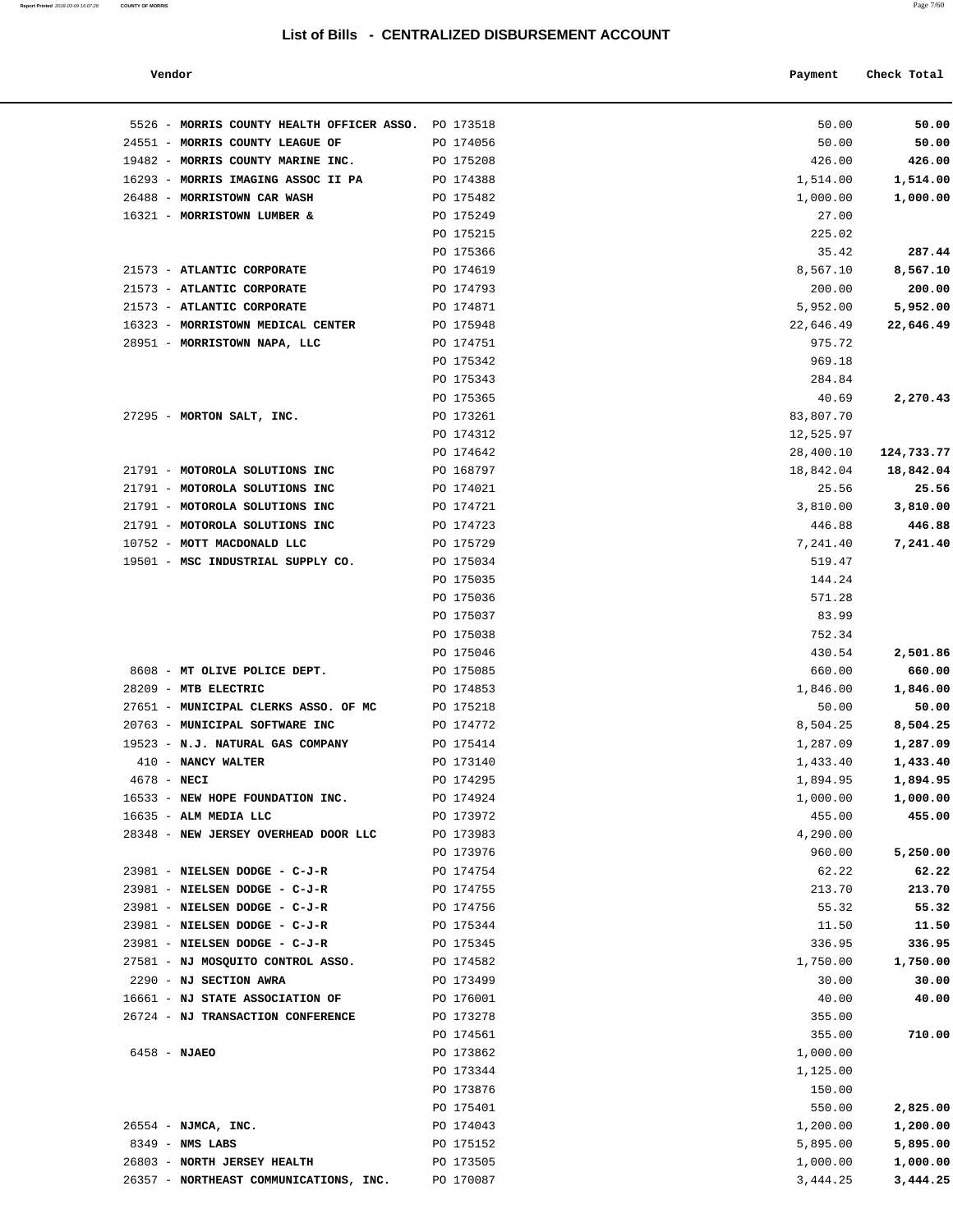**Report Printed** 2018-03-09 16:07:28 **COUNTY OF MORRIS** Page 8/60

| Vendor                          | Payment               | Check Total |               |
|---------------------------------|-----------------------|-------------|---------------|
|                                 |                       |             |               |
| 64 - NU-WAY CONCESSIONAIRES INC | PO 175301             | 2,254.00    | 2,254.00      |
| 65 - OCLC ONLINE COMPUTER       | PO 174516             | 2,242.24    | 2,242.24      |
| $- - - -$                       | $B^0$ $A$ $C^0$ $D^0$ | $00$ $-00$  | $\sim$ $\sim$ |

| 16764 - NU-WAY CONCESSIONAIRES INC                   | PO 175301 | 2,254.00  | 2,254.00  |
|------------------------------------------------------|-----------|-----------|-----------|
| 21565 - OCLC ONLINE COMPUTER                         | PO 174516 | 2,242.24  | 2,242.24  |
| 26726 - OFFICE CONCEPTS GROUP, INC.<br>PO 167503     |           | 92.52     | 92.52     |
| 26726 - OFFICE CONCEPTS GROUP, INC.<br>PO 174527     |           | 578.34    | 578.34    |
| 26726 - OFFICE CONCEPTS GROUP, INC.                  | PO 174825 | 160.86    | 160.86    |
| 26726 - OFFICE CONCEPTS GROUP, INC.                  | PO 174873 | 34.72     | 34.72     |
| 26726 - OFFICE CONCEPTS GROUP, INC.                  | PO 174876 | 1,010.92  | 1,010.92  |
| 26726 - OFFICE CONCEPTS GROUP, INC.                  | PO 174921 | 1,127.51  | 1,127.51  |
| 26726 - OFFICE CONCEPTS GROUP, INC.                  | PO 174959 | 663.82    | 663.82    |
| 26726 - OFFICE CONCEPTS GROUP, INC.                  | PO 175007 | 166.37    | 166.37    |
| 26726 - OFFICE CONCEPTS GROUP, INC.                  | PO 175406 | 166.49    | 166.49    |
| 26726 - OFFICE CONCEPTS GROUP, INC.                  | PO 175428 | 91.70     |           |
|                                                      | PO 175428 | 93.52     | 185.22    |
| 26726 - OFFICE CONCEPTS GROUP, INC.                  | PO 175430 | 125.02    | 125.02    |
| 26726 - OFFICE CONCEPTS GROUP, INC.                  | PO 175462 | 557.00    | 557.00    |
| 10246 - OFFICE OF TEMPORARY ASSISTANCE               | PO 175246 | 5,000.00  | 5,000.00  |
| 10246 - OFFICE OF TEMPORARY ASSISTANCE               | PO 175247 | 34,000.00 | 34,000.00 |
| 10246 - OFFICE OF TEMPORARY ASSISTANCE               | PO 175708 | 34,000.00 | 34,000.00 |
| 10246 - OFFICE OF TEMPORARY ASSISTANCE               | PO 175709 | 5,000.00  | 5,000.00  |
| 9375 - OLGA VISCO                                    | PO 172922 | 629.40    | 629.40    |
| 26965 - CABLEVISION LIGHTPATH INC.                   | PO 168479 | 2,798.46  | 2,798.46  |
| 26965 - CABLEVISION LIGHTPATH INC.<br>PO 173389      |           | 2,798.46  | 2,798.46  |
| 26965 - CABLEVISION LIGHTPATH INC.                   | PO 173412 | 2,804.90  | 2,804.90  |
| 26965 - CABLEVISION LIGHTPATH INC.                   | PO 175260 | 9,209.76  | 9,209.76  |
| 26965 - CABLEVISION LIGHTPATH INC.                   | PO 175434 | 2,805.07  | 2,805.07  |
| 2929 - ORIENTAL TRADING COMPANY INC.                 | PO 174505 | 122.94    | 122.94    |
| 5443 - PADA OF NJ                                    | PO 175267 | 100.00    | 100.00    |
| 10287 - PANCIELLO CONSTRUCTION LLC                   | PO 175809 | 13,120.00 | 13,120.00 |
| 16887 - PAPER MART INC                               | PO 173218 | 103.28    |           |
|                                                      | PO 174824 | 107.15    | 210.43    |
| 18373 - PAULINE WARD                                 | PO 173142 | 629.40    | 629.40    |
| 9232 - PENNJERSEY MACHINERY, LLC                     | PO 173056 | 188.53    |           |
|                                                      | PO 173096 | 78.43     | 266.96    |
| 16974 - PEQUANNOCK POLICE DEPARTMENT                 | PO 175088 | 220.00    | 220.00    |
| 18102 - PEQUANNOCK TOWNSHIP                          | PO 174819 | 4,370.00  | 4,370.00  |
| 4934 - PHYLLIS COPPOLA                               | PO 175598 | 300.00    | 300.00    |
| 17061 - PITNEY BOWES INC                             | PO 168691 | 907.89    |           |
|                                                      | PO 173767 | 592.98    | 1,500.87  |
| 7666 - PL CUSTOM EMERGENCY VEHICLES                  | PO 175058 | 687.50    | 687.50    |
| 6553 - PORTASOFT OF MORRIS COUNTY INC                | PO 174833 | 486.00    | 486.00    |
| 17117 - POWER PLACE INC                              | PO 174798 | 1,132.78  | 1,132.78  |
| 26363 - PRAXAIR DISTRIBUTION                         | PO 174757 | 291.60    | 291.60    |
| 26363 - PRAXAIR DISTRIBUTION                         | PO 174758 | 265.01    | 265.01    |
| 6638 - PRESERVATION DESIGN PARTNERSHIP LLC PO 174773 |           | 4,236.44  | 4,236.44  |
| $28324$ - PRO DATA, INC.                             | PO 175453 | 3,080.00  | 3,080.00  |
| 17189 - PSE&G CO                                     | PO 175846 | 680.07    | 680.07    |
| 7872 - QUENCH USA, INC.                              | PO 175377 | 96.00     |           |
|                                                      | PO 175374 | 96.00     | 192.00    |
| $264$ - R & J CONTROL, INC.                          | PO 174851 | 155.00    | 155.00    |
| 12473 - R.D. SALES DOOR & HARDWARE LLC               | PO 174815 | 315.00    | 315.00    |
| 17269 - RECORDED BOOKS LLC                           | PO 168962 | 468.87    | 468.87    |
| 29571 - RED HAWK FIRE & SECURITY LLC                 | PO 169496 | 3,225.00  | 3,225.00  |
| 29982 - REDICARE LLC                                 | PO 174639 | 1,349.75  |           |
|                                                      | PO 175213 | 269.95    | 1,619.70  |
| 19765 - RICOH AMERICAS CORPORATION                   | PO 173875 | 88.13     | 88.13     |
| 28741 - RICOH USA, INC.                              | PO 174896 | 924.98    | 924.98    |
| 28741 - RICOH USA, INC.                              | PO 174949 | 754.66    | 754.66    |
| 28741 - RICOH USA, INC.                              | PO 175314 | 332.50    | 332.50    |
| 28741 - RICOH USA, INC.                              | PO 175315 | 189.14    | 189.14    |
|                                                      |           |           |           |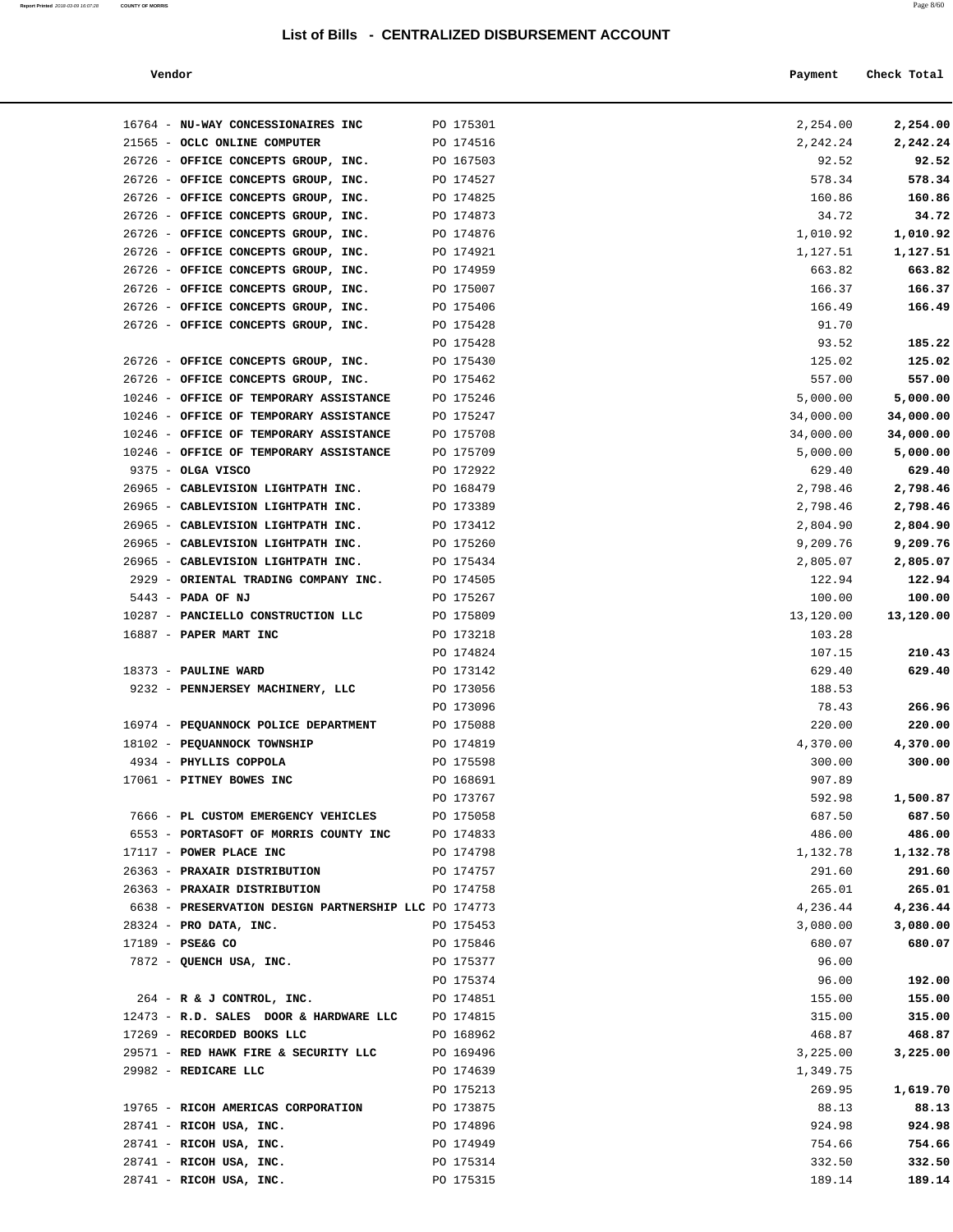| Report Printed 2018-03-09 16:07:28 COUNTY OF MORRIS | Page 9/60 |
|-----------------------------------------------------|-----------|
|                                                     |           |

| Vendor                                  |           | Payment     | Check Total |
|-----------------------------------------|-----------|-------------|-------------|
| 7952 - RIOS' ENGRAVING                  | PO 175273 | 89.00       | 89.00       |
| 21788 - ROAD SAFETY SYSTEMS LLC         | PO 173784 | 3,250.00    | 3,250.00    |
| 9938 - RUTGERS CENTER FOR CONTINUING    | PO 175065 | 2,156.00    |             |
|                                         | PO 175447 | 2,795.00    |             |
|                                         | PO 175448 | 3,200.00    | 8,151.00    |
| 9325 - RUTGERS SCHOOL OF BUSINESS       | PO 175681 | 2,980.00    |             |
|                                         | PO 175682 | 3,060.00    | 6,040.00    |
| 19806 - RUTGERS UNIVERSITY              | PO 174647 | 744.00      | 744.00      |
| 29062 - SALMON BROS. INC.               | PO 174996 | 2,484.00    |             |
|                                         | PO 175472 | 4,471.00    | 6,955.00    |
| 28764 - SAMANTHA POLANCO                | PO 175703 | 37.24       | 37.24       |
| 21687 - SANITARY CONSTRUCTION CO. INC.  | PO 175749 | 91,952.81   | 91,952.81   |
| 3032 - SCIENTIFIC BOILER WATER          | PO 174840 | 243.00      | 243.00      |
| 26535 - SEAN DEL BENE                   | PO 175397 | 69.73       | 69.73       |
| 24186 - SERAFIN GONZALEZ                | PO 172081 | 629.40      | 629.40      |
| 20899 - SGS TESTCOM INC                 | PO 172254 | 84.08       | 84.08       |
| $5838$ - SHACHIHATA INC. $(U.S.A.)$     | PO 174727 | 76.86       | 76.86       |
| 1073 - SHARI BOEHM                      | PO 175613 | 298.45      | 298.45      |
| 17621 - SHEAFFER SUPPLY, INC.           | PO 175005 | 89.95       |             |
|                                         | PO 175349 | 9.90        |             |
|                                         | PO 175350 | 21.92       | 121.77      |
| 29269 - SHERRY BLAIR INSTITUTE FOR      | PO 174626 | 299.00      | 299.00      |
| 17726 - SHI INTERNATIONAL CORP          | PO 174132 | 30,622.30   | 30,622.30   |
| 17726 - SHI INTERNATIONAL CORP          | PO 174189 | 25, 241.97  | 25,241.97   |
| 23965 - SIG SAUER INC.                  | PO 174164 | 260.00      | 260.00      |
| 6981 - SODEXO INC & AFFILIATES          | PO 171809 |             |             |
| 6981 - SODEXO INC & AFFILIATES          | PO 175067 | 53,134.00   | 53,134.00   |
|                                         |           | 53,134.00   | 53,134.00   |
| 17738 - SOME'S WORLDWIDE UNIFORMS INC.  | PO 175274 | 146.00      | 146.00      |
| 17755 - SOUTHEAST MORRIS COUNTY         | PO 175416 | 493.08      | 493.08      |
| 17772 - SPEEDWELL ELECTRIC MOTORS       | PO 174703 | 2,365.00    |             |
|                                         | PO 175214 | 903.45      | 3,268.45    |
| 12311 - STATEWIDE COMMUNICATIONS INC    | PO 174784 | 410.00      | 410.00      |
| 26956 - STEPHANIE GORMAN                | PO 175602 | 44.41       | 44.41       |
| 26447 - STEPHEN J. ZENES                | PO 175106 | 420.00      | 420.00      |
| 29939 - STRUNK-ALBERT ENGINEERING       | PO 174358 | 1,500.00    | 1,500.00    |
| 8621 - SUBURBAN PROPANE -2347           | PO 175262 | 1,294.56    | 1,294.56    |
| 29540 - U.S. BANK OPERATIONS CENTER     | PO 175412 | 6,067.44    | 6,067.44    |
| 17937 - SUSSEX COUNTY COMMUNITY COLLEGE | PO 175999 | 1,052.04    |             |
|                                         | PO 176000 | 526.02      | 1,578.06    |
| $6265$ - T & M ASSOCIATES               | PO 175658 | 14,442.94   | 14,442.94   |
| 16110 - T. Y. LIN INTERNATIONAL         | PO 175506 | 4,513.83    | 4,513.83    |
| 20814 - T.Y. LIN INTERNATIONAL          | PO 175511 | 84, 157. 13 | 84,157.13   |
| 5611 - TBS CONTROLS LLC                 | PO 174683 | 2,898.00    | 2,898.00    |
| 20436 - TELE-COMMUNICATION, INC         | PO 168493 | 780.60      | 780.60      |
| 7574 - TELE-MEASUREMENTS, INC.          | PO 170358 | 28,575.00   |             |
|                                         | PO 174280 | 815.00      | 29,390.00   |
| 17990 - TELESEARCH INC                  | PO 174969 | 1,701.00    |             |
|                                         | PO 175439 | 1,592.33    | 3,293.33    |
| 20797 - THE MUSIAL GROUP PA             | PO 175489 | 5,000.00    | 5,000.00    |
| 25813 - THE TARGET SHOP LLC             | PO 175266 | 445.00      | 445.00      |
| 16007 - THOMAS A. MARKT                 | PO 172612 | 629.40      | 629.40      |
| 24933 - THOMAS POLLIO                   | PO 175618 | 315.88      | 315.88      |
| 18437 - THOMSON REUTERS-WEST            | PO 174523 | 1,590.71    | 1,590.71    |
| 29976 - TIDE DRY CLEANERS               | PO 175069 | 279.97      | 279.97      |
| 122 - TILCON NEW YORK INC.              | PO 174694 | 1,537.86    | 1,537.86    |
| 21479 - TIOGA SOLAR MORRIS COUNTY 1 LLC | PO 174816 | 640.01      | 640.01      |
| 281 - TOMAR INDUSTRIES INC              | PO 175072 | 432.00      |             |
|                                         | PO 175146 | 317.30      | 749.30      |
| 9099 - TONY SANCHEZ LTD                 | PO 175193 | 102.80      |             |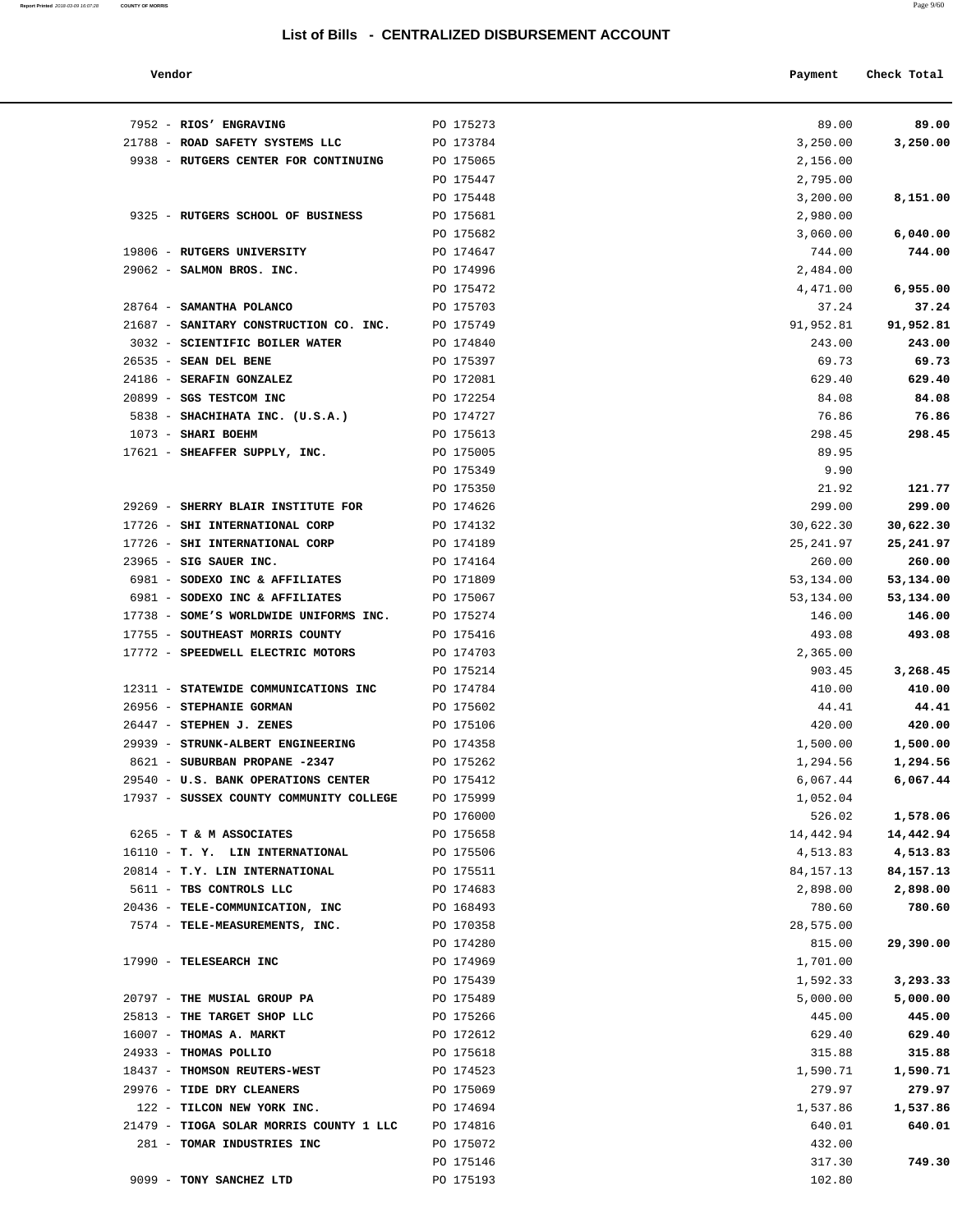| Vendor | _____     | _____ | Payment  | Check Total |
|--------|-----------|-------|----------|-------------|
|        | PO 175352 |       | 2,853.69 | 2,956.49    |

|                                                        | PO 175352              | 2,853.69           | 2,956.49           |
|--------------------------------------------------------|------------------------|--------------------|--------------------|
| 18099 - TOWNSHIP OF MENDHAM                            | PO 175582              | 4,000.00           | 4,000.00           |
| 1122 - TOWNSHIP OF MORRIS                              | PO 175418              | 69,176.11          | 69,176.11          |
| 1122 - TOWNSHIP OF MORRIS                              | PO 175624              | 9,915.93           | 9,915.93           |
| 19736 - TOWNSHIP OF RANDOLPH                           | PO 175887              | 57.50              | 57.50              |
| 18144 - TREE KING INC                                  | PO 174998              | 28,622.50          | 28,622.50          |
| 21352 - TROPICANA CASINO & RESORT                      | PO 174554              | 184.62             | 184.62             |
| 25209 - TURN OUT UNIFORMS, INC.                        | PO 174153              | 249.96             | 249.96             |
| 25209 - TURN OUT UNIFORMS, INC.                        | PO 174805              | 177.94             | 177.94             |
| 25209 - TURN OUT UNIFORMS, INC.                        | PO 175603              | 162.78             | 162.78             |
| 12739 - TURTLE & HUGHES, INC.                          | PO 175425              | 44.29              | 44.29              |
| 4144 - U-LINE SHIPPING SUPPLY                          | PO 174183              | 644.03             | 644.03             |
| 9285 - U.S. SECURITY ASSOCIATES, INC.                  | PO 173772              | 2,129.47           |                    |
|                                                        | PO 174880              | 1,963.89           |                    |
|                                                        | PO 175022              | 39, 304.39         |                    |
|                                                        | PO 175023              | 23, 243.40         |                    |
|                                                        | PO 175122              | 2,504.36           |                    |
|                                                        | PO 175123              | 2,635.13           | 71,780.64          |
| 18232 - UNITED PARCEL SERVICE                          | PO 174829              | 50.21              |                    |
|                                                        | PO 175024              | 58.66              | 108.87             |
| 18233 - UNITED PARCEL SERVICE                          | PO 175398              | 108.00             | 108.00             |
| 24762 - UNITED STATES POLICE                           | PO 173209              | 350.00             | 350.00             |
| 15732 - UNIVERSAL UNIFORM SALES CO INC                 | PO 174528              | 129.99             | 129.99             |
| 1286 - VERIZON                                         | PO 175043              | 335.12             | 335.12             |
| $1286 - VERIZON$                                       | PO 175097              | 362.60             | 362.60             |
| $1286 - VERIZON$                                       | PO 175143              | 368.93             | 368.93             |
| $1286 - VERIZON$                                       | PO 175151              | 1,184.98           | 1,184.98           |
| $10158 - VERIZON$                                      | PO 175440              | 8,924.39           | 8,924.39           |
| $1286 - VERIZON$                                       | PO 175464              | 73.88              | 73.88              |
|                                                        |                        |                    |                    |
| 1286 - VERIZON                                         | PO 175599              | 386.45             | 386.45             |
| 10502 - VERIZON BUSINESS                               | PO 175409              | 47.95              | 47.95              |
| 1348 - VERIZON WIRELESS                                | PO 174948              | 49.43              |                    |
|                                                        | PO 174887              | 467.31             |                    |
|                                                        | PO 175379              | 80.04              |                    |
|                                                        | PO 175944              | 13,844.23          |                    |
|                                                        | PO 175944              | 281.56             | 14,722.57          |
| $20154$ - VERNA FRASER                                 | PO 172054              | 629.40             | 629.40             |
| 7037 - VILLAGE SUPER MARKET, INC.                      | PO 175195              | 20.65              |                    |
|                                                        | PO 175713              | 114.23             |                    |
|                                                        | PO 175714              | 151.87             | 286.75             |
| 12420 - VINCENT D CARRINGTON<br>14766 - VIRGINIA FORTE | PO 173657<br>PO 172045 | 500.00             | 500.00             |
| 29533 - VISUALIZE VISUAL SOLUTIONS                     | PO 174191              | 629.40             | 629.40             |
| 25832 - VOIANCE LANGUAGE SERVICES, LLC                 | PO 175049              | 1,090.00<br>702.36 | 1,090.00<br>702.36 |
| 6146 - W.B. MASON COMPANY INC                          | PO 170778              | 453.80             |                    |
|                                                        | PO 173104              | 449.37             |                    |
|                                                        | PO 174355              | 763.87             |                    |
|                                                        | PO 173565              | 613.38             |                    |
|                                                        | PO 173806              | 154.15             |                    |
|                                                        | PO 174534              | 1,042.03           |                    |
|                                                        | PO 174180              | 201.56             |                    |
|                                                        | PO 174319              | 356.30             | 4,034.46           |
| 6146 - W.B. MASON COMPANY INC                          | PO 174317              | 216.10             |                    |
|                                                        | PO 174429              | 230.85             |                    |
|                                                        | PO 174446              | 302.22             |                    |
|                                                        | PO 174638              | 7.48               |                    |
|                                                        | PO 175405              | 259.32             |                    |
|                                                        | PO 174655              | 1,252.86           |                    |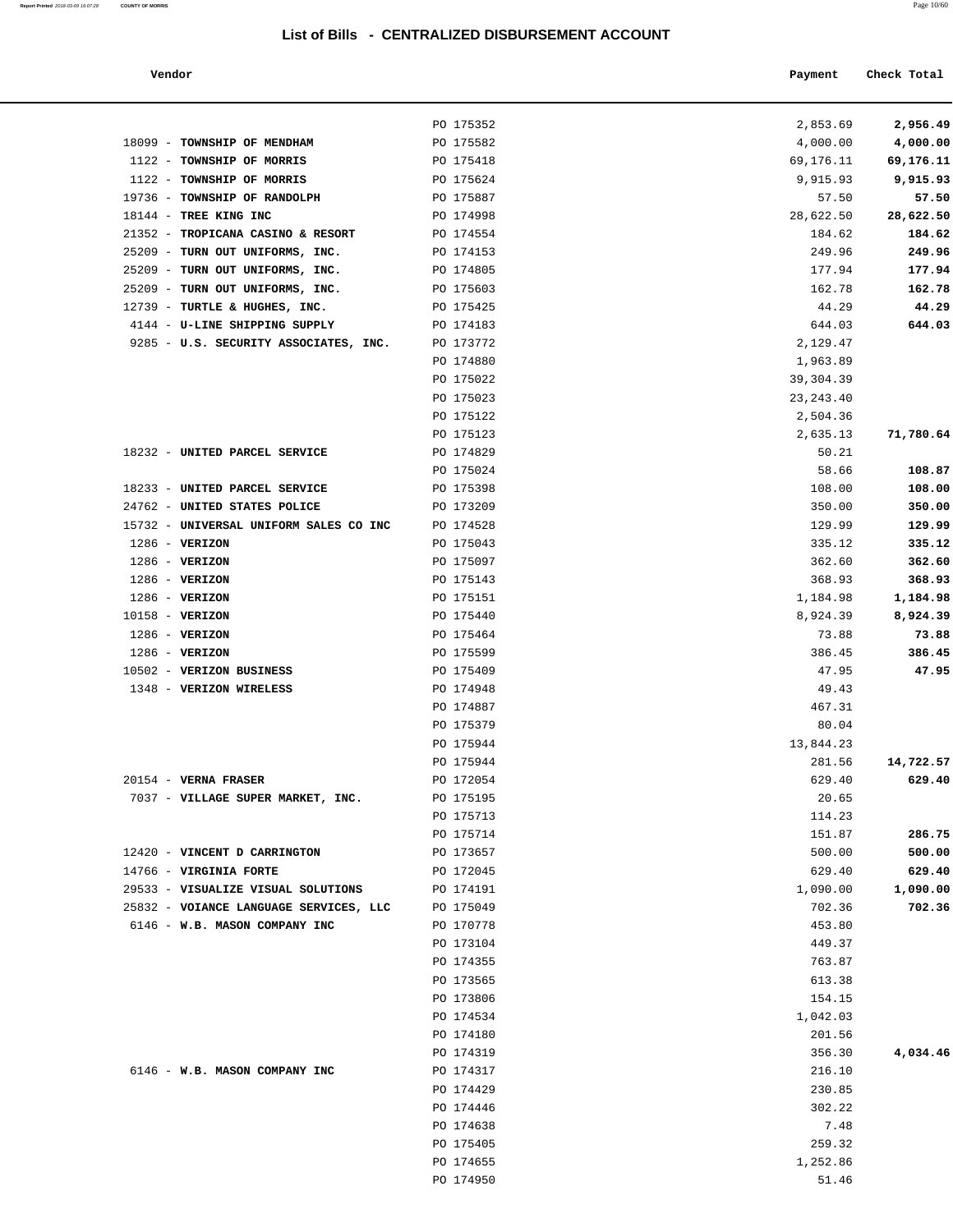| Vendor                                 |           | Payment   | Check Total  |
|----------------------------------------|-----------|-----------|--------------|
|                                        | PO 175336 | 676.60    | 2,996.89     |
| 6146 - W.B. MASON COMPANY INC          | PO 174862 | 1,289.54  |              |
|                                        | PO 175289 | 467.04    |              |
|                                        | PO 174963 | 255.14    |              |
|                                        | PO 175008 | 153.27    |              |
|                                        | PO 175178 | 103.21    |              |
|                                        | PO 175328 | 49.03     |              |
|                                        | PO 175870 | 283.42    |              |
|                                        | PO 175316 | 164.04    | 2,764.69     |
| 6146 - W.B. MASON COMPANY INC          | PO 175622 | 148.77    | 148.77       |
| 6681 - WALTER G LUGER & ASSOC. LLC     | PO 175597 | 1,092.00  | 1,092.00     |
| 18388 - WARREN COUNTY COMMUNITY COLL.  | PO 175445 | 3,196.00  | 3,196.00     |
| 18389 - WARREN COUNTY TECHNICAL SCHOOL | PO 175064 | 361.78    |              |
|                                        | PO 175449 | 800.00    | 1,161.78     |
| 11529 - WASHINGTON TOWNSHIP LAND TRUST | PO 171268 | 1,400.00  | 1,400.00     |
| 13392 - WEBSTER PLUMBING &             | PO 175212 | 4,828.10  | 4,828.10     |
| 20093 - WELDON QUARRY CO., LLC         | PO 174990 | 1,400.00  |              |
|                                        | PO 174893 | 1,400.00  | 2,800.00     |
| 18453 - WHARTON WATER DEPARTMENT       | PO 175488 | 17.97     | 17.97        |
| 13246 - WILLIAM F. BARNISH             | PO 175507 | 2,769.00  |              |
|                                        | PO 175585 | 8,885.00  | 11,654.00    |
| 8335 - WILLIAM PATERSON UNIVERSITY     | PO 175571 | 2,400.00  | 2,400.00     |
| 6052 - WILMAR HORMAZA                  | PO 175423 | 90.00     | 90.00        |
| 20119 - WINNER FORD FLEET              | PO 168266 | 75,902.00 | 75,902.00    |
| 20820 - Y-PERS INC                     | PO 175354 | 272.01    | 272.01       |
| 18599 - ZEP SALES & SERVICE            | PO 175149 | 267.80    | 267.80       |
| TOTAL                                  |           |           | 3,388,504.06 |

|  |  |  |  |                                               | 3,388,504.06 |
|--|--|--|--|-----------------------------------------------|--------------|
|  |  |  |  | Total to be paid from Fund 13 Dedicated Trust | 160,530.48   |
|  |  |  |  | Total to be paid from Fund 04 County Capital  | 537,049.05   |
|  |  |  |  | Total to be paid from Fund 02 Grant Fund      | 613,236.95   |
|  |  |  |  | Total to be paid from Fund 01 Current Fund    | 2,077,687.58 |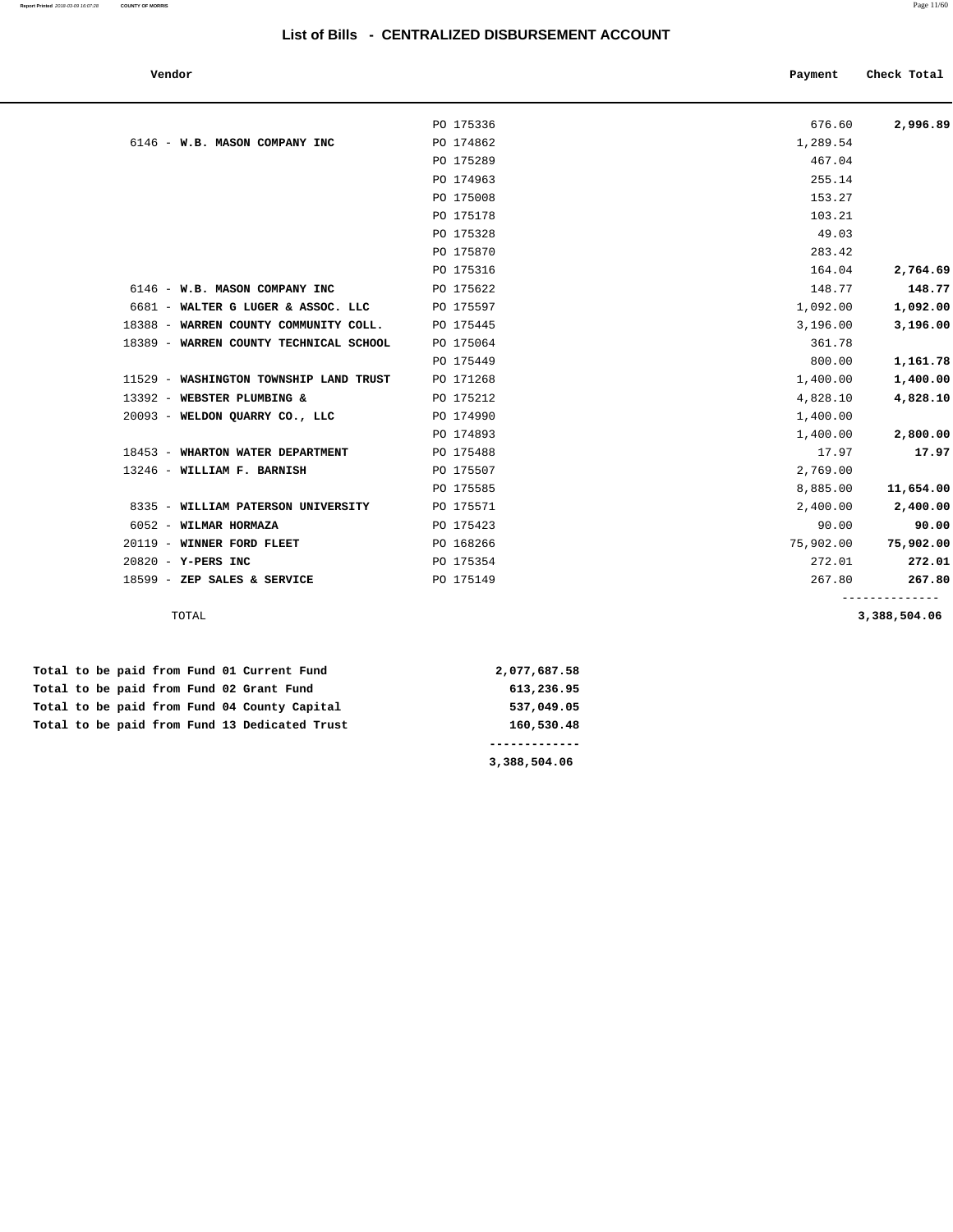**Report Printed** 2018-03-09 16:07:39 **COUNTY OF MORRIS** Page 12/60

# **List of Bills (Department/Account Detail) - CENTRALIZED DISBURSEMENT ACCOUNT**

| Account<br>. | P0 # | Vendor | Description | Payment<br>$\sim$ $\sim$ | Account Total |
|--------------|------|--------|-------------|--------------------------|---------------|
|              |      |        |             |                          |               |

## **Current Fund**

## **County Administrator**

|                      | 174561 NJ TRANSACTION CONFERENCE                    | 355.00            |              |
|----------------------|-----------------------------------------------------|-------------------|--------------|
|                      | $01-201-20-100100-039$ Education Schools & Training | TOTAL FOR ACCOUNT | 355.00       |
|                      |                                                     |                   |              |
|                      | 175430 OFFICE CONCEPTS GROUP, INC.                  | 125.02            |              |
|                      | 01-201-20-100100-058 Office Supplies & Stationery   | TOTAL FOR ACCOUNT | 125.02       |
|                      | 175981 COUNTY OF MORRIS                             | 10.08             |              |
| 01-201-20-100100-068 | Postage & Metered Mail                              | TOTAL FOR ACCOUNT | 10.08        |
|                      | 175713 VILLAGE SUPER MARKET, INC.                   | 114.23            |              |
| 01-201-20-100100-079 | Special Projects                                    | TOTAL FOR ACCOUNT | 114.23       |
|                      |                                                     |                   |              |
|                      | 174554 TROPICANA CASINO & RESORT                    | 140.00            |              |
|                      | 174554 TROPICANA CASINO & RESORT                    | 44.62             |              |
| 01-201-20-100100-082 | Travel Expense                                      | TOTAL FOR ACCOUNT | 184.62       |
|                      | 174847 CLEARY GIACOBBE ALFIERI &                    | 1,471.50          |              |
|                      | 174847 CLEARY GIACOBBE ALFIERI &                    | 6,188.00          |              |
|                      | 01-201-20-100100-084 Other Outside Services         | TOTAL FOR ACCOUNT | 7,659.50     |
|                      | 175327 CABLEVISION                                  | 475.08            |              |
|                      | $01-201-20-100100-164$ Office Machines - Rental     | TOTAL FOR ACCOUNT | 475.08       |
|                      | 169836 BEYER FORD                                   | 28,944.08         |              |
| 01-203-20-100100-167 | (2017) Transportation Vehicles                      | TOTAL FOR ACCOUNT | 28,944.08    |
|                      |                                                     |                   |              |
|                      |                                                     |                   | ============ |
|                      | TOTAL for County Administrator                      |                   | 37,867.61    |
|                      |                                                     |                   |              |

#### **Personnel**

|                      | 175981 COUNTY OF MORRIS              |                   | 42.36  |  |
|----------------------|--------------------------------------|-------------------|--------|--|
| 01-201-20-105100-068 | Postage & Metered Mail               | TOTAL FOR ACCOUNT | 42.36  |  |
|                      |                                      |                   |        |  |
|                      | 174863 CRYSTAL SPRINGS               |                   | 7.50   |  |
| 01-201-20-105100-095 | Other Administrative Supplies        | TOTAL FOR ACCOUNT | 7.50   |  |
|                      |                                      |                   |        |  |
|                      | 174863 CRYSTAL SPRINGS               |                   | 5.99   |  |
| 01-203-20-105100-095 | (2017) Other Administrative Supplies | TOTAL FOR ACCOUNT | 5.99   |  |
|                      |                                      |                   |        |  |
|                      | 175314 RICOH USA, INC.               |                   | 332.50 |  |
|                      | 175315 RICOH USA, INC.               |                   | 189.14 |  |
| 01-203-20-105100-164 | (2017) Office Machines - Rental      | TOTAL FOR ACCOUNT | 521.64 |  |
|                      |                                      |                   |        |  |
|                      |                                      |                   |        |  |
|                      | TOTAL for Personnel                  |                   | 577.49 |  |
|                      |                                      |                   |        |  |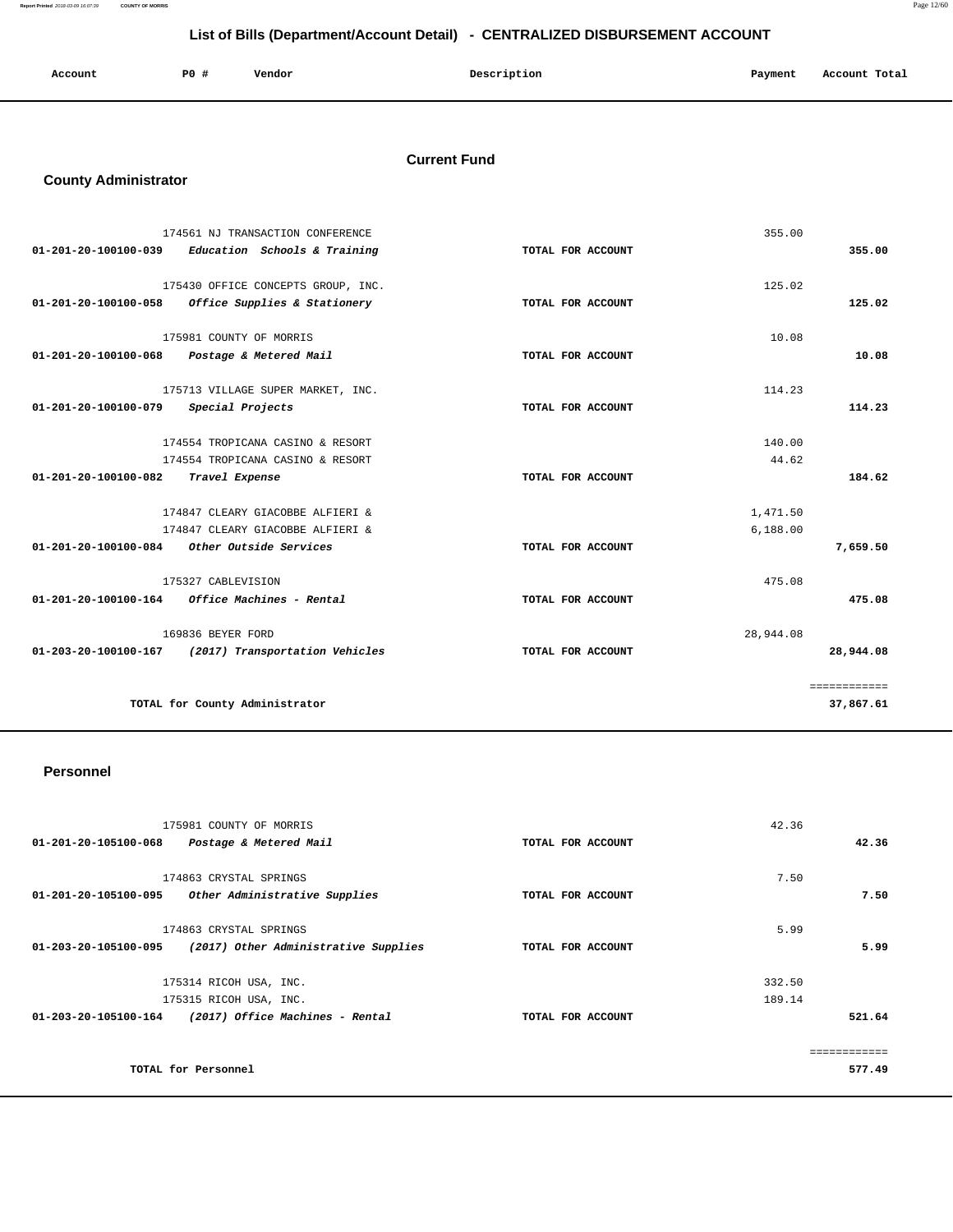| Account                                     | PO# | Vendor                                | Description       | Payment | Account Total |
|---------------------------------------------|-----|---------------------------------------|-------------------|---------|---------------|
|                                             |     |                                       |                   |         |               |
|                                             |     | 175622 W.B. MASON COMPANY INC         |                   | 0.62    |               |
|                                             |     | 175622 W.B. MASON COMPANY INC         |                   | 128.55  |               |
|                                             |     | 175622 W.B. MASON COMPANY INC         |                   | 19.60   |               |
| 01-201-20-110100-058                        |     | Office Supplies & Stationery          | TOTAL FOR ACCOUNT |         | 148.77        |
|                                             |     | 175981 COUNTY OF MORRIS               |                   | 172.82  |               |
|                                             |     | 175981 COUNTY OF MORRIS               |                   | 9.82    |               |
| 01-201-20-110100-068 Postage & Metered Mail |     |                                       | TOTAL FOR ACCOUNT |         | 182.64        |
|                                             |     | 173278 NJ TRANSACTION CONFERENCE      |                   | 355.00  |               |
|                                             |     | 175714 VILLAGE SUPER MARKET, INC.     |                   | 151.87  |               |
|                                             |     | 175426 BORGATA HOTEL CASINO & SPA     |                   | 218.00  |               |
|                                             |     | 175426 BORGATA HOTEL CASINO & SPA     |                   | 40.00   |               |
| 01-201-20-110100-079 Special Projects       |     |                                       | TOTAL FOR ACCOUNT |         | 764.87        |
|                                             |     |                                       |                   |         | ============  |
|                                             |     | TOTAL for Board of Chosen Freeholders |                   |         | 1,096.28      |

## **Clerk of the Board**

| 175499 DAILY RECORD<br>01-201-20-110105-022<br>Advertising                                  | TOTAL FOR ACCOUNT | 64.24 | 64.24  |
|---------------------------------------------------------------------------------------------|-------------------|-------|--------|
| 175218 MUNICIPAL CLERKS ASSO. OF MC<br>01-201-20-110105-023<br>Associations and Memberships | TOTAL FOR ACCOUNT | 50.00 | 50.00  |
| 175807 JANET DONALDSON<br>Other Administrative Supplies<br>01-201-20-110105-095             | TOTAL FOR ACCOUNT | 54.00 | 54.00  |
| TOTAL for Clerk of the Board                                                                |                   |       | 168.24 |

# **County Clerk**

| 175401 NJAEO                                         |                   | 550.00   |
|------------------------------------------------------|-------------------|----------|
| 01-201-20-120100-023<br>Associations and Memberships | TOTAL FOR ACCOUNT | 550.00   |
|                                                      |                   |          |
| 173972 ALM MEDIA LLC                                 |                   | 250.00   |
| 173972 ALM MEDIA LLC                                 |                   | 205.00   |
| Books & Periodicals<br>01-201-20-120100-028          | TOTAL FOR ACCOUNT | 455.00   |
|                                                      |                   |          |
| 175944 VERIZON WIRELESS                              |                   | 327.38   |
| 01-201-20-120100-031<br>Cellular Phones/Pagers       | TOTAL FOR ACCOUNT | 327.38   |
|                                                      |                   |          |
| 174655 W.B. MASON COMPANY INC                        |                   | 1,252.86 |
| 173565 W.B. MASON COMPANY INC                        |                   | 585.79   |
| 173565 W.B. MASON COMPANY INC                        |                   | 27.59    |
| 01-201-20-120100-058<br>Office Supplies & Stationery | TOTAL FOR ACCOUNT | 1,866.24 |
|                                                      |                   |          |
| 175981 COUNTY OF MORRIS                              |                   | 1,620.55 |
| 01-201-20-120100-068<br>Postage & Metered Mail       | TOTAL FOR ACCOUNT | 1,620.55 |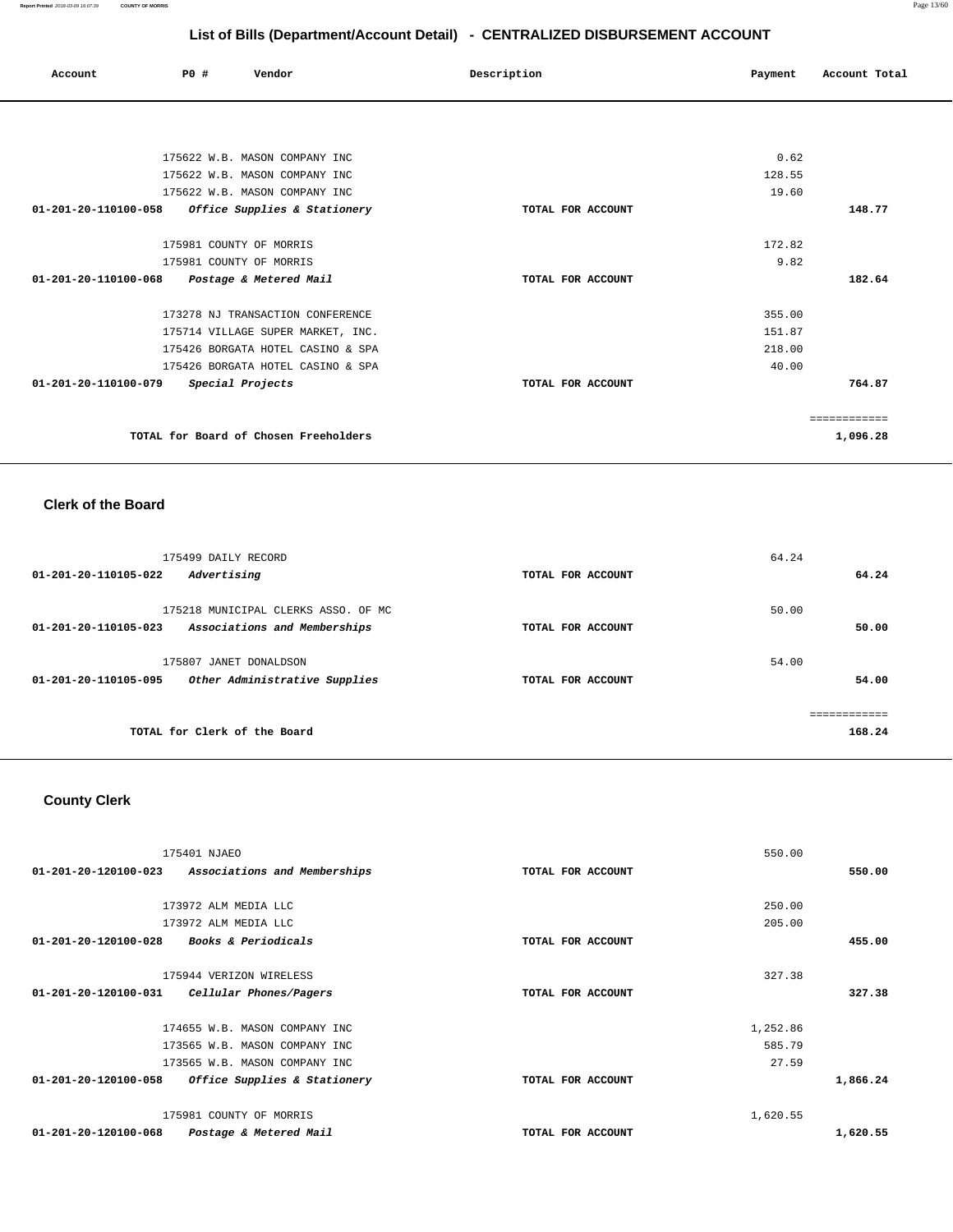| Account              | <b>PO #</b>            | Vendor                        | Description       | Payment | Account Total |
|----------------------|------------------------|-------------------------------|-------------------|---------|---------------|
| <b>County Clerk</b>  |                        |                               |                   |         |               |
|                      | 174660 EMBROIDME       |                               |                   | 589.00  |               |
|                      |                        | 175336 W.B. MASON COMPANY INC |                   | 676.60  |               |
| 01-201-20-120100-069 | Printing               |                               | TOTAL FOR ACCOUNT |         | 2,190.60      |
|                      |                        | 175398 UNITED PARCEL SERVICE  |                   | 108.00  |               |
| 01-201-20-120100-084 |                        | <i>Other Outside Services</i> | TOTAL FOR ACCOUNT |         | 108.00        |
|                      | 174663 CRYSTAL SPRINGS |                               |                   | 45.99   |               |
| 01-201-20-120100-095 |                        | Other Administrative Supplies | TOTAL FOR ACCOUNT |         | 45.99         |
|                      | 175400 ANN F. GROSSI   |                               |                   | 36.49   |               |
|                      | 175400 ANN F. GROSSI   |                               |                   | 16.00   |               |
|                      | 175400 ANN F. GROSSI   |                               |                   | 12.00   |               |
| 01-201-20-120100-185 | Food                   |                               | TOTAL FOR ACCOUNT |         | 64.49         |
|                      |                        |                               |                   |         | ============  |
|                      | TOTAL for County Clerk |                               |                   |         | 7,228.25      |

# **County Board of Elections**

| 173862 NJAEO                                        |                   | 200.00       |
|-----------------------------------------------------|-------------------|--------------|
| $01-201-20-121100-039$ Education Schools & Training | TOTAL FOR ACCOUNT | 200.00       |
|                                                     |                   |              |
| 175008 W.B. MASON COMPANY INC                       |                   | 153.27       |
| 01-201-20-121100-058 Office Supplies & Stationery   | TOTAL FOR ACCOUNT | 153.27       |
| 175981 COUNTY OF MORRIS                             |                   | 688.47       |
| 01-201-20-121100-068 Postage & Metered Mail         | TOTAL FOR ACCOUNT | 688.47       |
| 175598 PHYLLIS COPPOLA                              |                   | 60.00        |
|                                                     |                   |              |
| 175598 PHYLLIS COPPOLA                              |                   | 60.00        |
| 175598 PHYLLIS COPPOLA                              |                   | 60.00        |
| 175598 PHYLLIS COPPOLA                              |                   | 60.00        |
| 175598 PHYLLIS COPPOLA                              |                   | 60.00        |
| 01-201-20-121100-096 Election Officer               | TOTAL FOR ACCOUNT | 300.00       |
| 172959 FAIRMOUNT FIRE CO. NO. 1                     |                   | 50.00        |
| 172959 FAIRMOUNT FIRE CO. NO. 1                     |                   | 50.00        |
| 169874 HILDALE PARK PRESBYTERIAN CHRC               |                   | 50.00        |
| 01-203-20-121100-067 (2017) Polling Place Rental    | TOTAL FOR ACCOUNT | 150.00       |
|                                                     |                   |              |
|                                                     |                   | ============ |
| TOTAL for County Board of Elections                 |                   | 1,491.74     |

## **Superintendent of Elections**

| 173344 NJAEO | 225.00 |
|--------------|--------|
| 173344 NJAEO | 225.00 |
| 173344 NJAEO | 225.00 |
| 173344 NJAEO | 225.00 |
|              |        |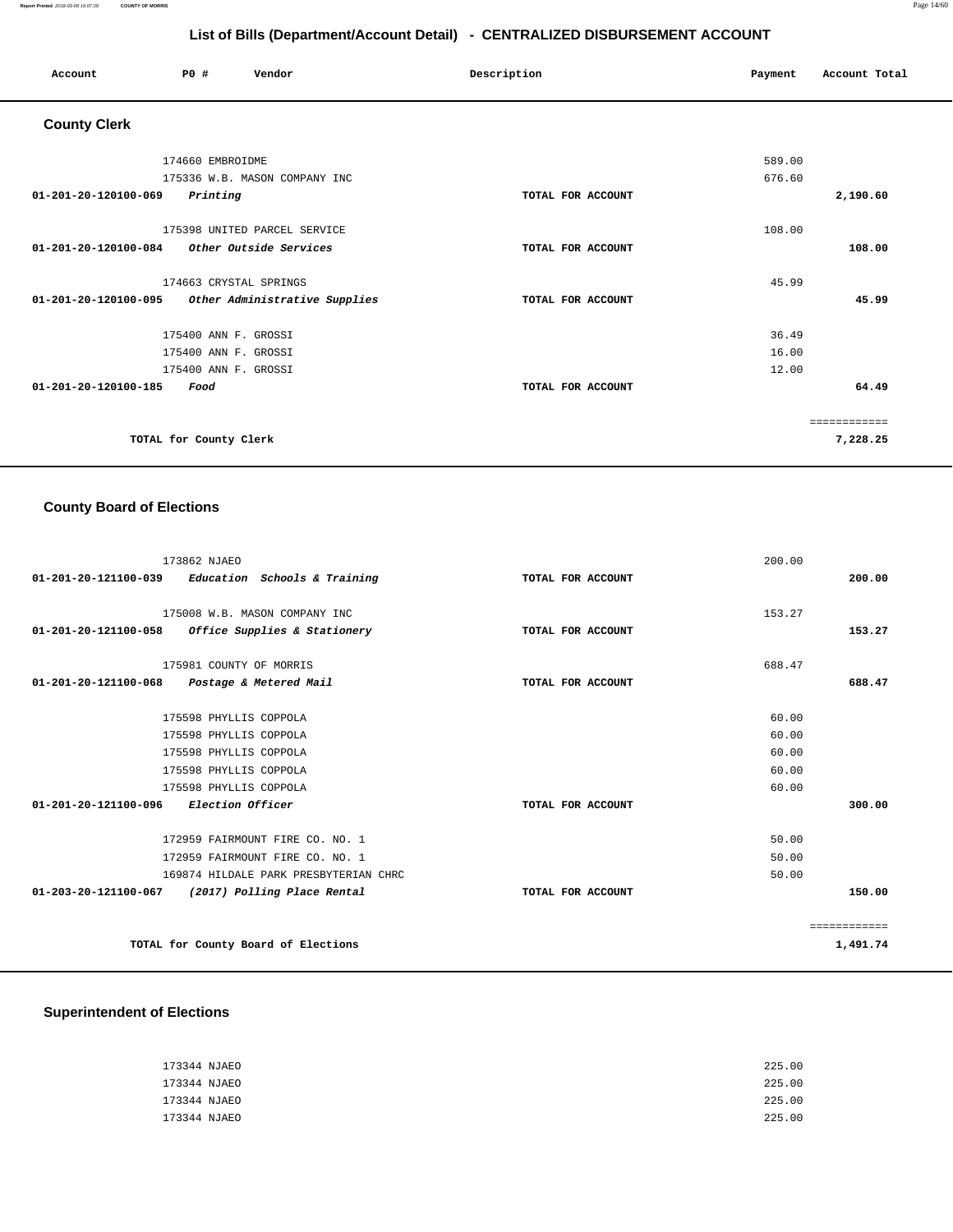**Report Printed** 2018-03-09 16:07:39 **COUNTY OF MORRIS** Page 15/60

## **List of Bills (Department/Account Detail) - CENTRALIZED DISBURSEMENT ACCOUNT**

| Account                            | PO# |                                              | Vendor                                            | Description       | Payment                    | Account Total            |
|------------------------------------|-----|----------------------------------------------|---------------------------------------------------|-------------------|----------------------------|--------------------------|
| <b>Superintendent of Elections</b> |     |                                              |                                                   |                   |                            |                          |
|                                    |     | 173862 NJAEO<br>173862 NJAEO<br>173862 NJAEO |                                                   |                   | 200.00<br>200.00<br>200.00 |                          |
| 01-201-20-121105-023               |     | 173862 NJAEO                                 | Associations and Memberships                      | TOTAL FOR ACCOUNT | 200.00                     | 1,925.00                 |
|                                    |     | 173876 NJAEO                                 | 01-201-20-121105-057 National Voter Registration  | TOTAL FOR ACCOUNT | 150.00                     | 150.00                   |
| $01 - 201 - 20 - 121105 - 068$     |     |                                              | 175981 COUNTY OF MORRIS<br>Postage & Metered Mail | TOTAL FOR ACCOUNT | 10.79                      | 10.79                    |
|                                    |     |                                              | TOTAL for Superintendent of Elections             |                   |                            | ============<br>2,085.79 |

# **County Elections (Cty Clerk)**

|                      | 175981 COUNTY OF MORRIS                |                   | 162.62 |
|----------------------|----------------------------------------|-------------------|--------|
| 01-201-20-121110-068 | Postage & Metered Mail                 | TOTAL FOR ACCOUNT | 162.62 |
|                      |                                        |                   |        |
|                      |                                        |                   |        |
|                      | TOTAL for County Elections (Cty Clerk) |                   | 162.62 |

## **County Treasurer**

| 175280 GFOA                                          |                   | 160.00       |
|------------------------------------------------------|-------------------|--------------|
| 175997 CEUNION                                       |                   | 95.00        |
| $01-201-20-130100-039$ Education Schools & Training  | TOTAL FOR ACCOUNT | 255.00       |
|                                                      |                   |              |
| 174727 SHACHIHATA INC. (U.S.A.)                      |                   | 6.01         |
| 174727 SHACHIHATA INC. (U.S.A.)                      |                   | 6.01         |
| 174727 SHACHIHATA INC. (U.S.A.)                      |                   | 6.01         |
| 174429 W.B. MASON COMPANY INC                        |                   | 216.10       |
| 174429 W.B. MASON COMPANY INC                        |                   | 14.75        |
| 01-201-20-130100-058<br>Office Supplies & Stationery | TOTAL FOR ACCOUNT | 248.88       |
|                                                      |                   |              |
| 175981 COUNTY OF MORRIS                              |                   | 588.97       |
| 01-201-20-130100-068 Postage & Metered Mail          | TOTAL FOR ACCOUNT | 588.97       |
|                                                      |                   |              |
| 174772 MUNICIPAL SOFTWARE INC                        |                   | 8,504.25     |
| 01-201-20-130100-078 Software Maintenance            | TOTAL FOR ACCOUNT | 8,504.25     |
|                                                      |                   |              |
| 175947 JULIE KUPILIK                                 |                   | 18.34        |
| 01-201-20-130100-082<br>Travel Expense               | TOTAL FOR ACCOUNT | 18.34        |
|                                                      |                   |              |
|                                                      |                   | ============ |
| TOTAL for County Treasurer                           |                   | 9,615.44     |
|                                                      |                   |              |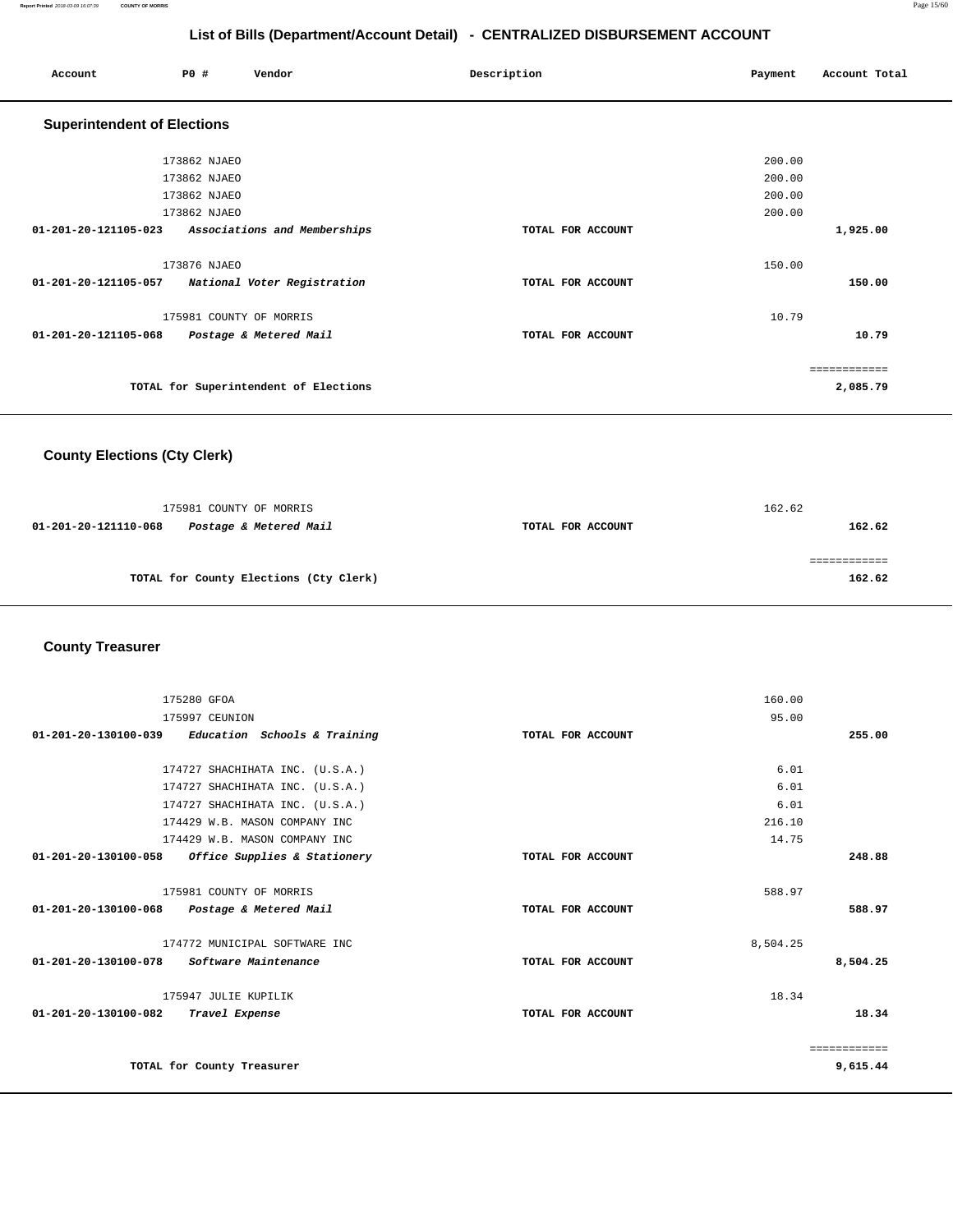**Report Printed** 2018-03-09 16:07:39 **COUNTY OF MORRIS** Page 16/60

## **List of Bills (Department/Account Detail) - CENTRALIZED DISBURSEMENT ACCOUNT**

| Account                           | P0 #                      | Vendor                                                        | Description       | Payment    | Account Total             |
|-----------------------------------|---------------------------|---------------------------------------------------------------|-------------------|------------|---------------------------|
|                                   |                           |                                                               |                   |            |                           |
|                                   |                           | 175981 COUNTY OF MORRIS                                       |                   | 142.21     |                           |
| 01-201-20-130105-068              |                           | Postage & Metered Mail                                        | TOTAL FOR ACCOUNT |            | 142.21                    |
|                                   |                           |                                                               |                   |            | ============              |
|                                   |                           | TOTAL for Purchasing Division                                 |                   |            | 142.21                    |
| <b>Office Services</b>            |                           |                                                               |                   |            |                           |
|                                   |                           | 175945 COUNTY COLLEGE OF MORRIS                               |                   | 16,839.92  |                           |
| 01-203-20-130110-069              | (2017) Printing           |                                                               | TOTAL FOR ACCOUNT |            | 16,839.92                 |
|                                   |                           |                                                               |                   |            |                           |
|                                   | TOTAL for Office Services |                                                               |                   |            | ============<br>16,839.92 |
|                                   |                           |                                                               |                   |            |                           |
| <b>Information Technology Div</b> |                           |                                                               |                   |            |                           |
|                                   | 174828 JOHN TUGMAN        |                                                               | TOTAL FOR ACCOUNT | 70.00      | 70.00                     |
| 01-201-20-140100-023              |                           | Associations and Memberships                                  |                   |            |                           |
|                                   |                           | 174189 SHI INTERNATIONAL CORP                                 |                   | 25, 241.97 |                           |
| 01-201-20-140100-036              |                           | Contracted Services                                           | TOTAL FOR ACCOUNT |            | 25, 241.97                |
|                                   | 174637 CRYSTAL SPRINGS    |                                                               |                   | 45.99      |                           |
|                                   |                           | 174638 W.B. MASON COMPANY INC                                 |                   | 3.00       |                           |
|                                   |                           | 174638 W.B. MASON COMPANY INC                                 |                   | 2.24       |                           |
| $01 - 201 - 20 - 140100 - 058$    |                           | 174638 W.B. MASON COMPANY INC<br>Office Supplies & Stationery | TOTAL FOR ACCOUNT | 2.24       | 53.47                     |
|                                   |                           |                                                               |                   |            |                           |
|                                   |                           | 174829 UNITED PARCEL SERVICE                                  |                   | 50.21      |                           |
|                                   | 175981 COUNTY OF MORRIS   |                                                               |                   | 2.35       |                           |
| 01-201-20-140100-068              |                           | Postage & Metered Mail                                        | TOTAL FOR ACCOUNT |            | 52.56                     |
|                                   |                           | 174640 GRAYBAR ELECTRIC COMPANY                               |                   | 334.70     |                           |
| 01-201-20-140100-098              |                           | Other Operating&Repair Supply                                 | TOTAL FOR ACCOUNT |            | 334.70                    |
|                                   |                           |                                                               |                   |            | ============              |
|                                   |                           | TOTAL for Information Technology Div                          |                   |            | 25,752.70                 |
|                                   |                           |                                                               |                   |            |                           |

# **County Board of Taxation**

| 175981 COUNTY OF MORRIS                        |                   | 95.21 |
|------------------------------------------------|-------------------|-------|
| Postage & Metered Mail<br>01-201-20-150100-068 | TOTAL FOR ACCOUNT | 95.21 |
|                                                |                   |       |
|                                                |                   |       |
| TOTAL for County Board of Taxation             |                   | 95.21 |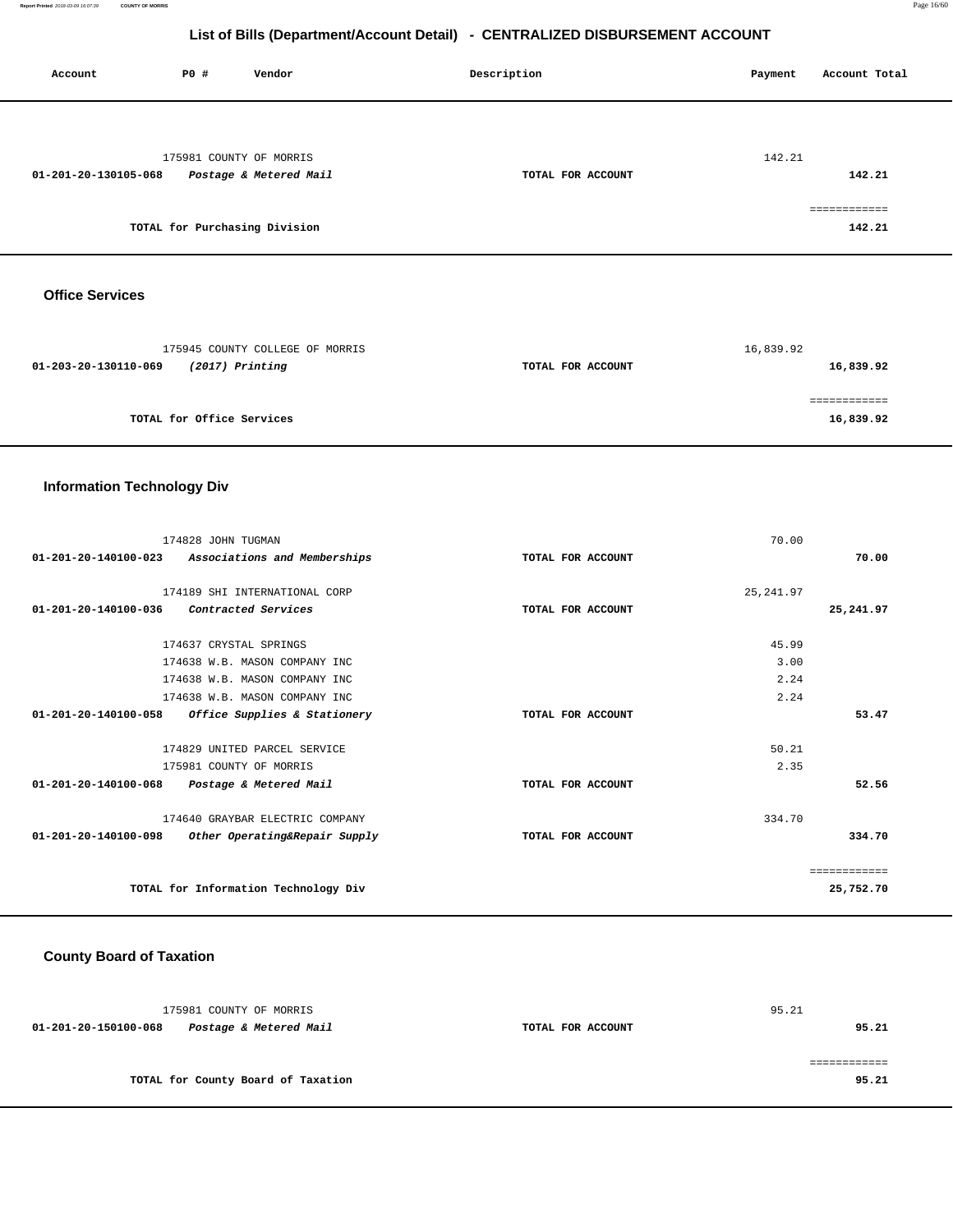| Account | PO# | Vendor | Description | Payment | Account Total |
|---------|-----|--------|-------------|---------|---------------|
|         |     |        |             |         |               |
|         |     |        |             |         |               |

| 173421 LEXIS NEXIS/ MATTHEW BENDER<br>01-201-20-155100-050<br>Law Books | TOTAL FOR ACCOUNT | 1,428.57<br>1,428.57 |  |
|-------------------------------------------------------------------------|-------------------|----------------------|--|
| 175596 ARCHER & GREINER                                                 |                   | 1,576.13             |  |
| 175597 WALTER G LUGER & ASSOC. LLC                                      |                   | 1,092.00             |  |
| 175610 CLEARY GIACOBBE ALFIERI &                                        |                   | 252.00               |  |
| 175869 LAW OFFICE OF ROBERT J. GREENBAUM                                |                   | 154.00               |  |
| 175869 LAW OFFICE OF ROBERT J. GREENBAUM                                |                   | 154.00               |  |
| 175869 LAW OFFICE OF ROBERT J. GREENBAUM                                |                   | 154.00               |  |
| 175869 LAW OFFICE OF ROBERT J. GREENBAUM                                |                   | 154.00               |  |
| 175869 LAW OFFICE OF ROBERT J. GREENBAUM                                |                   | 350.00               |  |
| 175869 LAW OFFICE OF ROBERT J. GREENBAUM                                |                   | 266.00               |  |
| 175869 LAW OFFICE OF ROBERT J. GREENBAUM                                |                   | 126.00               |  |
| 175869 LAW OFFICE OF ROBERT J. GREENBAUM                                |                   | 518.00               |  |
| 01-201-20-155100-051<br>Legal                                           | TOTAL FOR ACCOUNT | 4,796.13             |  |
| 175981 COUNTY OF MORRIS                                                 |                   | 47.93                |  |
| 01-201-20-155100-068<br>Postage & Metered Mail                          | TOTAL FOR ACCOUNT | 47.93                |  |
|                                                                         |                   | ============         |  |
| TOTAL for County Counsel                                                |                   | 6,272.63             |  |

# **County Surrogate**

|                      | 174317 W.B. MASON COMPANY INC                               |                   | 216.10 |              |
|----------------------|-------------------------------------------------------------|-------------------|--------|--------------|
|                      | 175870 W.B. MASON COMPANY INC                               |                   | 283.42 |              |
|                      | 174319 W.B. MASON COMPANY INC                               |                   | 356.30 |              |
| 01-201-20-160100-058 | Office Supplies & Stationery                                | TOTAL FOR ACCOUNT |        | 855.82       |
|                      | 175981 COUNTY OF MORRIS                                     |                   | 202.04 |              |
|                      | 01-201-20-160100-068 Postage & Metered Mail                 | TOTAL FOR ACCOUNT |        | 202.04       |
|                      | 173218 PAPER MART INC                                       |                   | 103.28 |              |
|                      | 01-201-20-160100-095 Other Administrative Supplies          | TOTAL FOR ACCOUNT |        | 103.28       |
|                      | 173875 RICOH AMERICAS CORPORATION                           |                   | 9.17   |              |
|                      | $01-201-20-160100-164$ Office Machines - Rental             | TOTAL FOR ACCOUNT |        | 9.17         |
|                      | 173806 W.B. MASON COMPANY INC                               |                   | 154.15 |              |
|                      | 01-203-20-160100-058 (2017) Office Supplies & Stationery    | TOTAL FOR ACCOUNT |        | 154.15       |
|                      | 173216 CRYSTAL SPRINGS                                      |                   | 25.99  |              |
|                      | $01-203-20-160100-095$ (2017) Other Administrative Supplies | TOTAL FOR ACCOUNT |        | 25.99        |
|                      | 173875 RICOH AMERICAS CORPORATION                           |                   | 9.10   |              |
|                      | 173875 RICOH AMERICAS CORPORATION                           |                   | 69.86  |              |
|                      | 01-203-20-160100-164 (2017) Office Machines - Rental        | TOTAL FOR ACCOUNT |        | 78.96        |
|                      |                                                             |                   |        | ============ |
|                      | TOTAL for County Surrogate                                  |                   |        | 1,429.41     |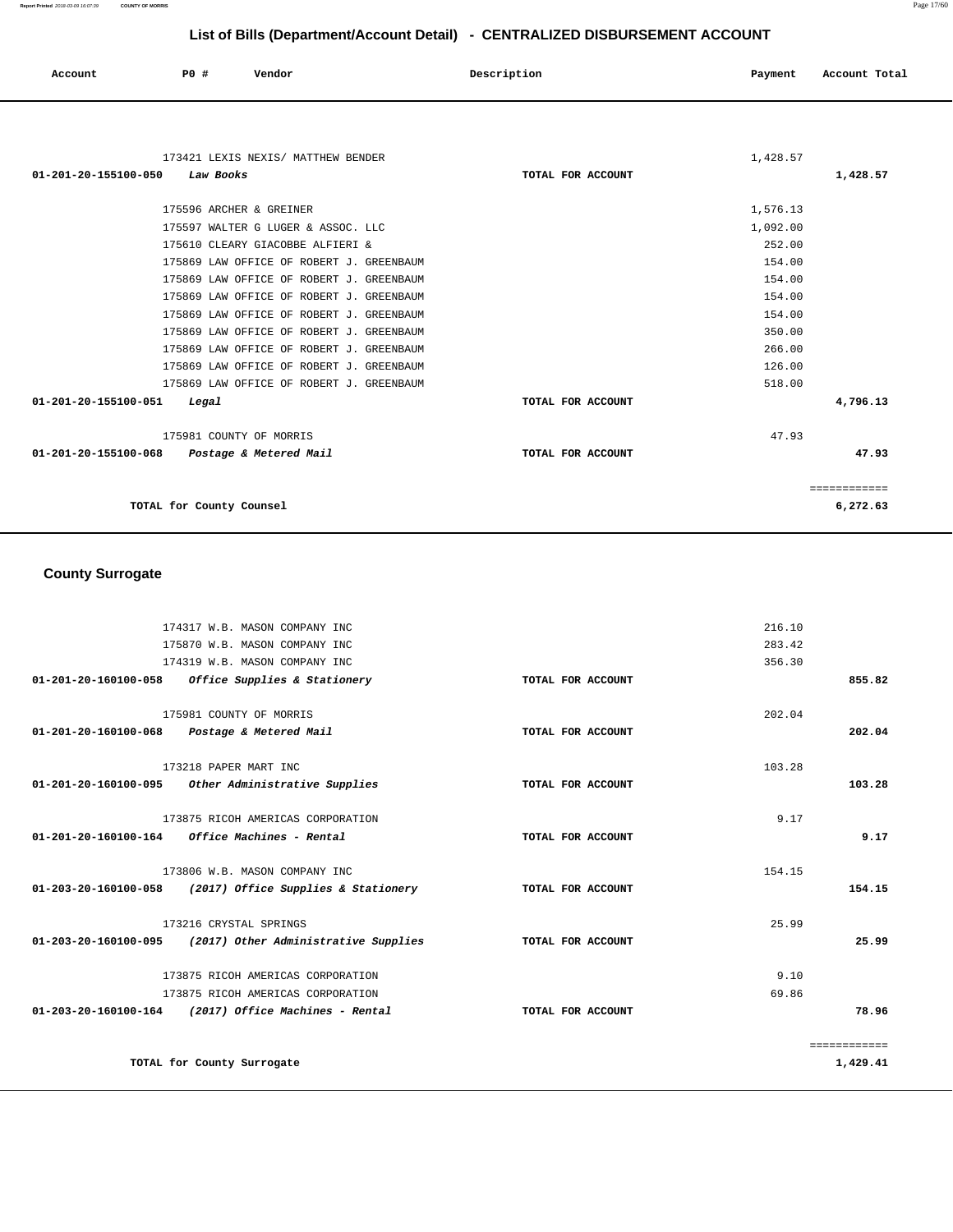| Account | P0 # | Vendor | Description | Payment | Account Total |
|---------|------|--------|-------------|---------|---------------|
|         |      |        |             |         |               |

| 174621 CRYSTAL SPRINGS                               |                   | 30.99        |  |
|------------------------------------------------------|-------------------|--------------|--|
| 01-201-20-165100-058<br>Office Supplies & Stationery | TOTAL FOR ACCOUNT | 30.99        |  |
|                                                      |                   |              |  |
| 175981 COUNTY OF MORRIS                              |                   | 25.11        |  |
| 175981 COUNTY OF MORRIS                              |                   | 9.95         |  |
| 175981 COUNTY OF MORRIS                              |                   | 384.33       |  |
| 01-201-20-165100-068<br>Postage & Metered Mail       | TOTAL FOR ACCOUNT | 419.39       |  |
|                                                      |                   |              |  |
| 175827 MEGHAN PACCIONE                               |                   | 2.00         |  |
| 175827 MEGHAN PACCIONE                               |                   | 7.53         |  |
| 175827 MEGHAN PACCIONE                               |                   | 7.74         |  |
| 175827 MEGHAN PACCIONE                               |                   | 1.37         |  |
| 175827 MEGHAN PACCIONE                               |                   | 3.40         |  |
| 175827 MEGHAN PACCIONE                               |                   | 11.97        |  |
| 01-201-20-165100-082<br>Travel Expense               | TOTAL FOR ACCOUNT | 34.01        |  |
|                                                      |                   |              |  |
| 175492 MICHAEL MCGUIRE                               |                   | 79.00        |  |
| 175816 ANDREW CHLOPIK                                |                   | 90.00        |  |
| 01-201-20-165100-207<br>Uniform & Clothing Allowance | TOTAL FOR ACCOUNT | 169.00       |  |
|                                                      |                   | eessessesses |  |
| TOTAL for Engineering                                |                   | 653.39       |  |
|                                                      |                   |              |  |

## **Heritage Commission**

| 175981 COUNTY OF MORRIS                         |                   | 9.78   |
|-------------------------------------------------|-------------------|--------|
| 01-201-20-175100-068<br>Postage & Metered Mail  | TOTAL FOR ACCOUNT | 9.78   |
| 166188 CARROT-TOP INDUSTRIES INC                |                   | 618.00 |
|                                                 |                   |        |
| 166188 CARROT-TOP INDUSTRIES INC                |                   | 309.00 |
| 166188 CARROT-TOP INDUSTRIES INC                |                   | 15.25  |
| 01-203-20-175100-079<br>(2017) Special Projects | TOTAL FOR ACCOUNT | 942.25 |
|                                                 |                   |        |
|                                                 |                   |        |
| TOTAL for Heritage Commission                   |                   | 952.03 |
|                                                 |                   |        |

# **Planning Board**

| 173499 NJ SECTION AWRA                                   |                   | 30.00  |        |
|----------------------------------------------------------|-------------------|--------|--------|
| 01-201-20-180100-023<br>Associations and Memberships     | TOTAL FOR ACCOUNT |        | 30.00  |
|                                                          |                   |        |        |
| 175007 OFFICE CONCEPTS GROUP, INC.                       |                   | 166.37 |        |
| Office Supplies & Stationery<br>01-201-20-180100-058     | TOTAL FOR ACCOUNT |        | 166.37 |
|                                                          |                   |        |        |
| 175195 VILLAGE SUPER MARKET, INC.                        |                   | 20.65  |        |
| 01-201-20-180100-059<br>Other General Expenses           | TOTAL FOR ACCOUNT |        | 20.65  |
|                                                          |                   |        |        |
| 175981 COUNTY OF MORRIS                                  |                   | 45.48  |        |
| $01 - 201 - 20 - 180100 - 068$<br>Postage & Metered Mail | TOTAL FOR ACCOUNT |        | 45.48  |
| 175428 OFFICE CONCEPTS GROUP, INC.                       |                   | 93.52  |        |
| 01-201-20-180100-069<br>Printing                         | TOTAL FOR ACCOUNT |        | 93.52  |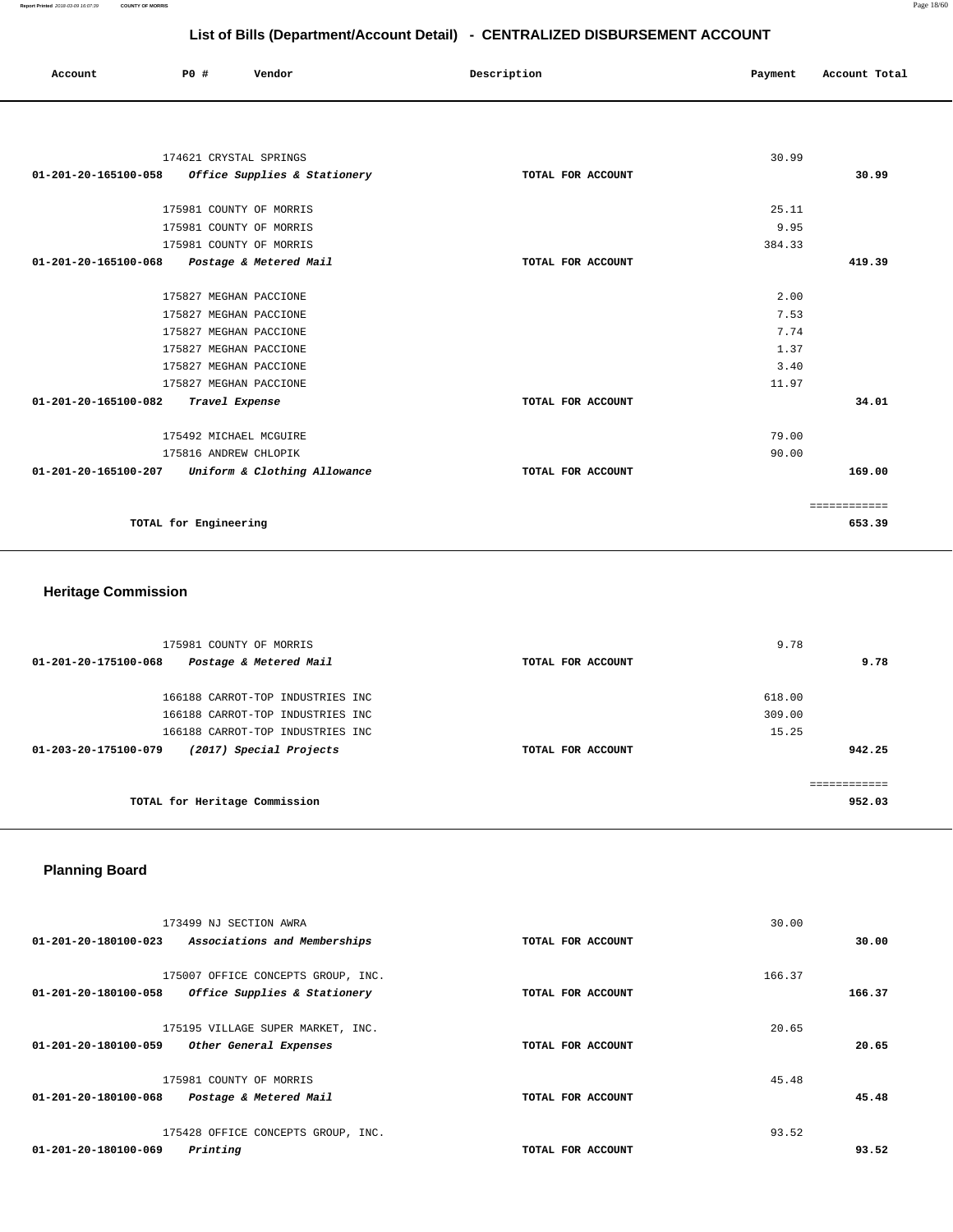**Report Printed** 2018-03-09 16:07:39 **COUNTY OF MORRIS** Page 19/60

## **List of Bills (Department/Account Detail) - CENTRALIZED DISBURSEMENT ACCOUNT**

| Account               | P0 #                     | Vendor | Description | Payment | Account Total |
|-----------------------|--------------------------|--------|-------------|---------|---------------|
| <b>Planning Board</b> |                          |        |             |         |               |
|                       |                          |        |             |         | ============  |
|                       | TOTAL for Planning Board |        |             |         | 356.02        |

# **County Weights & Measures**

| 175944 VERIZON WIRELESS<br>01-201-22-201100-031<br>Cellular Phones/Pagers                | TOTAL FOR ACCOUNT | 394.75<br>394.75         |
|------------------------------------------------------------------------------------------|-------------------|--------------------------|
| 175841 JERSEY CENTRAL POWER & LIGHT<br>01-201-22-201100-137<br>Electricity               | TOTAL FOR ACCOUNT | 905.13<br>905.13         |
| 175589 DIRECT ENERGY BUSINESS MARKETING<br>$01 - 201 - 22 - 201100 - 141$<br>Natural Gas | TOTAL FOR ACCOUNT | 1,255.86<br>1,255.86     |
| 174815 R.D. SALES DOOR & HARDWARE LLC<br>01-203-22-201100-258<br>(2017) Equipment        | TOTAL FOR ACCOUNT | 315.00<br>315.00         |
| TOTAL for County Weights & Measures                                                      |                   | ============<br>2,870.74 |

# **Employee Group Insurance**

|                      | 175497 FRENKEL BENEFITS, LLC          | 10,416.67         |           |
|----------------------|---------------------------------------|-------------------|-----------|
|                      | 175497 FRENKEL BENEFITS, LLC          | 10,416.67         |           |
|                      | 174957 FLAGSHIP HEALTH SYSTEMS, INC.  | 2,960.20          |           |
|                      | 174957 FLAGSHIP HEALTH SYSTEMS, INC.  | $-61.78$          |           |
|                      | 174957 FLAGSHIP HEALTH SYSTEMS, INC.  | 62.32             |           |
|                      | 174957 FLAGSHIP HEALTH SYSTEMS, INC.  | 31.16             |           |
|                      | 174957 FLAGSHIP HEALTH SYSTEMS, INC.  | $-61.78$          |           |
|                      | 174957 FLAGSHIP HEALTH SYSTEMS, INC.  | 31.16             |           |
| 01-201-23-220100-090 | Employee Group Insurance Expenditures | TOTAL FOR ACCOUNT | 23,794.62 |
|                      | 172841 ALFRED SMITH                   | 629.40            |           |
|                      | 172672 MELVA MULLINGS                 | 402.00            |           |
|                      | 172045 VIRGINIA FORTE                 | 629.40            |           |
|                      | 173140 NANCY WALTER                   | 1,433.40          |           |
|                      | 172655 CYNTHIA MILLER                 | 629.40            |           |
|                      | 172037 KATHLEEN FIUMARA               | 629.40            |           |
|                      | 172615 JOAN MARTIN                    | 629.40            |           |
|                      | 172922 OLGA VISCO                     | 629.40            |           |
|                      | 173142 PAULINE WARD                   | 629.40            |           |
|                      | 172839 DOROTHY SMARG                  | 629.40            |           |
|                      | 172028 GREG FERRARA                   | 1,116.32          |           |
|                      | 174416 JERRY JENSEN                   | 1,312.50          |           |
|                      | 172612 THOMAS A. MARKT                | 629.40            |           |
|                      | 172680 GLORIA NIEC                    | 629.40            |           |
|                      | 173182 LUCILLE BROWN                  | 629.40            |           |
|                      | 172920 MARGARET VIOLA                 | 629.40            |           |
|                      | 172748 MARGARET K RAVO                | 629.40            |           |
|                      | 171981 FRANK DEL NEGRO                | 1,258.80          |           |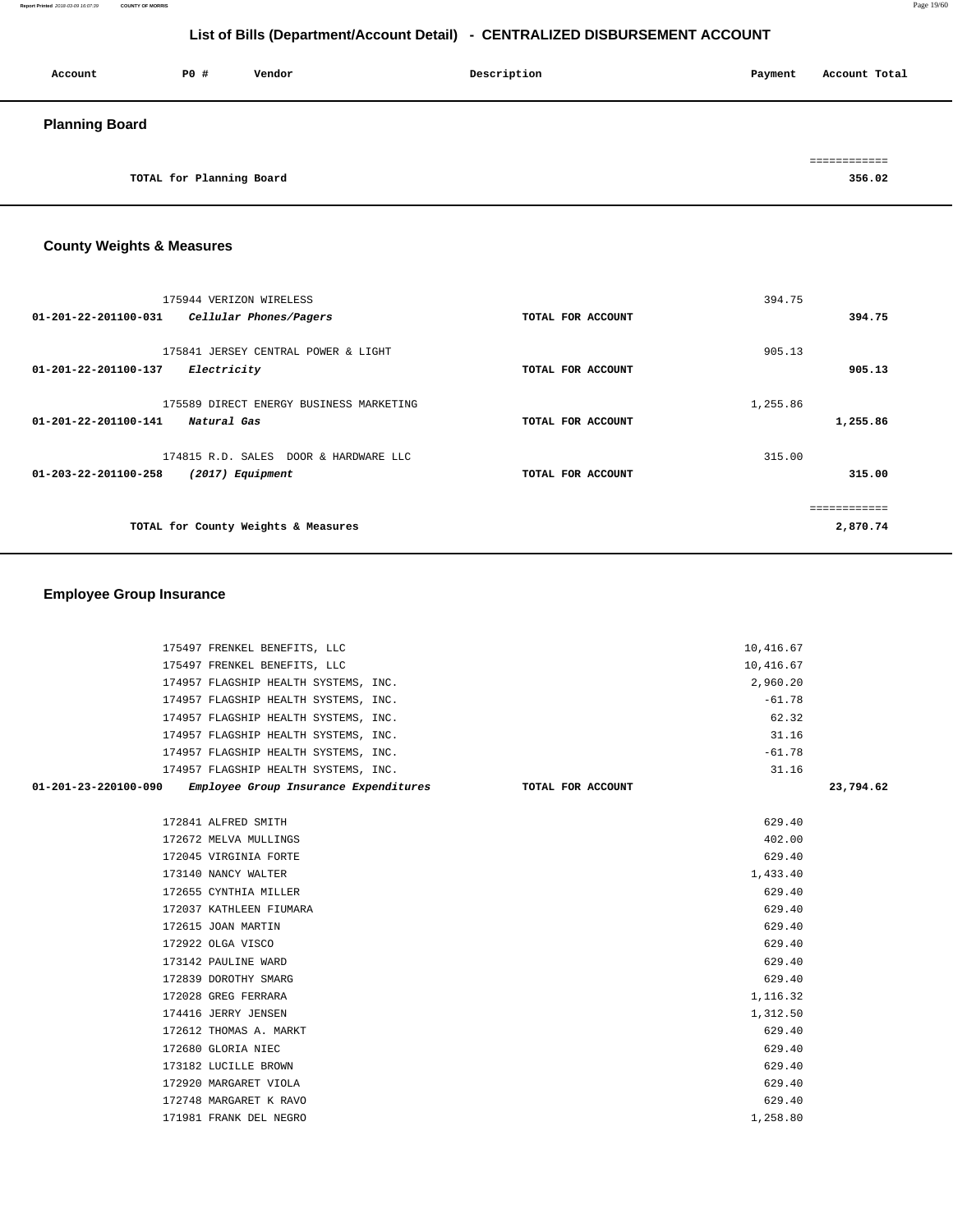| Account | PO# | Vendor | Description | Payment | Account Total |
|---------|-----|--------|-------------|---------|---------------|
|         |     | .      |             |         |               |
|         |     |        |             |         |               |

## **Employee Group Insurance**

| TOTAL for Employee Group Insurance                            |                   |                  | 99,679.77    |
|---------------------------------------------------------------|-------------------|------------------|--------------|
|                                                               |                   |                  | ============ |
| 01-203-23-220100-090 (2017) Employee Group Insurance Expendit | TOTAL FOR ACCOUNT |                  | 75,885.15    |
| 172919 GERHARD VIENNA                                         |                   | 1,258.80         |              |
| 172041 MARIA FONSECA                                          |                   | 629.40           |              |
| 172025 MARGARET FAUST                                         |                   | 1,067.40         |              |
| 174956 DELTA DENTAL INSURANCE COMPANY                         |                   | 241.80           |              |
| 174956 DELTA DENTAL INSURANCE COMPANY                         |                   | 188.01           |              |
| 174956 DELTA DENTAL INSURANCE COMPANY                         |                   | $-1,887.54$      |              |
| 174956 DELTA DENTAL INSURANCE COMPANY                         |                   | 356.13           |              |
| 174956 DELTA DENTAL INSURANCE COMPANY                         |                   | 13,721.55        |              |
| 170408 DISCOVERY BENEFITS INC.                                |                   | 743.00           |              |
| 174954 DELTA DENTAL OF NEW JERSEY, INC.                       |                   | 53.46            |              |
| 174954 DELTA DENTAL OF NEW JERSEY, INC.                       |                   | 26.73            |              |
| 174954 DELTA DENTAL OF NEW JERSEY, INC.                       |                   | 172.44           |              |
| 174954 DELTA DENTAL OF NEW JERSEY, INC.                       |                   | 86.22            |              |
| 174954 DELTA DENTAL OF NEW JERSEY, INC.                       |                   | $-86.22$         |              |
| 174954 DELTA DENTAL OF NEW JERSEY, INC.                       |                   | $-53.46$         |              |
| 174954 DELTA DENTAL OF NEW JERSEY, INC.                       |                   | 26.73            |              |
| 174954 DELTA DENTAL OF NEW JERSEY, INC.                       |                   | 4,276.80         |              |
| 174954 DELTA DENTAL OF NEW JERSEY, INC.                       |                   | 201.18           |              |
| 174954 DELTA DENTAL OF NEW JERSEY, INC.                       |                   | 10,059.00        |              |
| 171346 DISCOVERY BENEFITS INC.                                |                   | 743.00           |              |
| 172128 ESTATE OF LORETTA HENDRICKSON                          |                   | 629.40           |              |
| 172081 SERAFIN GONZALEZ                                       |                   | 629.40           |              |
| 172117 CLARITA HARRISON                                       |                   | 1,258.80         |              |
| 172614 ANNE MARSTON                                           |                   | 629.40           |              |
| 175502 FRENKEL BENEFITS, LLC                                  |                   | 10,416.65        |              |
| 175502 FRENKEL BENEFITS, LLC                                  |                   | 10,416.65        |              |
| 172917 ANGEL VERGARA                                          |                   | 629.40           |              |
| 173158 MARY WILLIAMS                                          |                   | 804.00           |              |
| 172741 JANE RAE<br>172054 VERNA FRASER                        |                   | 629.40<br>629.40 |              |
| 172876 DIANE SWANSON                                          |                   | 536.00           |              |
| 172666 JOYCE MOONEY                                           |                   | 629.40           |              |
| 172879 JUNE TAYLOR                                            |                   | 629.40           |              |
| 172155 CAROLYN JENNINGS                                       |                   | 629.40           |              |
|                                                               |                   |                  |              |
| 171860 BOBBY R BEAVERS                                        |                   | 629.40           |              |

## **Office of Emergency Management**

| 175379 VERIZON WIRELESS<br>175944 VERIZON WIRELESS   |                   | 80.04<br>241.74 |
|------------------------------------------------------|-------------------|-----------------|
| 01-201-25-252100-031<br>Cellular Phones/Pagers       | TOTAL FOR ACCOUNT | 321.78          |
| 175374 OUENCH USA, INC.                              |                   | 48.00           |
| 170778 W.B. MASON COMPANY INC                        |                   | $-13.20$        |
| Office Supplies & Stationery<br>01-201-25-252100-058 | TOTAL FOR ACCOUNT | 34.80           |
| 174891 LEDGEWOOD POWER SPORTS INC                    |                   | 63.99           |
| 01-201-25-252100-059<br>Other General Expenses       | TOTAL FOR ACCOUNT | 63.99           |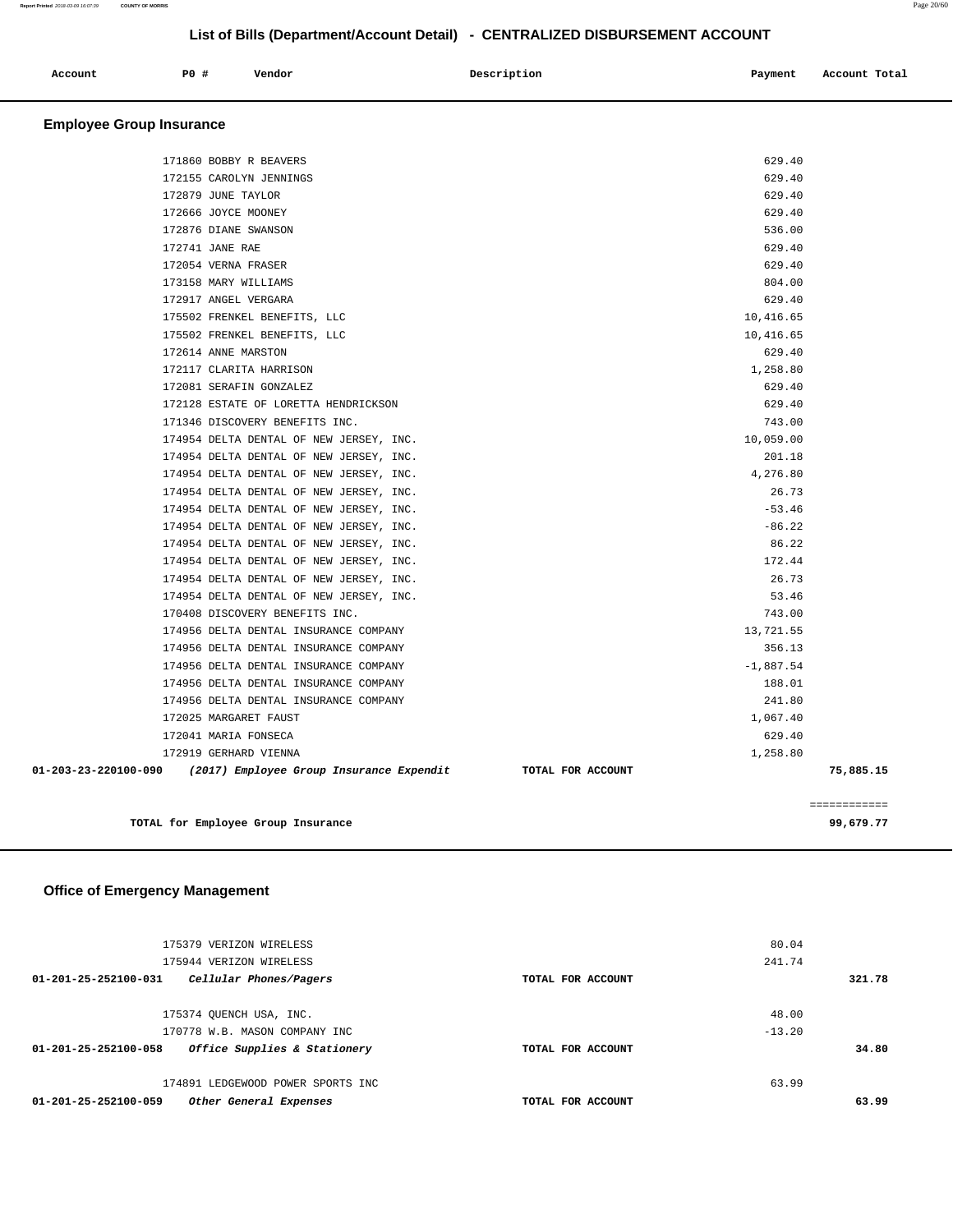| Account                               | PO# |                     | Vendor                                             |  | Description       | Payment  | Account Total |
|---------------------------------------|-----|---------------------|----------------------------------------------------|--|-------------------|----------|---------------|
| <b>Office of Emergency Management</b> |     |                     |                                                    |  |                   |          |               |
|                                       |     |                     | 175981 COUNTY OF MORRIS                            |  |                   | 3.29     |               |
|                                       |     |                     | 175981 COUNTY OF MORRIS                            |  |                   | 37.51    |               |
| 01-201-25-252100-068                  |     |                     | Postage & Metered Mail                             |  | TOTAL FOR ACCOUNT |          | 79.90         |
|                                       |     |                     | 174021 MOTOROLA SOLUTIONS INC                      |  |                   | 25.56    |               |
| 01-201-25-252100-072                  |     | Radio Repairs       |                                                    |  | TOTAL FOR ACCOUNT |          | 25.56         |
|                                       |     |                     | 175258 DM MEDICAL BILLINGS, LLC                    |  |                   | 1,062.21 |               |
| 01-201-25-252100-091                  |     |                     | Program Expend-Matching Share                      |  | TOTAL FOR ACCOUNT |          | 1,062.21      |
|                                       |     |                     | 175374 QUENCH USA, INC.                            |  |                   | 48.00    |               |
|                                       |     |                     | 175377 QUENCH USA, INC.                            |  |                   | 48.00    |               |
|                                       |     |                     | 175377 QUENCH USA, INC.                            |  |                   | 48.00    |               |
|                                       |     |                     | 170778 W.B. MASON COMPANY INC                      |  |                   | 467.00   |               |
| 01-203-25-252100-058                  |     |                     | (2017) Office Supplies & Stationery                |  | TOTAL FOR ACCOUNT |          | 611.00        |
|                                       |     | 171167 POLLARDWATER |                                                    |  |                   | 761.97   |               |
|                                       |     |                     | 171157 ATLANTA DRONE CONSULTANTS LLC               |  |                   | 1,000.00 |               |
|                                       |     |                     | 170087 NORTHEAST COMMUNICATIONS, INC.              |  |                   | 3,444.25 |               |
|                                       |     |                     | 01-203-25-252100-059 (2017) Other General Expenses |  | TOTAL FOR ACCOUNT |          | 5,206.22      |
|                                       |     |                     | 175603 TURN OUT UNIFORMS, INC.                     |  |                   | 162.78   |               |
| 01-203-25-252100-090                  |     |                     | (2017) Program Expenditures                        |  | TOTAL FOR ACCOUNT |          | 162.78        |
|                                       |     |                     |                                                    |  |                   |          | ============  |
|                                       |     |                     | TOTAL for Office of Emergency Management           |  |                   |          | 7,568.24      |

### **Communications Center**

| 175105 DONALD C. SMITH JR                                 |                   | 420.00   |
|-----------------------------------------------------------|-------------------|----------|
| 175106 STEPHEN J. ZENES                                   |                   | 420.00   |
| $01-201-25-252105-039$ Education Schools & Training       | TOTAL FOR ACCOUNT | 840.00   |
|                                                           |                   |          |
| 174468 FEDEX                                              |                   | 35.66    |
| 175981 COUNTY OF MORRIS                                   |                   | 5.86     |
| Postage & Metered Mail<br>01-201-25-252105-068            | TOTAL FOR ACCOUNT | 41.52    |
|                                                           |                   |          |
| 175049 VOIANCE LANGUAGE SERVICES, LLC                     |                   | 702.36   |
| 01-201-25-252105-117<br>Interpretor Fees                  | TOTAL FOR ACCOUNT | 702.36   |
|                                                           |                   |          |
| 175463 JERSEY CENTRAL POWER & LIGHT                       |                   | 416.23   |
| 175463 JERSEY CENTRAL POWER & LIGHT                       |                   | 377.05   |
| 175463 JERSEY CENTRAL POWER & LIGHT                       |                   | 439.61   |
| 175463 JERSEY CENTRAL POWER & LIGHT                       |                   | 325.51   |
| 175045 JERSEY CENTRAL POWER & LIGHT                       |                   | 709.33   |
| 175068 BOROUGH OF BUTLER                                  |                   | 438.24   |
| 01-201-25-252105-137<br>Electricity                       | TOTAL FOR ACCOUNT | 2,705.97 |
|                                                           |                   |          |
| 175069 TIDE DRY CLEANERS                                  |                   | 279.97   |
| 173404 FF1 PROFESSIONAL SAFETY SERVICES                   |                   | 233.71   |
| 173404 FF1 PROFESSIONAL SAFETY SERVICES                   |                   | 422.42   |
| $01 - 201 - 25 - 252105 - 202$<br>Uniform And Accessories | TOTAL FOR ACCOUNT | 936.10   |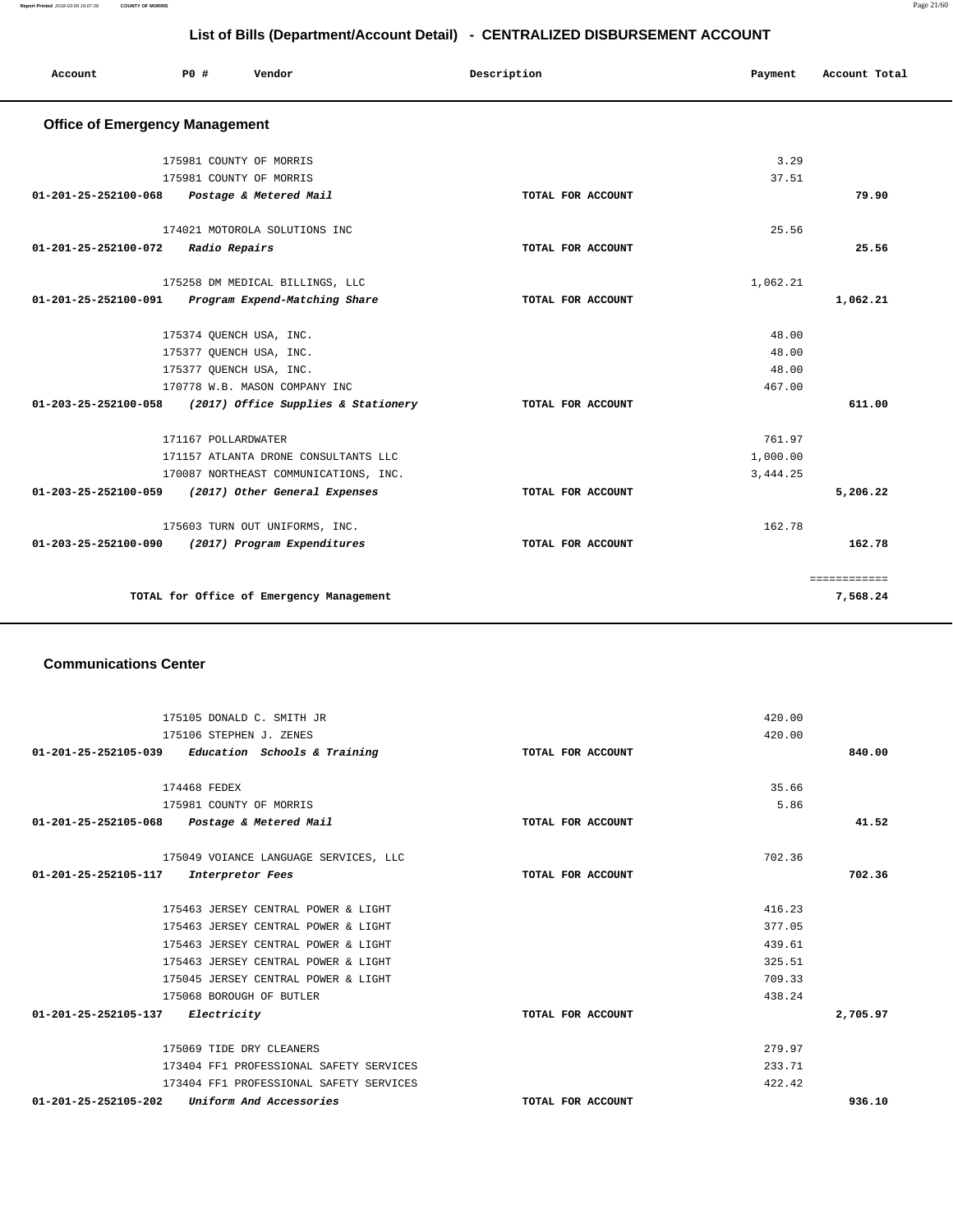**Report Printed** 2018-03-09 16:07:39 **COUNTY OF MORRIS** Page 22/60

## **List of Bills (Department/Account Detail) - CENTRALIZED DISBURSEMENT ACCOUNT**

| Account                        | PO#              | Vendor                          | Description       | Payment | Account Total |
|--------------------------------|------------------|---------------------------------|-------------------|---------|---------------|
| <b>Communications Center</b>   |                  |                                 |                   |         |               |
| 01-203-25-252105-137           |                  | (2017) Electricity              | TOTAL FOR ACCOUNT |         | 327.77        |
|                                |                  | 168493 TELE-COMMUNICATION, INC  |                   | 651.20  |               |
| 168493 TELE-COMMUNICATION, INC |                  |                                 | 129.40            |         |               |
| 01-203-25-252105-258           | (2017) Equipment |                                 | TOTAL FOR ACCOUNT |         | 780.60        |
|                                |                  |                                 |                   |         | ============  |
|                                |                  | TOTAL for Communications Center |                   |         | 6,334.32      |

## **County Medical Examiner Office**

| 175981 COUNTY OF MORRIS                               |                   | 20.52        |
|-------------------------------------------------------|-------------------|--------------|
| 01-201-25-254100-068<br>Postage & Metered Mail        | TOTAL FOR ACCOUNT | 20.52        |
|                                                       |                   |              |
| 175152 NMS LABS                                       |                   | 1,679.00     |
| 01-201-25-254100-084<br>Other Outside Services        | TOTAL FOR ACCOUNT | 1,679.00     |
|                                                       |                   |              |
| 170412 MONMOUTH STREET FUNERAL                        |                   | 2,400.00     |
| 01-203-25-254100-030<br>$(2017)$ Cartage              | TOTAL FOR ACCOUNT | 2,400.00     |
|                                                       |                   |              |
| 175152 NMS LABS                                       |                   | 823.00       |
| 175152 NMS LABS                                       |                   | 295.00       |
| 175152 NMS LABS                                       |                   | 3,098.00     |
| 01-203-25-254100-084<br>(2017) Other Outside Services | TOTAL FOR ACCOUNT | 4,216.00     |
|                                                       |                   |              |
|                                                       |                   | ============ |
| TOTAL for County Medical Examiner Office              |                   | 8,315.52     |
|                                                       |                   |              |

# **County Sheriff's Department**

| 175164 FBI/LEEDA                                               |                   | 100.00 |          |
|----------------------------------------------------------------|-------------------|--------|----------|
| 173209 UNITED STATES POLICE                                    |                   | 350.00 |          |
| 174063 IACP                                                    |                   | 750.00 |          |
| $01 - 201 - 25 - 270100 - 023$<br>Associations and Memberships | TOTAL FOR ACCOUNT |        | 1,200.00 |
|                                                                |                   |        |          |
| 174164 SIG SAUER INC.                                          |                   | 260.00 |          |
| 174056 MORRIS COUNTY LEAGUE OF                                 |                   | 50.00  |          |
| $01-201-25-270100-039$ Education Schools & Training            | TOTAL FOR ACCOUNT |        | 310.00   |
|                                                                |                   |        |          |
| 174183 U-LINE SHIPPING SUPPLY                                  |                   | 117.00 |          |
| 174183 U-LINE SHIPPING SUPPLY                                  |                   | 78.00  |          |
| 174183 U-LINE SHIPPING SUPPLY                                  |                   | 70.00  |          |
| 174183 U-LINE SHIPPING SUPPLY                                  |                   | 316.00 |          |
| 174183 U-LINE SHIPPING SUPPLY                                  |                   | 63.03  |          |
| 01-201-25-270100-047<br>Identification Equip&Supplies          | TOTAL FOR ACCOUNT |        | 644.03   |
| 174824 PAPER MART INC                                          |                   | 107.15 |          |
| 01-201-25-270100-058<br>Office Supplies & Stationery           | TOTAL FOR ACCOUNT |        | 107.15   |
| 175587 DEANNA GARDNER                                          |                   | 80.98  |          |
|                                                                |                   |        |          |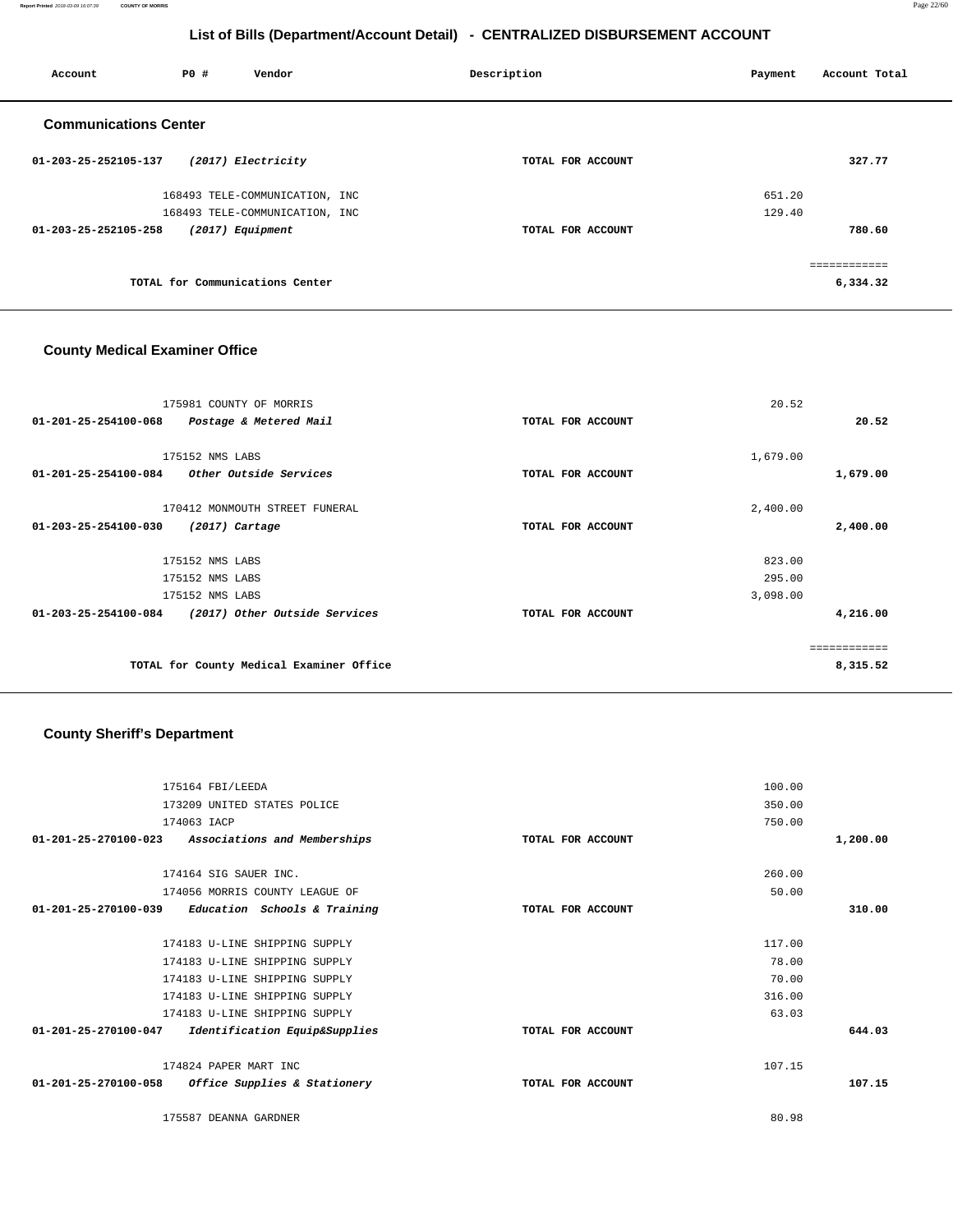| Account                            | PO#<br>Vendor                                                            | Description       | Payment        | Account Total |
|------------------------------------|--------------------------------------------------------------------------|-------------------|----------------|---------------|
| <b>County Sheriff's Department</b> |                                                                          |                   |                |               |
|                                    | 175273 RIOS' ENGRAVING                                                   |                   | 89.00          |               |
| 01-201-25-270100-059               | Other General Expenses                                                   | TOTAL FOR ACCOUNT |                | 748.32        |
|                                    |                                                                          |                   |                |               |
|                                    | 174825 OFFICE CONCEPTS GROUP, INC.<br>174825 OFFICE CONCEPTS GROUP, INC. |                   | 96.20<br>64.66 |               |
|                                    | 01-201-25-270100-064 Photographic Suppies                                | TOTAL FOR ACCOUNT |                | 160.86        |
|                                    |                                                                          |                   |                |               |
| 01-201-25-270100-068               | 175981 COUNTY OF MORRIS<br>Postage & Metered Mail                        | TOTAL FOR ACCOUNT | 644.75         | 644.75        |
|                                    |                                                                          |                   |                |               |
|                                    | 174180 W.B. MASON COMPANY INC                                            |                   | 201.56         |               |
|                                    | 173104 W.B. MASON COMPANY INC                                            |                   | 449.37         |               |
| 01-201-25-270100-095               | Other Administrative Supplies                                            | TOTAL FOR ACCOUNT |                | 650.93        |
|                                    | 174051 GARDEN STATE VETERINARY                                           |                   | 726.63         |               |
| 01-201-25-270100-189               | Medical                                                                  | TOTAL FOR ACCOUNT |                | 726.63        |
|                                    | 174153 TURN OUT UNIFORMS, INC.                                           |                   | 139.98         |               |
|                                    | 174153 TURN OUT UNIFORMS, INC.                                           |                   | 109.98         |               |
|                                    | 174805 TURN OUT UNIFORMS, INC.                                           |                   | 177.94         |               |
|                                    | 175274 SOME'S WORLDWIDE UNIFORMS INC.                                    |                   | 146.00         |               |
| 01-201-25-270100-202               | Uniform And Accessories                                                  | TOTAL FOR ACCOUNT |                | 573.90        |
|                                    | 175388 MIRION TECHNOLOGIES (GDS) INC                                     |                   | 593.80         |               |
| 01-201-25-270100-203               | X-Ray & Medical Supplies                                                 | TOTAL FOR ACCOUNT |                | 593.80        |
|                                    | 173206 ATLANTIC TACTICAL OF NJ, INC.                                     |                   | 205.75         |               |
|                                    | 174826 BATTERIES PLUS                                                    |                   | 156.00         |               |
| 01-201-25-270100-258               | Equipment                                                                | TOTAL FOR ACCOUNT |                | 361.75        |
|                                    | 170268 ATLANTIC TACTICAL OF NJ, INC.                                     |                   | $-450.00$      |               |
| 01-201-25-270100-299               | Transfers                                                                | TOTAL FOR ACCOUNT |                | $-450.00$     |
|                                    | 175381 ERIC HANNA                                                        |                   | 9,206.09       |               |
|                                    | 01-203-25-270100-039 (2017) Education Schools & Training                 | TOTAL FOR ACCOUNT |                | 9,206.09      |
|                                    | 168589 ATLANTIC TACTICAL OF NJ, INC.                                     |                   | 192.12         |               |
|                                    | 168589 ATLANTIC TACTICAL OF NJ, INC.                                     |                   | 243.60         |               |
|                                    | 168589 ATLANTIC TACTICAL OF NJ, INC.                                     |                   | 224.11         |               |
|                                    | 168589 ATLANTIC TACTICAL OF NJ, INC.                                     |                   | 217.15         |               |
|                                    | 168589 ATLANTIC TACTICAL OF NJ, INC.                                     |                   | 445.44         |               |
|                                    | 168589 ATLANTIC TACTICAL OF NJ, INC.                                     |                   | 319.00         |               |
|                                    | 01-203-25-270100-115 (2017) Ammunition                                   | TOTAL FOR ACCOUNT |                | 1,641.42      |
|                                    | 174528 UNIVERSAL UNIFORM SALES CO INC                                    |                   | 129.99         |               |
|                                    | 01-203-25-270100-202 (2017) Uniform And Accessories                      | TOTAL FOR ACCOUNT |                | 129.99        |
|                                    | 167379 ATLANTIC TACTICAL OF NJ, INC.                                     |                   | 5,310.00       |               |
| 01-203-25-270100-258               | (2017) Equipment                                                         | TOTAL FOR ACCOUNT |                | 5,310.00      |
|                                    | 171132 ATLANTIC TACTICAL OF NJ, INC.                                     |                   | 1,487.00       |               |
|                                    | 171132 ATLANTIC TACTICAL OF NJ, INC.                                     |                   | 585.00         |               |
|                                    | 170597 IBIS TEK, INC.                                                    |                   | 4,950.00       |               |
|                                    | 170597 IBIS TEK, INC.                                                    |                   | 315.00         |               |
|                                    | 170598 ICOR TECHNOLOGY IN.                                               |                   | 1,527.75       |               |
|                                    | 170598 ICOR TECHNOLOGY IN.                                               |                   | 5,863.65       |               |
|                                    |                                                                          |                   |                |               |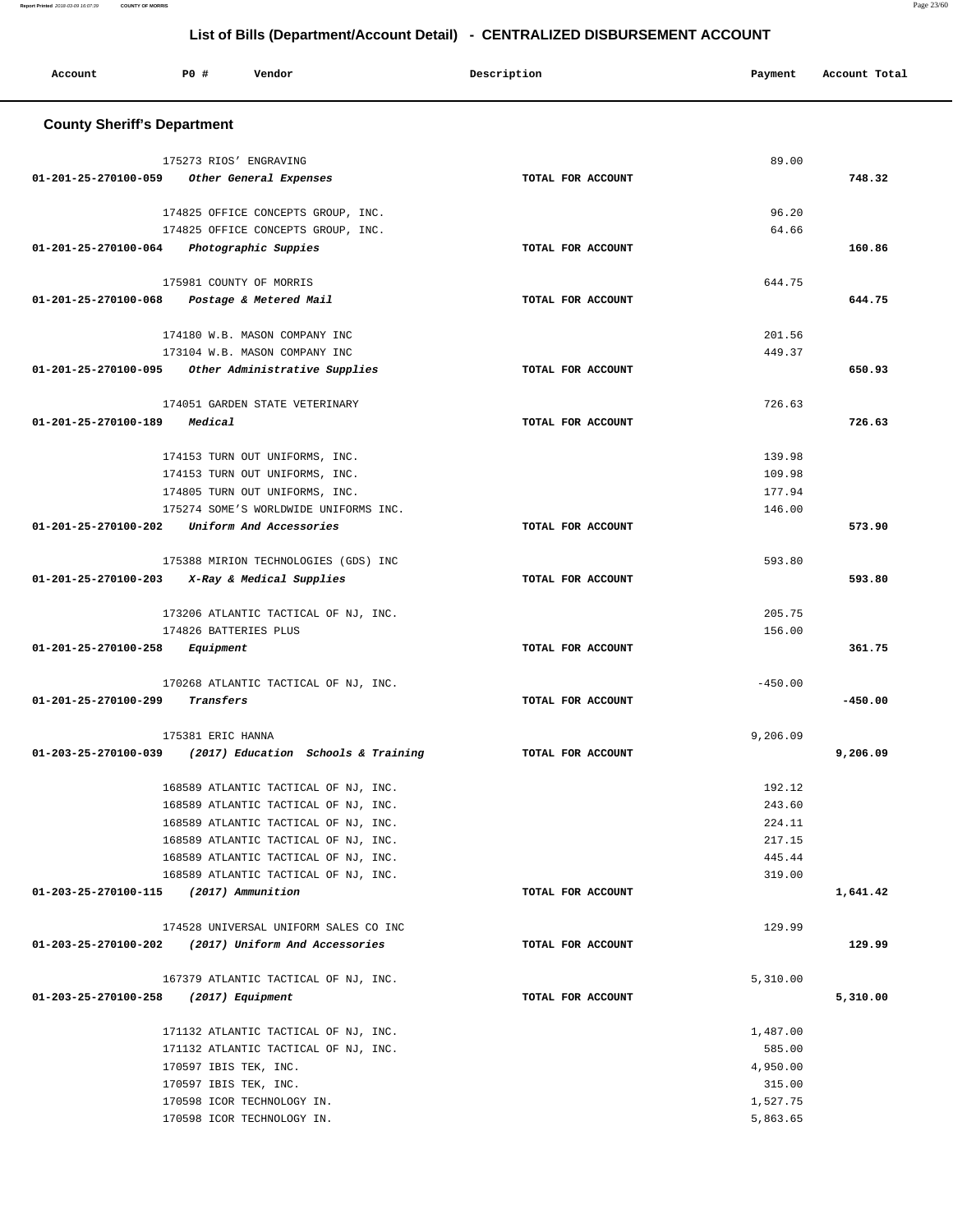**Report Printed** 2018-03-09 16:07:39 **COUNTY OF MORRIS** Page 24/60

## **List of Bills (Department/Account Detail) - CENTRALIZED DISBURSEMENT ACCOUNT**

| Account                            | <b>PO #</b> | Vendor                                | Description       | Payment       | Account Total |
|------------------------------------|-------------|---------------------------------------|-------------------|---------------|---------------|
| <b>County Sheriff's Department</b> |             |                                       |                   |               |               |
|                                    |             | 170598 ICOR TECHNOLOGY IN.            |                   | 2,600.00      |               |
|                                    |             | 170598 ICOR TECHNOLOGY IN.            |                   | 3,923.65      |               |
|                                    |             | 170727 ATLANTIC TACTICAL OF NJ, INC.  |                   | 12,343.00     |               |
|                                    |             | 170727 ATLANTIC TACTICAL OF NJ, INC.  |                   | 276.00        |               |
|                                    |             | 170727 ATLANTIC TACTICAL OF NJ, INC.  |                   | 637.40        |               |
|                                    |             | 170268 ATLANTIC TACTICAL OF NJ, INC.  |                   | 27,495.00     |               |
|                                    |             | 170268 ATLANTIC TACTICAL OF NJ, INC.  |                   | $-18, 125.00$ |               |
|                                    |             | 170268 ATLANTIC TACTICAL OF NJ, INC.  |                   | 5,288.72      |               |
| 01-203-25-270100-299               |             | (2017) Transfers                      | TOTAL FOR ACCOUNT |               | 60,069.97     |
|                                    |             |                                       |                   |               | ============  |
|                                    |             | TOTAL for County Sheriff's Department |                   |               | 82,629.59     |

## **County Prosecutor's Office**

| 01-201-25-275100-058 Office Supplies & Stationery<br>175981 COUNTY OF MORRIS                                                                 | TOTAL FOR ACCOUNT | 564.96                              | 1,224.79                 |
|----------------------------------------------------------------------------------------------------------------------------------------------|-------------------|-------------------------------------|--------------------------|
| 01-201-25-275100-068 Postage & Metered Mail<br>174540 CRYSTAL SPRINGS                                                                        | TOTAL FOR ACCOUNT | 282.40                              | 564.96                   |
| 01-201-25-275100-147<br>Water                                                                                                                | TOTAL FOR ACCOUNT |                                     | 282.40                   |
| 173308 DIVISION OF CRIMINAL JUSTICE<br>01-203-25-275100-039 (2017) Education Schools & Training                                              | TOTAL FOR ACCOUNT | 2,000.00                            | 2,000.00                 |
| 171247 FLEMINGTON DEPT STORE INC<br>171247 FLEMINGTON DEPT STORE INC<br>171247 FLEMINGTON DEPT STORE INC<br>171247 FLEMINGTON DEPT STORE INC |                   | 314.93<br>432.00<br>89.18<br>607.41 |                          |
| 01-203-25-275100-202 (2017) Uniform And Accessories                                                                                          | TOTAL FOR ACCOUNT |                                     | 1,443.52<br>============ |
| TOTAL for County Prosecutor's Office                                                                                                         |                   |                                     | 6,994.42                 |

## **County Jail**

174848 CIVIC RESEARCH INSTITUTE INC 179.95  **01-201-25-280100-028 Books & Periodicals TOTAL FOR ACCOUNT 179.95**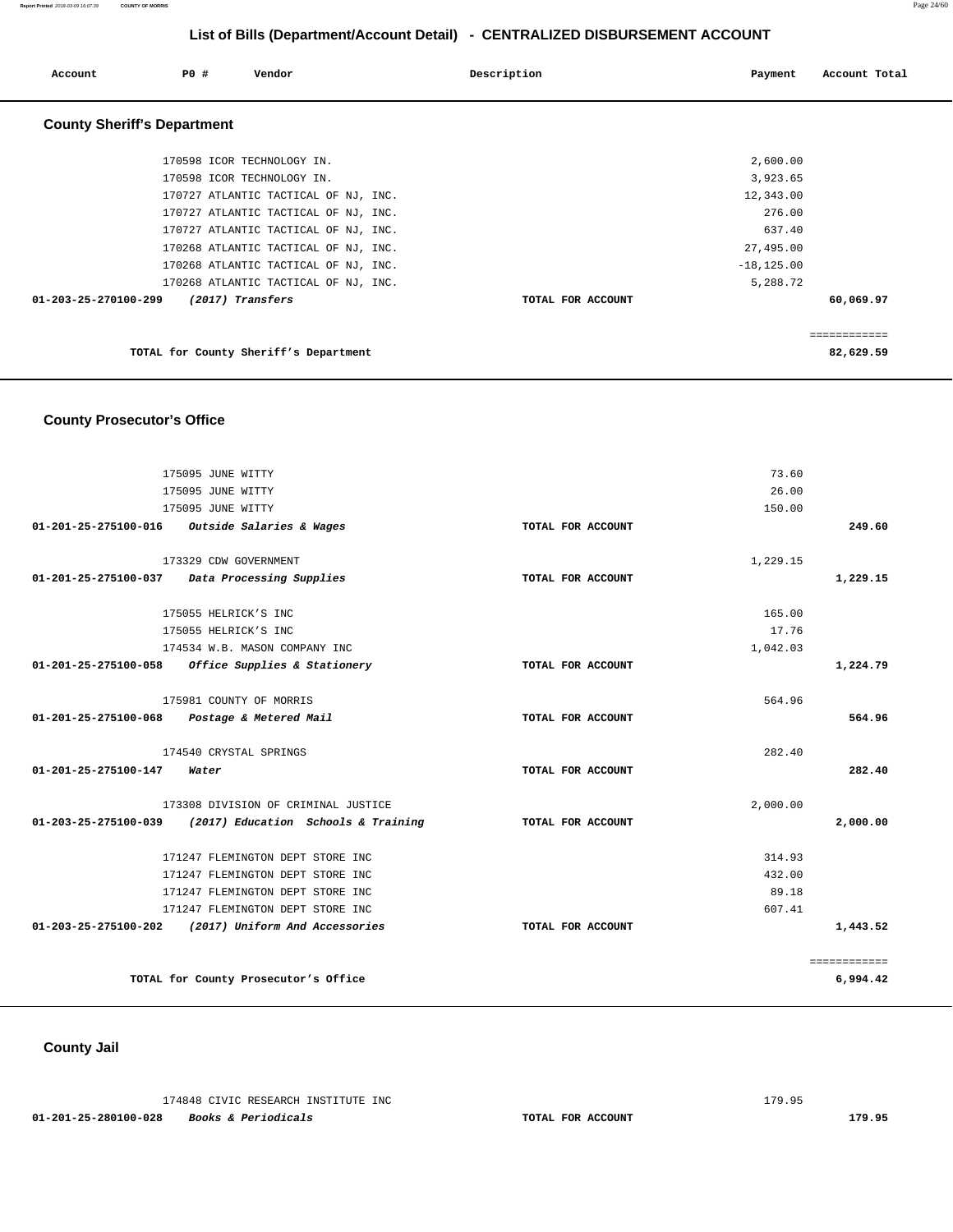**Report Printed** 2018-03-09 16:07:39 **COUNTY OF MORRIS** Page 25/60

# **List of Bills (Department/Account Detail) - CENTRALIZED DISBURSEMENT ACCOUNT**

| Account | P0 # | Vendor | Description | Payment | Account Total |
|---------|------|--------|-------------|---------|---------------|
| .       |      |        |             |         |               |

## **County Jail**

| 174412 LIFESAVERS INC                                                             |                   | 275.00    |           |
|-----------------------------------------------------------------------------------|-------------------|-----------|-----------|
| 01-201-25-280100-039<br>Education Schools & Training                              | TOTAL FOR ACCOUNT |           | 454.00    |
|                                                                                   |                   |           |           |
| 174840 SCIENTIFIC BOILER WATER                                                    |                   | 243.00    |           |
| 01-201-25-280100-044<br>Equipment Service Agreements                              | TOTAL FOR ACCOUNT |           | 243.00    |
|                                                                                   |                   |           |           |
| 174446 W.B. MASON COMPANY INC                                                     |                   | 302.22    |           |
| 174355 W.B. MASON COMPANY INC                                                     |                   | 763.87    |           |
| 174862 W.B. MASON COMPANY INC                                                     |                   | 1,080.50  |           |
| 174862 W.B. MASON COMPANY INC                                                     |                   | 209.04    |           |
| Office Supplies & Stationery<br>01-201-25-280100-058                              | TOTAL FOR ACCOUNT |           | 2,355.63  |
|                                                                                   |                   |           |           |
| 175981 COUNTY OF MORRIS                                                           |                   | 107.82    |           |
| 01-201-25-280100-068<br>Postage & Metered Mail                                    | TOTAL FOR ACCOUNT |           | 107.82    |
|                                                                                   |                   |           |           |
| 174852 MALACHY MECHANICAL                                                         |                   | 216.00    |           |
| 01-201-25-280100-084 Other Outside Services                                       | TOTAL FOR ACCOUNT |           | 216.00    |
|                                                                                   |                   |           |           |
| 174437 ATLANTIC TACTICAL OF NJ, INC.                                              |                   | 84.99     |           |
| 01-201-25-280100-128<br>Security Equipment                                        | TOTAL FOR ACCOUNT |           | 84.99     |
|                                                                                   |                   |           |           |
| 174843 DIAMOND DRINKING WATER, INC.                                               |                   | 2,940.00  |           |
| 01-201-25-280100-147<br>Water                                                     | TOTAL FOR ACCOUNT |           | 2,940.00  |
|                                                                                   |                   |           |           |
| 174846 DR. NATHAN SABIN                                                           |                   | 150.00    |           |
| 174855 CONTRACT PHARMACY SERVICES INC                                             |                   | 20,040.89 |           |
| 174842 CHARM-TEX, INC.                                                            |                   | 22.40     |           |
| Medical<br>01-201-25-280100-189                                                   | TOTAL FOR ACCOUNT |           | 20,213.29 |
|                                                                                   |                   |           |           |
| 174853 MTB ELECTRIC                                                               |                   | 1,846.00  |           |
| 01-201-25-280100-223<br>Building Repairs                                          | TOTAL FOR ACCOUNT |           | 1,846.00  |
|                                                                                   |                   |           |           |
| 174356 GRAINGER                                                                   |                   | 191.27    |           |
| 174356 GRAINGER                                                                   |                   | 10.20     |           |
| 174356 GRAINGER                                                                   |                   | $-191.27$ |           |
| 174501 GRAINGER                                                                   |                   | 191.68    |           |
| 174501 GRAINGER                                                                   |                   | 25.20     |           |
|                                                                                   |                   | 74.91     |           |
| 174501 GRAINGER                                                                   |                   |           |           |
| 01-201-25-280100-249<br>Bldg Maintenance Supplies                                 | TOTAL FOR ACCOUNT |           | 301.99    |
|                                                                                   |                   |           |           |
| 174851 R & J CONTROL, INC.                                                        |                   | 155.00    |           |
| 01-201-25-280100-262 Machinery Repairs & Parts                                    | TOTAL FOR ACCOUNT |           | 155.00    |
|                                                                                   |                   |           |           |
| 174887 VERIZON WIRELESS                                                           |                   | 467.31    |           |
| 01-203-25-280100-031 (2017) Cellular Phones/Pagers                                | TOTAL FOR ACCOUNT |           | 467.31    |
| 173672 GYM SOURCE                                                                 |                   |           |           |
| 01-203-25-280100-059<br>(2017) Other General Expenses                             |                   | 5,850.00  |           |
|                                                                                   | TOTAL FOR ACCOUNT |           | 5,850.00  |
|                                                                                   |                   |           |           |
| 174358 STRUNK-ALBERT ENGINEERING                                                  |                   | 1,500.00  |           |
| 173706 MALACHY MECHANICAL                                                         |                   | 1,910.81  |           |
| 01-203-25-280100-084 (2017) Other Outside Services                                | TOTAL FOR ACCOUNT |           | 3,410.81  |
|                                                                                   |                   |           |           |
| 173679 ATLANTIC TACTICAL OF NJ, INC.                                              |                   | 5,132.66  |           |
| 173679 ATLANTIC TACTICAL OF NJ, INC.                                              |                   | 5,666.24  |           |
| 173679 ATLANTIC TACTICAL OF NJ, INC.<br>(2017) Ammunition<br>01-203-25-280100-115 | TOTAL FOR ACCOUNT | 3,302.16  | 14,101.06 |
|                                                                                   |                   |           |           |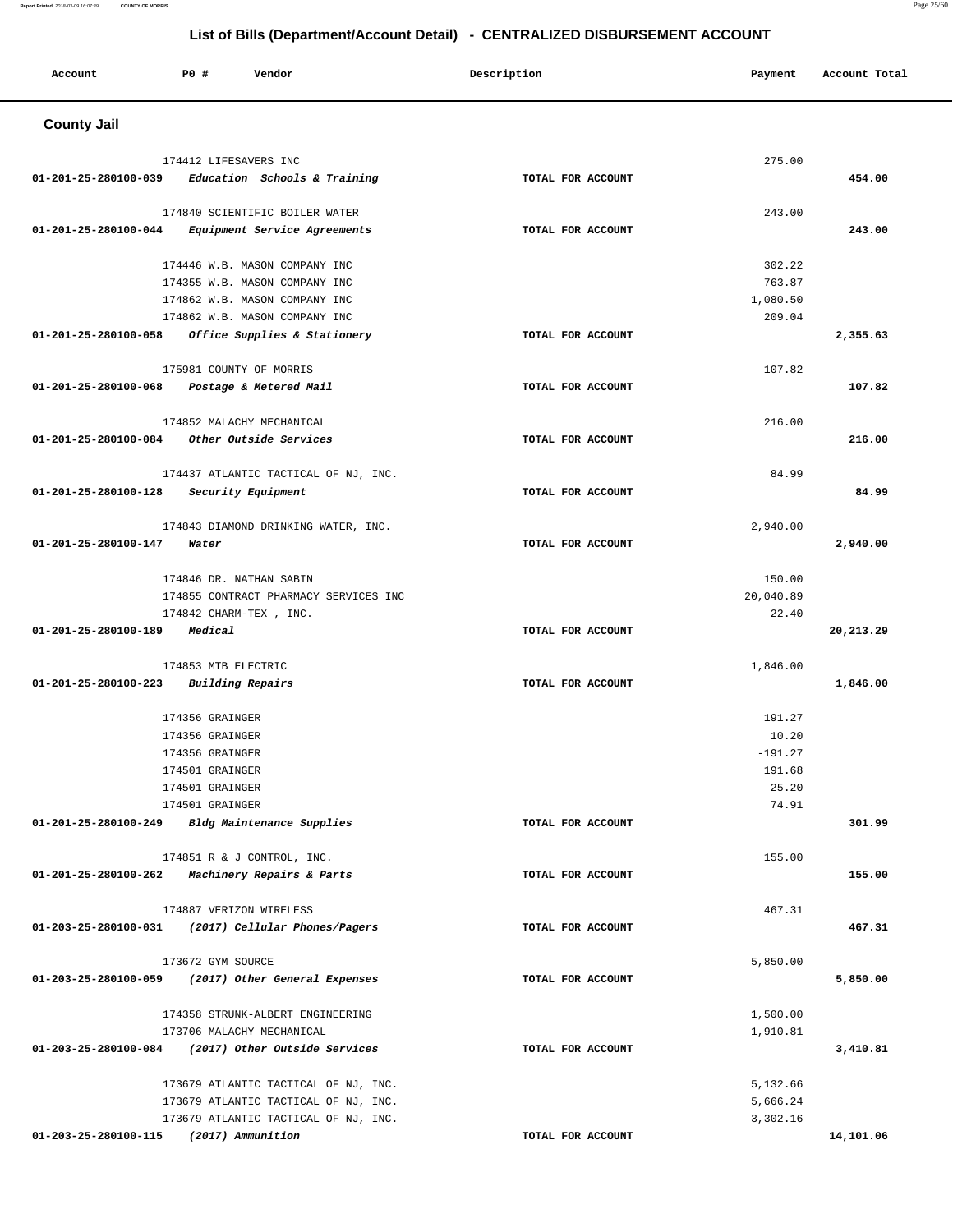**Report Printed** 2018-03-09 16:07:39 **COUNTY OF MORRIS** Page 26/60

## **List of Bills (Department/Account Detail) - CENTRALIZED DISBURSEMENT ACCOUNT**

| Account              | PO#                   | Vendor                                              | Description       | Payment  | Account Total             |
|----------------------|-----------------------|-----------------------------------------------------|-------------------|----------|---------------------------|
| <b>County Jail</b>   |                       |                                                     |                   |          |                           |
|                      |                       | 174388 MORRIS IMAGING ASSOC II PA                   |                   | 552.00   |                           |
|                      |                       | 174388 MORRIS IMAGING ASSOC II PA                   |                   | 439.00   |                           |
|                      |                       | 174388 MORRIS IMAGING ASSOC II PA                   |                   | 42.00    |                           |
|                      |                       | 174388 MORRIS IMAGING ASSOC II PA                   |                   | 42.00    |                           |
|                      |                       | 174388 MORRIS IMAGING ASSOC II PA                   |                   | 43.00    |                           |
|                      |                       | 174388 MORRIS IMAGING ASSOC II PA                   |                   | 354.00   |                           |
|                      |                       | 174388 MORRIS IMAGING ASSOC II PA                   |                   | 42.00    |                           |
|                      |                       | 174364 BIO-REFERENCE LABORATORIES, INC.             |                   | 1,506.58 |                           |
|                      |                       | 174370 DENTRUST DENTAL INC.                         |                   | 4,671.00 |                           |
| 01-203-25-280100-189 | (2017) Medical        |                                                     | TOTAL FOR ACCOUNT |          | 8,191.58                  |
|                      |                       | 174365 ATLANTIC TACTICAL OF NJ, INC.                |                   | 148.44   |                           |
|                      | 174849 GILBY'S        |                                                     |                   | 1,786.00 |                           |
|                      |                       | 174367 ATLANTIC TACTICAL OF NJ, INC.                |                   | 517.74   |                           |
|                      |                       | 01-203-25-280100-202 (2017) Uniform And Accessories | TOTAL FOR ACCOUNT |          | 2,452.18                  |
|                      |                       | 174359 FRANKLIN-GRIFFITH LLC                        |                   | 1,238.79 |                           |
| 01-203-25-280100-249 |                       | (2017) Bldg Maintenance Supplies                    | TOTAL FOR ACCOUNT |          | 1,238.79                  |
|                      |                       | 173712 E.A. MORSE & CO. INC.                        |                   | 307.85   |                           |
|                      |                       | 173712 E.A. MORSE & CO. INC.                        |                   | 1,405.39 |                           |
|                      |                       | 01-203-25-280100-252 (2017) Janitorial Supplies     | TOTAL FOR ACCOUNT |          | 1,713.24                  |
|                      | TOTAL for County Jail |                                                     |                   |          | ============<br>66,522.64 |

## **County Youth Detention Facilit**

| 175328 W.B. MASON COMPANY INC                     |                   | 33.64        |
|---------------------------------------------------|-------------------|--------------|
| 175328 W.B. MASON COMPANY INC                     |                   | 15.39        |
| 01-201-25-281100-058 Office Supplies & Stationery | TOTAL FOR ACCOUNT | 49.03        |
|                                                   |                   |              |
| 175300 BOB BARKER COMPANY, INC.                   |                   | 81.42        |
| 175300 BOB BARKER COMPANY, INC.                   |                   | 81.42        |
| 175300 BOB BARKER COMPANY, INC.                   |                   | 19.20        |
| 01-201-25-281100-059<br>Other General Expenses    | TOTAL FOR ACCOUNT | 182.04       |
| 175981 COUNTY OF MORRIS                           |                   | 28.81        |
| 01-201-25-281100-068 Postage & Metered Mail       | TOTAL FOR ACCOUNT | 28.81        |
| 175301 NU-WAY CONCESSIONAIRES INC                 |                   | 2,254.00     |
| 01-201-25-281100-185<br>Food                      | TOTAL FOR ACCOUNT | 2,254.00     |
|                                                   |                   |              |
| 174866 LIFESAVERS INC                             |                   | 275.00       |
| 174872 LTC SCRIPTS INC.                           |                   | 82.00        |
| 01-201-25-281100-189 Medical                      | TOTAL FOR ACCOUNT | 357.00       |
| 175316 W.B. MASON COMPANY INC                     |                   | 164.04       |
| 01-201-25-281100-252<br>Janitorial Supplies       | TOTAL FOR ACCOUNT | 164.04       |
| 174871 ATLANTIC CORPORATE                         |                   | 5,952.00     |
| 01-203-25-281100-189 (2017) Medical               | TOTAL FOR ACCOUNT | 5,952.00     |
|                                                   |                   | ============ |
| TOTAL for County Youth Detention Facilit          |                   | 8,986.92     |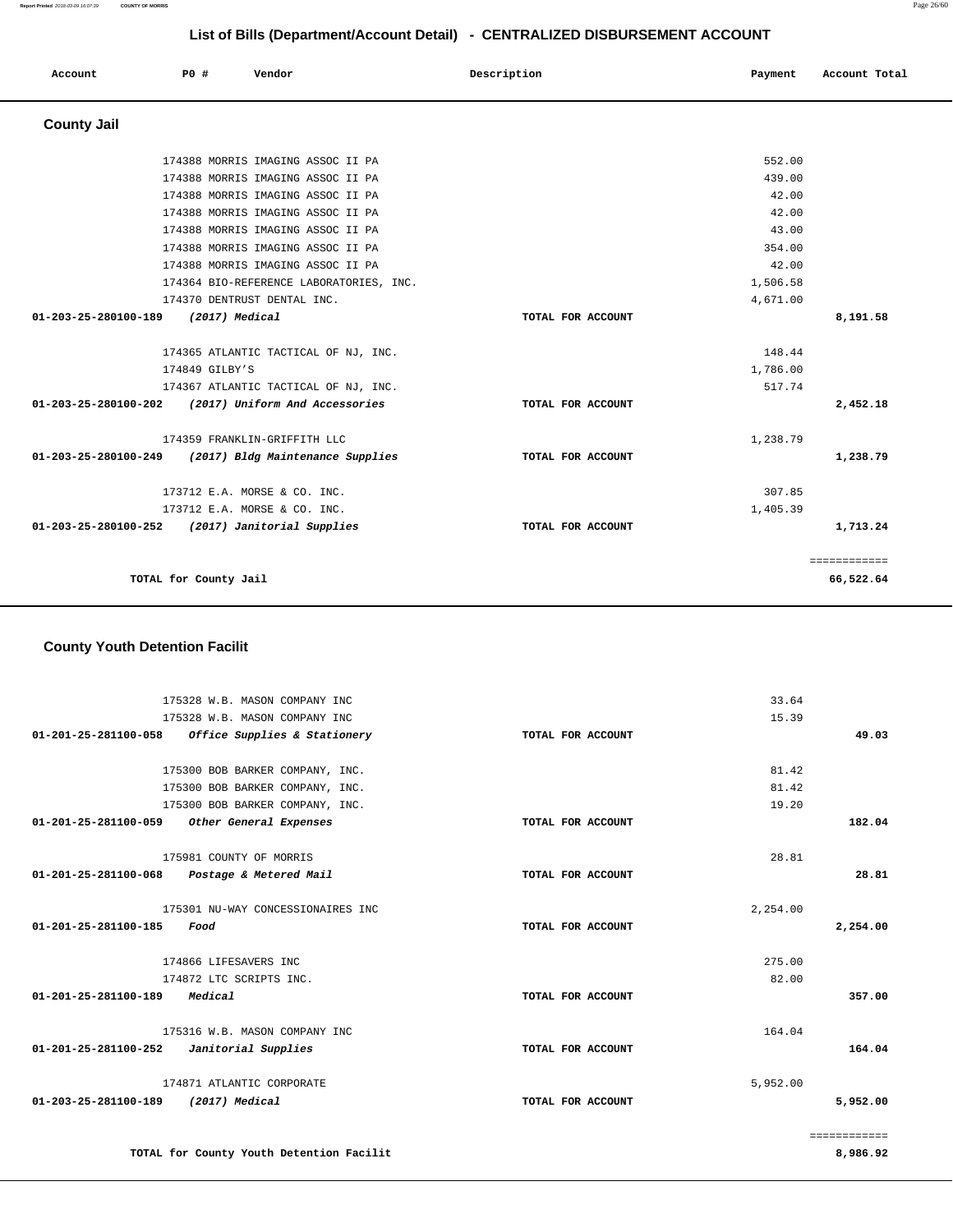**Report Printed** 2018-03-09 16:07:39 **COUNTY OF MORRIS** Page 27/60

# **List of Bills (Department/Account Detail) - CENTRALIZED DISBURSEMENT ACCOUNT**

| Account | P0 # | Vendor | Description   | Payment | Account Total |
|---------|------|--------|---------------|---------|---------------|
|         |      | .      | $\sim$ $\sim$ |         |               |
|         |      |        |               |         |               |

# **Road Repairs**

| 175981 COUNTY OF MORRIS                                   | 2.35              |              |
|-----------------------------------------------------------|-------------------|--------------|
| 01-201-26-290100-068 Postage & Metered Mail               | TOTAL FOR ACCOUNT | 2.35         |
|                                                           |                   |              |
| 174692 CENTURYLINK                                        | 1,255.98          |              |
| 01-201-26-290100-146<br>Telephone                         | TOTAL FOR ACCOUNT | 1,255.98     |
|                                                           |                   |              |
| 175000 LOVEYS PIZZA & GRILL                               | 260.00            |              |
| 175000 LOVEYS PIZZA & GRILL                               | 39.00             |              |
| 175153 KENVIL DELI MARKKET                                | 460.00            |              |
| 175153 KENVIL DELI MARKKET                                | 69.00             |              |
| 01-201-26-290100-188<br><i><b>Meals</b></i>               | TOTAL FOR ACCOUNT | 828.00       |
|                                                           |                   |              |
| 175733 KEVIN BEAGLE                                       | 90.00             |              |
| Uniform & Clothing Allowance<br>01-201-26-290100-207      | TOTAL FOR ACCOUNT | 90.00        |
|                                                           |                   |              |
| 174893 WELDON QUARRY CO., LLC                             | 1,400.00          |              |
| 174694 TILCON NEW YORK INC.                               | 1,537.86          |              |
| 01-201-26-290100-222<br><i>Bituminous Concrete</i>        | TOTAL FOR ACCOUNT | 2,937.86     |
|                                                           |                   |              |
| 174998 TREE KING INC                                      | 8,580.00          |              |
| 174998 TREE KING INC                                      | 3,570.00          |              |
| 174998 TREE KING INC                                      | 4,950.00          |              |
| 174998 TREE KING INC                                      | 3,220.00          |              |
| 174998 TREE KING INC                                      | 5,265.00          |              |
| 174998 TREE KING INC                                      | 3,037.50          |              |
| 174996 SALMON BROS. INC.                                  | 2,484.00          |              |
| 174819 PEQUANNOCK TOWNSHIP                                | 4,370.00          |              |
| 175472 SALMON BROS. INC.                                  | 2,300.00          |              |
| 175472 SALMON BROS. INC.                                  | 1,002.00          |              |
| 175472 SALMON BROS. INC.                                  | 1,169.00          |              |
| 01-201-26-290100-228<br>Contracted Snow/Ice Removal       | TOTAL FOR ACCOUNT | 39,947.50    |
|                                                           |                   |              |
| 175006 GM FENCE CO.                                       | 85.84             |              |
| 01-201-26-290100-238<br>Signage                           | TOTAL FOR ACCOUNT | 85.84        |
|                                                           |                   |              |
| 174312 MORTON SALT, INC.                                  | 1,495.30          |              |
| 174312 MORTON SALT, INC.                                  | 11,030.67         |              |
| 174642 MORTON SALT, INC.                                  | 28,400.10         |              |
| 01-201-26-290100-242<br>Snow Removal & Ice Control        | TOTAL FOR ACCOUNT | 40,926.07    |
|                                                           |                   |              |
| 174639 REDICARE LLC                                       | 1,349.75          |              |
| 01-201-26-290100-266<br>Safety Items                      | TOTAL FOR ACCOUNT | 1,349.75     |
|                                                           |                   |              |
| 174999 LOVEYS PIZZA & GRILL                               | 140.00            |              |
| 174999 LOVEYS PIZZA & GRILL                               | 21.00             |              |
| 01-203-26-290100-188<br>(2017) Meals                      | TOTAL FOR ACCOUNT | 161.00       |
|                                                           |                   |              |
| 174990 WELDON QUARRY CO., LLC                             | 1,400.00          |              |
| 01-203-26-290100-222<br>(2017) Bituminous Concrete        | TOTAL FOR ACCOUNT | 1,400.00     |
|                                                           |                   |              |
| 173261 MORTON SALT, INC.                                  | 71,709.44         |              |
| 173261 MORTON SALT, INC.                                  | 12,098.26         |              |
| 01-203-26-290100-242<br>(2017) Snow Removal & Ice Control | TOTAL FOR ACCOUNT | 83,807.70    |
|                                                           |                   |              |
|                                                           |                   | ============ |
| TOTAL for Road Repairs                                    |                   | 172,792.05   |
|                                                           |                   |              |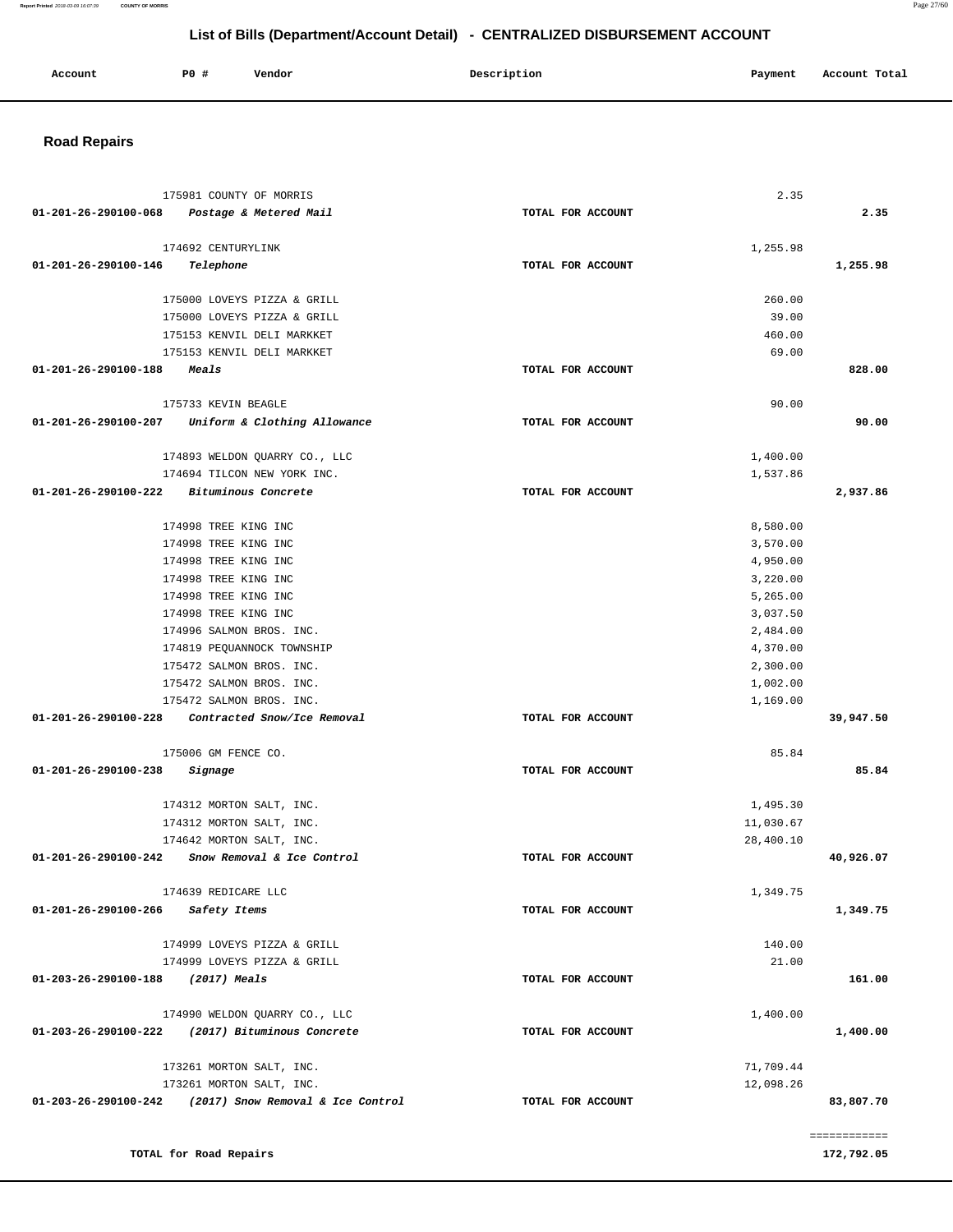**Report Printed** 2018-03-09 16:07:39 **COUNTY OF MORRIS** Page 28/60

# **List of Bills (Department/Account Detail) - CENTRALIZED DISBURSEMENT ACCOUNT**

| Account<br>. | P <sub>0</sub> | Vendor | Description | Payment | Account Total |
|--------------|----------------|--------|-------------|---------|---------------|
|              |                |        |             |         |               |

# **Bridges and Culverts**

| 175005 SHEAFFER SUPPLY, INC.                |                   | 69.95        |        |
|---------------------------------------------|-------------------|--------------|--------|
| 175005 SHEAFFER SUPPLY, INC.                |                   | 2.00         |        |
| 175005 SHEAFFER SUPPLY, INC.                |                   | 18.00        |        |
| Small Tools<br>01-201-26-292100-239         | TOTAL FOR ACCOUNT |              | 89.95  |
|                                             |                   |              |        |
| 174281 GARDEN STATE HIGHWAY                 |                   | 149.58       |        |
| 174281 GARDEN STATE HIGHWAY                 |                   | 149.58       |        |
| 01-201-26-292100-260 Construction Materials | TOTAL FOR ACCOUNT |              | 299.16 |
|                                             |                   |              |        |
| 173799 CINTAS CORPORATION                   |                   | 370.38       |        |
| 174125 GRAINGER                             |                   | 17.58        |        |
| 174125 GRAINGER                             |                   | 57.60        |        |
| 174125 GRAINGER                             |                   | $-51.92$     |        |
| 174487 GRAINGER                             |                   | 329.80       |        |
| 174785 GALETON GLOVES                       |                   | 49.00        |        |
| 174785 GALETON GLOVES                       |                   | 56.10        |        |
| 174785 GALETON GLOVES                       |                   | 29.00        |        |
| 174785 GALETON GLOVES                       |                   | 108.75       |        |
| 174785 GALETON GLOVES                       |                   | 29.95        |        |
| 174785 GALETON GLOVES                       |                   | 67.90        |        |
| 174785 GALETON GLOVES                       |                   | 28.50        |        |
| 174785 GALETON GLOVES                       |                   | 34.20        |        |
| 174785 GALETON GLOVES                       |                   | 23.37        |        |
| 01-201-26-292100-266<br>Safety Items        | TOTAL FOR ACCOUNT | 1,150.21     |        |
|                                             |                   |              |        |
|                                             |                   | ============ |        |
| TOTAL for Bridges and Culverts              |                   | 1,539.32     |        |
|                                             |                   |              |        |

# **Buildings & Grounds**

|                   | 2,769.00 |           |
|-------------------|----------|-----------|
|                   | 8,885.00 |           |
| TOTAL FOR ACCOUNT |          | 11,654.00 |
|                   |          |           |
|                   | 2,365.00 |           |
| TOTAL FOR ACCOUNT |          | 2,365.00  |
|                   | 2,898.00 |           |
|                   | 486.00   |           |
|                   | 370.33   |           |
|                   | 2,560.00 |           |
|                   | 2,268.10 |           |
| TOTAL FOR ACCOUNT |          | 8,582.43  |
|                   | 6,865.65 |           |
| TOTAL FOR ACCOUNT |          | 6,865.65  |
|                   | 410.00   |           |
|                   | 575.00   |           |
|                   | 1,090.00 |           |
|                   | 1,768.00 |           |
|                   |          |           |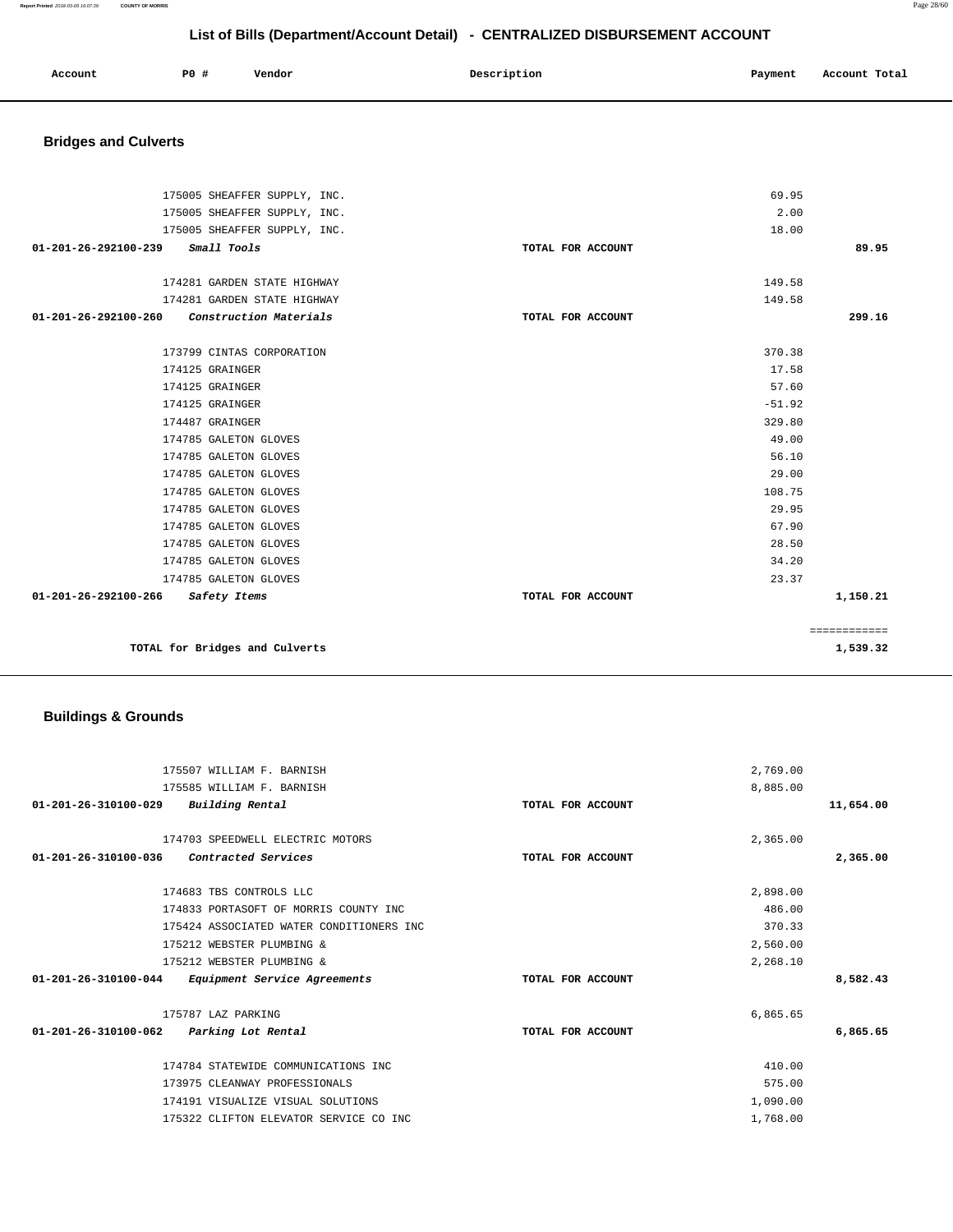|                                                 | 175322 CLIFTON ELEVATOR SERVICE CO INC             |                   | 294.00        |            |
|-------------------------------------------------|----------------------------------------------------|-------------------|---------------|------------|
|                                                 | 174628 EATON CORPORATION                           |                   | 30,380.40     |            |
|                                                 | $01-201-26-310100-084$ Other Outside Services      | TOTAL FOR ACCOUNT |               | 38,269.40  |
|                                                 | 175326 FASTENAL COMPANY                            |                   | 59.88         |            |
|                                                 | 175142 GRAINGER                                    |                   | 63.72         |            |
|                                                 | 175213 REDICARE LLC                                |                   | 269.95        |            |
|                                                 | 01-201-26-310100-095 Other Administrative Supplies | TOTAL FOR ACCOUNT |               | 393.55     |
|                                                 | 174782 GRAINGER                                    |                   | 176.10        |            |
|                                                 | 01-201-26-310100-098 Other Operating&Repair Supply | TOTAL FOR ACCOUNT |               | 176.10     |
|                                                 | 171809 SODEXO INC & AFFILIATES                     |                   | 159,402.00    |            |
|                                                 | 171809 SODEXO INC & AFFILIATES                     |                   | $-53, 134.00$ |            |
|                                                 | 171809 SODEXO INC & AFFILIATES                     |                   | $-53,134.00$  |            |
|                                                 | 175067 SODEXO INC & AFFILIATES                     |                   | 53,134.00     |            |
| 01-201-26-310100-204 Plant Operations           |                                                    | TOTAL FOR ACCOUNT |               | 106,268.00 |
|                                                 | 175423 WILMAR HORMAZA                              |                   | 90.00         |            |
|                                                 | 175663 ESMERALDA GONZALES                          |                   | 71.24         |            |
|                                                 | 01-201-26-310100-207 Uniform & Clothing Allowance  | TOTAL FOR ACCOUNT |               | 161.24     |
|                                                 | 175501 HOME DEPOT U.S.A., INC.                     |                   | 90.80         |            |
|                                                 | 175501 HOME DEPOT U.S.A., INC.                     |                   | 1,604.26      |            |
|                                                 | 175501 HOME DEPOT U.S.A., INC.                     |                   | $-2.36$       |            |
|                                                 | 175420 MORRIS BRICK AND STONE CO.                  |                   | 195.00        |            |
|                                                 | 175420 MORRIS BRICK AND STONE CO.                  |                   | 35.94         |            |
|                                                 | 175420 MORRIS BRICK AND STONE CO.                  |                   | 80.85         |            |
| $01 - 201 - 26 - 310100 - 223$ Building Repairs |                                                    | TOTAL FOR ACCOUNT |               | 2,004.49   |
|                                                 | 174486 HOME DEPOT U.S.A., INC.                     |                   | 798.61        |            |
| $01 - 201 - 26 - 310100 - 234$ Paint            |                                                    | TOTAL FOR ACCOUNT |               | 798.61     |
|                                                 | 175326 FASTENAL COMPANY                            |                   | 3,646.71      |            |
|                                                 | 175326 FASTENAL COMPANY                            |                   | 1,157.04      |            |
|                                                 | 175326 FASTENAL COMPANY                            |                   | 721.20        |            |
|                                                 | 175326 FASTENAL COMPANY                            |                   | 1,439.50      |            |
|                                                 | 175326 FASTENAL COMPANY                            |                   | 850.00        |            |
|                                                 | 175326 FASTENAL COMPANY                            |                   | 549.75        |            |
|                                                 | 175210 FASTENAL COMPANY                            |                   | 939.71        |            |
|                                                 | 175210 FASTENAL COMPANY                            |                   | 1,125.88      |            |
|                                                 | 175210 FASTENAL COMPANY                            |                   | 1,396.56      |            |
|                                                 | 175210 FASTENAL COMPANY                            |                   | 2,476.77      |            |
|                                                 | 175210 FASTENAL COMPANY                            |                   | 680.04        |            |
|                                                 | 175210 FASTENAL COMPANY                            |                   | 3,250.29      |            |
|                                                 | 175210 FASTENAL COMPANY                            |                   | 953.97        |            |
| $01 - 201 - 26 - 310100 - 235$ Pipes - Others   |                                                    | TOTAL FOR ACCOUNT |               | 19,187.42  |
|                                                 | 174781 FASTENAL COMPANY                            |                   | 760.68        |            |
|                                                 |                                                    |                   |               |            |

 **Account P0 # Vendor Description Payment Account Total** 

**Buildings & Grounds** 

175322 CLIFTON ELEVATOR SERVICE CO INC 175322 CLIFTON ELEVATOR SERVICE CO INC 175322 CLIFTON ELEVATOR SERVICE CO INC 175322 CLIFTON ELEVATOR SERVICE CO INC 175322 CLIFTON ELEVATOR SERVICE CO INC 175322 CLIFTON ELEVATOR SERVICE CO INC 175322 CLIFTON ELEVATOR SERVICE CO INC

**Report Printed** 2018-03-09 16:07:39 **COUNTY OF MORRIS** Page 29/60

720.00 294.00 294.00 294.00 696.00 378.00 294.00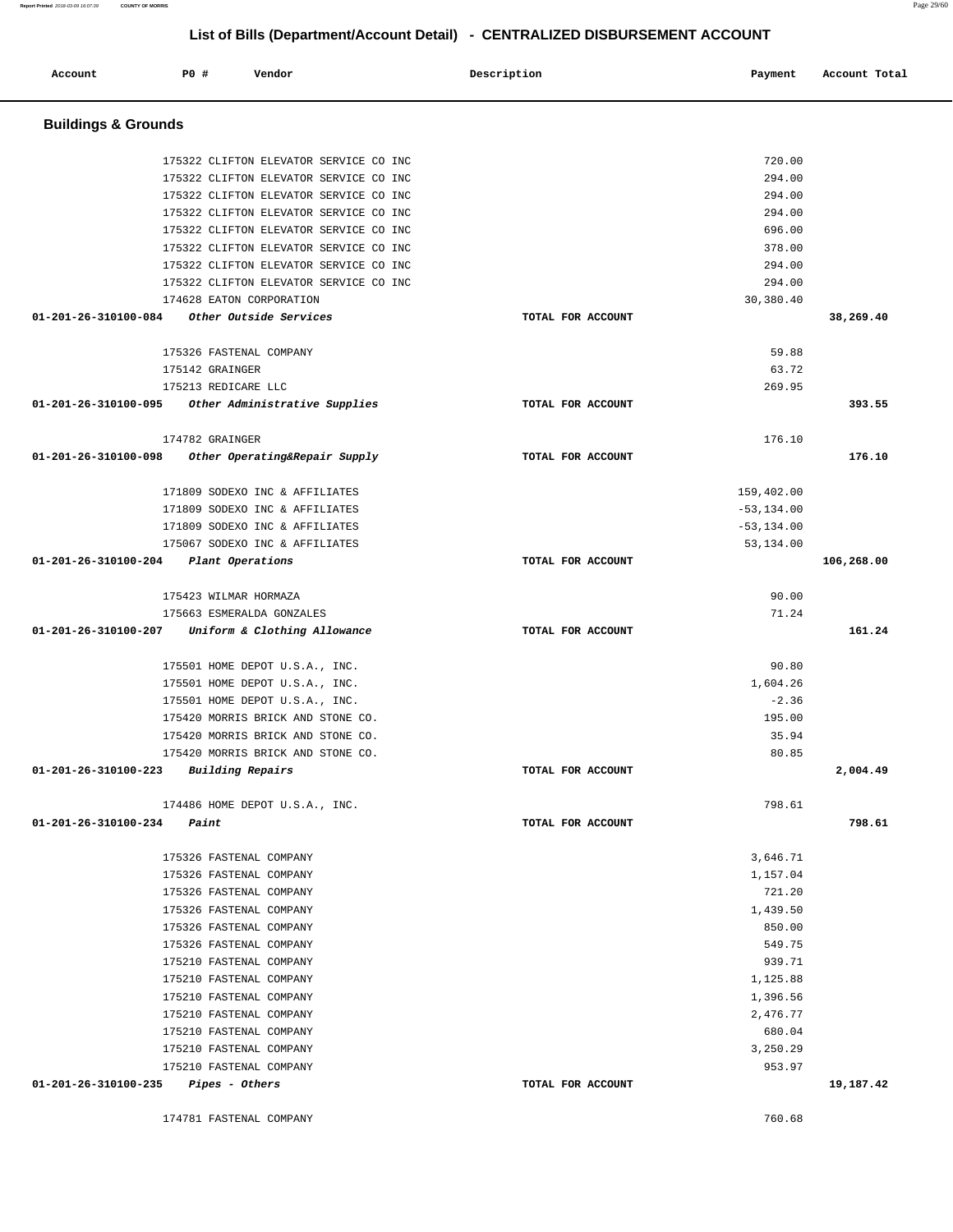#### **Report Printed** 2018-03-09 16:07:39 **COUNTY OF MORRIS** Page 30/60

# **List of Bills (Department/Account Detail) - CENTRALIZED DISBURSEMENT ACCOUNT**

| Account                                    | P0 # | Vendor                                                    | Description       | Payment         | Account Total |
|--------------------------------------------|------|-----------------------------------------------------------|-------------------|-----------------|---------------|
| <b>Buildings &amp; Grounds</b>             |      |                                                           |                   |                 |               |
|                                            |      | 175501 HOME DEPOT U.S.A., INC.                            |                   | 211.99          |               |
|                                            |      | 175411 HOME DEPOT U.S.A., INC.                            |                   | 244.62          |               |
|                                            |      | 175411 HOME DEPOT U.S.A., INC.                            |                   | 596.67          |               |
|                                            |      | 175411 HOME DEPOT U.S.A., INC.                            |                   | $-39.97$        |               |
|                                            |      | 175411 HOME DEPOT U.S.A., INC.                            |                   | 39.97           |               |
|                                            |      | 174782 GRAINGER                                           |                   | 120.00          |               |
|                                            |      | 174486 HOME DEPOT U.S.A., INC.                            |                   | 8.47            |               |
| 01-201-26-310100-239                       |      | Small Tools                                               | TOTAL FOR ACCOUNT |                 | 2,006.24      |
|                                            |      | 175137 FASTENAL COMPANY                                   |                   | 2,295.00        |               |
|                                            |      | 175421 JJS SERVICES, INC.                                 |                   | 19,962.50       |               |
|                                            |      | 175491 ALLEN PAPER & SUPPLY CO                            |                   | 581.63          |               |
| 01-201-26-310100-242                       |      | Snow Removal & Ice Control                                | TOTAL FOR ACCOUNT |                 | 22,839.13     |
|                                            |      | 174781 FASTENAL COMPANY                                   |                   | 1,700.00        |               |
|                                            |      | 175326 FASTENAL COMPANY                                   |                   | 90.51           |               |
|                                            |      | 175326 FASTENAL COMPANY                                   |                   | 122.44          |               |
|                                            |      | 175623 HOME DEPOT U.S.A., INC.                            |                   | 605.94          |               |
|                                            |      | 175215 MORRISTOWN LUMBER &                                |                   | 212.03          |               |
|                                            |      | 175215 MORRISTOWN LUMBER &                                |                   | 12.99           |               |
|                                            |      | 175501 HOME DEPOT U.S.A., INC.                            |                   | 387.99          |               |
|                                            |      | 175501 HOME DEPOT U.S.A., INC.                            |                   | $-2.54$         |               |
|                                            |      | 174782 GRAINGER                                           |                   | 8.12            |               |
|                                            |      | 174782 GRAINGER                                           |                   | 1,606.16        |               |
|                                            |      | 174782 GRAINGER                                           |                   | 1,699.56        |               |
|                                            |      | 174008 ACCREDITED LOCK SUPPLY CO                          |                   | 146.47          |               |
|                                            |      | 174788 AH HARRIS & SONS, INC.                             |                   | 945.60          |               |
|                                            |      | 174788 AH HARRIS & SONS, INC.                             |                   | 1,187.04        |               |
|                                            |      | 174788 AH HARRIS & SONS, INC.                             |                   | 29.50           |               |
|                                            |      | 175142 GRAINGER                                           |                   | 7.12            |               |
|                                            |      | 175142 GRAINGER                                           |                   | 33.20           |               |
|                                            |      | 175142 GRAINGER                                           |                   | 206.16          |               |
|                                            |      | 175142 GRAINGER                                           |                   | 1,206.95        |               |
|                                            |      | 175142 GRAINGER                                           |                   | 162.12          |               |
|                                            |      | 174578 FASTENAL COMPANY                                   |                   | 71.21           |               |
|                                            |      | 174578 FASTENAL COMPANY                                   |                   | 25.91<br>216.00 |               |
|                                            |      | 175210 FASTENAL COMPANY<br>174486 HOME DEPOT U.S.A., INC. |                   | 89.87           |               |
|                                            |      | 01-201-26-310100-249 Bldg Maintenance Supplies            | TOTAL FOR ACCOUNT |                 | 10,770.35     |
|                                            |      | 174798 POWER PLACE INC                                    |                   | 1,132.78        |               |
|                                            |      | 01-201-26-310100-251 Ground Maintenance Supplies          | TOTAL FOR ACCOUNT |                 | 1,132.78      |
|                                            |      | 175072 TOMAR INDUSTRIES INC                               |                   | 432.00          |               |
|                                            |      | 175411 HOME DEPOT U.S.A., INC.                            |                   | 38.43           |               |
|                                            |      | 175117 IMPERIAL BAG & PAPER CO. LLC                       |                   | 675.00          |               |
| $01-201-26-310100-252$ Janitorial Supplies |      |                                                           | TOTAL FOR ACCOUNT |                 | 1,145.43      |
|                                            |      |                                                           |                   |                 |               |
|                                            |      | 175326 FASTENAL COMPANY                                   |                   | 18.71           |               |
|                                            |      | 175142 GRAINGER                                           |                   | 1,400.75        |               |
|                                            |      | 175839 JOHNSTONE SUPPLY                                   |                   | 230.49          |               |
|                                            |      | 175419 BINSKY SERVICE LLC                                 |                   | 837.34          |               |
| 01-201-26-310100-264 Heat & A/C            |      |                                                           | TOTAL FOR ACCOUNT |                 | 2,487.29      |
|                                            |      | 174780 COOPER ELECTRIC SUPPLY CO.                         |                   | 143.86          |               |
|                                            |      | 174780 COOPER ELECTRIC SUPPLY CO.                         |                   | 183.34          |               |
|                                            |      |                                                           |                   |                 |               |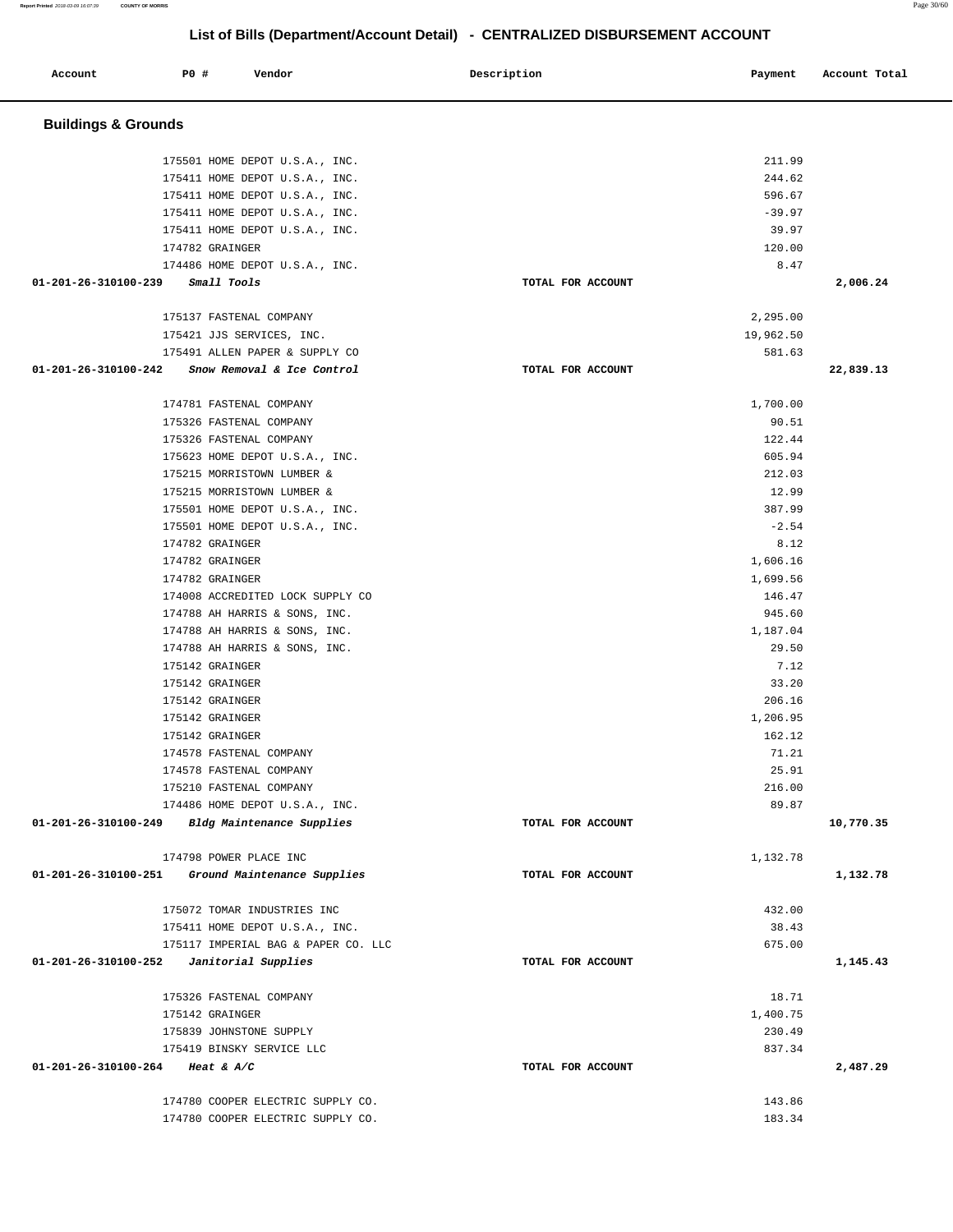**Report Printed** 2018-03-09 16:07:39 **COUNTY OF MORRIS** Page 31/60

# **List of Bills (Department/Account Detail) - CENTRALIZED DISBURSEMENT ACCOUNT**

| Account                        | PO# | Vendor | Description | Payment | Account Total |
|--------------------------------|-----|--------|-------------|---------|---------------|
| <b>Buildings &amp; Grounds</b> |     |        |             |         |               |

|                                                    | 174780 COOPER ELECTRIC SUPPLY CO.      |                   | 51.66     |              |
|----------------------------------------------------|----------------------------------------|-------------------|-----------|--------------|
|                                                    | 174803 FRANKLIN-GRIFFITH LLC           |                   | 9.96      |              |
|                                                    | 174803 FRANKLIN-GRIFFITH LLC           |                   | 243.05    |              |
|                                                    | 174161 COOPER ELECTRIC SUPPLY CO.      |                   | 27.75     |              |
|                                                    | 174161 COOPER ELECTRIC SUPPLY CO.      |                   | 1,497.65  |              |
|                                                    | 174161 COOPER ELECTRIC SUPPLY CO.      |                   | 580.00    |              |
|                                                    | 175142 GRAINGER                        |                   | 159.36    |              |
|                                                    | 175159 COOPER ELECTRIC SUPPLY CO.      |                   | 1,745.00  |              |
|                                                    | 175159 COOPER ELECTRIC SUPPLY CO.      |                   | 1,905.60  |              |
|                                                    | 175159 COOPER ELECTRIC SUPPLY CO.      |                   | $-511.50$ |              |
|                                                    | 175159 COOPER ELECTRIC SUPPLY CO.      |                   | 491.04    |              |
|                                                    | 175159 COOPER ELECTRIC SUPPLY CO.      |                   | 796.80    |              |
|                                                    | 175425 TURTLE & HUGHES, INC.           |                   | 44.29     |              |
| 01-201-26-310100-265 Electrical                    |                                        | TOTAL FOR ACCOUNT |           | 7,844.62     |
|                                                    |                                        |                   |           |              |
|                                                    | 175325 CLIFTON ELEVATOR SERVICE CO INC |                   | 5,814.00  |              |
|                                                    | 175325 CLIFTON ELEVATOR SERVICE CO INC |                   | 5,814.00  |              |
| 01-203-26-310100-084 (2017) Other Outside Services |                                        | TOTAL FOR ACCOUNT |           | 11,628.00    |
|                                                    | 175248 GL GROUP, INC.                  |                   | 15,096.00 |              |
| 01-203-26-310100-234 (2017) Paint                  |                                        | TOTAL FOR ACCOUNT |           | 15,096.00    |
|                                                    | 171695 COOPER ELECTRIC SUPPLY CO.      |                   | 200.76    |              |
|                                                    | 175404 FRANKLIN-GRIFFITH LLC           |                   | 560.00    |              |
| 01-203-26-310100-265 (2017) Electrical             |                                        | TOTAL FOR ACCOUNT |           | 760.76       |
|                                                    |                                        |                   |           | ============ |
|                                                    | TOTAL for Buildings & Grounds          |                   |           | 272,436.49   |
|                                                    |                                        |                   |           |              |

### **Motor Services Center**

|                                                   | 174830 MID-ATLANTIC TRUCK CENTRE INC | 2,400.00          |          |
|---------------------------------------------------|--------------------------------------|-------------------|----------|
| 01-201-26-315100-039 Education Schools & Training |                                      | TOTAL FOR ACCOUNT | 2,400.00 |
|                                                   |                                      |                   |          |
|                                                   | 175366 MORRISTOWN LUMBER &           | 21.95             |          |
|                                                   | 175366 MORRISTOWN LUMBER &           | 13.47             |          |
| 175184 BOONTON AUTO PARTS                         |                                      | 48.84             |          |
| 175184 BOONTON AUTO PARTS                         |                                      | 211.68            |          |
| 175654 MARK CARTER                                |                                      | 60.00             |          |
| 175654 MARK CARTER                                |                                      | 60.00             |          |
| 175654 MARK CARTER                                |                                      | 60.00             |          |
| 175654 MARK CARTER                                |                                      | 60.00             |          |
| 175654 MARK CARTER                                |                                      | 60.00             |          |
| 175654 MARK CARTER                                |                                      | 60.00             |          |
|                                                   | 175034 MSC INDUSTRIAL SUPPLY CO.     | 11.98             |          |
|                                                   | 175034 MSC INDUSTRIAL SUPPLY CO.     | 32.18             |          |
|                                                   | 175034 MSC INDUSTRIAL SUPPLY CO.     | 16.50             |          |
|                                                   | 175034 MSC INDUSTRIAL SUPPLY CO.     | 64.78             |          |
|                                                   | 175034 MSC INDUSTRIAL SUPPLY CO.     | 223.54            |          |
|                                                   | 175034 MSC INDUSTRIAL SUPPLY CO.     | 23.09             |          |
|                                                   | 175034 MSC INDUSTRIAL SUPPLY CO.     | 14.20             |          |
|                                                   | 175034 MSC INDUSTRIAL SUPPLY CO.     | 86.48             |          |
|                                                   | 175034 MSC INDUSTRIAL SUPPLY CO.     | 46.72             |          |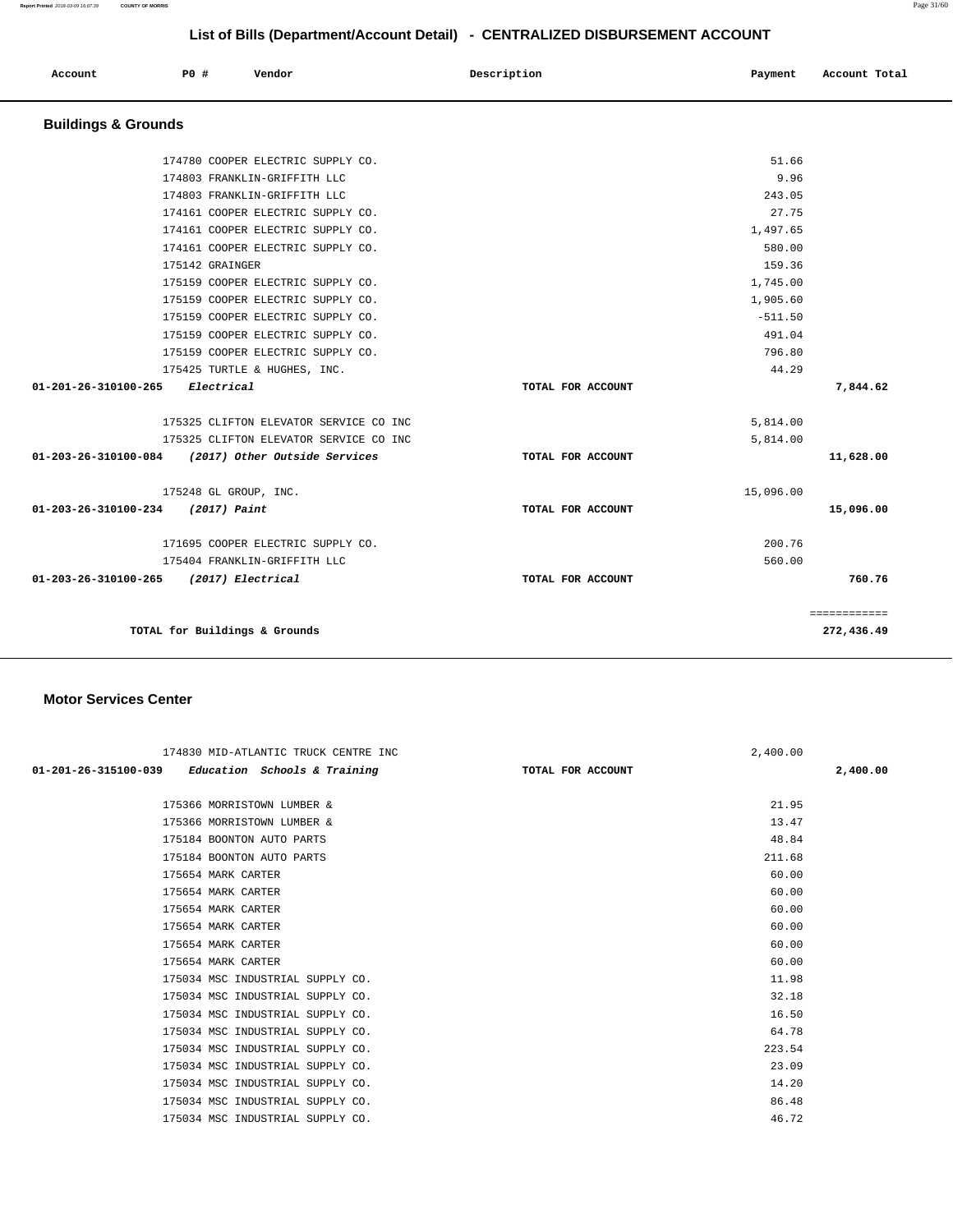| Account | PO# | Vendor | Description | Payment | Account Total |
|---------|-----|--------|-------------|---------|---------------|
|         |     |        |             |         |               |

## **Motor Services Center**

| 175036 MSC INDUSTRIAL SUPPLY CO. | 5.57     |
|----------------------------------|----------|
| 175036 MSC INDUSTRIAL SUPPLY CO. | 22.81    |
| 175036 MSC INDUSTRIAL SUPPLY CO. | 6.06     |
| 175036 MSC INDUSTRIAL SUPPLY CO. | 208.90   |
| 175036 MSC INDUSTRIAL SUPPLY CO. | 311.56   |
| 175038 MSC INDUSTRIAL SUPPLY CO. | 22.48    |
| 175038 MSC INDUSTRIAL SUPPLY CO. | 32.10    |
| 175038 MSC INDUSTRIAL SUPPLY CO. | 59.10    |
| 175038 MSC INDUSTRIAL SUPPLY CO. | 125.14   |
| 175038 MSC INDUSTRIAL SUPPLY CO. | 391.70   |
| 175038 MSC INDUSTRIAL SUPPLY CO. | 121.82   |
| 175349 SHEAFFER SUPPLY, INC.     | 9.90     |
| 175354 Y-PERS INC                | 207.00   |
| 175354 Y-PERS INC                | 65.01    |
| 175185 BEAUTIFUL RAGS            | 319.80   |
| 175185 BEAUTIFUL RAGS            | 64.46    |
| 175365 MORRISTOWN NAPA, LLC      | 6.23     |
| 175365 MORRISTOWN NAPA, LLC      | 12.46    |
| 175365 MORRISTOWN NAPA, LLC      | 12.54    |
| 175365 MORRISTOWN NAPA, LLC      | 12.46    |
| 175365 MORRISTOWN NAPA, LLC      | 21.32    |
| 175365 MORRISTOWN NAPA, LLC      | 31.98    |
| 175365 MORRISTOWN NAPA, LLC      | 22.00    |
| 175365 MORRISTOWN NAPA, LLC      | 23.78    |
| 175365 MORRISTOWN NAPA, LLC      | 9.99     |
| 175365 MORRISTOWN NAPA, LLC      | 12.04    |
| 175365 MORRISTOWN NAPA, LLC      | $-65.63$ |
| 175365 MORRISTOWN NAPA, LLC      | $-58.48$ |
| 175046 MSC INDUSTRIAL SUPPLY CO. | 15.51    |
| 175046 MSC INDUSTRIAL SUPPLY CO. | 354.50   |
| 175046 MSC INDUSTRIAL SUPPLY CO. | 42.76    |
| 175046 MSC INDUSTRIAL SUPPLY CO. | 11.23    |
| 175046 MSC INDUSTRIAL SUPPLY CO. | 6.54     |
| 175035 MSC INDUSTRIAL SUPPLY CO. | 144.24   |
| 175037 MSC INDUSTRIAL SUPPLY CO. | 4.80     |
| 175037 MSC INDUSTRIAL SUPPLY CO. | 4.32     |
| 175037 MSC INDUSTRIAL SUPPLY CO. | 42.79    |
| 175037 MSC INDUSTRIAL SUPPLY CO. | 32.08    |
| 174751 MORRISTOWN NAPA, LLC      | 26.14    |
| 174751 MORRISTOWN NAPA, LLC      | 8.02     |
| 174751 MORRISTOWN NAPA, LLC      | 8.02     |
| 174751 MORRISTOWN NAPA, LLC      | 37.35    |
| 174751 MORRISTOWN NAPA, LLC      | 22.41    |
| 174751 MORRISTOWN NAPA, LLC      | 37.35    |
| 174751 MORRISTOWN NAPA, LLC      | 22.41    |
| 174751 MORRISTOWN NAPA, LLC      | 37.35    |
| 174751 MORRISTOWN NAPA, LLC      | 51.28    |
| 174751 MORRISTOWN NAPA, LLC      | 22.40    |
| 174751 MORRISTOWN NAPA, LLC      | 169.32   |
| 174751 MORRISTOWN NAPA, LLC      | 21.99    |
| 174751 MORRISTOWN NAPA, LLC      | 4.40     |
| 174751 MORRISTOWN NAPA, LLC      | 31.98    |
| 175350 SHEAFFER SUPPLY, INC.     | 21.92    |
| 175178 W.B. MASON COMPANY INC    | 5.81     |
| 175178 W.B. MASON COMPANY INC    | 10.18    |
| 175178 W.B. MASON COMPANY INC    | 56.80    |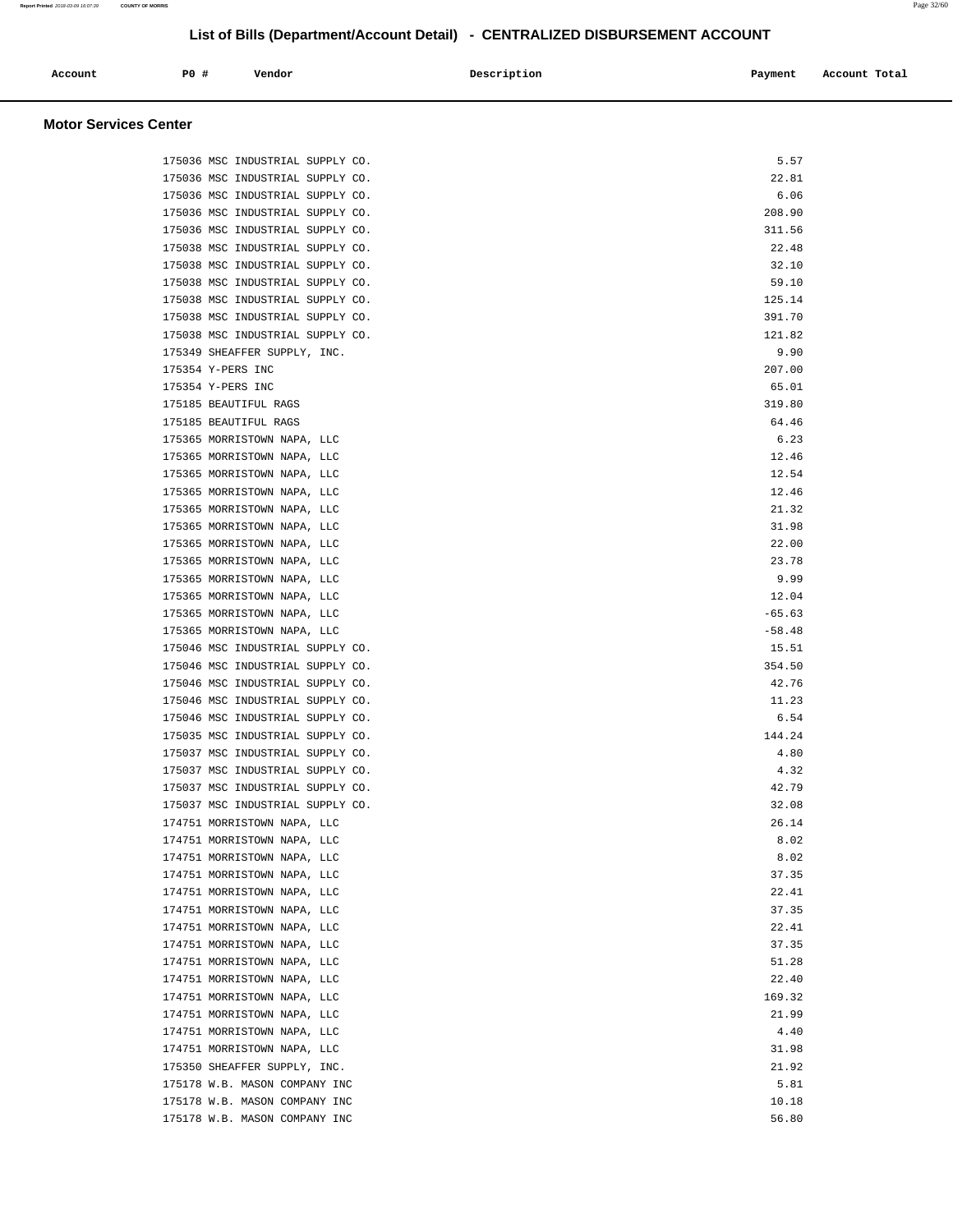| Account                      | <b>PO #</b><br>Vendor                                                                                                            | Description       | Payment                      | Account Total |
|------------------------------|----------------------------------------------------------------------------------------------------------------------------------|-------------------|------------------------------|---------------|
| <b>Motor Services Center</b> |                                                                                                                                  |                   |                              |               |
|                              | 175178 W.B. MASON COMPANY INC<br>175178 W.B. MASON COMPANY INC<br>175178 W.B. MASON COMPANY INC<br>175178 W.B. MASON COMPANY INC |                   | 6.96<br>8.88<br>0.84<br>9.74 |               |
| 01-201-26-315100-098         | Other Operating&Repair Supply                                                                                                    | TOTAL FOR ACCOUNT |                              | 4,490.21      |
|                              | 175103 AMERICAN WEAR INC.<br>174731 AMERICAN WEAR INC.<br>174732 AMERICAN WEAR INC.                                              |                   | 7.98<br>245.04<br>7.98       |               |
| 01-201-26-315100-207         | 175113 AMERICAN WEAR INC.<br>Uniform & Clothing Allowance                                                                        | TOTAL FOR ACCOUNT | 254.33                       | 515.33        |
|                              | 175201 D & M AUTO BODY                                                                                                           |                   | 3,588.10                     |               |
| 01-201-26-315100-234         | 175200 D & M AUTO BODY<br>Paint                                                                                                  | TOTAL FOR ACCOUNT | 941.30                       | 4,529.40      |
|                              |                                                                                                                                  |                   |                              |               |
|                              | 174746 GRAINGER                                                                                                                  |                   | 23.37                        |               |
|                              | 174746 GRAINGER                                                                                                                  |                   | 7.35                         |               |
| 01-201-26-315100-239         | Small Tools                                                                                                                      | TOTAL FOR ACCOUNT |                              | 30.72         |
|                              | 174740 BARNWELL HOUSE OF TIRES, INC.<br>175177 BARNWELL HOUSE OF TIRES, INC.                                                     |                   | 365.72<br>397.65             |               |
|                              | 175177 BARNWELL HOUSE OF TIRES, INC.                                                                                             |                   | 564.04                       |               |
|                              | 175177 BARNWELL HOUSE OF TIRES, INC.                                                                                             |                   | 483.06                       |               |
|                              | 174738 BARNWELL HOUSE OF TIRES, INC.                                                                                             |                   | 368.56                       |               |
|                              | 174739 BARNWELL HOUSE OF TIRES, INC.                                                                                             |                   | 292.00                       |               |
|                              | 174739 BARNWELL HOUSE OF TIRES, INC.                                                                                             |                   | 60.00                        |               |
|                              | 174739 BARNWELL HOUSE OF TIRES, INC.                                                                                             |                   | 45.00                        |               |
|                              | 174739 BARNWELL HOUSE OF TIRES, INC.                                                                                             |                   | 14.00                        |               |
|                              | 174739 BARNWELL HOUSE OF TIRES, INC.                                                                                             |                   | 5.00                         |               |
| 01-201-26-315100-245         | 175119 BARNWELL HOUSE OF TIRES, INC.<br>Tires                                                                                    | TOTAL FOR ACCOUNT | 720.00                       | 3,315.03      |
|                              |                                                                                                                                  |                   |                              |               |
|                              | 174757 PRAXAIR DISTRIBUTION                                                                                                      |                   | 145.80                       |               |
|                              | 174758 PRAXAIR DISTRIBUTION                                                                                                      |                   | 112.43                       |               |
|                              | 174758 PRAXAIR DISTRIBUTION                                                                                                      |                   | 144.98                       |               |
|                              | 174758 PRAXAIR DISTRIBUTION                                                                                                      |                   | 7.60                         |               |
| 01-201-26-315100-248         | Welding-Oxygen-Acetylene Etc                                                                                                     | TOTAL FOR ACCOUNT |                              | 410.81        |
|                              | 174753 MODERN HANDLING EQUIPMENT                                                                                                 |                   | 51.12                        |               |
|                              | 174753 MODERN HANDLING EQUIPMENT                                                                                                 |                   | 25.38                        |               |
|                              | 174753 MODERN HANDLING EQUIPMENT                                                                                                 |                   | 10.21                        |               |
|                              | 174753 MODERN HANDLING EQUIPMENT                                                                                                 |                   | 4.76                         |               |
|                              | 174753 MODERN HANDLING EQUIPMENT                                                                                                 |                   | 5.71                         |               |
|                              | 174753 MODERN HANDLING EQUIPMENT                                                                                                 |                   | 11.64                        |               |
|                              | 174753 MODERN HANDLING EQUIPMENT                                                                                                 |                   | 26.62                        |               |
|                              | 174753 MODERN HANDLING EQUIPMENT                                                                                                 |                   | 7.35                         |               |
|                              | 174753 MODERN HANDLING EQUIPMENT                                                                                                 |                   | 32.32                        |               |
|                              | 174753 MODERN HANDLING EQUIPMENT                                                                                                 |                   | 35.18                        |               |
|                              | 174753 MODERN HANDLING EQUIPMENT                                                                                                 |                   | 24.00                        |               |
|                              | 174735 BROWN TRUCK GROUP                                                                                                         |                   | 669.14                       |               |
|                              | 174737 BROWN'S HUNTERDON                                                                                                         |                   | 44.23                        |               |
|                              | 174737 BROWN'S HUNTERDON                                                                                                         |                   | 60.54                        |               |
|                              | 175187 CLIFFSIDE BODY CORP                                                                                                       |                   | 128.42                       |               |
|                              | 175098 FIRST PRIORITY EMERGENCY                                                                                                  |                   | 867.00                       |               |
|                              | 175098 FIRST PRIORITY EMERGENCY                                                                                                  |                   | 50.00                        |               |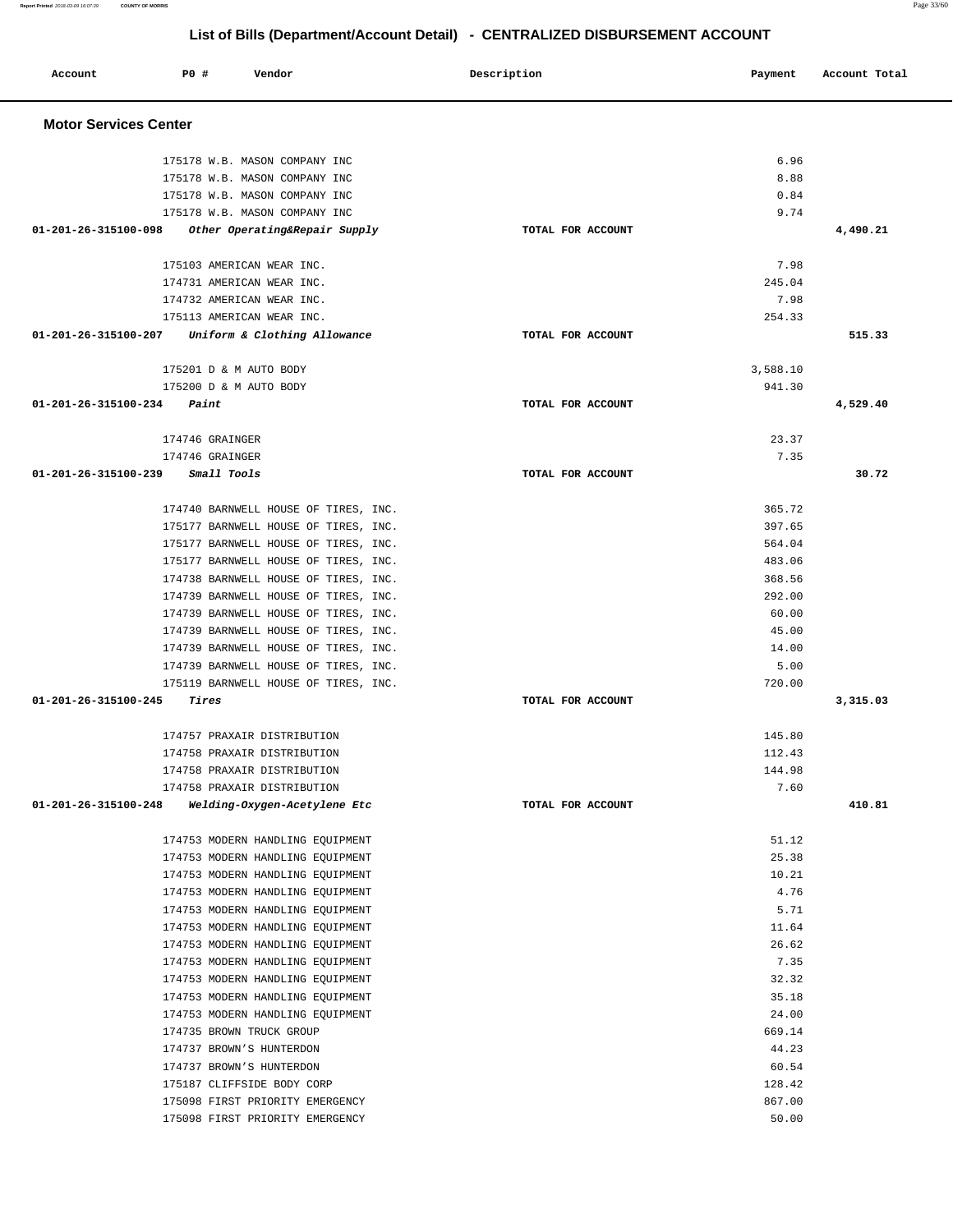| Account | P0 # | Vendor | Description | Payment | Account Total |
|---------|------|--------|-------------|---------|---------------|
|         |      |        |             |         |               |

#### **Motor Services Center**

|                      | 175342 MORRISTOWN NAPA, LLC                          | 693.50            |           |
|----------------------|------------------------------------------------------|-------------------|-----------|
|                      | 175342 MORRISTOWN NAPA, LLC                          | 122.91            |           |
|                      | 175342 MORRISTOWN NAPA, LLC                          | 152.77            |           |
|                      | 175352 TONY SANCHEZ LTD                              | 1,200.00          |           |
|                      | 175352 TONY SANCHEZ LTD                              | 1,609.04          |           |
|                      | 175352 TONY SANCHEZ LTD                              | 44.65             |           |
|                      | 175172 AMERICAN HOSE & HYDRAULICS                    | 679.13            |           |
|                      | 175179 BROWN TRUCK GROUP                             | $-250.00$         |           |
|                      | 175179 BROWN TRUCK GROUP                             | 1,989.12          |           |
|                      | 175179 BROWN TRUCK GROUP                             | 1,350.00          |           |
|                      | 175179 BROWN TRUCK GROUP                             | 97.65             |           |
|                      | 175188 DOVER BRAKE & CLUTCH CO INC                   | 21.55             |           |
|                      | 175362 DOVER BRAKE & CLUTCH CO INC                   | 81.97             |           |
|                      | 174886 HOOVER TRUCK CENTERS INC                      | $-574.79$         |           |
|                      | 174886 HOOVER TRUCK CENTERS INC                      | $-1, 241.86$      |           |
|                      | 174886 HOOVER TRUCK CENTERS INC                      | 56.75             |           |
|                      | 174886 HOOVER TRUCK CENTERS INC                      | 32.98             |           |
|                      | 174886 HOOVER TRUCK CENTERS INC                      | 78.78             |           |
|                      | 174886 HOOVER TRUCK CENTERS INC                      | 168.65            |           |
|                      | 174886 HOOVER TRUCK CENTERS INC                      | 105.22            |           |
|                      | 174886 HOOVER TRUCK CENTERS INC                      | 46.62             |           |
|                      | 174886 HOOVER TRUCK CENTERS INC                      | 44.18             |           |
|                      | 174886 HOOVER TRUCK CENTERS INC                      | 487.52            |           |
|                      | 174886 HOOVER TRUCK CENTERS INC                      | 1,737.77          |           |
|                      | 175343 MORRISTOWN NAPA, LLC                          | 168.52            |           |
|                      | 175343 MORRISTOWN NAPA, LLC                          | 84.74             |           |
|                      | 175343 MORRISTOWN NAPA, LLC                          | 31.58             |           |
|                      | 174751 MORRISTOWN NAPA, LLC                          | 121.08            |           |
|                      | 174751 MORRISTOWN NAPA, LLC                          | 57.31             |           |
|                      | 174751 MORRISTOWN NAPA, LLC                          | 22.00             |           |
|                      | 174751 MORRISTOWN NAPA, LLC                          | 4.83              |           |
|                      | 174751 MORRISTOWN NAPA, LLC                          | 131.26            |           |
|                      | 174751 MORRISTOWN NAPA, LLC                          | 116.96            |           |
|                      | 174751 MORRISTOWN NAPA, LLC                          | 23.66             |           |
|                      | 174751 MORRISTOWN NAPA, LLC                          | 9.00              |           |
|                      | 174751 MORRISTOWN NAPA, LLC                          | 12.08             |           |
|                      | 174751 MORRISTOWN NAPA, LLC                          | 16.24             |           |
|                      | 174751 MORRISTOWN NAPA, LLC                          | $-39.12$          |           |
|                      | 174734 BROWN TRUCK GROUP                             | 144.77            |           |
|                      | 175182 BROWN'S HUNTERDON                             | $-123.15$         |           |
|                      | 175182 BROWN'S HUNTERDON                             | 58.27             |           |
|                      | 175182 BROWN'S HUNTERDON                             | 70.74             |           |
|                      | 175183 BEYER FORD                                    | 2,934.76          |           |
|                      | 175193 TONY SANCHEZ LTD                              | 102.80            |           |
|                      | 175173 AMERICAN HOSE & HYDRAULICS                    | 730.00            |           |
|                      | 175173 AMERICAN HOSE & HYDRAULICS                    | 1,090.00          |           |
|                      | 175173 AMERICAN HOSE & HYDRAULICS                    | 10.00             |           |
|                      | 174736 BROWN'S HUNTERDON<br>174736 BROWN'S HUNTERDON | 153.15<br>129.20  |           |
|                      | 174736 BROWN'S HUNTERDON                             | 155.00            |           |
| 01-201-26-315100-261 | Spare Parts for Equipment                            | TOTAL FOR ACCOUNT | 17,029.57 |
|                      |                                                      |                   |           |
|                      | 175176 AIR BRAKE & EQUIPMENT                         | 395.00            |           |
|                      | 174755 NIELSEN DODGE - C-J-R                         | 156.40            |           |
|                      | 174755 NIELSEN DODGE - C-J-R                         | 2.76              |           |
|                      | 174755 NIELSEN DODGE - C-J-R                         | 3.12              |           |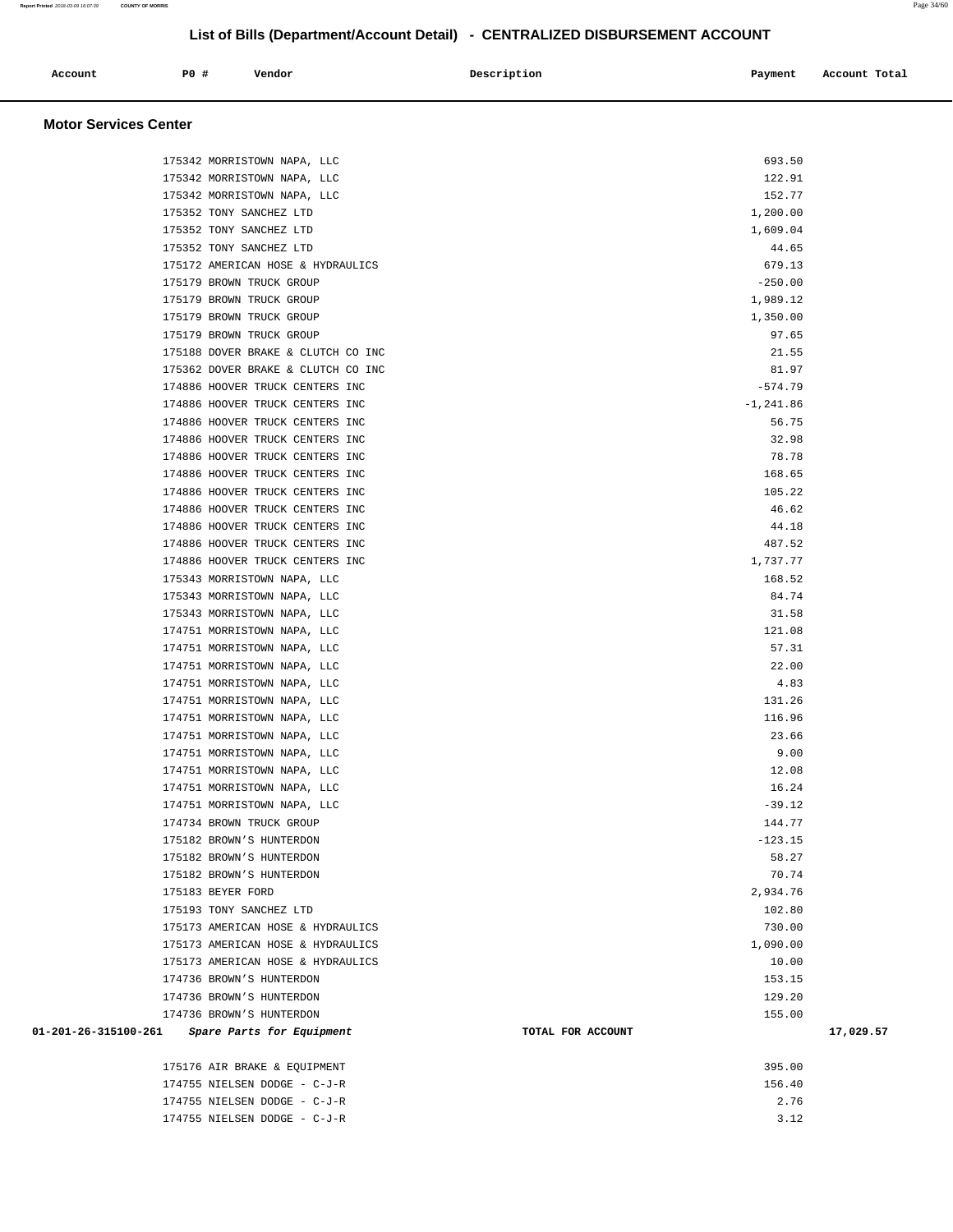| Account | P0 # | Vendor | Description | Payment | Account Total |
|---------|------|--------|-------------|---------|---------------|
|         |      |        |             |         |               |

### **Motor Services Center**

| 175344 NIELSEN DODGE - C-J-R                   | 11.50                         |
|------------------------------------------------|-------------------------------|
| 174754 NIELSEN DODGE - C-J-R                   | 62.22                         |
| 174744 FLEMINGTON CHRYSLER                     | 77.04                         |
| 175204 FLEMINGTON CHRYSLER                     | 18.00                         |
| 174743 FLEMINGTON CHRYSLER                     | 149.82                        |
| 174743 FLEMINGTON CHRYSLER                     | 2.76                          |
| 174743 FLEMINGTON CHRYSLER                     | 2.94                          |
| 174743 FLEMINGTON CHRYSLER                     | 8.22                          |
| 175199 D&B AUTO SUPPLY                         | 583.45                        |
| 175199 D&B AUTO SUPPLY                         | 136.61                        |
| 175199 D&B AUTO SUPPLY                         | 304.82                        |
| 175361 D&B AUTO SUPPLY                         | $-118.49$                     |
| 175361 D&B AUTO SUPPLY                         | 83.74                         |
| 175361 D&B AUTO SUPPLY                         | 18.00                         |
| 175361 D&B AUTO SUPPLY                         | 26.65                         |
| 175361 D&B AUTO SUPPLY                         | 11.29                         |
| 175361 D&B AUTO SUPPLY                         | 5.19                          |
| 175361 D&B AUTO SUPPLY                         | 26.76                         |
| 175345 NIELSEN DODGE - C-J-R                   | 336.95                        |
| 174756 NIELSEN DODGE - C-J-R                   | 55.32                         |
| 175194 D&B AUTO SUPPLY                         | $-6.30$                       |
| 175194 D&B AUTO SUPPLY                         | $-11.00$                      |
| 175194 D&B AUTO SUPPLY                         | $-55.60$                      |
| 175194 D&B AUTO SUPPLY                         | $-37.03$                      |
| 175194 D&B AUTO SUPPLY                         | $-61.73$                      |
| 175194 D&B AUTO SUPPLY                         | $-14.48$                      |
| 175194 D&B AUTO SUPPLY                         | 566.74                        |
| 175360 D&B AUTO SUPPLY                         | 11.16                         |
| 175360 D&B AUTO SUPPLY                         | 21.67                         |
| 175360 D&B AUTO SUPPLY                         | 14.33                         |
| 175360 D&B AUTO SUPPLY                         | 16.27                         |
| 175360 D&B AUTO SUPPLY                         | 7.79                          |
| 175360 D&B AUTO SUPPLY                         | 11.21                         |
| 175360 D&B AUTO SUPPLY                         | 27.51                         |
| 175360 D&B AUTO SUPPLY                         | 70.17                         |
| 175360 D&B AUTO SUPPLY                         | 92.88                         |
| 175360 D&B AUTO SUPPLY                         | 87.14                         |
| 175360 D&B AUTO SUPPLY                         | 59.28                         |
| 175360 D&B AUTO SUPPLY                         | 104.94                        |
| 175360 D&B AUTO SUPPLY                         | 22.44                         |
| 175360 D&B AUTO SUPPLY                         | 68.77                         |
| 175360 D&B AUTO SUPPLY                         | 61.13                         |
| 175360 D&B AUTO SUPPLY                         | 30.78                         |
| 175360 D&B AUTO SUPPLY                         | 12.16                         |
| 175360 D&B AUTO SUPPLY                         | 36.92                         |
| 174211 FLEMINGTON CHRYSLER                     | 35.80                         |
| 174211 FLEMINGTON CHRYSLER                     | 18.81                         |
| 174211 FLEMINGTON CHRYSLER                     | 22.72                         |
| 175198 D&B AUTO SUPPLY                         | 922.20                        |
| 175198 D&B AUTO SUPPLY                         | 125.07                        |
| 175198 D&B AUTO SUPPLY                         | 92.54                         |
| 175189 DELUXE INTERNATIONAL                    | 338.25                        |
| 175175 AIR BRAKE & EQUIPMENT                   | 115.00                        |
| 174745 FLEMINGTON CHRYSLER                     | 47.52                         |
| 174745 FLEMINGTON CHRYSLER                     | 15.18                         |
| 01-201-26-315100-291<br><i>Vehicle Repairs</i> | 5,281.73<br>TOTAL FOR ACCOUNT |
|                                                |                               |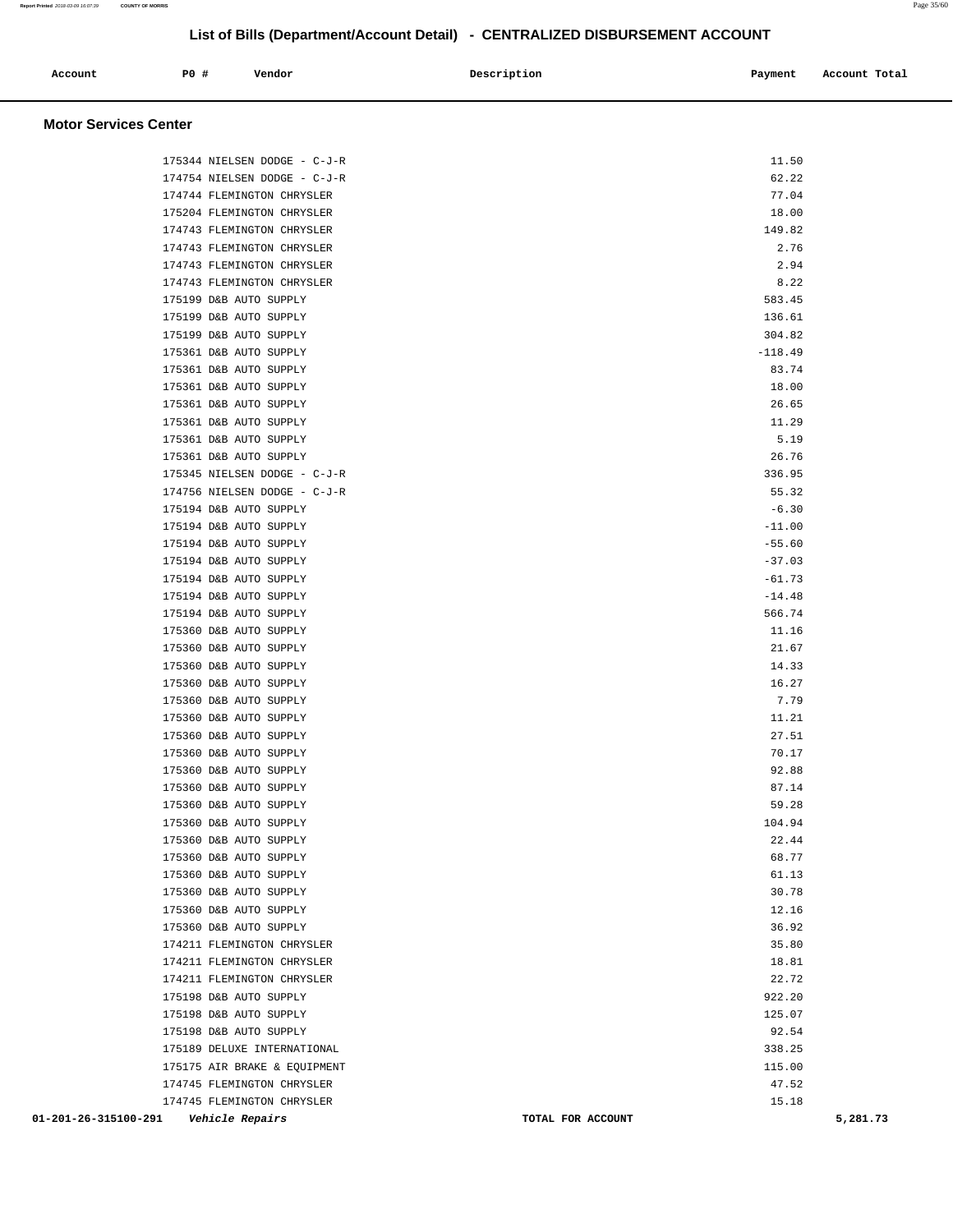**Report Printed** 2018-03-09 16:07:39 **COUNTY OF MORRIS** Page 36/60

# **List of Bills (Department/Account Detail) - CENTRALIZED DISBURSEMENT ACCOUNT**

| Account                      | PO# | Vendor                               | Description       | Payment | Account Total             |
|------------------------------|-----|--------------------------------------|-------------------|---------|---------------------------|
| <b>Motor Services Center</b> |     |                                      |                   |         |                           |
|                              |     | 175190 ADVANTAGE OUTFITTERS, LLC     |                   | 140.00  |                           |
|                              |     | 175190 ADVANTAGE OUTFITTERS, LLC     |                   | 88.00   |                           |
| 01-203-26-315100-098         |     | (2017) Other Operating&Repair Supply | TOTAL FOR ACCOUNT |         | 312.08                    |
|                              |     | 174757 PRAXAIR DISTRIBUTION          |                   | 145.80  |                           |
| 01-203-26-315100-248         |     | (2017) Welding-Oxygen-Acetylene Etc  | TOTAL FOR ACCOUNT |         | 145.80                    |
|                              |     | 173096 PENNJERSEY MACHINERY, LLC     |                   | 78.43   |                           |
|                              |     | 175058 PL CUSTOM EMERGENCY VEHICLES  |                   | 687.50  |                           |
|                              |     | 173056 PENNJERSEY MACHINERY, LLC     |                   | 156.44  |                           |
|                              |     | 173056 PENNJERSEY MACHINERY, LLC     |                   | 7.59    |                           |
|                              |     | 173056 PENNJERSEY MACHINERY, LLC     |                   | 24.50   |                           |
| 01-203-26-315100-261         |     | (2017) Spare Parts for Equipment     | TOTAL FOR ACCOUNT |         | 954.46                    |
|                              |     | 175204 FLEMINGTON CHRYSLER           |                   | 93.72   |                           |
|                              |     | 173061 D&B AUTO SUPPLY               |                   | 38.64   |                           |
|                              |     | 173061 D&B AUTO SUPPLY               |                   | 87.46   |                           |
|                              |     | 173061 D&B AUTO SUPPLY               |                   | 5.19    |                           |
|                              |     | 173061 D&B AUTO SUPPLY               |                   | 18.04   |                           |
|                              |     | 173061 D&B AUTO SUPPLY               |                   | 9.50    |                           |
|                              |     | 173061 D&B AUTO SUPPLY               |                   | 41.14   |                           |
|                              |     | 173061 D&B AUTO SUPPLY               |                   | 6.50    |                           |
|                              |     | 173061 D&B AUTO SUPPLY               |                   | 55.24   |                           |
|                              |     | 173061 D&B AUTO SUPPLY               |                   | 128.34  |                           |
|                              |     | 173061 D&B AUTO SUPPLY               |                   | 21.39   |                           |
|                              |     | 173061 D&B AUTO SUPPLY               |                   | 9.57    |                           |
|                              |     | 173061 D&B AUTO SUPPLY               |                   | 61.30   |                           |
| 01-203-26-315100-291         |     | (2017) Vehicle Repairs               | TOTAL FOR ACCOUNT |         | 576.03                    |
|                              |     | TOTAL for Motor Services Center      |                   |         | ============<br>39,991.17 |
|                              |     |                                      |                   |         |                           |

# **Mosquito Extermination**

| 174718 ASSOCIATED EXECUTIVES OF                |                   | 15.00  |        |
|------------------------------------------------|-------------------|--------|--------|
| 174582 NJ MOSQUITO CONTROL ASSO.               |                   | 125.00 |        |
| 174043 NJMCA, INC.                             |                   | 240.00 |        |
| $01-201-26-320100-021$ Administrative Services | TOTAL FOR ACCOUNT |        | 380.00 |
|                                                |                   |        |        |
| 174718 ASSOCIATED EXECUTIVES OF                |                   | 20.00  |        |
| 174582 NJ MOSQUITO CONTROL ASSO.               |                   | 125.00 |        |
| 174582 NJ MOSQUITO CONTROL ASSO.               |                   | 125.00 |        |
| 174582 NJ MOSQUITO CONTROL ASSO.               |                   | 125.00 |        |
| 174582 NJ MOSQUITO CONTROL ASSO.               |                   | 125.00 |        |
| 174582 NJ MOSQUITO CONTROL ASSO.               |                   | 125.00 |        |
| 174582 NJ MOSQUITO CONTROL ASSO.               |                   | 125.00 |        |
| 174582 NJ MOSQUITO CONTROL ASSO.               |                   | 125.00 |        |
| 174582 NJ MOSQUITO CONTROL ASSO.               |                   | 125.00 |        |
| 174582 NJ MOSQUITO CONTROL ASSO.               |                   | 125.00 |        |
| 174582 NJ MOSQUITO CONTROL ASSO.               |                   | 125.00 |        |
| 174582 NJ MOSQUITO CONTROL ASSO.               |                   | 125.00 |        |
| 174582 NJ MOSQUITO CONTROL ASSO.               |                   | 125.00 |        |
| 174582 NJ MOSOUITO CONTROL ASSO.               |                   | 125.00 |        |
|                                                |                   |        |        |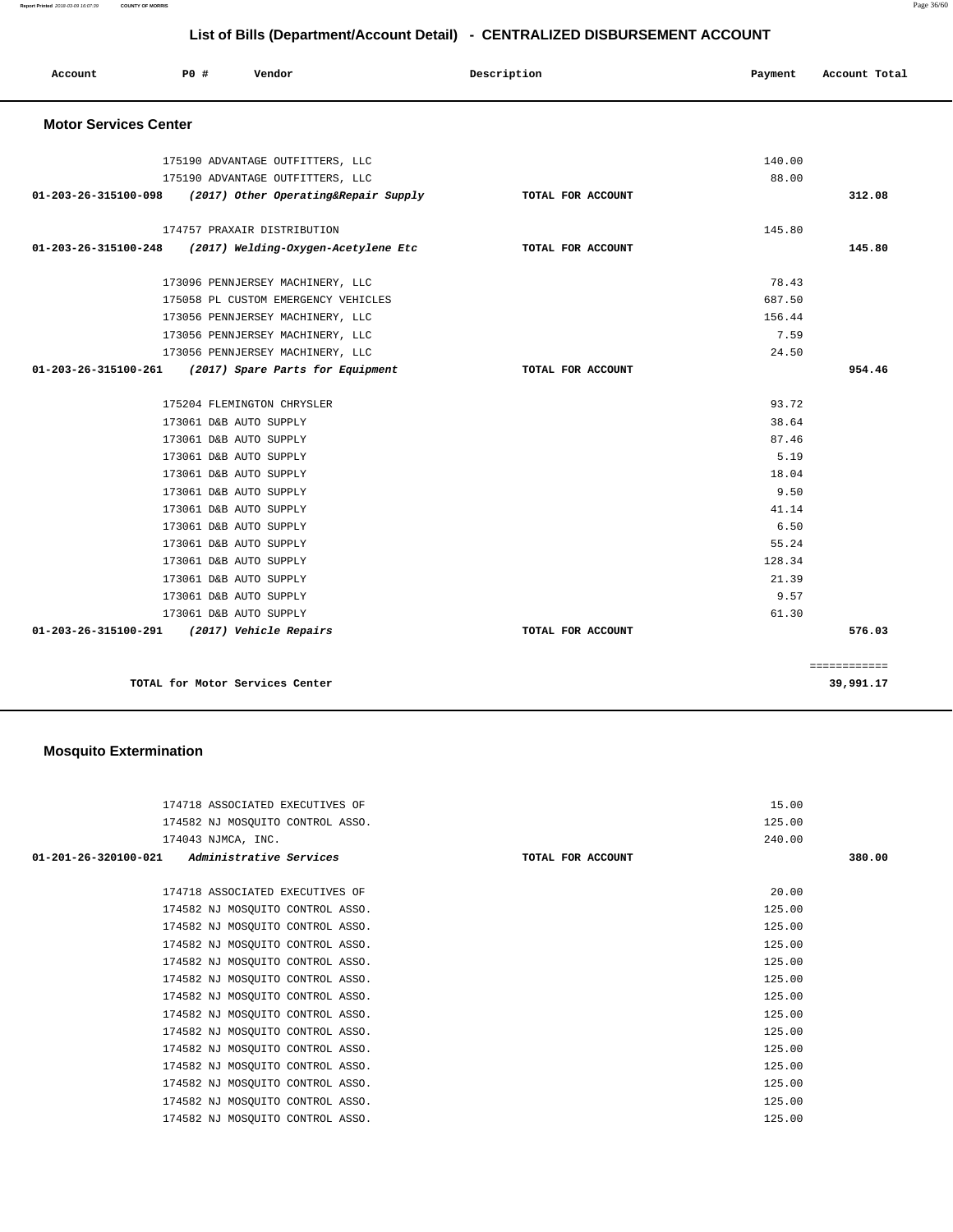**Report Printed** 2018-03-09 16:07:39 **COUNTY OF MORRIS** Page 37/60

### **List of Bills (Department/Account Detail) - CENTRALIZED DISBURSEMENT ACCOUNT**

|                               |             | --------------------                                |                   |         |               |
|-------------------------------|-------------|-----------------------------------------------------|-------------------|---------|---------------|
| Account                       | <b>PO #</b> | Vendor                                              | Description       | Payment | Account Total |
| <b>Mosquito Extermination</b> |             |                                                     |                   |         |               |
|                               |             |                                                     |                   |         |               |
|                               |             | 174043 NJMCA, INC.                                  |                   | 240.00  |               |
|                               |             | 174043 NJMCA, INC.                                  |                   | 240.00  |               |
|                               |             | 174043 NJMCA, INC.                                  |                   | 240.00  |               |
|                               |             | $01-201-26-320100-039$ Education Schools & Training | TOTAL FOR ACCOUNT |         | 2,605.00      |
|                               |             | 174963 W.B. MASON COMPANY INC                       |                   | 255.14  |               |
|                               |             | $01-201-26-320100-058$ Office Supplies & Stationery | TOTAL FOR ACCOUNT |         | 255.14        |
|                               |             | 174965 GROFF TRACTOR NJ, LLC                        |                   | 44.52   |               |
|                               |             | 175397 SEAN DEL BENE                                |                   | 69.73   |               |
|                               |             | 175208 MORRIS COUNTY MARINE INC.                    |                   | 360.00  |               |
|                               |             | 175208 MORRIS COUNTY MARINE INC.                    |                   | 66.00   |               |
|                               |             | 173724 GROFF TRACTOR NJ, LLC                        |                   | 1.02    |               |
|                               |             | 173724 GROFF TRACTOR NJ, LLC                        |                   | 2.76    |               |
|                               |             | 173724 GROFF TRACTOR NJ, LLC                        |                   | 40.28   |               |
|                               |             | 173724 GROFF TRACTOR NJ, LLC                        |                   | 69.75   |               |
|                               |             | 173724 GROFF TRACTOR NJ, LLC                        |                   | 29.68   |               |
| 01-201-26-320100-098          |             | Other Operating & Repair Supply                     | TOTAL FOR ACCOUNT |         | 683.74        |
|                               |             | 175146 TOMAR INDUSTRIES INC                         |                   | 25.35   |               |
|                               |             | 175146 TOMAR INDUSTRIES INC                         |                   | 80.25   |               |
|                               |             | 175146 TOMAR INDUSTRIES INC                         |                   | 69.70   |               |
|                               |             | 175146 TOMAR INDUSTRIES INC                         |                   | 96.00   |               |
|                               |             | 175146 TOMAR INDUSTRIES INC                         |                   | 46.00   |               |
|                               |             | 175149 ZEP SALES & SERVICE                          |                   | 102.52  |               |
|                               |             | 175149 ZEP SALES & SERVICE                          |                   | 79.88   |               |
|                               |             | 175149 ZEP SALES & SERVICE                          |                   | 59.41   |               |
|                               |             | 175149 ZEP SALES & SERVICE                          |                   | 25.99   |               |
| 01-201-26-320100-249          |             | Bldg Maintenance Supplies                           | TOTAL FOR ACCOUNT |         | 585.10        |
|                               |             | 174966 MCMASTER-CARR SUPPLY CO                      |                   | 27.00   |               |
|                               |             | 174966 MCMASTER-CARR SUPPLY CO                      |                   | 54.00   |               |
|                               |             | 174966 MCMASTER-CARR SUPPLY CO                      |                   | 27.00   |               |
|                               |             | 174966 MCMASTER-CARR SUPPLY CO                      |                   | 24.10   |               |
|                               |             | 174966 MCMASTER-CARR SUPPLY CO                      |                   | 20.92   |               |
|                               |             | 174966 MCMASTER-CARR SUPPLY CO                      |                   | 26.76   |               |
|                               |             | 174966 MCMASTER-CARR SUPPLY CO                      |                   | 57.72   |               |
|                               |             | 174966 MCMASTER-CARR SUPPLY CO                      |                   | 24.06   |               |
|                               |             | 174966 MCMASTER-CARR SUPPLY CO                      |                   | 16.00   |               |
|                               |             | 174966 MCMASTER-CARR SUPPLY CO                      |                   | 19.23   |               |
| 01-201-26-320100-258          | Equipment   |                                                     | TOTAL FOR ACCOUNT |         | 296.79        |
|                               |             |                                                     |                   |         | ============  |
|                               |             | TOTAL for Mosquito Extermination                    |                   |         | 4,805.77      |

## **Health Management**

| 173518 MORRIS COUNTY HEALTH OFFICER ASSO.            | 50.00             |        |
|------------------------------------------------------|-------------------|--------|
| Associations and Memberships<br>01-201-27-330100-023 | TOTAL FOR ACCOUNT | 50.00  |
| 175944 VERIZON WIRELESS                              |                   | 862.58 |
| Cellular Phone/Pagers<br>01-201-27-330100-031        | TOTAL FOR ACCOUNT | 862.58 |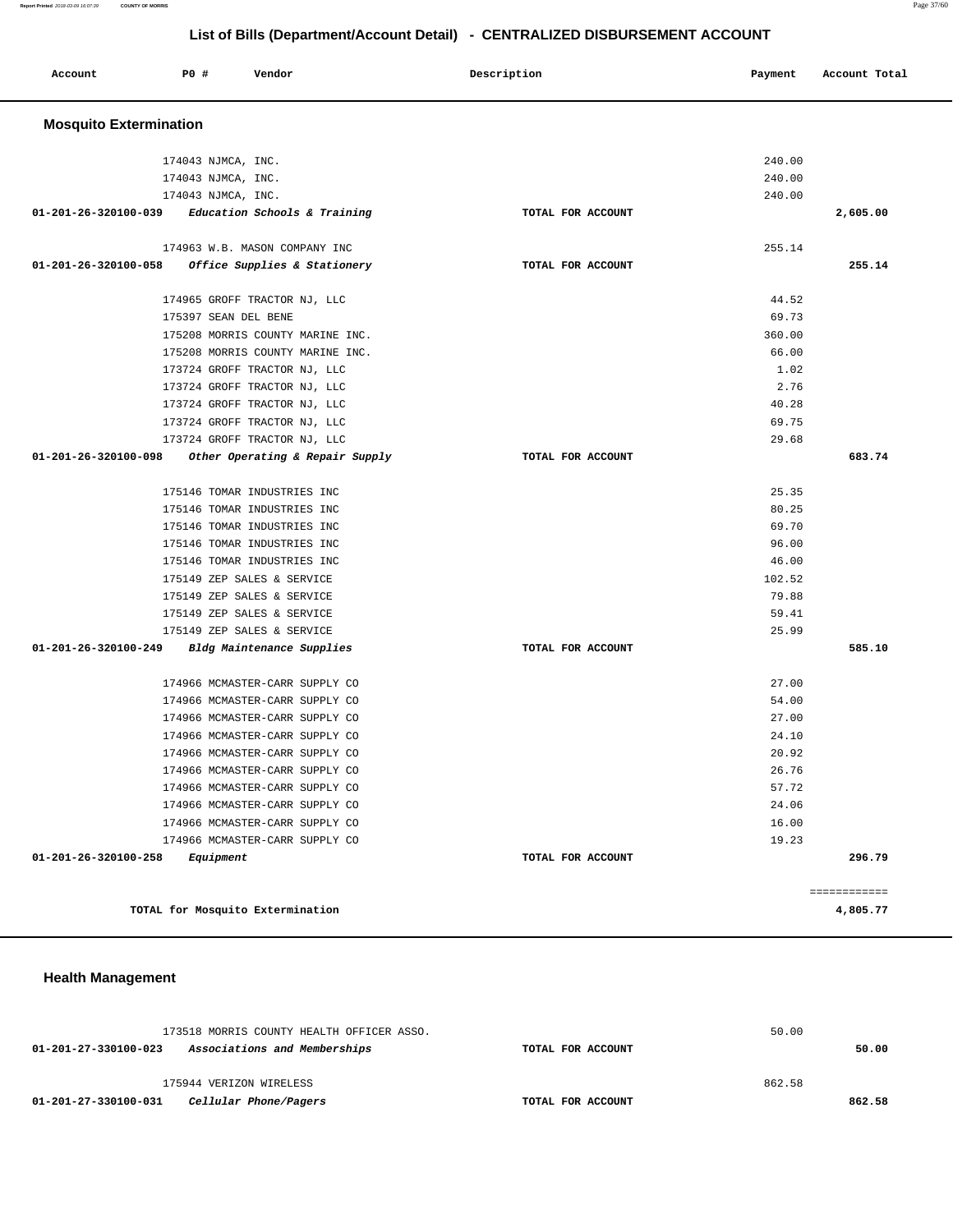#### **Report Printed** 2018-03-09 16:07:39 **COUNTY OF MORRIS** Page 38/60

# **List of Bills (Department/Account Detail) - CENTRALIZED DISBURSEMENT ACCOUNT**

| Account                        | PO#                         | Vendor                                  | Description       | Payment  | Account Total |
|--------------------------------|-----------------------------|-----------------------------------------|-------------------|----------|---------------|
| <b>Health Management</b>       |                             |                                         |                   |          |               |
| $01 - 201 - 27 - 330100 - 084$ |                             | <i>Other Outside Services</i>           | TOTAL FOR ACCOUNT |          | 44.41         |
|                                | 175783 MATTHEW KANE         |                                         |                   | 70.00    |               |
|                                | 175981 COUNTY OF MORRIS     |                                         |                   | 16.18    |               |
| $01 - 201 - 27 - 330100 - 210$ |                             | Environmental Compliance                | TOTAL FOR ACCOUNT |          | 86.18         |
|                                |                             | 170265 FF1 PROFESSIONAL SAFETY SERVICES |                   | 247.46   |               |
|                                |                             | 173505 NORTH JERSEY HEALTH              |                   | 1,000.00 |               |
| 01-203-27-330100-084           |                             | (2017) Other Outside Services           | TOTAL FOR ACCOUNT |          | 1,247.46      |
|                                | 175783 MATTHEW KANE         |                                         |                   | 70.00    |               |
| 01-203-27-330100-210           |                             | (2017) Environmental Compliance         | TOTAL FOR ACCOUNT |          | 70.00         |
|                                |                             |                                         |                   |          | ============  |
|                                | TOTAL for Health Management |                                         |                   |          | 2,360.63      |

## **Human Services**

| 175405 W.B. MASON COMPANY INC                                    |                   | 259.32       |
|------------------------------------------------------------------|-------------------|--------------|
| 174873 OFFICE CONCEPTS GROUP, INC.                               |                   | 34.72        |
| 175406 OFFICE CONCEPTS GROUP, INC.                               |                   | 166.49       |
| 01-201-27-331100-058<br>Office Supplies & Stationery             | TOTAL FOR ACCOUNT | 460.53       |
| 175981 COUNTY OF MORRIS                                          |                   | 90.62        |
| 01-201-27-331100-068<br>Postage & Metered Mail                   | TOTAL FOR ACCOUNT | 90.62        |
| 175583 LONGFELLOWS SANDWICH DELI                                 |                   | 119.88       |
| 175625 LONGFELLOWS SANDWICH DELI                                 |                   | 162.99       |
| $01 - 201 - 27 - 331100 - 088$<br>Meeting Exp Advisory Board Etc | TOTAL FOR ACCOUNT | 282.87       |
| 167503 OFFICE CONCEPTS GROUP, INC.                               |                   | 55.54        |
| 167503 OFFICE CONCEPTS GROUP, INC.                               |                   | 36.98        |
| $01-203-27-331100-058$ (2017) Office Supplies & Stationery       | TOTAL FOR ACCOUNT | 92.52        |
|                                                                  |                   | ------------ |
| TOTAL for Human Services                                         |                   | 926.54       |
|                                                                  |                   |              |

## **Youth Shelter**

| 174626 SHERRY BLAIR INSTITUTE FOR<br>175318 CABLEVISION | 299.00<br>552.00             |                   |        |
|---------------------------------------------------------|------------------------------|-------------------|--------|
| 01-201-27-331110-039                                    | Education Schools & Training | TOTAL FOR ACCOUNT | 851.00 |
|                                                         |                              |                   |        |
| 175618 THOMAS POLLIO                                    |                              | 18.00             |        |
| 175618 THOMAS POLLIO                                    |                              | 3.00              |        |
| 175618 THOMAS POLLIO                                    |                              | 189.00            |        |
| 175618 THOMAS POLLIO                                    |                              | 50.00             |        |
| 175618 THOMAS POLLIO                                    |                              | 10.00             |        |
| 175618 THOMAS POLLIO                                    |                              | 9.88              |        |
| 175618 THOMAS POLLIO                                    |                              | 7.00              |        |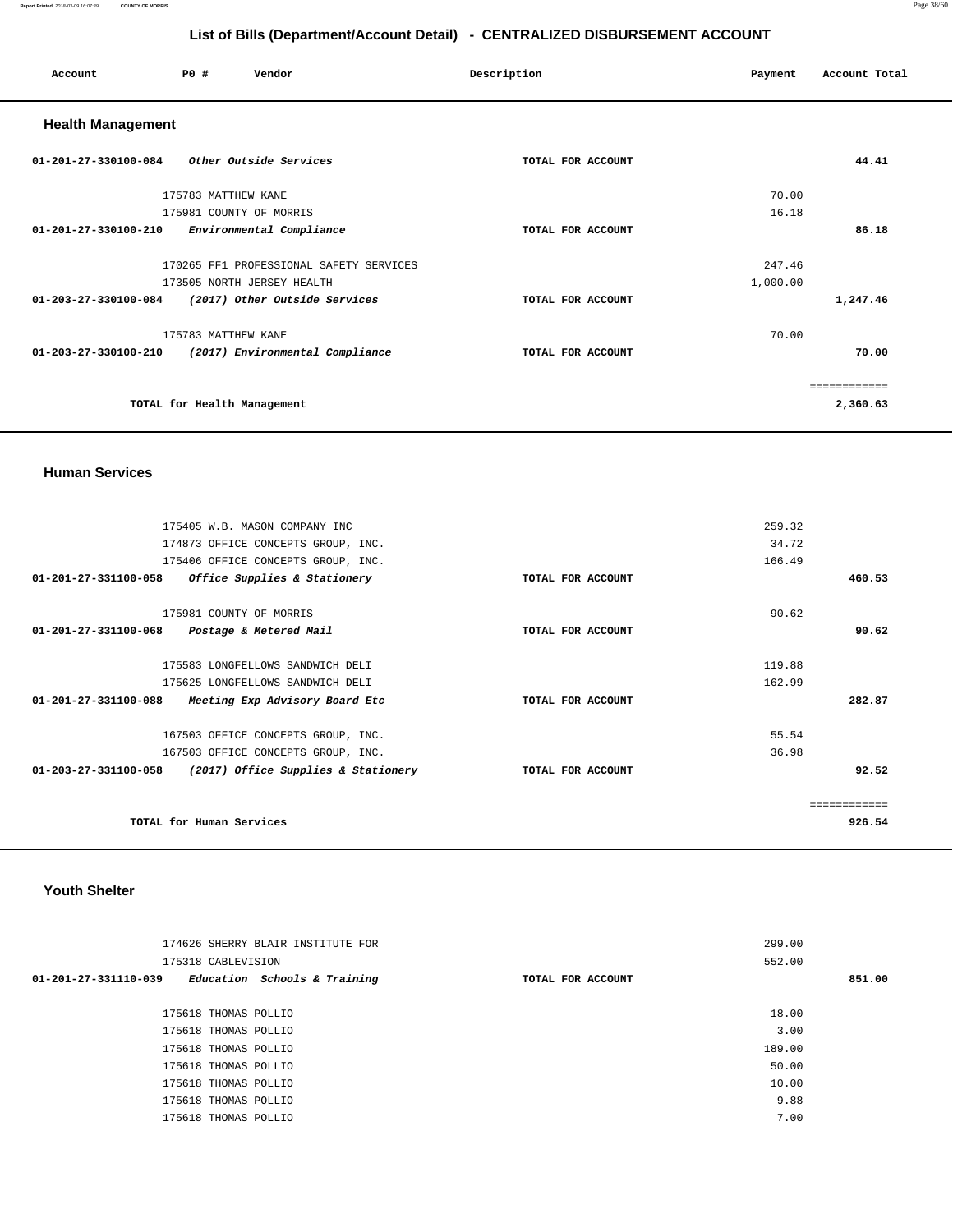**Report Printed** 2018-03-09 16:07:39 **COUNTY OF MORRIS** Page 39/60

# **List of Bills (Department/Account Detail) - CENTRALIZED DISBURSEMENT ACCOUNT**

| Account              | P0 #<br>Vendor                              | Description       | Payment  | Account Total |
|----------------------|---------------------------------------------|-------------------|----------|---------------|
| <b>Youth Shelter</b> |                                             |                   |          |               |
|                      | 175618 THOMAS POLLIO                        |                   | 10.00    |               |
|                      | 175618 THOMAS POLLIO                        |                   | 2.00     |               |
|                      | 175618 THOMAS POLLIO                        |                   | 10.00    |               |
|                      | 01-201-27-331110-059 Other General Expenses | TOTAL FOR ACCOUNT |          | 315.88        |
|                      | 174792 LOVEYS PIZZA & GRILL                 |                   | 38.73    |               |
|                      | 174792 LOVEYS PIZZA & GRILL                 |                   | 47.17    |               |
|                      | 174792 LOVEYS PIZZA & GRILL                 |                   | 26.08    |               |
|                      | 174792 LOVEYS PIZZA & GRILL                 |                   | 24.74    |               |
|                      | 174792 LOVEYS PIZZA & GRILL                 |                   | 24.74    |               |
|                      | 174792 LOVEYS PIZZA & GRILL                 |                   | 26.58    |               |
|                      | 174792 LOVEYS PIZZA & GRILL                 |                   | 38.73    |               |
| 01-201-27-331110-185 | Food                                        | TOTAL FOR ACCOUNT |          | 226.77        |
|                      | 175302 LTC SCRIPTS INC.                     |                   | 15.61    |               |
|                      | 174793 ATLANTIC CORPORATE                   |                   | 200.00   |               |
|                      | 174619 ATLANTIC CORPORATE                   |                   | 8,567.10 |               |
| 01-201-27-331110-189 | Medical                                     | TOTAL FOR ACCOUNT |          | 8,782.71      |
|                      | 174875 IMPERIAL BAG & PAPER CO. LLC         |                   | 344.91   |               |
| 01-201-27-331110-252 | Janitorial Supplies                         | TOTAL FOR ACCOUNT |          | 344.91        |
|                      |                                             |                   |          | ============  |

**TOTAL for Youth Shelter 10,521.27** 

# **Office on Aging**

| 175981 COUNTY OF MORRIS                          | 124.57            |          |
|--------------------------------------------------|-------------------|----------|
| Postage & Metered Mail<br>01-201-27-333100-068   | TOTAL FOR ACCOUNT | 124.57   |
| 174896 RICOH USA, INC.                           | 924.98            |          |
| Office Machines - Rental<br>01-201-27-333100-164 | TOTAL FOR ACCOUNT | 924.98   |
|                                                  |                   |          |
| TOTAL for Office on Aging                        |                   | 1,049.55 |

## **Grant in Aid**

| 175466 DAWN CENTER FOR INDEPENDENT                                                                  |                   | 2,949.00 |                     |
|-----------------------------------------------------------------------------------------------------|-------------------|----------|---------------------|
| 175465 DAWN CENTER FOR INDEPENDENT                                                                  |                   | 657.00   |                     |
| 175803 CFCS - HOPE HOUSE                                                                            |                   | 1,178.00 |                     |
| Grant in Aid: Program Expenditures<br>01-201-27-342000-090                                          | TOTAL FOR ACCOUNT |          | 4,784.00            |
| 175560 HOMELESS SOLUTIONS, INC.<br>(2017) Grant in Aid: Program Expenditure<br>01-203-27-342000-090 | TOTAL FOR ACCOUNT | 293.00   | 293.00              |
| TOTAL for Grant in Aid                                                                              |                   |          | -------<br>5,077.00 |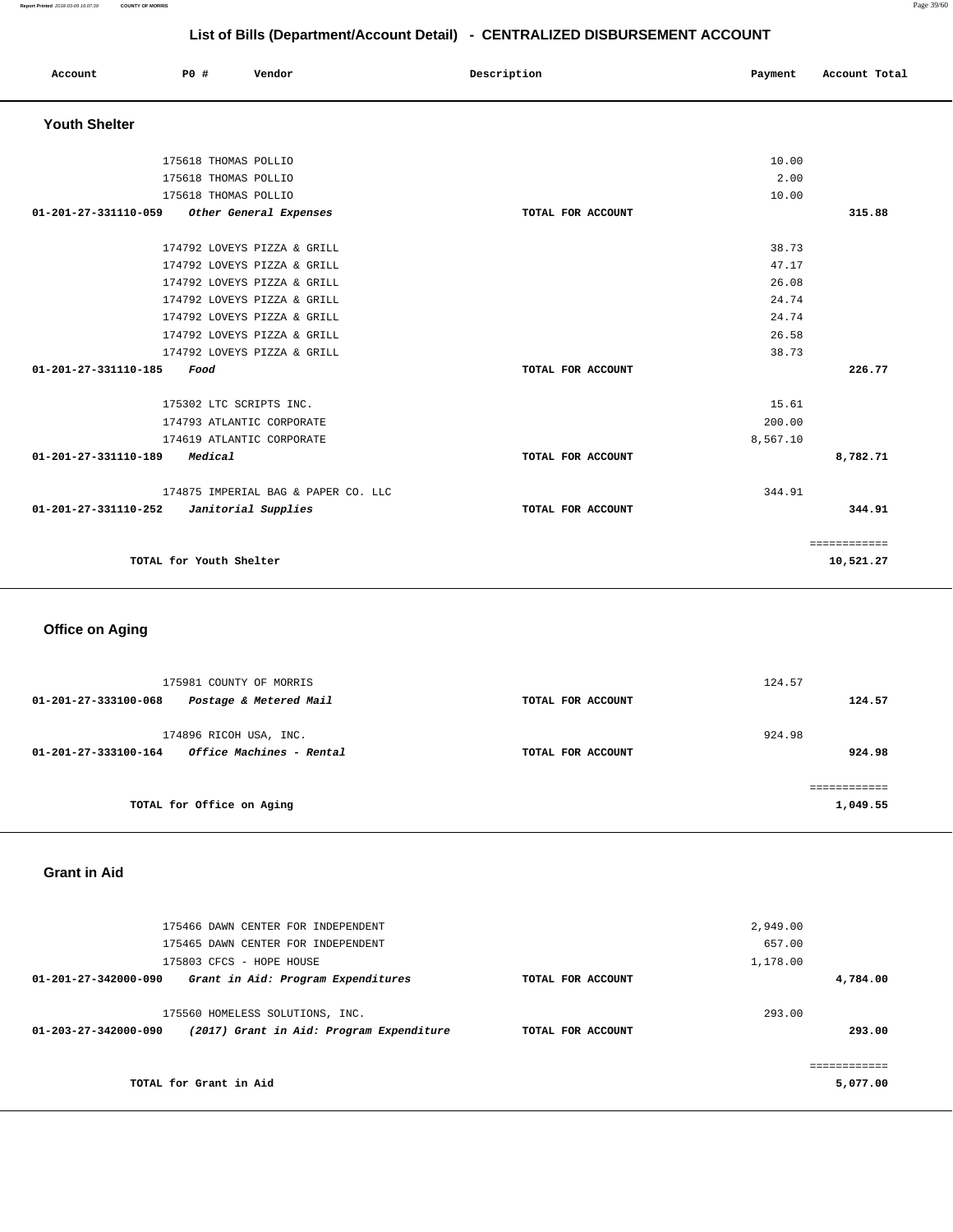| 174878 CWDA                                                                    |                   | 160.00           |              |
|--------------------------------------------------------------------------------|-------------------|------------------|--------------|
| $01-201-27-345100-039$ Education, Schools & Training                           | TOTAL FOR ACCOUNT |                  | 160.00       |
|                                                                                |                   |                  |              |
| 174959 OFFICE CONCEPTS GROUP, INC.                                             |                   | 663.82<br>839.40 |              |
| 174876 OFFICE CONCEPTS GROUP, INC.<br>174876 OFFICE CONCEPTS GROUP, INC.       |                   | 85.76            |              |
| 174876 OFFICE CONCEPTS GROUP, INC.                                             |                   | 85.76            |              |
| 175289 W.B. MASON COMPANY INC                                                  |                   | 432.20           |              |
| 175289 W.B. MASON COMPANY INC                                                  |                   | 34.84            |              |
| 174921 OFFICE CONCEPTS GROUP, INC.                                             |                   | 1,127.51         |              |
| 01-201-27-345100-058 Office Supplies & Stationery                              | TOTAL FOR ACCOUNT |                  | 3,269.29     |
|                                                                                |                   |                  |              |
| 173777 HINDSIGHT, INC                                                          |                   | 20,647.00        |              |
| 173772 U.S. SECURITY ASSOCIATES, INC.                                          |                   | 1,528.38         |              |
| 174880 U.S. SECURITY ASSOCIATES, INC.                                          |                   | 1,963.89         |              |
| 175123 U.S. SECURITY ASSOCIATES, INC.                                          |                   | 2,635.13         |              |
| 01-201-27-345100-325 Special Services                                          | TOTAL FOR ACCOUNT |                  | 26,774.40    |
|                                                                                |                   |                  |              |
| 174901 DELTA DENTAL INSURANCE COMPANY                                          |                   | 168.81           |              |
| 174901 DELTA DENTAL INSURANCE COMPANY                                          |                   | 2,807.46         |              |
| 01-201-27-345100-329 Hospital Insurance Premiums                               | TOTAL FOR ACCOUNT |                  | 2,976.27     |
|                                                                                |                   |                  |              |
| 175606 ALYSSA L. BERHANG<br>175705 ERICA JOHNSON                               |                   | 99.75<br>28.28   |              |
| 175613 SHARI BOEHM                                                             |                   | 87.50            |              |
| 01-201-27-345100-332 Mileage                                                   | TOTAL FOR ACCOUNT |                  | 215.53       |
|                                                                                |                   |                  |              |
| 175606 ALYSSA L. BERHANG                                                       |                   | 72.00            |              |
| 175617 HUONG LU                                                                |                   | 72.00            |              |
| 175621 DALA EKENEZAR                                                           |                   | 72.00            |              |
| 175614 MILDRED LORENZO                                                         |                   | 72.00            |              |
| 175613 SHARI BOEHM                                                             |                   | 72.00            |              |
| 01-201-27-345100-333 Other Allowances                                          | TOTAL FOR ACCOUNT |                  | 360.00       |
|                                                                                |                   |                  |              |
| 168691 PITNEY BOWES INC                                                        |                   | 611.94           |              |
| 168691 PITNEY BOWES INC                                                        |                   | 223.96           |              |
| 168691 PITNEY BOWES INC                                                        |                   | 71.99            |              |
| 173767 PITNEY BOWES INC                                                        |                   | 375.00           |              |
| 173767 PITNEY BOWES INC                                                        |                   | 43.98            |              |
| 173767 PITNEY BOWES INC                                                        |                   | 174.00           |              |
| 01-203-27-345100-058<br>(2017) Office Supplies & Stationery                    | TOTAL FOR ACCOUNT |                  | 1,500.87     |
|                                                                                |                   | 601.09           |              |
| 173772 U.S. SECURITY ASSOCIATES, INC.<br>175122 U.S. SECURITY ASSOCIATES, INC. |                   | 2,504.36         |              |
| 01-203-27-345100-325<br>(2017) Special Services                                | TOTAL FOR ACCOUNT |                  | 3,105.45     |
|                                                                                |                   |                  |              |
| 175705 ERICA JOHNSON                                                           |                   | 18.97            |              |
| 175613 SHARI BOEHM                                                             |                   | 138.95           |              |
| 01-203-27-345100-332<br>(2017) Mileage                                         | TOTAL FOR ACCOUNT |                  | 157.92       |
|                                                                                |                   |                  |              |
| 153323 CDW GOVERNMENT                                                          |                   | 691.87           |              |
| 153323 CDW GOVERNMENT                                                          |                   | 138.10           |              |
| 01-203-27-345100-334<br>(2017) Minor Equipment Purchases                       | TOTAL FOR ACCOUNT |                  | 829.97       |
|                                                                                |                   |                  |              |
|                                                                                |                   |                  | ============ |
| TOTAL for County Board of Social Service                                       |                   |                  | 39,349.70    |

 **Account P0 # Vendor Description Payment Account Total**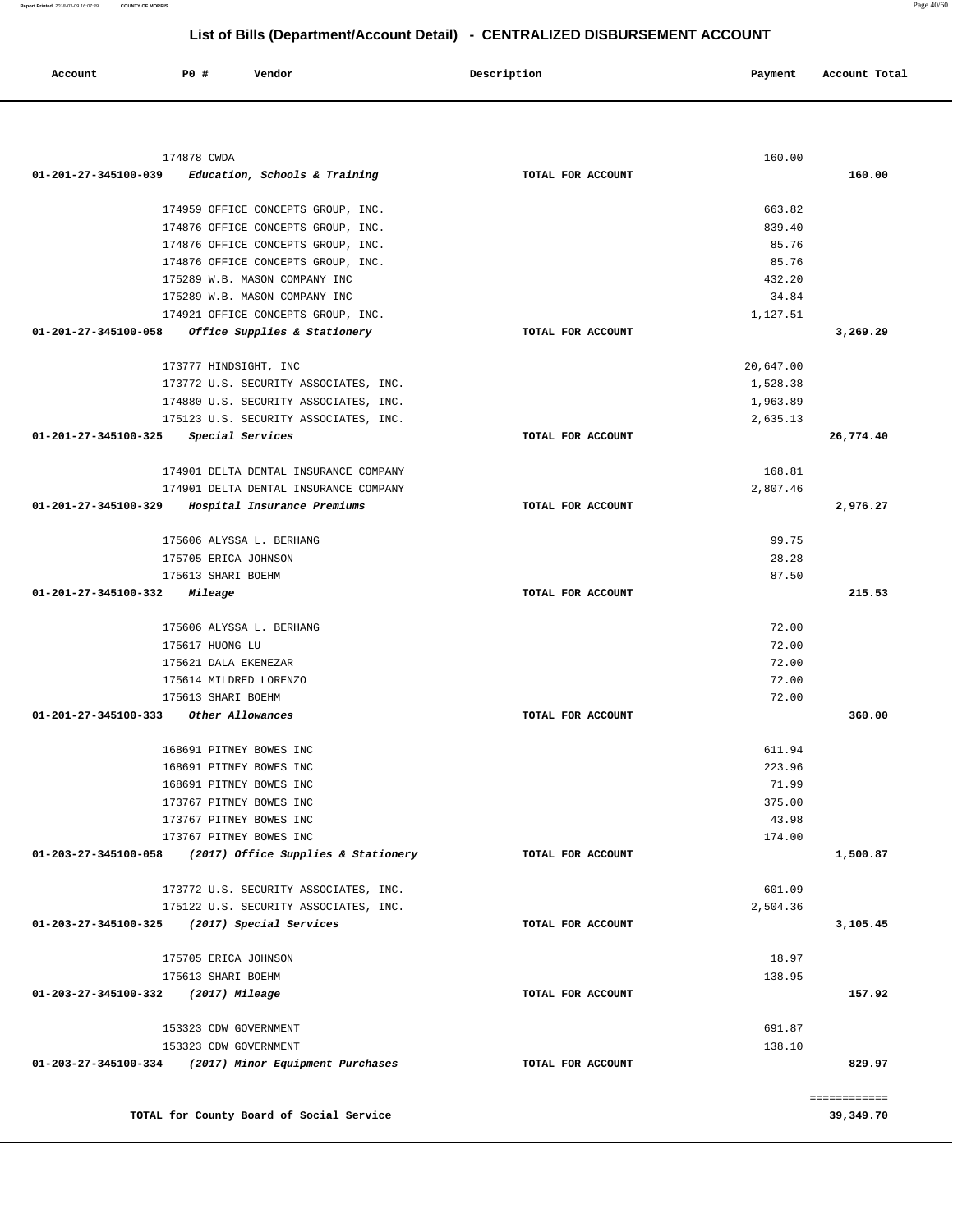**Report Printed** 2018-03-09 16:07:39 **COUNTY OF MORRIS** Page 41/60

## **List of Bills (Department/Account Detail) - CENTRALIZED DISBURSEMENT ACCOUNT**

| Account                                     | PO#                         | Vendor                                | Description       | Payment  | Account Total |
|---------------------------------------------|-----------------------------|---------------------------------------|-------------------|----------|---------------|
|                                             |                             |                                       |                   |          |               |
|                                             |                             |                                       |                   |          |               |
|                                             |                             | 175981 COUNTY OF MORRIS               |                   | 6.70     |               |
| 01-201-27-350100-068 Postage & Metered Mail |                             |                                       | TOTAL FOR ACCOUNT |          | 6.70          |
|                                             |                             |                                       |                   |          |               |
|                                             |                             | 175023 U.S. SECURITY ASSOCIATES, INC. |                   | 4.152.62 |               |
|                                             |                             | 175023 U.S. SECURITY ASSOCIATES, INC. |                   | 5,935.66 |               |
|                                             |                             | 175023 U.S. SECURITY ASSOCIATES, INC. |                   | 6.497.22 |               |
|                                             |                             | 175023 U.S. SECURITY ASSOCIATES, INC. |                   | 6,657.90 |               |
| 01-201-27-350100-266 Safety Items           |                             |                                       | TOTAL FOR ACCOUNT |          | 23, 243.40    |
|                                             |                             | 175488 WHARTON WATER DEPARTMENT       |                   | 17.97    |               |
| 01-203-27-350100-147 (2017) Water           |                             |                                       | TOTAL FOR ACCOUNT |          | 17.97         |
|                                             |                             | 175022 U.S. SECURITY ASSOCIATES, INC. |                   | 5,976.68 |               |
|                                             |                             | 175022 U.S. SECURITY ASSOCIATES, INC. |                   | 6,756.03 |               |
|                                             |                             | 175022 U.S. SECURITY ASSOCIATES, INC. |                   | 5,928.02 |               |
|                                             |                             | 175022 U.S. SECURITY ASSOCIATES, INC. |                   | 6,219.68 |               |
|                                             |                             |                                       |                   | 6,098.35 |               |
|                                             |                             | 175022 U.S. SECURITY ASSOCIATES, INC. |                   |          |               |
|                                             |                             | 175022 U.S. SECURITY ASSOCIATES, INC. |                   | 6,044.62 |               |
|                                             |                             | 175022 U.S. SECURITY ASSOCIATES, INC. |                   | 2,281.01 |               |
| 01-203-27-350100-266                        |                             | (2017) Safety Items                   | TOTAL FOR ACCOUNT |          | 39,304.39     |
|                                             |                             |                                       |                   |          | ============  |
|                                             | TOTAL for MV:Administration |                                       |                   |          | 62,572.46     |

## **Assistance Dep Child:Local Shr**

| 175246 OFFICE OF TEMPORARY ASSISTANCE<br>175709 OFFICE OF TEMPORARY ASSISTANCE |                   | 5,000.00<br>5,000.00 |
|--------------------------------------------------------------------------------|-------------------|----------------------|
| Assistance Dep Child: Local Shr Program E<br>01-201-27-354100-091              | TOTAL FOR ACCOUNT | 10,000.00            |
| TOTAL for Assistance Dep Child: Local Shr                                      |                   | 10,000.00            |

# **Assistance SSI Income Recipien**

| 175247 OFFICE OF TEMPORARY ASSISTANCE<br>175708 OFFICE OF TEMPORARY ASSISTANCE |                   | 34,000.00<br>34,000.00 |
|--------------------------------------------------------------------------------|-------------------|------------------------|
| Assistance SSI Income Recipien Expenditu<br>01-201-27-355100-090               | TOTAL FOR ACCOUNT | 68,000.00              |
|                                                                                |                   |                        |
| TOTAL for Assistance SSI Income Recipien                                       |                   | 68,000.00              |

## **County Adjuster**

| 01-201-27-357100-058 | <i>Office Supplies &amp; Stationery</i> | TOTAL FOR ACCOUNT |       | 58.83 |
|----------------------|-----------------------------------------|-------------------|-------|-------|
|                      | 174727 SHACHIHATA INC. (U.S.A.)         |                   | 3.74  |       |
|                      | 174727 SHACHIHATA INC. (U.S.A.)         |                   | 28.76 |       |
|                      | 174727 SHACHIHATA INC. (U.S.A.)         |                   | 26.33 |       |
|                      |                                         |                   |       |       |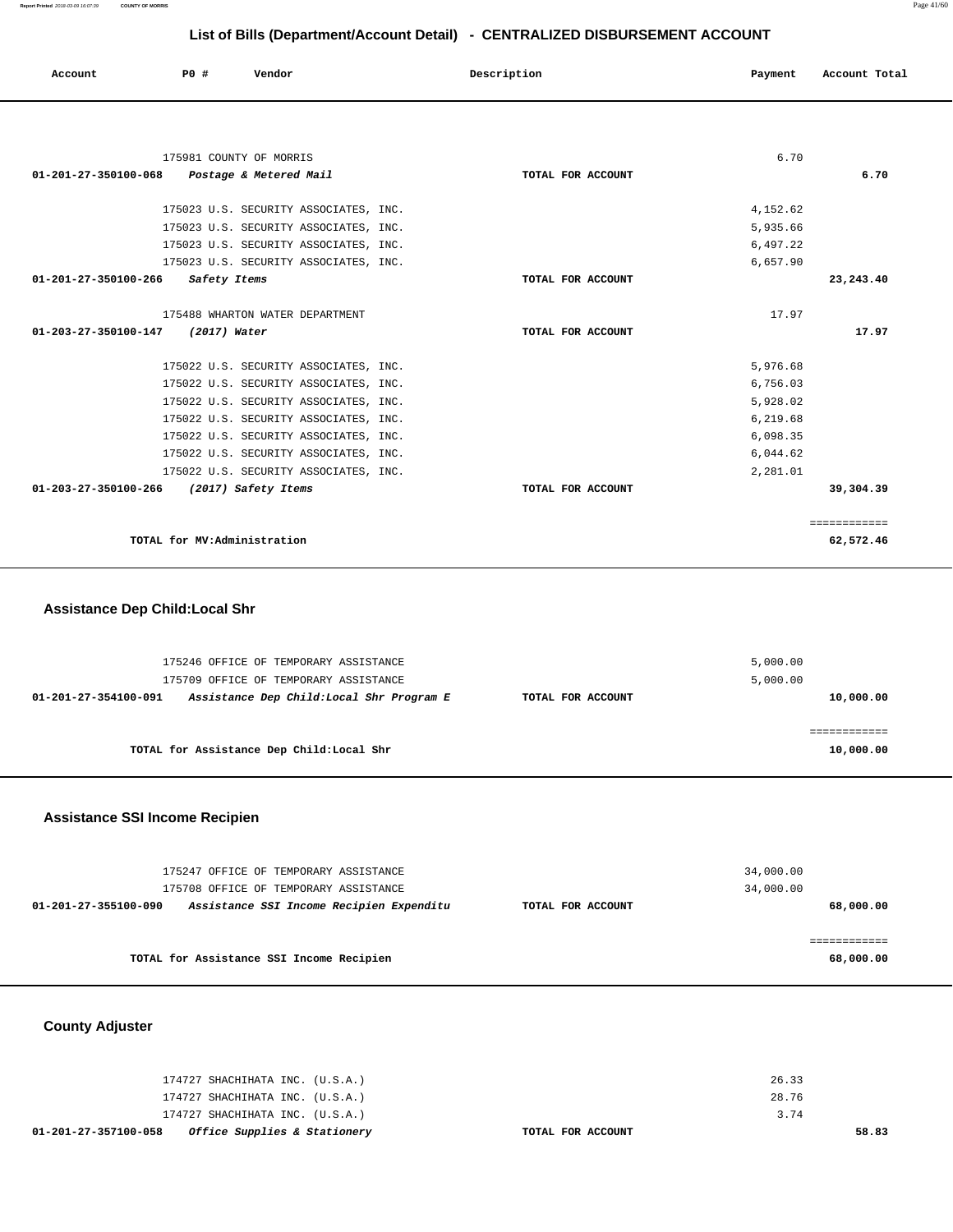**TOTAL for County Library** 

============ **8,939.78** 

| <b>County Library</b>                              |                   |          |              |
|----------------------------------------------------|-------------------|----------|--------------|
|                                                    |                   |          |              |
| 174523 THOMSON REUTERS-WEST                        |                   | 1,590.71 |              |
| 174502 GREY HOUSE PUBLISHING                       |                   | 225.00   |              |
| 01-201-29-390100-028 Books & Periodicals           | TOTAL FOR ACCOUNT |          | 1,815.71     |
| 175981 COUNTY OF MORRIS                            |                   | 795.46   |              |
| 01-201-29-390100-068 Postage & Metered Mail        | TOTAL FOR ACCOUNT |          | 795.46       |
| 175306 DEBORAH J MERZ                              |                   | 20.67    |              |
| 175306 DEBORAH J MERZ                              |                   | 3.92     |              |
| 01-201-29-390100-082 Travel Expense                | TOTAL FOR ACCOUNT |          | 24.59        |
| 174516 OCLC ONLINE COMPUTER                        |                   | 979.72   |              |
| 174516 OCLC ONLINE COMPUTER                        |                   | 1,262.52 |              |
| 01-201-29-390100-084     Other Outside Services    | TOTAL FOR ACCOUNT |          | 2,242.24     |
| 174504 DEMCO                                       |                   | 33.95    |              |
| 174509 C-Y MUSIC                                   |                   | 600.00   |              |
| 174505 ORIENTAL TRADING COMPANY INC.               |                   | 107.95   |              |
| 174505 ORIENTAL TRADING COMPANY INC.               |                   | 14.99    |              |
| $01-201-29-390100-090$ Program Expenditures        | TOTAL FOR ACCOUNT |          | 756.89       |
| 174504 DEMCO                                       |                   | 211.50   |              |
| 01-201-29-390100-095 Other Administrative Supplies | TOTAL FOR ACCOUNT |          | 211.50       |
| 175306 DEBORAH J MERZ                              |                   | 27.56    |              |
| 175306 DEBORAH J MERZ                              |                   | 2.94     |              |
| 01-203-29-390100-082 (2017) Travel Expense         | TOTAL FOR ACCOUNT |          | 30.50        |
| 168962 RECORDED BOOKS LLC                          |                   | 280.29   |              |
| 168962 RECORDED BOOKS LLC                          |                   | 40.00    |              |
| 168962 RECORDED BOOKS LLC                          |                   | 11.99    |              |
| 168962 RECORDED BOOKS LLC                          |                   | 35.98    |              |
| 168962 RECORDED BOOKS LLC                          |                   | 11.99    |              |
| 168962 RECORDED BOOKS LLC                          |                   | 14.99    |              |
| 168962 RECORDED BOOKS LLC                          |                   | 12.88    |              |
| 168962 RECORDED BOOKS LLC                          |                   | 25.76    |              |
| 168962 RECORDED BOOKS LLC                          |                   | 34.99    |              |
| 174339 MIDWEST TAPE LLC                            |                   | 610.87   |              |
| 174339 MIDWEST TAPE LLC                            |                   | 932.50   |              |
| 174339 MIDWEST TAPE LLC                            |                   | 408.78   |              |
| 174339 MIDWEST TAPE LLC                            |                   | 641.87   |              |
| 01-203-29-390100-083 (2017) Video & Film Materials | TOTAL FOR ACCOUNT |          | 3,062.89     |
|                                                    |                   |          | ============ |

| Account                | P0 #                      | Vendor                         | Description       | Payment | Account Total          |
|------------------------|---------------------------|--------------------------------|-------------------|---------|------------------------|
| <b>County Adjuster</b> |                           |                                |                   |         |                        |
| 01-201-27-357100-068   |                           | Postage & Metered Mail         | TOTAL FOR ACCOUNT |         | 351.22                 |
| 01-201-27-357100-082   | Travel Expense            | 176001 NJ STATE ASSOCIATION OF | TOTAL FOR ACCOUNT | 40.00   | 40.00                  |
|                        | TOTAL for County Adjuster |                                |                   |         | ============<br>450.05 |

## **List of Bills (Department/Account Detail) - CENTRALIZED DISBURSEMENT ACCOUNT**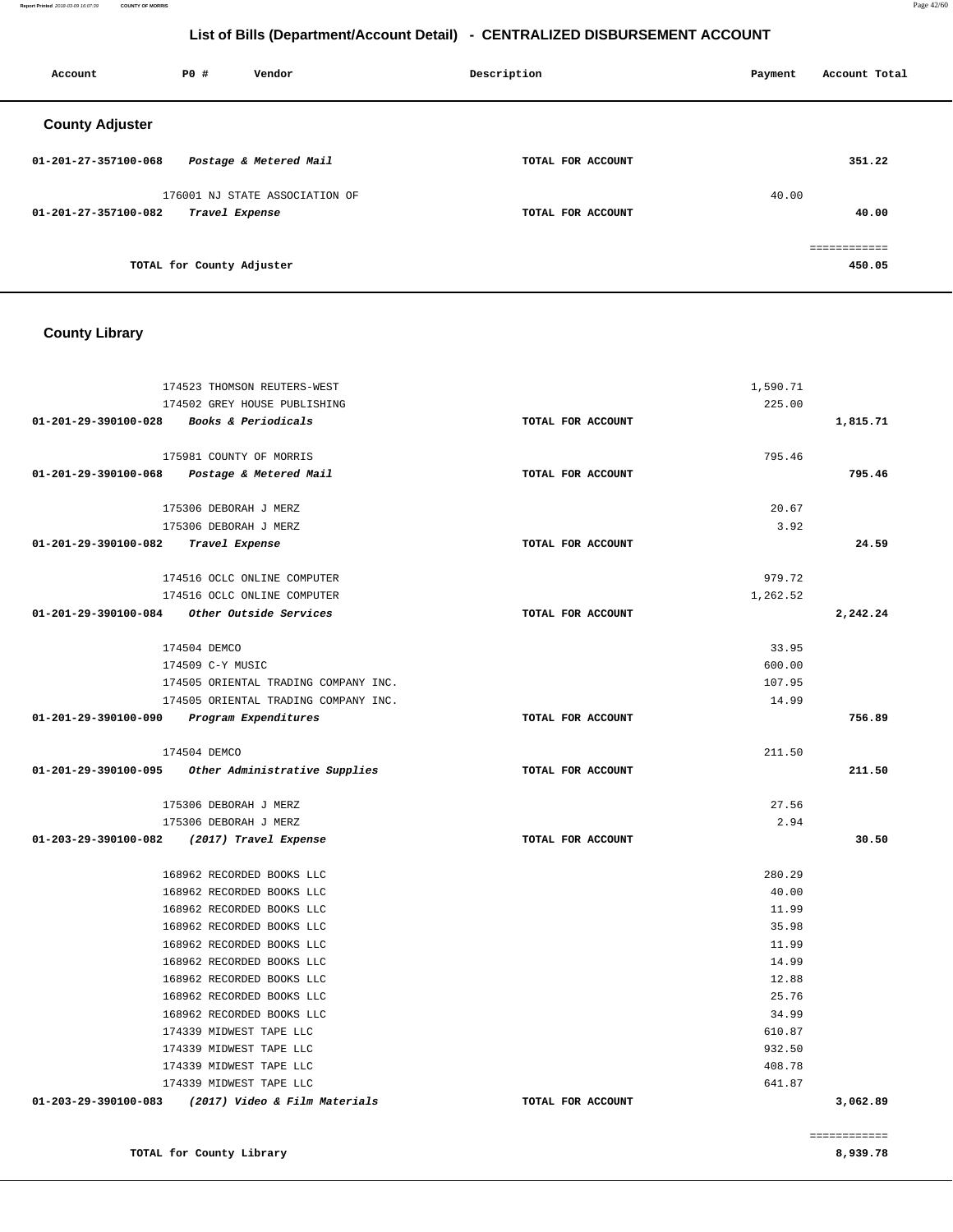**Report Printed** 2018-03-09 16:07:39 **COUNTY OF MORRIS** Page 43/60

# **List of Bills (Department/Account Detail) - CENTRALIZED DISBURSEMENT ACCOUNT**

| Account                               | <b>PO #</b>             | Vendor                                                                                                                       | Description       | Payment           | Account Total              |
|---------------------------------------|-------------------------|------------------------------------------------------------------------------------------------------------------------------|-------------------|-------------------|----------------------------|
| <b>County Superintendent of Schoo</b> |                         |                                                                                                                              |                   |                   |                            |
| 01-201-29-392100-068                  | 175981 COUNTY OF MORRIS | Postage & Metered Mail                                                                                                       | TOTAL FOR ACCOUNT | 60.12             | 60.12                      |
|                                       |                         | TOTAL for County Superintendent of Schoo                                                                                     |                   |                   | ============<br>60.12      |
| <b>Contribution to County College</b> |                         |                                                                                                                              |                   |                   |                            |
| 01-201-29-395100-090                  | Expenditures            | 175946 COUNTY COLLEGE OF MORRIS                                                                                              | TOTAL FOR ACCOUNT | 584,687.30        | 584,687.30                 |
|                                       |                         | TOTAL for Contribution to County College                                                                                     |                   |                   | ============<br>584,687.30 |
| <b>Rutgers Extension Service</b>      |                         |                                                                                                                              |                   |                   |                            |
| 01-201-29-396100-068                  | 175981 COUNTY OF MORRIS | Postage & Metered Mail                                                                                                       | TOTAL FOR ACCOUNT | 68.90             | 68.90                      |
|                                       |                         | TOTAL for Rutgers Extension Service                                                                                          |                   |                   | ============<br>68.90      |
| Rmb Out of Cty Two Yr Coll            |                         |                                                                                                                              |                   |                   |                            |
| 01-201-29-397100-090                  |                         | 176000 SUSSEX COUNTY COMMUNITY COLLEGE<br>176000 SUSSEX COUNTY COMMUNITY COLLEGE<br>Rmb Out of Cty Two Yr Coll Expenditures  | TOTAL FOR ACCOUNT | 520.02<br>6.00    | 526.02                     |
| 01-203-29-397100-090                  |                         | 175999 SUSSEX COUNTY COMMUNITY COLLEGE<br>175999 SUSSEX COUNTY COMMUNITY COLLEGE<br>(2017) Rmb Out of Cty Two Yr Coll Expend | TOTAL FOR ACCOUNT | 1,040.04<br>12.00 | 1,052.04                   |
|                                       |                         | TOTAL for Rmb Out of Cty Two Yr Coll                                                                                         |                   |                   | ============<br>1,578.06   |

## **Fire and Police Academy**

| 175267 PADA OF NJ                                      |                   | 100.00   |
|--------------------------------------------------------|-------------------|----------|
| 01-201-29-407100-023<br>Associations and Memberships   | TOTAL FOR ACCOUNT | 100.00   |
|                                                        |                   |          |
| 174295 NECI                                            |                   | 1,875.00 |
| 174295 NECI                                            |                   | 19.95    |
| <b>Books &amp; Periodicals</b><br>01-201-29-407100-028 | TOTAL FOR ACCOUNT | 1,894.95 |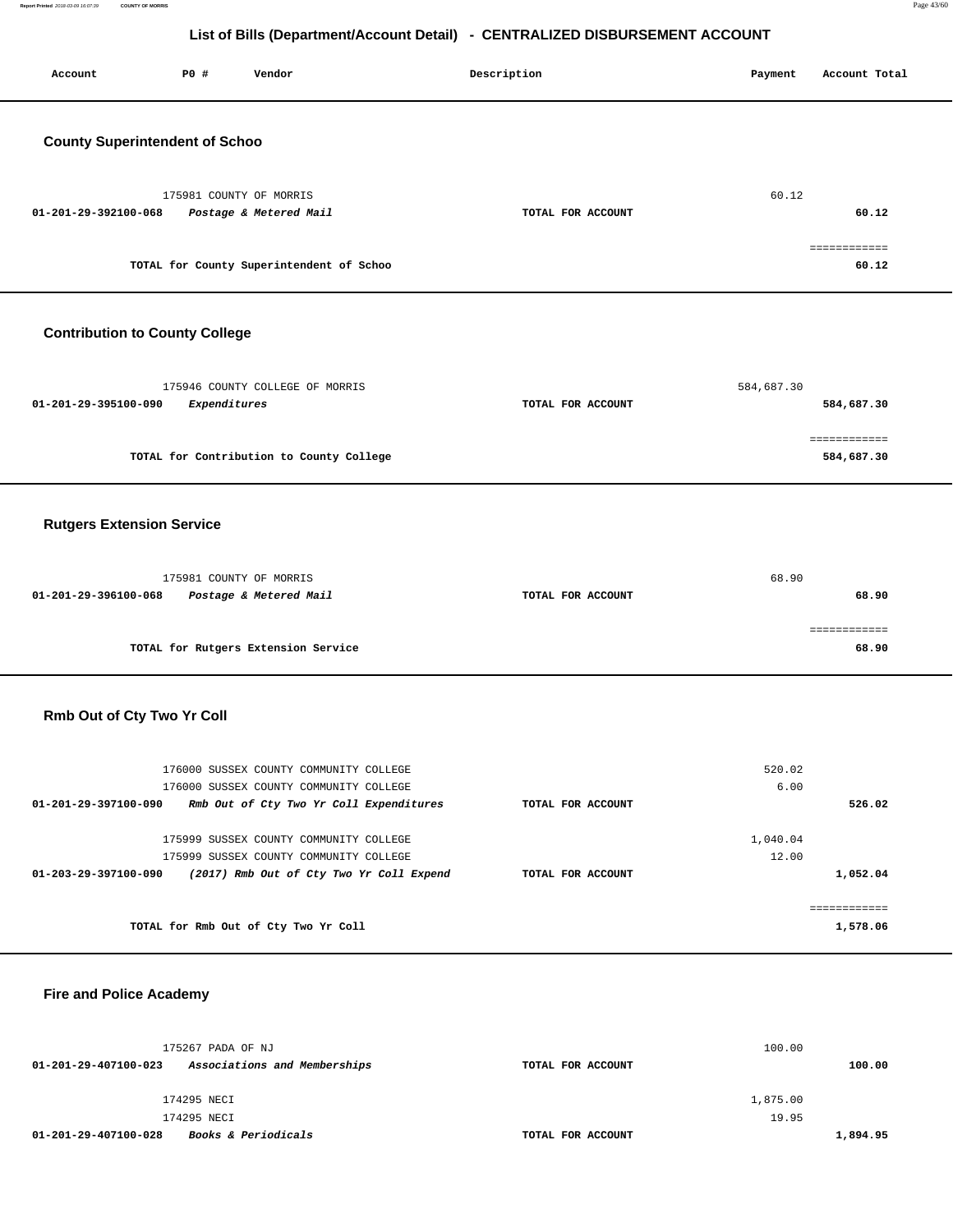**135.00**

**29,390.00**

============ **32,683.83** 

|                                                   |                         |                                    | List of Bills (Department/Account Detail) - CENTRALIZED DISBURSEMENT ACCOUNT |         |               |
|---------------------------------------------------|-------------------------|------------------------------------|------------------------------------------------------------------------------|---------|---------------|
| Account                                           | P0 #                    | Vendor                             | Description                                                                  | Payment | Account Total |
| <b>Fire and Police Academy</b>                    |                         |                                    |                                                                              |         |               |
| 01-201-29-407100-058 Office Supplies & Stationery |                         |                                    | TOTAL FOR ACCOUNT                                                            |         | 6.78          |
| 01-201-29-407100-068                              | 175981 COUNTY OF MORRIS | Postage & Metered Mail             | TOTAL FOR ACCOUNT                                                            | 68.09   | 68.09         |
|                                                   |                         |                                    |                                                                              |         |               |
|                                                   |                         | 175462 OFFICE CONCEPTS GROUP, INC. |                                                                              | 550.22  |               |
|                                                   | 175265 FASTENAL COMPANY |                                    |                                                                              | 45.28   |               |
|                                                   | 175265 FASTENAL COMPANY |                                    |                                                                              | $-0.01$ |               |
|                                                   | 175265 FASTENAL COMPANY |                                    |                                                                              | 8.22    |               |
|                                                   | 175265 FASTENAL COMPANY |                                    |                                                                              | 11.88   |               |
|                                                   | 175265 FASTENAL COMPANY |                                    |                                                                              | 1.42    |               |
|                                                   |                         | 175249 MORRISTOWN LUMBER &         |                                                                              | 11.82   |               |
|                                                   |                         | 175249 MORRISTOWN LUMBER &         |                                                                              | 15.18   |               |
|                                                   |                         | 175266 THE TARGET SHOP LLC         |                                                                              | 420.00  |               |
|                                                   |                         | 175266 THE TARGET SHOP LLC         |                                                                              | 25.00   |               |
| 01-201-29-407100-258                              | Equipment               |                                    | TOTAL FOR ACCOUNT                                                            |         | 1,089.01      |
|                                                   |                         |                                    |                                                                              |         |               |

#### 174279 ATLANTIC TRAINING CENTER **01-203-29-407100-059 (2017) Other General Expenses TOTAL FOR ACCOUNT**  135.00 174280 TELE-MEASUREMENTS, INC. 174280 TELE-MEASUREMENTS, INC. 170358 TELE-MEASUREMENTS, INC. **01-203-29-407100-258 (2017) Equipment TOTAL FOR ACCOUNT**  295.00 520.00 28,575.00

**TOTAL for Fire and Police Academy** 

#### **Utilities**

| 175320 JERSEY CENTRAL POWER & LIGHT    | 6.26        |
|----------------------------------------|-------------|
| 175321 JERSEY CENTRAL POWER & LIGHT    | 4.27        |
| 175590 JERSEY CENTRAL POWER & LIGHT    | 13, 143. 93 |
| 174816 TIOGA SOLAR MORRIS COUNTY 1 LLC | 134.06      |
| 174816 TIOGA SOLAR MORRIS COUNTY 1 LLC | 89.37       |
| 174816 TIOGA SOLAR MORRIS COUNTY 1 LLC | 416.58      |
| 175412 U.S. BANK OPERATIONS CENTER     | 6,067.44    |
| 175413 JERSEY CENTRAL POWER & LIGHT    | 191.59      |
| 175481 JERSEY CENTRAL POWER & LIGHT    | 343.33      |
| 175478 JERSEY CENTRAL POWER & LIGHT    | 641.82      |
| 175477 JERSEY CENTRAL POWER & LIGHT    | 22.79       |
| 175473 JERSEY CENTRAL POWER & LIGHT    | 35.24       |
| 175480 JERSEY CENTRAL POWER & LIGHT    | 22.66       |
| 174126 JERSEY CENTRAL POWER & LIGHT    | 594.15      |
| 174126 JERSEY CENTRAL POWER & LIGHT    | $-88.41$    |
| 174126 JERSEY CENTRAL POWER & LIGHT    | $-89.44$    |
| 174126 JERSEY CENTRAL POWER & LIGHT    | 14.00       |
| 174126 JERSEY CENTRAL POWER & LIGHT    | 14.00       |
| 174126 JERSEY CENTRAL POWER & LIGHT    | 14.00       |
| 174126 JERSEY CENTRAL POWER & LIGHT    | 14.00       |
| 174126 JERSEY CENTRAL POWER & LIGHT    | 14.00       |
| 174128 JERSEY CENTRAL POWER & LIGHT    | 13,466.80   |
| 175844 JERSEY CENTRAL POWER & LIGHT    | 12,524.65   |
|                                        |             |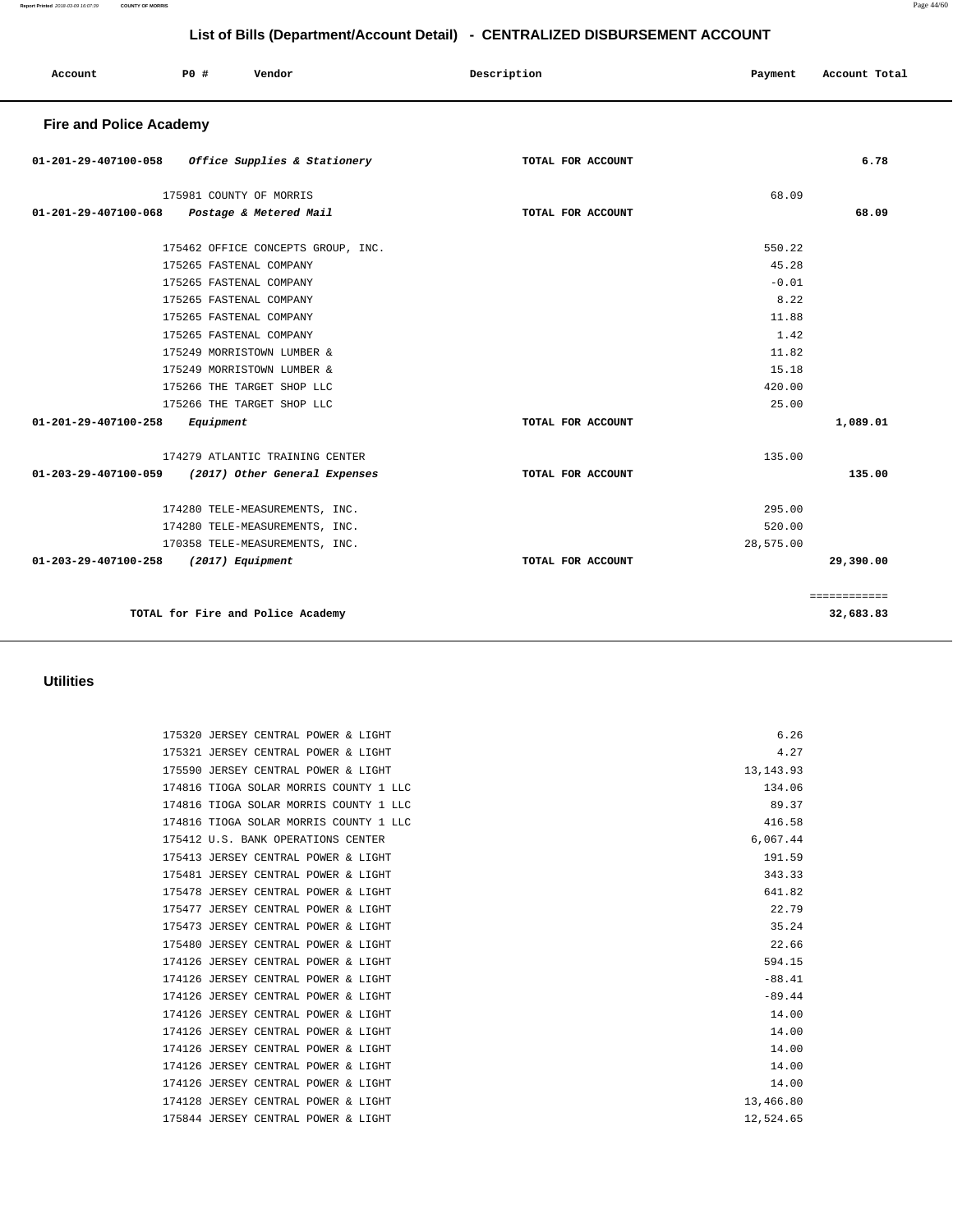|                            |                                         | LIST OF DIIIS (Department/Account Detail) - CENTRALIZED DISBORSEMENT ACCOUNT |                          |               |
|----------------------------|-----------------------------------------|------------------------------------------------------------------------------|--------------------------|---------------|
| Account                    | P0 #<br>Vendor                          | Description                                                                  | Payment                  | Account Total |
| <b>Utilities</b>           |                                         |                                                                              |                          |               |
|                            | 175842 JERSEY CENTRAL POWER & LIGHT     |                                                                              |                          |               |
|                            | 175842 JERSEY CENTRAL POWER & LIGHT     |                                                                              | 71,886.86<br>$-3,510.36$ |               |
|                            | 175842 JERSEY CENTRAL POWER & LIGHT     |                                                                              | $-12, 419.50$            |               |
|                            | 175841 JERSEY CENTRAL POWER & LIGHT     |                                                                              | 34,086.40                |               |
|                            | 175855 BOROUGH OF BUTLER                |                                                                              | 57.90                    |               |
|                            | 175855 BOROUGH OF BUTLER                |                                                                              | 79.56                    |               |
|                            | 175855 BOROUGH OF BUTLER                |                                                                              | 84.48                    |               |
|                            | 175750 JERSEY CENTRAL POWER & LIGHT     |                                                                              | 43.88                    |               |
| 01-201-31-430100-137       | <i>Electricity</i>                      | TOTAL FOR ACCOUNT                                                            |                          | 142,241.96    |
|                            | 175589 DIRECT ENERGY BUSINESS MARKETING |                                                                              | 62,060.16                |               |
|                            | 175414 N.J. NATURAL GAS COMPANY         |                                                                              | 1,287.09                 |               |
|                            | 175415 DIRECT ENERGY BUSINESS MARKETING |                                                                              | 1,103.66                 |               |
|                            | 175846 PSE&G CO                         |                                                                              | 99.76                    |               |
|                            | 175846 PSE&G CO                         |                                                                              | 117.05                   |               |
|                            | 175846 PSE&G CO                         |                                                                              | 110.25                   |               |
|                            | 175846 PSE&G CO                         |                                                                              | 140.52                   |               |
|                            | 175846 PSE&G CO                         |                                                                              | 86.24                    |               |
|                            | 175846 PSE&G CO                         |                                                                              | 126.25                   |               |
|                            | 175262 SUBURBAN PROPANE -2347           |                                                                              | 1,281.26                 |               |
|                            | 175262 SUBURBAN PROPANE -2347           |                                                                              | 0.51                     |               |
|                            | 175262 SUBURBAN PROPANE -2347           |                                                                              | 2.87                     |               |
|                            | 175262 SUBURBAN PROPANE -2347           |                                                                              | 9.92                     |               |
| 01-201-31-430100-141       | Natural Gas                             | TOTAL FOR ACCOUNT                                                            |                          | 66,425.54     |
|                            | 175418 TOWNSHIP OF MORRIS               |                                                                              | 68,893.61                |               |
|                            | 175418 TOWNSHIP OF MORRIS               |                                                                              | 282.50                   |               |
|                            | 175624 TOWNSHIP OF MORRIS               |                                                                              | 9,915.93                 |               |
| 01-201-31-430100-144       | Sewer                                   | TOTAL FOR ACCOUNT                                                            |                          | 79,092.04     |
|                            | 175145 A T & T CORP.                    |                                                                              | 3,397.32                 |               |
|                            | 175260 CABLEVISION LIGHTPATH INC.       |                                                                              | 9,209.76                 |               |
|                            | 175434 CABLEVISION LIGHTPATH INC.       |                                                                              | 2,805.07                 |               |
|                            | 175151 VERIZON                          |                                                                              | 1,184.98                 |               |
|                            | 175143 VERIZON                          |                                                                              | 191.53                   |               |
|                            | 175143 VERIZON                          |                                                                              | 177.40                   |               |
|                            | 175147 AT&T                             |                                                                              | 1.19                     |               |
|                            | 175148 AT&T MOBILITY                    |                                                                              | 261.21                   |               |
|                            | 175464 VERIZON                          |                                                                              | 39.19                    |               |
|                            | 175464 VERIZON                          |                                                                              | 34.69                    |               |
|                            | 175043 VERIZON                          |                                                                              | 34.78                    |               |
|                            | 175043 VERIZON                          |                                                                              | 39.29                    |               |
|                            | 175043 VERIZON                          |                                                                              | 149.64                   |               |
|                            | 175043 VERIZON                          |                                                                              | 39.19                    |               |
|                            | 175043 VERIZON                          |                                                                              | 72.22                    |               |
|                            | 175599 VERIZON                          |                                                                              | 386.45                   |               |
|                            | 175944 VERIZON WIRELESS                 |                                                                              | 12,017.78                |               |
|                            | 175440 VERIZON                          |                                                                              | 8,924.39                 |               |
|                            | 01-201-31-430100-146 Telephone          | TOTAL FOR ACCOUNT                                                            |                          | 38,966.08     |
|                            | 175416 SOUTHEAST MORRIS COUNTY          |                                                                              | 493.08                   |               |
|                            | 175887 TOWNSHIP OF RANDOLPH             |                                                                              | 57.50                    |               |
|                            | 175847 DOVER WATER COMMISSIONERS        |                                                                              | 39.01                    |               |
|                            | 175848 DOVER WATER COMMISSIONERS        |                                                                              | 17.69                    |               |
| 01-201-31-430100-147 Water |                                         | TOTAL FOR ACCOUNT                                                            |                          | 607.28        |

**Report Printed** 2018-03-09 16:07:39 **COUNTY OF MORRIS** Page 45/60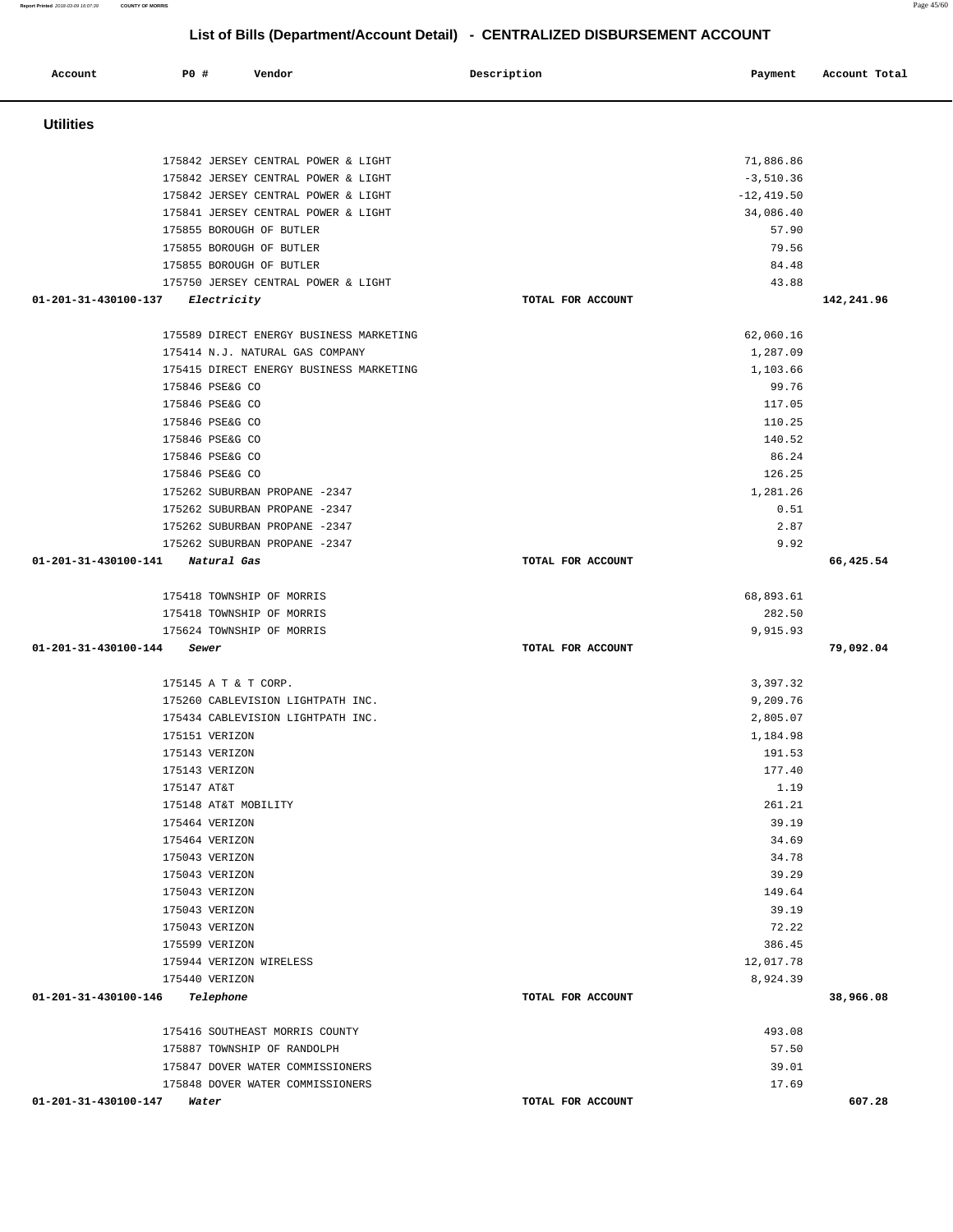**Report Printed** 2018-03-09 16:07:39 **COUNTY OF MORRIS** Page 46/60

# **List of Bills (Department/Account Detail) - CENTRALIZED DISBURSEMENT ACCOUNT**

| Account              | P0 #                | Vendor                                                                 | Description       | Account Total<br>Payment |
|----------------------|---------------------|------------------------------------------------------------------------|-------------------|--------------------------|
| <b>Utilities</b>     |                     |                                                                        |                   |                          |
|                      |                     | 168479 CABLEVISION LIGHTPATH INC.<br>173389 CABLEVISION LIGHTPATH INC. |                   | 2,798.46<br>2,798.46     |
| 01-203-31-430100-146 |                     | (2017) Telephone                                                       | TOTAL FOR ACCOUNT | 8,401.82                 |
|                      | TOTAL for Utilities |                                                                        |                   | eeeeeeeeee<br>335,734.72 |

### **Nutrition**

| 174193 DELL MARKETING L.P.                            |                   | 15,451.70    |
|-------------------------------------------------------|-------------------|--------------|
|                                                       |                   |              |
| 174193 DELL MARKETING L.P.                            |                   | 349.90       |
| 174193 DELL MARKETING L.P.                            |                   | 419.90       |
| 01-201-41-716100-059<br>Other General Expenses        | TOTAL FOR ACCOUNT | 16,221.50    |
|                                                       |                   |              |
| 174892 IMPERIAL BAG & PAPER CO. LLC                   |                   | 502.23       |
| 174892 IMPERIAL BAG & PAPER CO. LLC                   |                   | 72.00        |
| 174892 IMPERIAL BAG & PAPER CO. LLC                   |                   | 114.00       |
| 01-201-41-716100-098<br>Other Operating&Repair Supply | TOTAL FOR ACCOUNT | 688.23       |
|                                                       |                   |              |
|                                                       |                   | ============ |
| TOTAL for Nutrition                                   |                   | 16,909.73    |
|                                                       |                   |              |

**ALPN** 

| 175467 DAWN CENTER FOR INDEPENDENT         |                   | 2,464.00 |
|--------------------------------------------|-------------------|----------|
| 01-201-41-759000-063<br>ALPN Peer Grouping | TOTAL FOR ACCOUNT | 2,464.00 |
|                                            |                   |          |
|                                            |                   |          |
| TOTAL for ALPN                             |                   | 2,464.00 |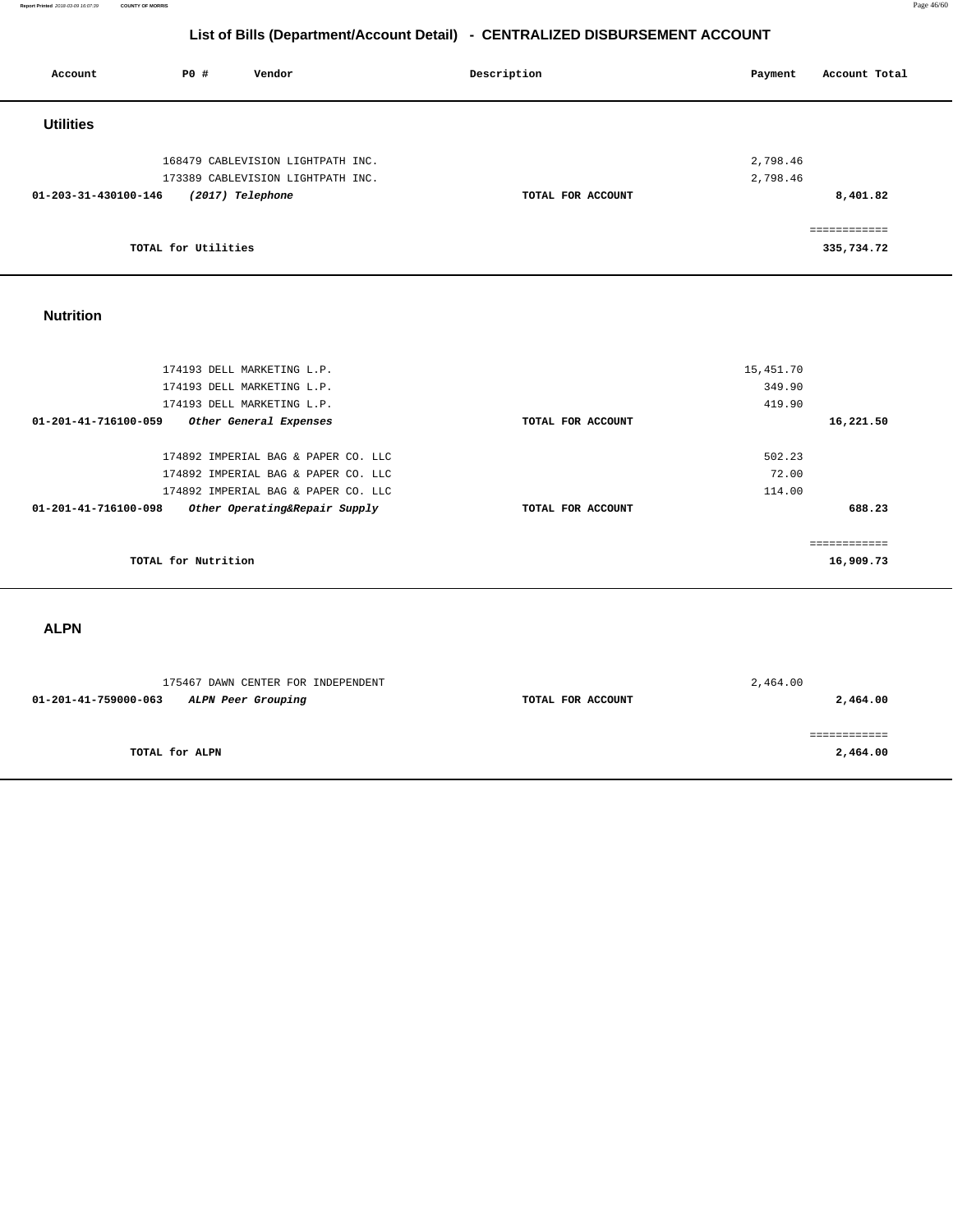**Report Printed** 2018-03-09 16:07:39 **COUNTY OF MORRIS** Page 47/60

## **List of Bills (Department/Account Detail) - CENTRALIZED DISBURSEMENT ACCOUNT**

| Account                    | P0 # | Vendor                                                                 |                   | Description       | Payment | Account Total |  |
|----------------------------|------|------------------------------------------------------------------------|-------------------|-------------------|---------|---------------|--|
| <b>Bio-Terrorism Grant</b> |      |                                                                        | <b>Grant Fund</b> |                   |         |               |  |
| 02-213-41-718805-391       |      | 175982 COUNTY OF MORRIS<br>Public Health Emer Grant $(7/1/17-6/30/18)$ |                   | TOTAL FOR ACCOUNT | 50.25   | 50.25         |  |
|                            |      | TOTAL for Bio-Terrorism Grant                                          |                   |                   |         | 50.25         |  |

#### **DEPARTMENT 741815**

| 175439 TELESEARCH INC                               |                   | 846.45    |              |
|-----------------------------------------------------|-------------------|-----------|--------------|
| 175439 TELESEARCH INC                               |                   | 745.88    |              |
| 175409 VERIZON BUSINESS                             |                   | 1.44      |              |
| 175097 VERIZON                                      |                   | 10.88     |              |
| 174949 RICOH USA, INC.                              |                   | 22.64     |              |
| 174950 W.B. MASON COMPANY INC                       |                   | 1.54      |              |
| 174948 VERIZON WIRELESS                             |                   | 1.48      |              |
| 174969 TELESEARCH INC                               |                   | 803.25    |              |
| 174969 TELESEARCH INC                               |                   | 897.75    |              |
| 175064 WARREN COUNTY TECHNICAL SCHOOL               |                   | 361.78    |              |
| 174822 GREAT-WEST                                   |                   | 11,889.95 |              |
| 175702 LISA M CURRAN                                |                   | 54.00     |              |
| 175820 COUNTY OF MORRIS                             |                   | 15,809.84 |              |
| 02-213-41-741815-392<br>WFNJ-TANF (7/1/17-12/31/18) | TOTAL FOR ACCOUNT |           | 31,446.88    |
|                                                     |                   |           | ============ |
| TOTAL for DEPARTMENT 741815                         |                   |           | 31,446.88    |

| 175409 VERIZON BUSINESS                  |                   | 1.44      |             |
|------------------------------------------|-------------------|-----------|-------------|
| 175097 VERIZON                           |                   | 10.88     |             |
| 175452 EZ WHEELS DRIVING SCHOOL          |                   | 1,013.08  |             |
| 174949 RICOH USA, INC.                   |                   | 22.64     |             |
| 174950 W.B. MASON COMPANY INC            |                   | 1.54      |             |
| 174948 VERIZON WIRELESS                  |                   | 1.48      |             |
| 174822 GREAT-WEST                        |                   | 4,074.77  |             |
| 174822 GREAT-WEST                        |                   | 6,436.04  |             |
| 175702 LISA M CURRAN                     |                   | 54.00     |             |
| 175700 M.C. SCHOOL OF TECHNOLOGY         |                   | 1,121.40  |             |
| 175681 RUTGERS SCHOOL OF BUSINESS        |                   | 2,980.00  |             |
| 175820 COUNTY OF MORRIS                  |                   | 11,437.48 |             |
| WFNJ-General Assistance(7/1/17-12/31/18) | TOTAL FOR ACCOUNT |           | 27, 154. 75 |
|                                          |                   |           | =========== |
| TOTAL for DEPARTMENT 741820              |                   |           | 27, 154, 75 |
|                                          |                   |           |             |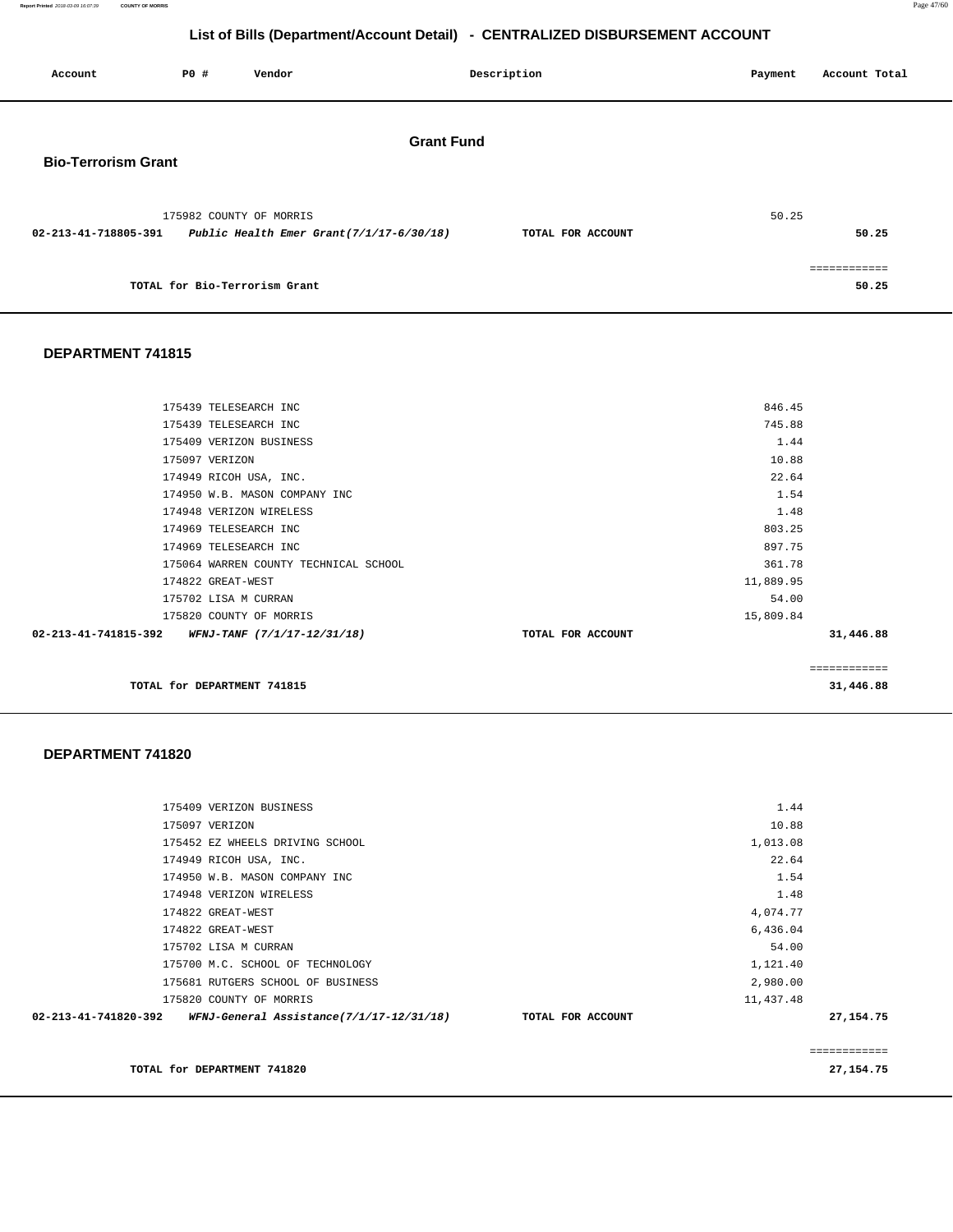**Report Printed** 2018-03-09 16:07:39 **COUNTY OF MORRIS** Page 48/60

# **List of Bills (Department/Account Detail) - CENTRALIZED DISBURSEMENT ACCOUNT**

| Account              | P0 #                        | Vendor                      | Description       | Payment   | Account Total |
|----------------------|-----------------------------|-----------------------------|-------------------|-----------|---------------|
|                      |                             |                             |                   |           |               |
|                      |                             |                             |                   |           |               |
|                      | 172509 CDW GOVERNMENT       |                             |                   | 228.92    |               |
|                      | 172509 CDW GOVERNMENT       |                             |                   | $-8.92$   |               |
|                      | 174822 GREAT-WEST           |                             |                   | 5,788.26  |               |
|                      |                             | 175820 COUNTY OF MORRIS     |                   | 10,890.93 |               |
| 02-213-41-741830-392 |                             | WFNJ-WLLP (7/1/17-12/31/18) | TOTAL FOR ACCOUNT |           | 16,899.19     |
|                      |                             |                             |                   |           | ============  |
|                      | TOTAL for DEPARTMENT 741830 |                             |                   |           | 16,899.19     |

#### **DEPARTMENT 742805**

| 175445 WARREN COUNTY COMMUNITY COLL.<br>175820 COUNTY OF MORRIS |                   | 3,196.00<br>3,279.28 |
|-----------------------------------------------------------------|-------------------|----------------------|
| WIOA Adult (7/1/16-6/30/18)<br>02-213-41-742805-391             | TOTAL FOR ACCOUNT | 6,475.28             |
|                                                                 |                   |                      |
| TOTAL for DEPARTMENT 742805                                     |                   | 6,475.28             |

### **DEPARTMENT 742810**

| 175449 WARREN COUNTY TECHNICAL SCHOOL<br>175696 ACE HEALTHCARE TRAINING |                   | 800.00<br>168.14 |
|-------------------------------------------------------------------------|-------------------|------------------|
| WIOA Dislocated Worker $(7/1/16-6/30/18)$<br>02-213-41-742810-391       | TOTAL FOR ACCOUNT | 968.14           |
| TOTAL for DEPARTMENT 742810                                             |                   | 968.14           |

| 175409 VERIZON BUSINESS                                       |                   | 12.95     |              |
|---------------------------------------------------------------|-------------------|-----------|--------------|
| 175097 VERIZON                                                |                   | 97.90     |              |
| 174949 RICOH USA, INC.                                        |                   | 203.76    |              |
| 174950 W.B. MASON COMPANY INC                                 |                   | 13.90     |              |
| 174948 VERIZON WIRELESS                                       |                   | 13.35     |              |
| 174822 GREAT-WEST                                             |                   | 15,076.63 |              |
| 175702 LISA M CURRAN                                          |                   | 486.00    |              |
| 175703 SAMANTHA POLANCO                                       |                   | 37.24     |              |
| 175820 COUNTY OF MORRIS                                       |                   | 18,395.96 |              |
| $02 - 213 - 41 - 742820 - 391$<br>WIOA Youth (7/1/16-6/30/18) | TOTAL FOR ACCOUNT |           | 34,337.69    |
|                                                               |                   |           |              |
|                                                               |                   |           | ============ |
| TOTAL for DEPARTMENT 742820                                   |                   |           | 34,337.69    |
|                                                               |                   |           |              |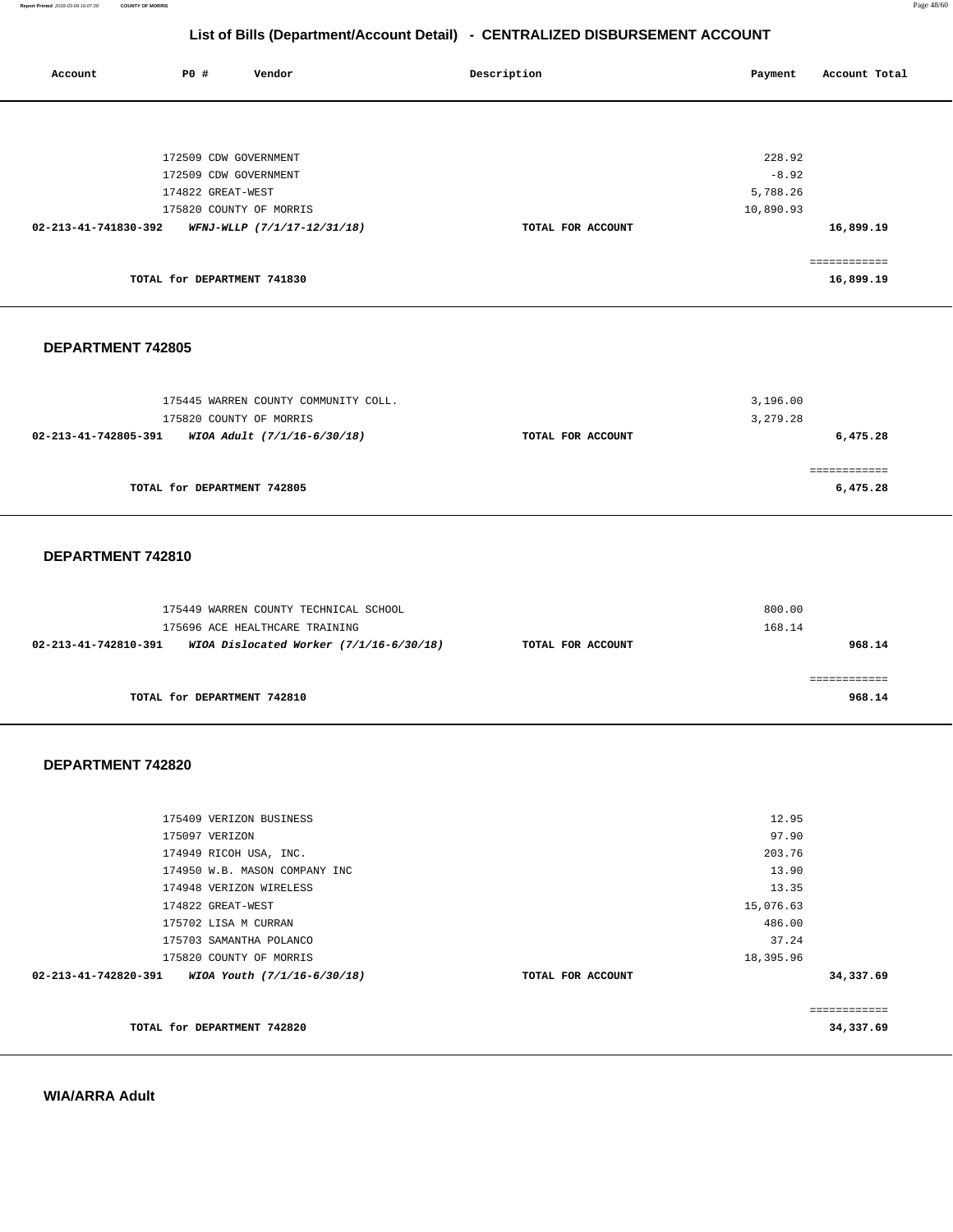| Account<br>. | PO# | Vendor | Description | Payment | Account Total<br>. |
|--------------|-----|--------|-------------|---------|--------------------|
|              |     |        |             |         |                    |

### **WIA/ARRA Adult**

| 175097 VERIZON                                       |                   | 54.39     |  |
|------------------------------------------------------|-------------------|-----------|--|
| 175442 ACE HEALTHCARE TRAINING                       |                   | 1,704.30  |  |
| 175443 ACE HEALTHCARE TRAINING                       |                   | 1,823.90  |  |
| 175444 ACE HEALTHCARE TRAINING                       |                   | 1,196.00  |  |
| 175447 RUTGERS CENTER FOR CONTINUING                 |                   | 2,795.00  |  |
| 175448 RUTGERS CENTER FOR CONTINUING                 |                   | 3,200.00  |  |
| 175455 M.C. SCHOOL OF TECHNOLOGY                     |                   | 1,642.57  |  |
| 174949 RICOH USA, INC.                               |                   | 113.20    |  |
| 174950 W.B. MASON COMPANY INC                        |                   | 7.72      |  |
| 174948 VERIZON WIRELESS                              |                   | 7.42      |  |
| 174822 GREAT-WEST                                    |                   | 20,823.09 |  |
| 175694 ACE HEALTHCARE TRAINING                       |                   | 980.72    |  |
| 175685 EZ WHEELS DRIVING SCHOOL                      |                   | 1,066.40  |  |
| 175690 INFORMATION & TECHNOLOGY                      |                   | 588.00    |  |
| 175702 LISA M CURRAN                                 |                   | 270.00    |  |
| 175820 COUNTY OF MORRIS                              |                   | 15,249.97 |  |
| 02-213-41-742905-391 WIA/WIOA Adult (7/1/17-6/30/19) | TOTAL FOR ACCOUNT | 51,529.87 |  |
|                                                      |                   |           |  |

TOTAL for WIA/ARRA Adult 51,529.87 **51,529.87** 

#### **WIA/ARRA Dislocated Worker**

| 02-213-41-742910-391 | WIOA Dislocated Worker (7/1/17-6/30/19) | TOTAL FOR ACCOUNT |           | 128,385.57 |
|----------------------|-----------------------------------------|-------------------|-----------|------------|
|                      | 175982 COUNTY OF MORRIS                 |                   | 141.58    |            |
|                      | 175820 COUNTY OF MORRIS                 |                   | 58,240.50 |            |
|                      | 175682 RUTGERS SCHOOL OF BUSINESS       |                   | 3,060.00  |            |
|                      | 175697 M.C. SCHOOL OF TECHNOLOGY        |                   | 1,185.48  |            |
|                      | 175702 LISA M CURRAN                    |                   | 936.00    |            |
|                      | 175693 INFORMATION & TECHNOLOGY         |                   | 576.00    |            |
|                      | 175692 INFORMATION & TECHNOLOGY         |                   | 600.00    |            |
|                      | 175691 INFORMATION & TECHNOLOGY         |                   | 552.00    |            |
|                      | 175689 INFORMATION & TECHNOLOGY         |                   | 576.00    |            |
|                      | 175688 INFORMATION & TECHNOLOGY         |                   | 576.00    |            |
|                      | 175687 INFORMATION & TECHNOLOGY         |                   | 600.00    |            |
|                      | 175669 INFORMATION & TECHNOLOGY         |                   | 552.00    |            |
|                      | 175668 INFORMATION & TECHNOLOGY         |                   | 600.00    |            |
|                      | 175686 EZ WHEELS DRIVING SCHOOL         |                   | 1,125.81  |            |
|                      | 175684 EZ WHEELS DRIVING SCHOOL         |                   | 1,069.32  |            |
|                      | 175683 EZ WHEELS DRIVING SCHOOL         |                   | 291.50    |            |
|                      | 175695 ACE HEALTHCARE TRAINING          |                   | 1,345.50  |            |
|                      | 174822 GREAT-WEST                       |                   | 40,392.42 |            |
|                      | 175065 RUTGERS CENTER FOR CONTINUING    |                   | 2,156.00  |            |
|                      | 174948 VERIZON WIRELESS                 |                   | 25.70     |            |
|                      | 174950 W.B. MASON COMPANY INC           |                   | 26.76     |            |
|                      | 174949 RICOH USA, INC.                  |                   | 392.42    |            |
|                      | 175454 M.C. SCHOOL OF TECHNOLOGY        |                   | 1,349.46  |            |
|                      | 175453 PRO DATA, INC.                   |                   | 3,080.00  |            |
|                      | 175451 EZ WHEELS DRIVING SCHOOL         |                   | 1,013.08  |            |
|                      | 175450 INFORMATION & TECHNOLOGY         |                   | 1,308.56  |            |
|                      | 175446 LASCOMP INSTITUTE                |                   | 4,000.00  |            |
|                      | 175097 VERIZON                          |                   | 188.55    |            |
|                      | 175409 VERIZON BUSINESS                 |                   | 24.93     |            |
|                      | 175571 WILLIAM PATERSON UNIVERSITY      |                   | 2,400.00  |            |

============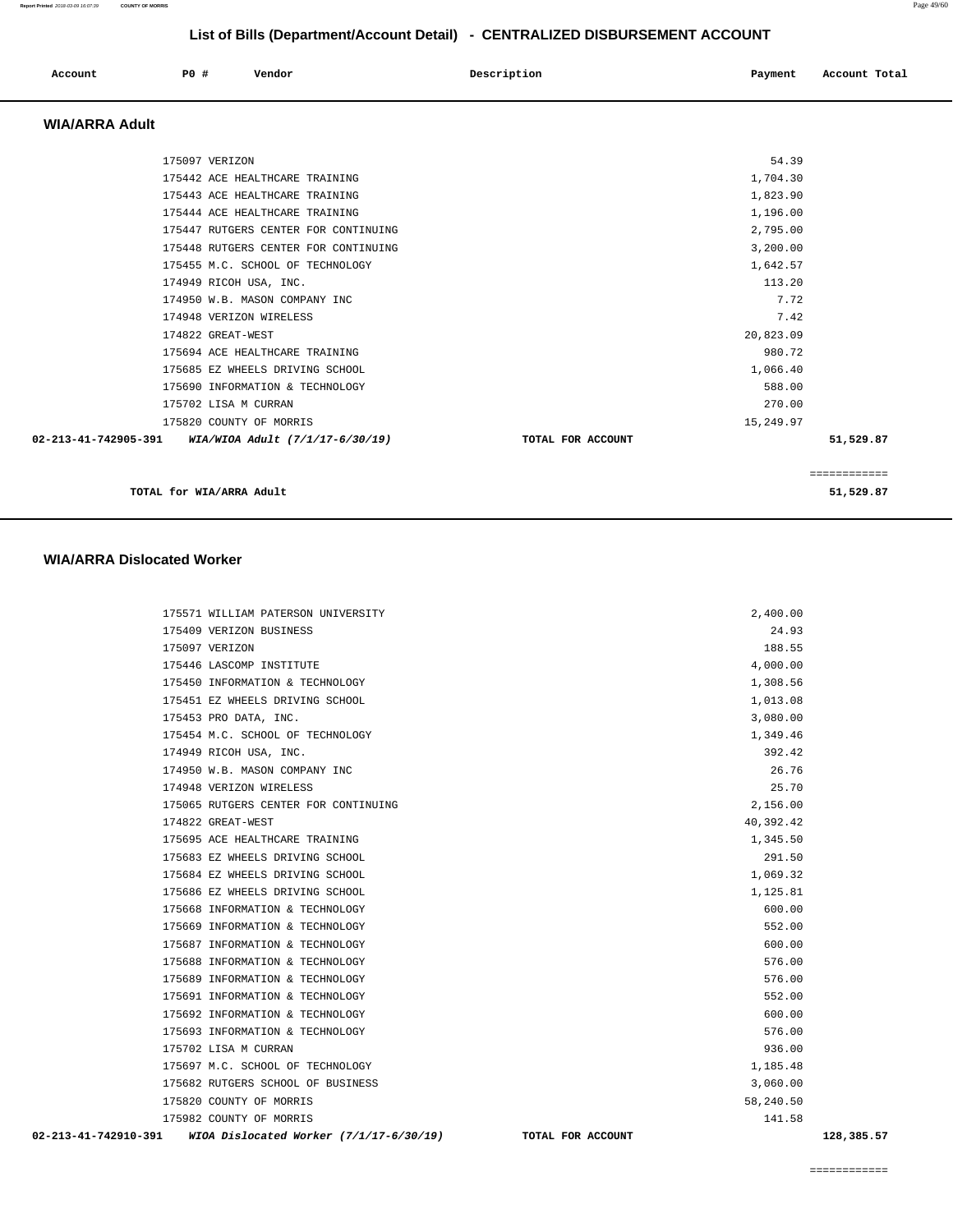## **List of Bills (Department/Account Detail) - CENTRALIZED DISBURSEMENT ACCOUNT**

| Account                           | P0 # | Vendor                               | Description       | Payment  | Account Total |
|-----------------------------------|------|--------------------------------------|-------------------|----------|---------------|
| <b>WIA/ARRA Dislocated Worker</b> |      |                                      |                   |          |               |
|                                   |      | TOTAL for WIA/ARRA Dislocated Worker |                   |          | 128,385.57    |
| <b>WIA/ARRA Youth</b>             |      |                                      |                   |          |               |
|                                   |      | 175456 M.C. SCHOOL OF TECHNOLOGY     |                   | 1,689.03 |               |
|                                   |      | 175698 M.C. SCHOOL OF TECHNOLOGY     |                   | 1,221.38 |               |
|                                   |      | 175699 M.C. SCHOOL OF TECHNOLOGY     |                   | 750.87   |               |
| 02-213-41-742920-391              |      | WIOA Youth (7/1/17-6/30/19)          | TOTAL FOR ACCOUNT |          | 3,661.28      |

|                          | ------------<br>------------ |
|--------------------------|------------------------------|
| TOTAL for WIA/ARRA Youth | 3,661.28                     |

## **Reach Program**

| 02-213-41-751705-391 | 175820 COUNTY OF MORRIS<br>REACH Program (7/1/16-12/31/17) | TOTAL FOR ACCOUNT | 12,922.14<br>12,922.14   |
|----------------------|------------------------------------------------------------|-------------------|--------------------------|
| 02-213-41-751705-392 | 175820 COUNTY OF MORRIS<br>REACH Program (7/1/16-12/31/17) | TOTAL FOR ACCOUNT | 12,633.53<br>12,633.53   |
|                      | TOTAL for Reach Program                                    |                   | ===========<br>25,555.67 |

# **Chapter 51**

| 174924 NEW HOPE FOUNDATION INC.                      |                   | 1,000.00 |
|------------------------------------------------------|-------------------|----------|
| 02-213-41-757705-392<br>Chapter 51 (1/1/17-12/31/17) | TOTAL FOR ACCOUNT | 1,000.00 |
|                                                      |                   |          |
|                                                      |                   |          |
| TOTAL for Chapter 51                                 |                   | 1,000.00 |
|                                                      |                   |          |

| 7,773.32 |
|----------|
|          |
| 3,773.32 |
| 2,000.00 |
| 2,000.00 |
|          |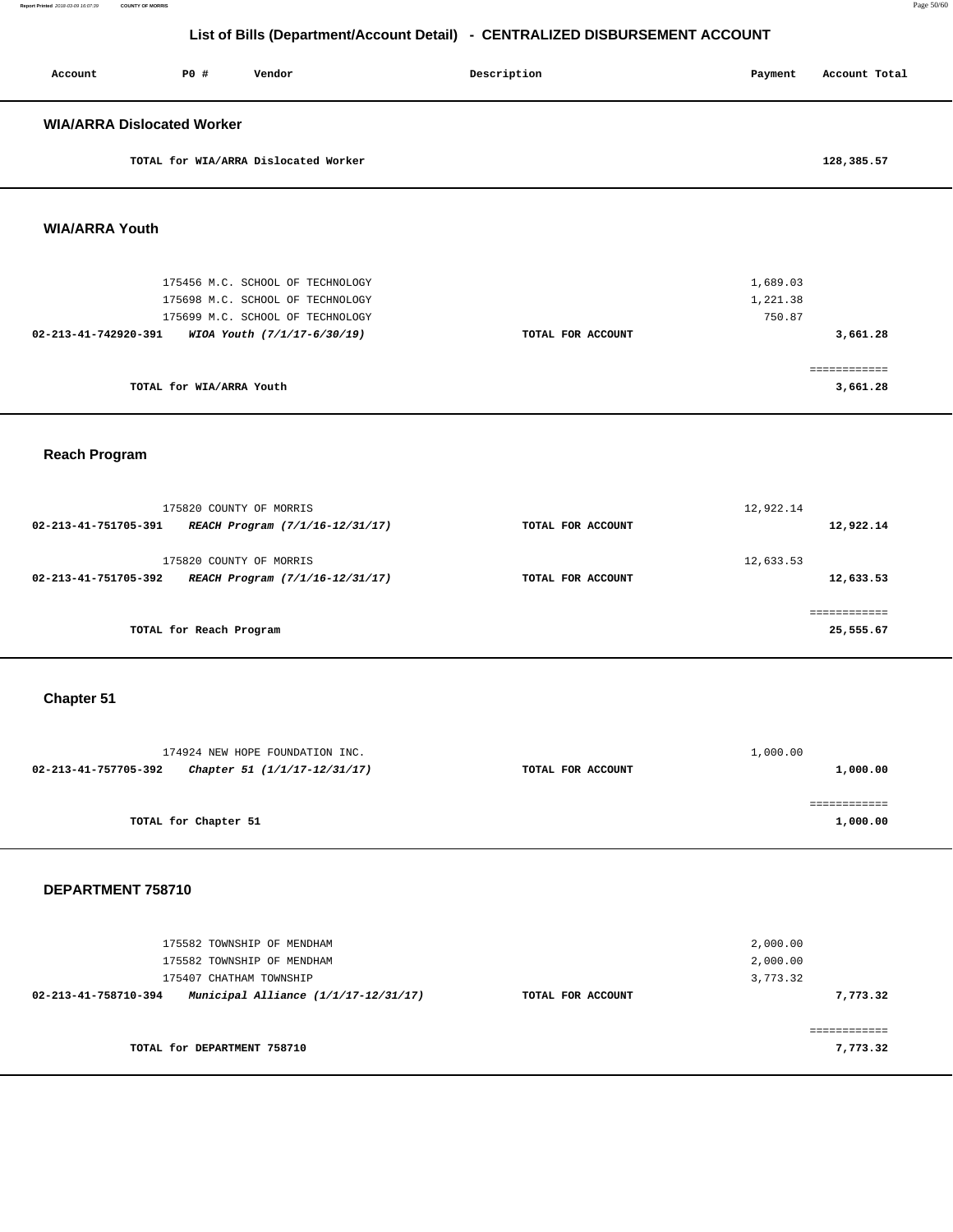**Report Printed** 2018-03-09 16:07:39 **COUNTY OF MORRIS** Page 51/60

## **List of Bills (Department/Account Detail) - CENTRALIZED DISBURSEMENT ACCOUNT**

| Account                                          | P0 #                        | Vendor                                                                                                                                | Description       | Payment                    | Account Total                        |
|--------------------------------------------------|-----------------------------|---------------------------------------------------------------------------------------------------------------------------------------|-------------------|----------------------------|--------------------------------------|
| 02-213-41-758810-392                             | TOTAL for DEPARTMENT 758810 | 175438 CHATHAM TOWNSHIP<br>Municipal Alliance (7/1/17-6/30/18)                                                                        | TOTAL FOR ACCOUNT | 2,946.18                   | 2,946.18<br>============<br>2,946.18 |
| <b>Safe Communities Construction</b>             |                             |                                                                                                                                       |                   |                            |                                      |
| 02-213-41-773805-391                             |                             | 175948 MORRISTOWN MEDICAL CENTER<br>Safe Communities (10/1/17-9/30/18)                                                                | TOTAL FOR ACCOUNT | 22,646.49                  | 22,646.49                            |
|                                                  |                             | TOTAL for Safe Communities Construction                                                                                               |                   |                            | ============<br>22,646.49            |
| DEPARTMENT 774805                                |                             |                                                                                                                                       |                   |                            |                                      |
| 02-213-41-774805-391                             |                             | 175085 MT OLIVE POLICE DEPT.<br>175085 MT OLIVE POLICE DEPT.<br>175088 PEQUANNOCK POLICE DEPARTMENT<br>DRE Call Out (10/1/17-9/30/18) | TOTAL FOR ACCOUNT | 330.00<br>330.00<br>220.00 | 880.00                               |
|                                                  | TOTAL for DEPARTMENT 774805 |                                                                                                                                       |                   |                            | ============<br>880.00               |
| DEPARTMENT 784820                                |                             |                                                                                                                                       |                   |                            |                                      |
| 02-213-41-784820-391 FFY15 UASI (9/1/15-8/31/18) |                             | 174132 SHI INTERNATIONAL CORP<br>174132 SHI INTERNATIONAL CORP                                                                        | TOTAL FOR ACCOUNT | 7,093.60<br>23,528.70      | 30,622.30                            |
|                                                  | TOTAL for DEPARTMENT 784820 |                                                                                                                                       |                   |                            | ============<br>30,622.30            |
| DEPARTMENT 784920                                |                             |                                                                                                                                       |                   |                            |                                      |
| 02-213-41-784920-391 FFY16 UASI (9/1/16-8/31/19) | 174648 DTN, LLC             |                                                                                                                                       | TOTAL FOR ACCOUNT | 4,344.00                   | 4,344.00                             |
|                                                  | TOTAL for DEPARTMENT 784920 |                                                                                                                                       |                   |                            | ============<br>4,344.00             |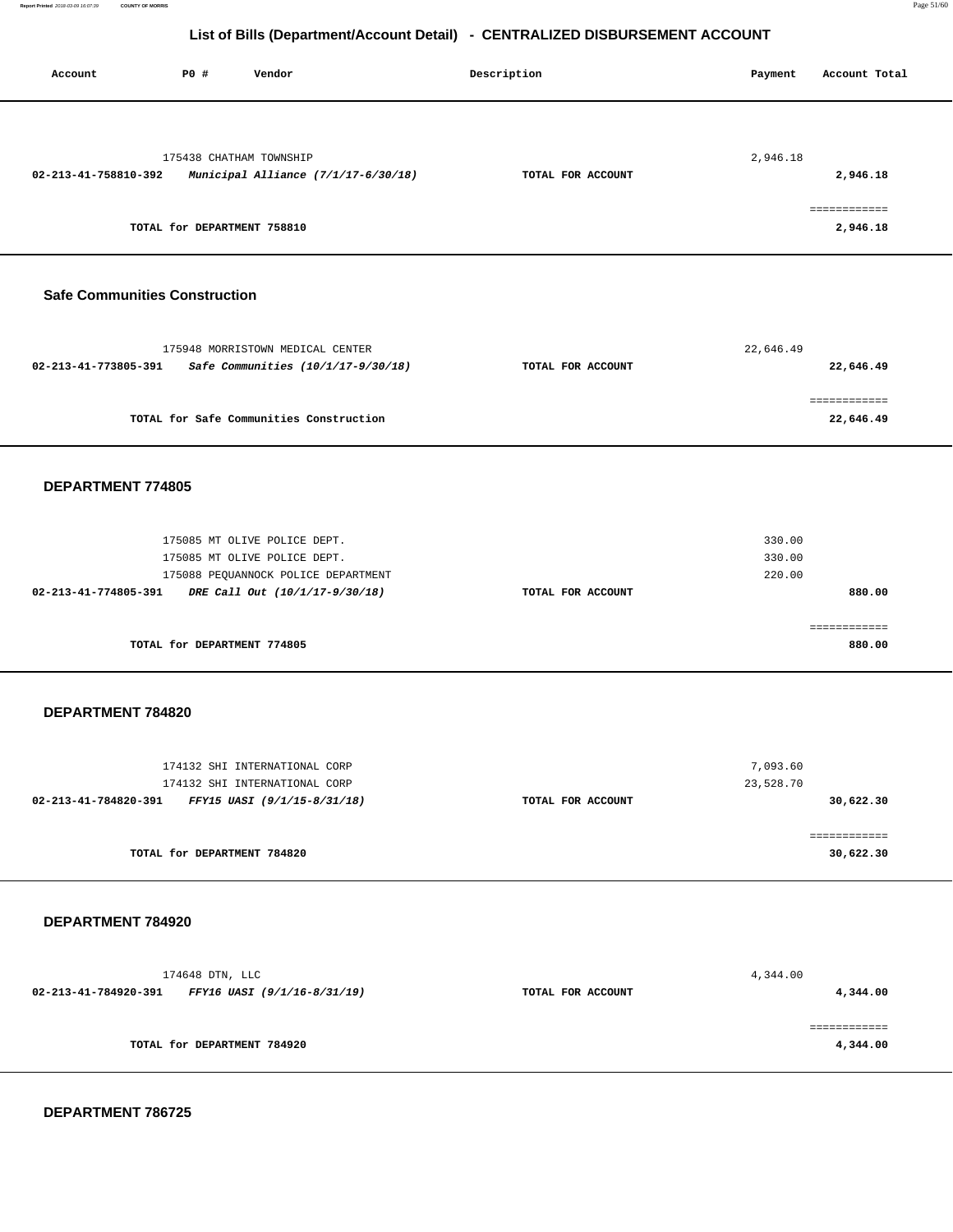**Report Printed** 2018-03-09 16:07:39 **COUNTY OF MORRIS** Page 52/60

## **List of Bills (Department/Account Detail) - CENTRALIZED DISBURSEMENT ACCOUNT**

| Account              | PO#                         | Vendor                 | Description       | Payment | Account Total            |
|----------------------|-----------------------------|------------------------|-------------------|---------|--------------------------|
| DEPARTMENT 786725    |                             |                        |                   |         |                          |
| 02-213-41-786725-394 |                             | MAPS (1/1/17-12/31/17) | TOTAL FOR ACCOUNT |         | 1,000.00                 |
|                      | TOTAL for DEPARTMENT 786725 |                        |                   |         | ============<br>1,000.00 |

#### **DEPARTMENT 801720**

| 170596 ATLANTIC TACTICAL OF NJ, INC.                         |                   | 11,505.00 |
|--------------------------------------------------------------|-------------------|-----------|
| 170596 ATLANTIC TACTICAL OF NJ, INC.                         |                   | 920.40    |
| 170596 ATLANTIC TACTICAL OF NJ, INC.                         |                   | 997.10    |
| Body Armor-Sheriff (10/3/17-10/2/22)<br>02-213-41-801720-392 | TOTAL FOR ACCOUNT | 13,422.50 |
|                                                              |                   |           |
|                                                              |                   |           |
| TOTAL for DEPARTMENT 801720                                  |                   | 13,422.50 |
|                                                              |                   |           |

### **DEPARTMENT 860755**

| 171267 DOVER AREA HISTORICAL SOCIETY<br>171268 WASHINGTON TOWNSHIP LAND TRUST |                   | 800.00<br>1,400.00 |
|-------------------------------------------------------------------------------|-------------------|--------------------|
| General Operating Spprt(1/1/17-12/31/17)<br>02-213-41-860755-392              | TOTAL FOR ACCOUNT | 2,200.00           |
|                                                                               |                   |                    |
| TOTAL for DEPARTMENT 860755                                                   |                   | 2,200,00           |

#### **DEPARTMENT 864701**

| 175506 T. Y. LIN INTERNATIONAL                             |                   | 4,513.83 |
|------------------------------------------------------------|-------------------|----------|
| Waterloo Rd Brdg (6/23/14-6/23/17)<br>02-213-41-864701-392 | TOTAL FOR ACCOUNT | 4,513.83 |
|                                                            |                   |          |
|                                                            |                   |          |
| TOTAL for DEPARTMENT 864701                                |                   | 4,513.83 |
|                                                            |                   |          |

#### **DEPARTMENT 864903**

| 175665 COLONNELLI BROTHERS INC |                                            |                   | 111,266.63 |
|--------------------------------|--------------------------------------------|-------------------|------------|
| 02-213-41-864903-392           | Ridgedale Ave Bridge $(9/22/17 - 9/22/19)$ | TOTAL FOR ACCOUNT | 111,266.63 |
|                                | TOTAL for DEPARTMENT 864903                |                   | 111,266.63 |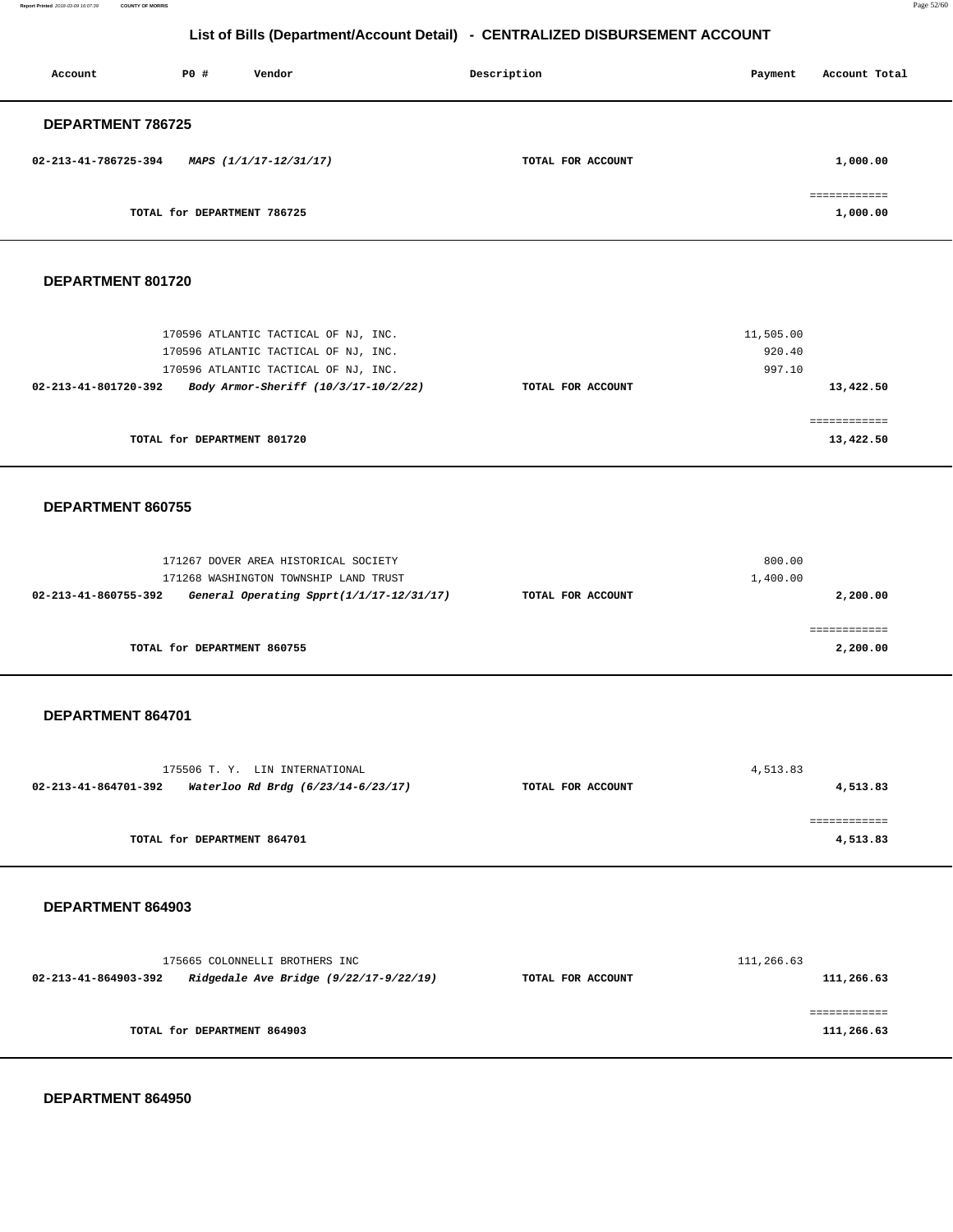**Report Printed** 2018-03-09 16:07:39 **COUNTY OF MORRIS** Page 53/60

# **List of Bills (Department/Account Detail) - CENTRALIZED DISBURSEMENT ACCOUNT**

| Account                  | PO#                         | Vendor                                   | Description       | Payment | Account Total             |
|--------------------------|-----------------------------|------------------------------------------|-------------------|---------|---------------------------|
| <b>DEPARTMENT 864950</b> |                             |                                          |                   |         |                           |
| 02-213-41-864950-392     |                             | Landing Rd Bridge Repl(6/20/17-12/31/19) | TOTAL FOR ACCOUNT |         | 84,157.13                 |
|                          | TOTAL for DEPARTMENT 864950 |                                          |                   |         | ============<br>84,157.13 |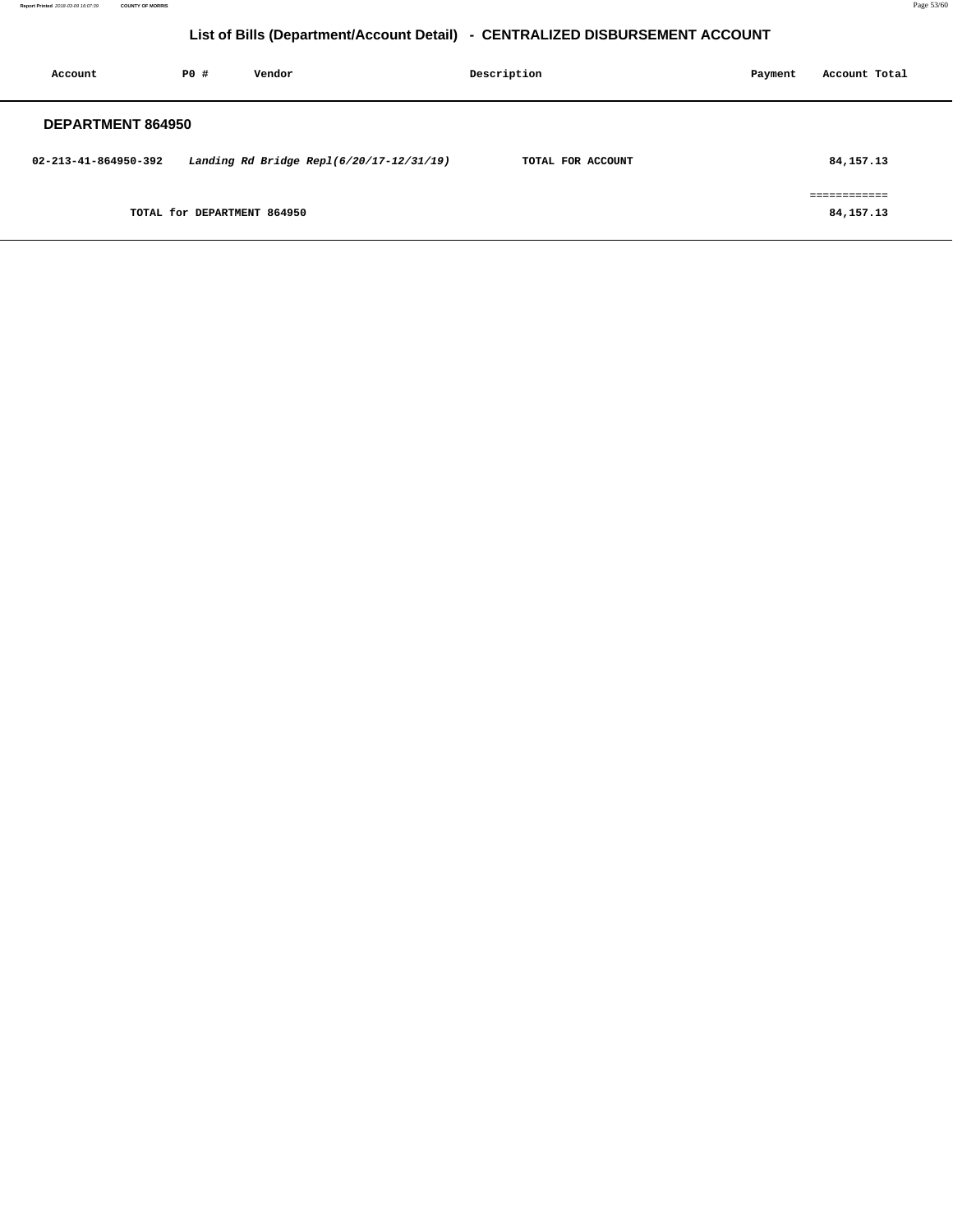| Report Printed 2018-03-09 16:07:39 COUNTY OF MORRIS |  | Page 54/60 |
|-----------------------------------------------------|--|------------|
|                                                     |  |            |

| Account                                                        | PO#                         | Vendor                                                                                                                                     |  | Description       |  | Payment                           | Account Total                          |
|----------------------------------------------------------------|-----------------------------|--------------------------------------------------------------------------------------------------------------------------------------------|--|-------------------|--|-----------------------------------|----------------------------------------|
| <b>County Capital</b><br><b>Plans/Specs - Utilities Grystn</b> |                             |                                                                                                                                            |  |                   |  |                                   |                                        |
| 04-216-55-953106-951                                           |                             | 175749 SANITARY CONSTRUCTION CO. INC.<br>Plans/Specs - Utilities Grystn<br>TOTAL for Plans/Specs - Utilities Grystn                        |  | TOTAL FOR ACCOUNT |  | 61,712.74                         | 61,712.74<br>============<br>61,712.74 |
| DEPARTMENT 953235                                              |                             |                                                                                                                                            |  |                   |  |                                   |                                        |
| 04-216-55-953235-956                                           |                             | 169496 RED HAWK FIRE & SECURITY LLC<br>Upgrades to Fire/Sprinkler Sys-var Facil                                                            |  | TOTAL FOR ACCOUNT |  | 3,225.00                          | 3,225.00<br>============               |
| DEPARTMENT 953259                                              | TOTAL for DEPARTMENT 953235 |                                                                                                                                            |  |                   |  |                                   | 3,225.00                               |
| 04-216-55-953259-951                                           |                             | 168865 EXEMPLIS CORPORATION<br>171692 EXTEL COMMUNICATIONS<br>170568 NATIONAL OFFICE FURNITURE<br>RenovCentrlAveComplx-StClare/NonprofMall |  | TOTAL FOR ACCOUNT |  | 5,862.24<br>13,725.00<br>1,326.00 | 20,913.24                              |
|                                                                | TOTAL for DEPARTMENT 953259 |                                                                                                                                            |  |                   |  |                                   | ============<br>20,913.24              |
| DEPARTMENT 953269                                              |                             |                                                                                                                                            |  |                   |  |                                   |                                        |
| 04-216-55-953269-909                                           | 175509 KEY-TECH             | 175725 DEWBERRY ENGINEERS, INC<br>Bridge Design/Constr - var locations                                                                     |  | TOTAL FOR ACCOUNT |  | 1,240.00<br>15,950.00             | 17,190.00                              |
|                                                                | TOTAL for DEPARTMENT 953269 |                                                                                                                                            |  |                   |  |                                   | ============<br>17,190.00              |
| DEPARTMENT 953294                                              |                             |                                                                                                                                            |  |                   |  |                                   |                                        |
| 04-216-55-953294-951                                           |                             | 175211 KEANE CONSTRUCTION<br>175828 KEANE CONSTRUCTION<br>175741 KEANE CONSTRUCTION<br>Replace Lighting/Ceilings/etc-Bldg&Grnds            |  | TOTAL FOR ACCOUNT |  | 8,320.00<br>6,880.00<br>12,160.00 | 27,360.00                              |

**TOTAL for DEPARTMENT 953294** 

============

**27,360.00**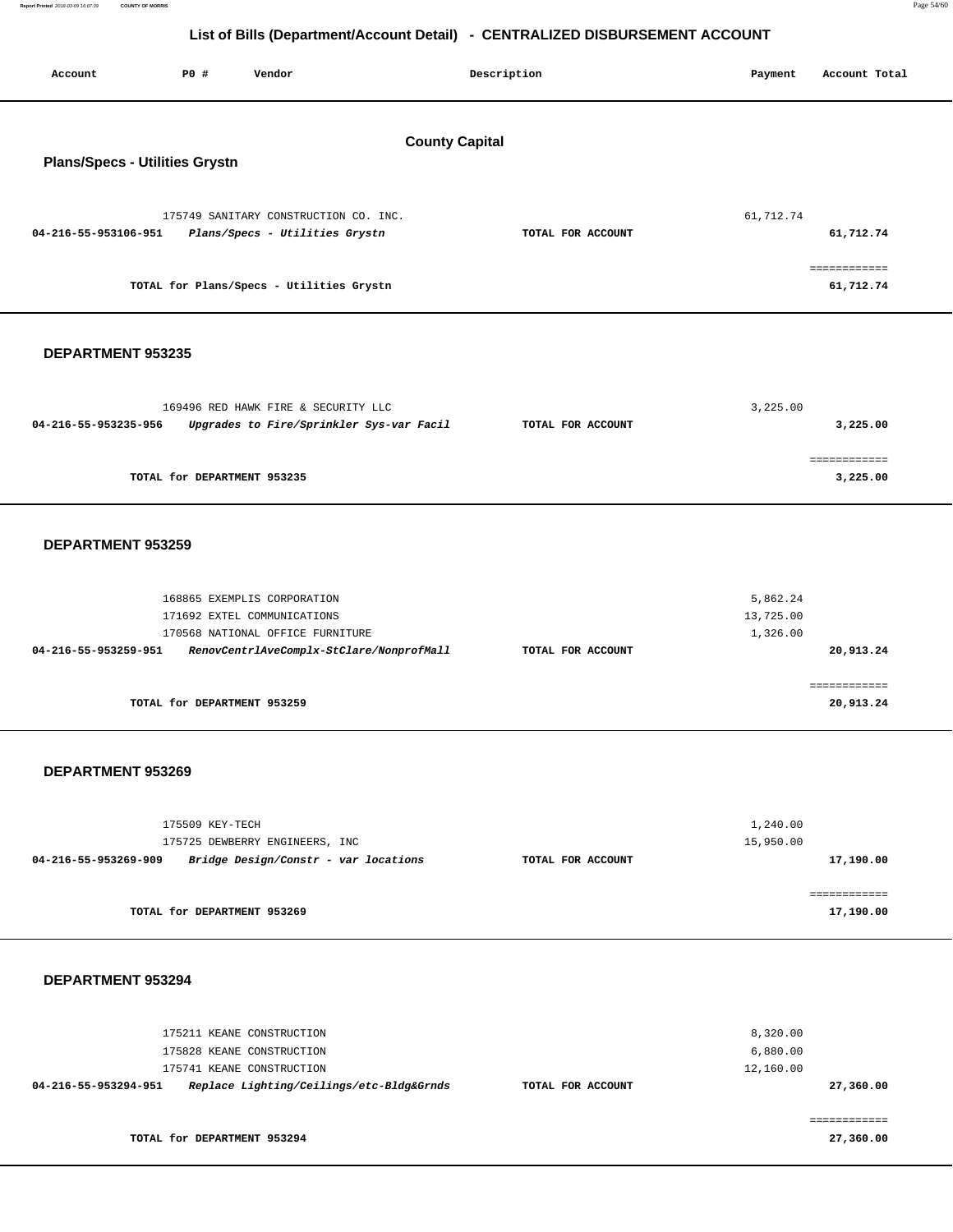**Report Printed** 2018-03-09 16:07:39 **COUNTY OF MORRIS** Page 55/60

## **List of Bills (Department/Account Detail) - CENTRALIZED DISBURSEMENT ACCOUNT**

| Account              | <b>PO #</b>                 | Vendor                                                                      | Description       | Payment   | Account Total             |
|----------------------|-----------------------------|-----------------------------------------------------------------------------|-------------------|-----------|---------------------------|
| DEPARTMENT 953323    |                             |                                                                             |                   |           |                           |
|                      |                             | 175510 CHERRY WEBER & ASSOC. PC                                             |                   | 7,776.00  |                           |
| 04-216-55-953323-909 |                             | Bridge Design/Constr VarLoc-Public Works                                    | TOTAL FOR ACCOUNT |           | 7,776.00                  |
|                      | TOTAL for DEPARTMENT 953323 |                                                                             |                   |           | ============<br>7,776.00  |
| DEPARTMENT 953335    |                             |                                                                             |                   |           |                           |
|                      |                             |                                                                             |                   |           |                           |
| 04-216-55-953335-951 |                             | 175659 MAARV WATERPROOFING, INC.<br>Demo Des, Demo&Feasibility Des-AnnStGar | TOTAL FOR ACCOUNT | 29,480.22 | 29,480.22                 |
|                      | TOTAL for DEPARTMENT 953335 |                                                                             |                   |           | ============<br>29,480.22 |
| DEPARTMENT 953349    |                             |                                                                             |                   |           |                           |
|                      |                             | 173976 NEW JERSEY OVERHEAD DOOR LLC                                         |                   | 960.00    |                           |
|                      |                             | 173983 NEW JERSEY OVERHEAD DOOR LLC                                         |                   | 385.00    |                           |
|                      |                             | 173983 NEW JERSEY OVERHEAD DOOR LLC                                         |                   | 3,905.00  |                           |
| 04-216-55-953349-956 |                             | Various Bldging Repairs-County Wide                                         | TOTAL FOR ACCOUNT |           | 5,250.00                  |
|                      | TOTAL for DEPARTMENT 953349 |                                                                             |                   |           | ============<br>5,250.00  |
| DEPARTMENT 953383    |                             |                                                                             |                   |           |                           |
|                      |                             |                                                                             |                   |           |                           |
|                      | 175489 THE MUSIAL GROUP PA  |                                                                             |                   | 5,000.00  |                           |
| 04-216-55-953383-909 |                             | B&G Interior Building Improvements                                          | TOTAL FOR ACCOUNT |           | 5,000.00                  |
|                      |                             | 175214 SPEEDWELL ELECTRIC MOTORS                                            |                   | 903.45    |                           |
|                      | 167115 OFS                  |                                                                             |                   | 5,910.45  |                           |

**TOTAL for DEPARTMENT 953383**  ============

**04-216-55-953383-940 B&G Interior Building Improvements TOTAL FOR ACCOUNT** 

### **DEPARTMENT 953384**

| 175658 T & M ASSOCIATES                            |                   | 14,442.94 |
|----------------------------------------------------|-------------------|-----------|
| 04-216-55-953384-909<br>Greystone/CAC Improvements | TOTAL FOR ACCOUNT | 14,442.94 |
| 175749 SANITARY CONSTRUCTION CO. INC.              |                   | 30,240.07 |
| 04-216-55-953384-940<br>Greystone/CAC Improvements | TOTAL FOR ACCOUNT | 30,240.07 |

**6,813.90**

**11,813.90**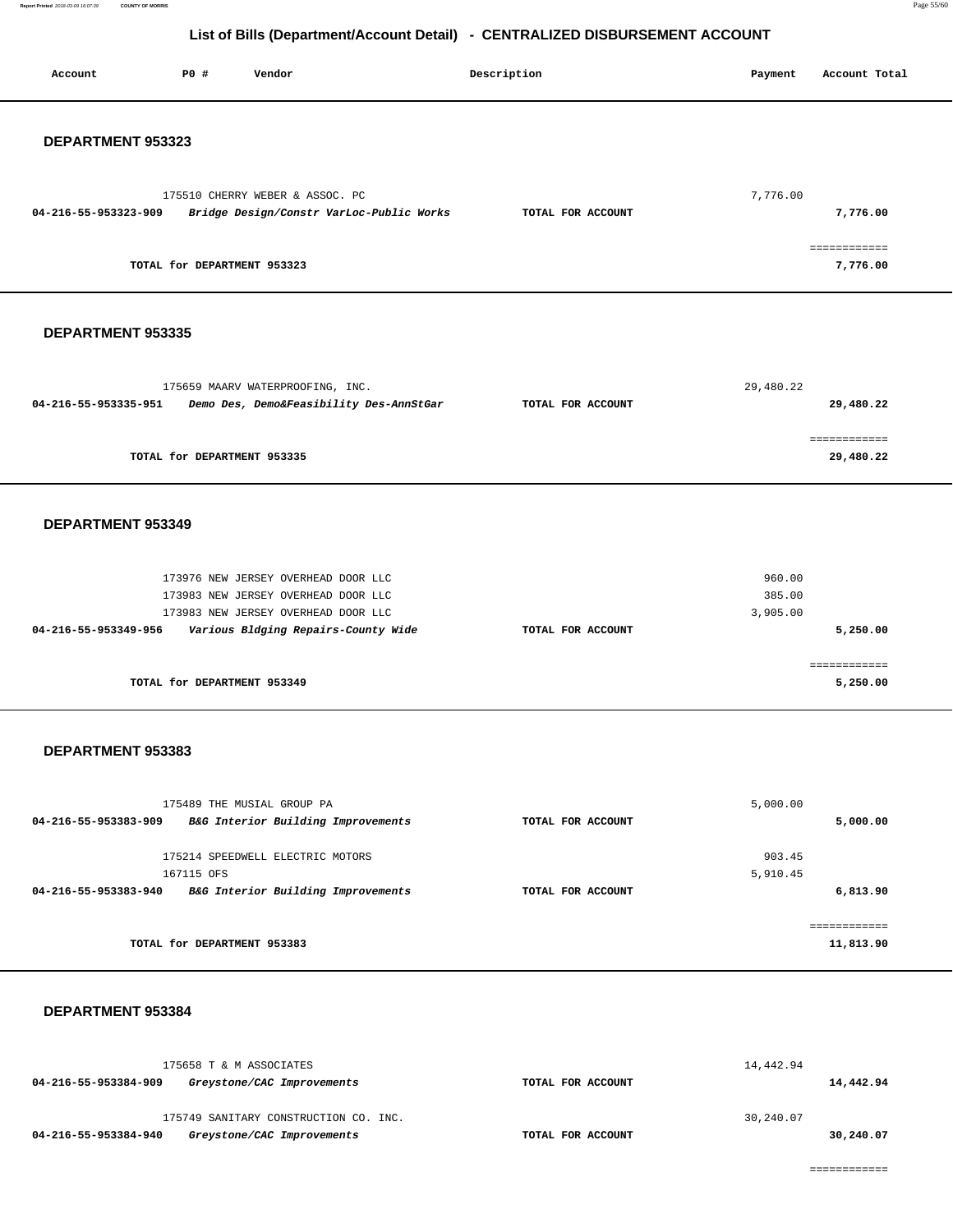| Account                  | PO# | Vendor | Description | Payment | Account Total |
|--------------------------|-----|--------|-------------|---------|---------------|
| <b>DEPARTMENT 953384</b> |     |        |             |         |               |

**TOTAL for DEPARTMENT 953384 44,683.01** 

### **DEPARTMENT 953387**

| TOTAL for DEPARTMENT 953387                        |                   | 36,851.89 |  |
|----------------------------------------------------|-------------------|-----------|--|
|                                                    |                   |           |  |
| 04-216-55-953387-909<br>Various Bridge Replacement | TOTAL FOR ACCOUNT | 36,851.89 |  |
| 175729 MOTT MACDONALD LLC                          |                   | 7,241.40  |  |
| 155500 JOHNSON MIRMIRAN &                          |                   | 626.59    |  |
| 175726 KELLER & KIRKPATRICK                        |                   | 4,173.55  |  |
| 175620 CHERRY WEBER & ASSOC. PC                    |                   | 2,283.20  |  |
| 175660 CHERRY WEBER & ASSOC. PC                    |                   | 589.20    |  |
| 175562 KELLER & KIRKPATRICK                        |                   | 2,715.20  |  |
| 175586 CHERRY WEBER & ASSOC. PC                    |                   | 6,448.60  |  |
| 168286 CHERRY WEBER & ASSOC. PC                    |                   | 6,674.00  |  |
| 175512 CHERRY WEBER & ASSOC. PC                    |                   | 4,685.60  |  |
| 175508 CHERRY WEBER & ASSOC. PC                    |                   | 1,414.55  |  |
|                                                    |                   |           |  |

### **DEPARTMENT 953389**

| 175809 PANCIELLO CONSTRUCTION LLC | 13,120.00                              |                   |           |
|-----------------------------------|----------------------------------------|-------------------|-----------|
| 04-216-55-953389-940              | B&G-Equip./Vehicles, Ext. Improvements | TOTAL FOR ACCOUNT | 13,120.00 |
|                                   |                                        |                   |           |
|                                   | TOTAL for DEPARTMENT 953389            |                   | 13,120.00 |
|                                   |                                        |                   |           |

#### **DEPARTMENT 953418**

| 161853 KELLER & KIRKPATRICK                                                                     |                   | 728.13<br>475.00 |
|-------------------------------------------------------------------------------------------------|-------------------|------------------|
| 161853 KELLER & KIRKPATRICK<br>PublicWork-Bridge/DrainDesign&Recon/Repl<br>04-216-55-953418-909 | TOTAL FOR ACCOUNT | 1,203.13         |
|                                                                                                 |                   |                  |
| TOTAL for DEPARTMENT 953418                                                                     |                   | 1,203.13         |

| 175561 GREENMAN PEDERSEN INC<br>175563 GREENMAN PEDERSEN INC    |                   | 15,587.33<br>29,191.59 |           |
|-----------------------------------------------------------------|-------------------|------------------------|-----------|
| PublicWorks-Railroad&Road Constr/Resurf<br>04-216-55-953419-909 | TOTAL FOR ACCOUNT |                        | 44,778.92 |
| 173784 ROAD SAFETY SYSTEMS LLC                                  |                   | 3,000.00               |           |
| 173784 ROAD SAFETY SYSTEMS LLC                                  |                   | 250.00                 |           |
| PublicWorks-Railroad&Road Constr/Resurf<br>04-216-55-953419-951 | TOTAL FOR ACCOUNT |                        | 3,250.00  |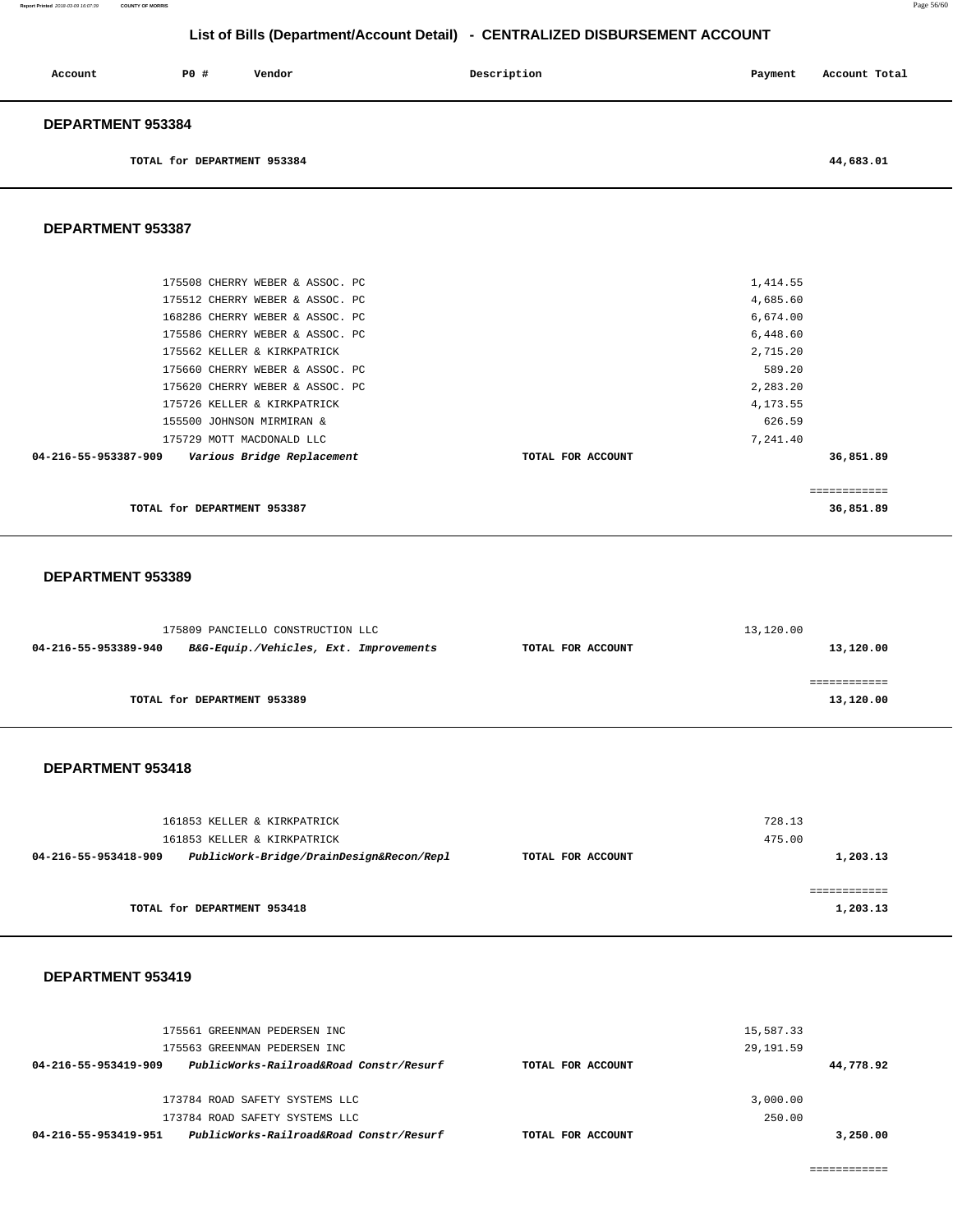| List of Bills (Department/Account Detail) - CENTRALIZED DISBURSEMENT ACCOUNT |                                         |                   |                          |  |  |
|------------------------------------------------------------------------------|-----------------------------------------|-------------------|--------------------------|--|--|
| Account                                                                      | <b>PO #</b><br>Vendor                   | Description       | Account Total<br>Payment |  |  |
| DEPARTMENT 953419                                                            |                                         |                   |                          |  |  |
|                                                                              | TOTAL for DEPARTMENT 953419             |                   | 48,028.92                |  |  |
| <b>DEPARTMENT 953458</b>                                                     |                                         |                   |                          |  |  |
|                                                                              |                                         |                   |                          |  |  |
|                                                                              | 174783 CRANE ASSOCIATES, P.C.           |                   | 7,680.00                 |  |  |
|                                                                              | 174787 CRANE ASSOCIATES, P.C.           |                   | 3,040.00                 |  |  |
|                                                                              | 174786 CRANE ASSOCIATES, P.C.           |                   | 760.00                   |  |  |
| 04-216-55-953458-909                                                         | Replacement/Repair/Upgrade-Bldgs&Grnds  | TOTAL FOR ACCOUNT | 11,480.00                |  |  |
|                                                                              |                                         |                   | ============             |  |  |
|                                                                              | TOTAL for DEPARTMENT 953458             |                   | 11,480.00                |  |  |
|                                                                              |                                         |                   |                          |  |  |
| DEPARTMENT 953463                                                            |                                         |                   |                          |  |  |
|                                                                              |                                         |                   |                          |  |  |
|                                                                              | 167336 CLIFFSIDE BODY CORP              |                   | 18,992.00                |  |  |
|                                                                              | 167336 CLIFFSIDE BODY CORP              |                   | 12,800.00                |  |  |
|                                                                              | 170641 CLIFFSIDE BODY CORP              |                   | 800.00                   |  |  |
| 04-216-55-953463-957                                                         | Equip&VehicleRplc/Upgrade-ShadeTree/MSC | TOTAL FOR ACCOUNT | 32,592.00                |  |  |
|                                                                              |                                         |                   | ============             |  |  |
|                                                                              | TOTAL for DEPARTMENT 953463             |                   | 32,592.00                |  |  |

**DEPARTMENT 953466** 

|                      | 168266 WINNER FORD FLEET               |                   | 75,902.00 |
|----------------------|----------------------------------------|-------------------|-----------|
| 04-216-55-953466-940 | ExterBldgUpgrVehcl/EquipRplcmnt-BldGrd | TOTAL FOR ACCOUNT | 75,902.00 |
|                      |                                        |                   |           |
|                      |                                        |                   |           |
|                      | TOTAL for DEPARTMENT 953466            |                   | 75,902.00 |

**Roads & Bridges** 

| 164419 JOHNSON MIRMIRAN &                     |                   | 10,560.00 |
|-----------------------------------------------|-------------------|-----------|
| Miscellaneous - Other<br>04-216-55-953663-909 | TOTAL FOR ACCOUNT | 10,560.00 |
|                                               |                   |           |
|                                               |                   |           |
| TOTAL for Roads & Bridges                     |                   | 10,560.00 |
|                                               |                   |           |

|                      |  | 173214 FIRST PRIORITY EMERGENCY |  |                   |
|----------------------|--|---------------------------------|--|-------------------|
|                      |  | 173214 FIRST PRIORITY EMERGENCY |  |                   |
| 04-216-55-954447-957 |  | Sheriff - Vehicle Replacement   |  | TOTAL FOR ACCOUNT |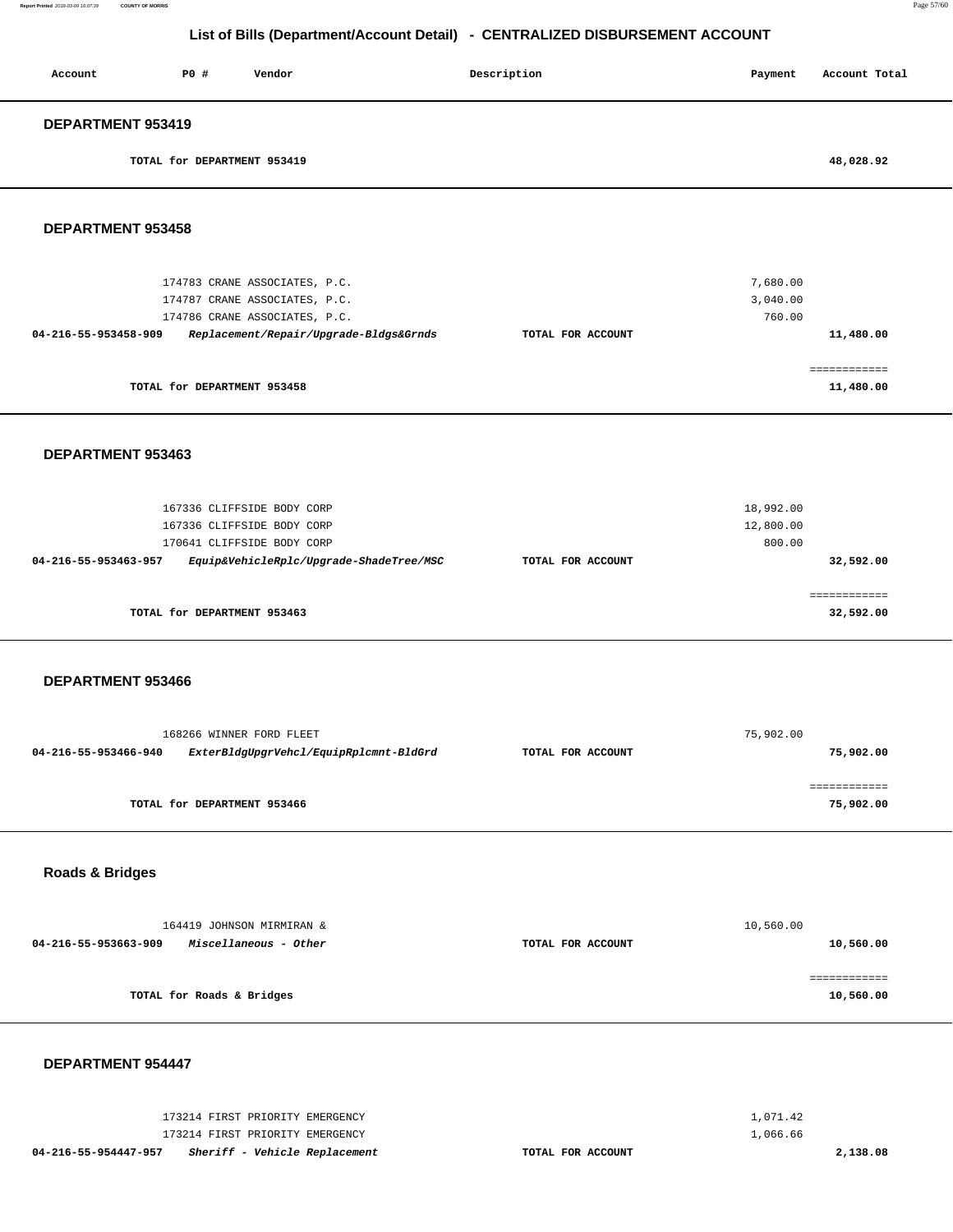**Report Printed** 2018-03-09 16:07:39 **COUNTY OF MORRIS** Page 58/60

## **List of Bills (Department/Account Detail) - CENTRALIZED DISBURSEMENT ACCOUNT**

| Account                  | PO#                         | Vendor | Description | Payment | Account Total            |
|--------------------------|-----------------------------|--------|-------------|---------|--------------------------|
| <b>DEPARTMENT 954447</b> |                             |        |             |         |                          |
|                          | TOTAL for DEPARTMENT 954447 |        |             |         | ------------<br>2,138.08 |

### **DEPARTMENT 963426**

|                      | 167016 MOPEC                           |                   | 21,690.00 |
|----------------------|----------------------------------------|-------------------|-----------|
| 04-216-55-963426-956 | Law&PublicSafety-AcqRefrig&EquipMorgue | TOTAL FOR ACCOUNT | 21,690.00 |
|                      |                                        |                   |           |
|                      |                                        |                   |           |
|                      | TOTAL for DEPARTMENT 963426            |                   | 21,690.00 |

### **DEPARTMENT 963428**

| 168797 MOTOROLA SOLUTIONS INC |                                          |                   | 18,842.04 |
|-------------------------------|------------------------------------------|-------------------|-----------|
| 04-216-55-963428-952          | Law&PublicSafet-New&RplcmntRadioSysEquip | TOTAL FOR ACCOUNT | 18,842.04 |
|                               |                                          |                   |           |
|                               |                                          |                   |           |
|                               | TOTAL for DEPARTMENT 963428              |                   | 18,842.04 |
|                               |                                          |                   |           |

#### **DEPARTMENT 963471**

|                      |                             | 174723 MOTOROLA SOLUTIONS INC<br>174721 MOTOROLA SOLUTIONS INC |                   | 446.88<br>3,810.00 |          |
|----------------------|-----------------------------|----------------------------------------------------------------|-------------------|--------------------|----------|
| 04-216-55-963471-952 |                             | New&Rplcmnt Equip -Communications Center                       | TOTAL FOR ACCOUNT |                    | 4,256.88 |
|                      | TOTAL for DEPARTMENT 963471 |                                                                |                   |                    | 4,256.88 |

| 175824 COUNTY COLLEGE OF MORRIS                                | 30,980.00                      |
|----------------------------------------------------------------|--------------------------------|
| CCM - Building Improvements & Upgrades<br>04-216-55-969424-950 | 30,980.00<br>TOTAL FOR ACCOUNT |
|                                                                |                                |
|                                                                |                                |
| TOTAL for DEPARTMENT 969424                                    | 30,980.00                      |
|                                                                |                                |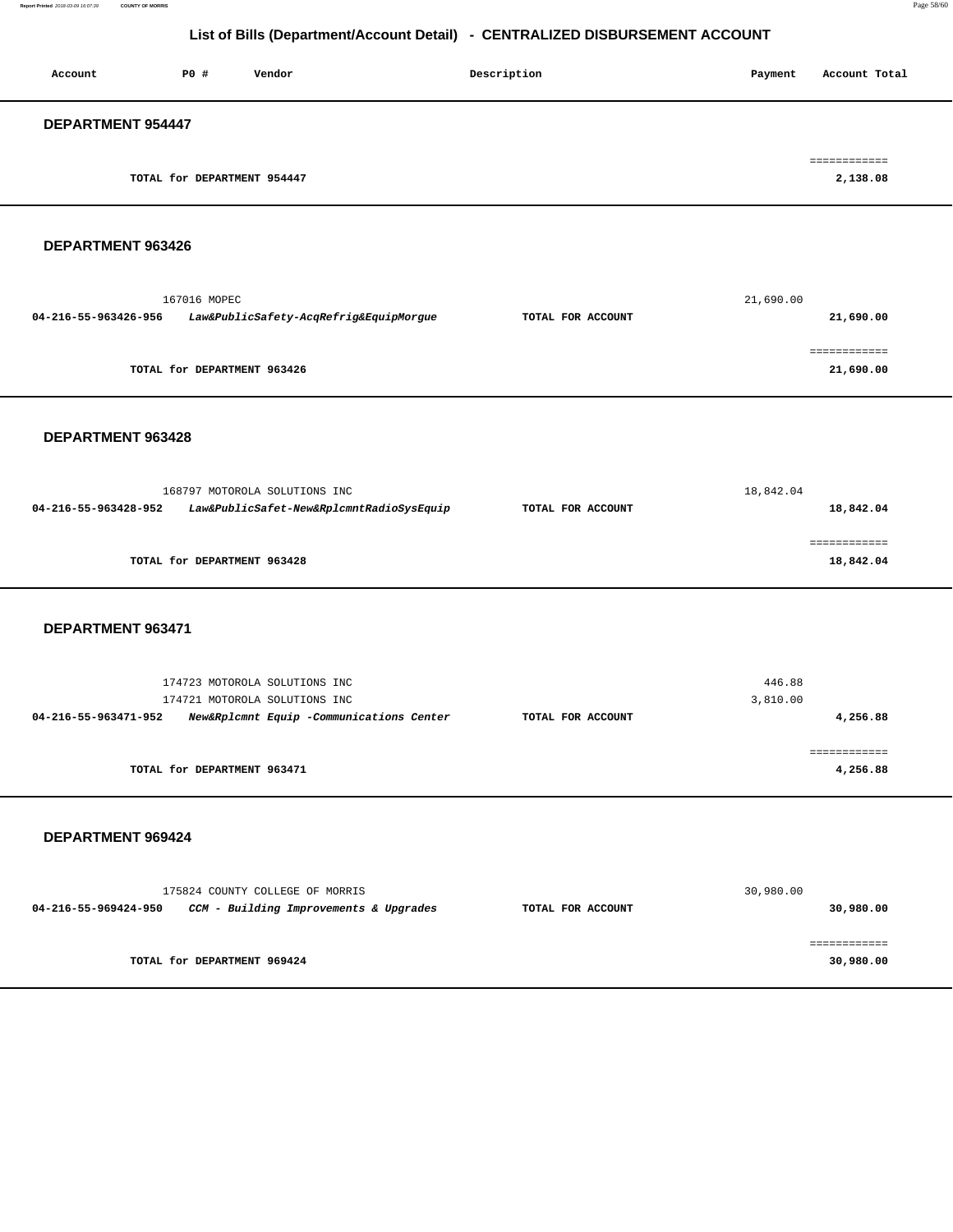**Report Printed** 2018-03-09 16:07:39 **COUNTY OF MORRIS** Page 59/60

# **List of Bills (Department/Account Detail) - CENTRALIZED DISBURSEMENT ACCOUNT**

| P0 #<br>Vendor<br>Account                                                                                                      | Description       | Payment                     | Account Total              |  |
|--------------------------------------------------------------------------------------------------------------------------------|-------------------|-----------------------------|----------------------------|--|
| <b>Dedicated Trust</b><br><b>Motor Vehicle Fines</b>                                                                           |                   |                             |                            |  |
| 175825 COUNTY OF MORRIS<br>13-290-56-575701-888<br>Motor Vehicle Fines                                                         | TOTAL FOR ACCOUNT | 25, 288.78                  | 25,288.78                  |  |
| TOTAL for Motor Vehicle Fines                                                                                                  |                   |                             | ============<br>25,288.78  |  |
| <b>Weights &amp; Measures</b>                                                                                                  |                   |                             |                            |  |
| 175826 COUNTY OF MORRIS<br>13-290-56-575801-888<br>Weights & Measures                                                          | TOTAL FOR ACCOUNT | 124,485.53                  | 124,485.53                 |  |
| TOTAL for Weights & Measures                                                                                                   |                   |                             | ============<br>124,485.53 |  |
| <b>Tax Board</b>                                                                                                               |                   |                             |                            |  |
| 174647 RUTGERS UNIVERSITY<br>13-290-56-577101-888<br>Tax Board                                                                 | TOTAL FOR ACCOUNT | 744.00                      | 744.00                     |  |
| TOTAL for Tax Board                                                                                                            |                   |                             | ============<br>744.00     |  |
| <b>Attorney Id Card Program</b>                                                                                                |                   |                             |                            |  |
| 174072 GILL ID SYSTEMS<br>174072 GILL ID SYSTEMS<br>174072 GILL ID SYSTEMS<br>13-290-56-578601-888<br>Attorney Id Card Program | TOTAL FOR ACCOUNT | 2,595.00<br>415.00<br>35.00 | 3,045.00                   |  |
| TOTAL for Attorney Id Card Program                                                                                             |                   |                             | ============<br>3,045.00   |  |
| <b>Environ Quality &amp; Enforcement</b>                                                                                       |                   |                             |                            |  |
| 175944 VERIZON WIRELESS<br>Environ Quality & Enforcement<br>13-290-56-578901-888                                               | TOTAL FOR ACCOUNT | 281.56                      | 281.56                     |  |
| TOTAL for Environ Quality & Enforcement                                                                                        |                   |                             | ============<br>281.56     |  |